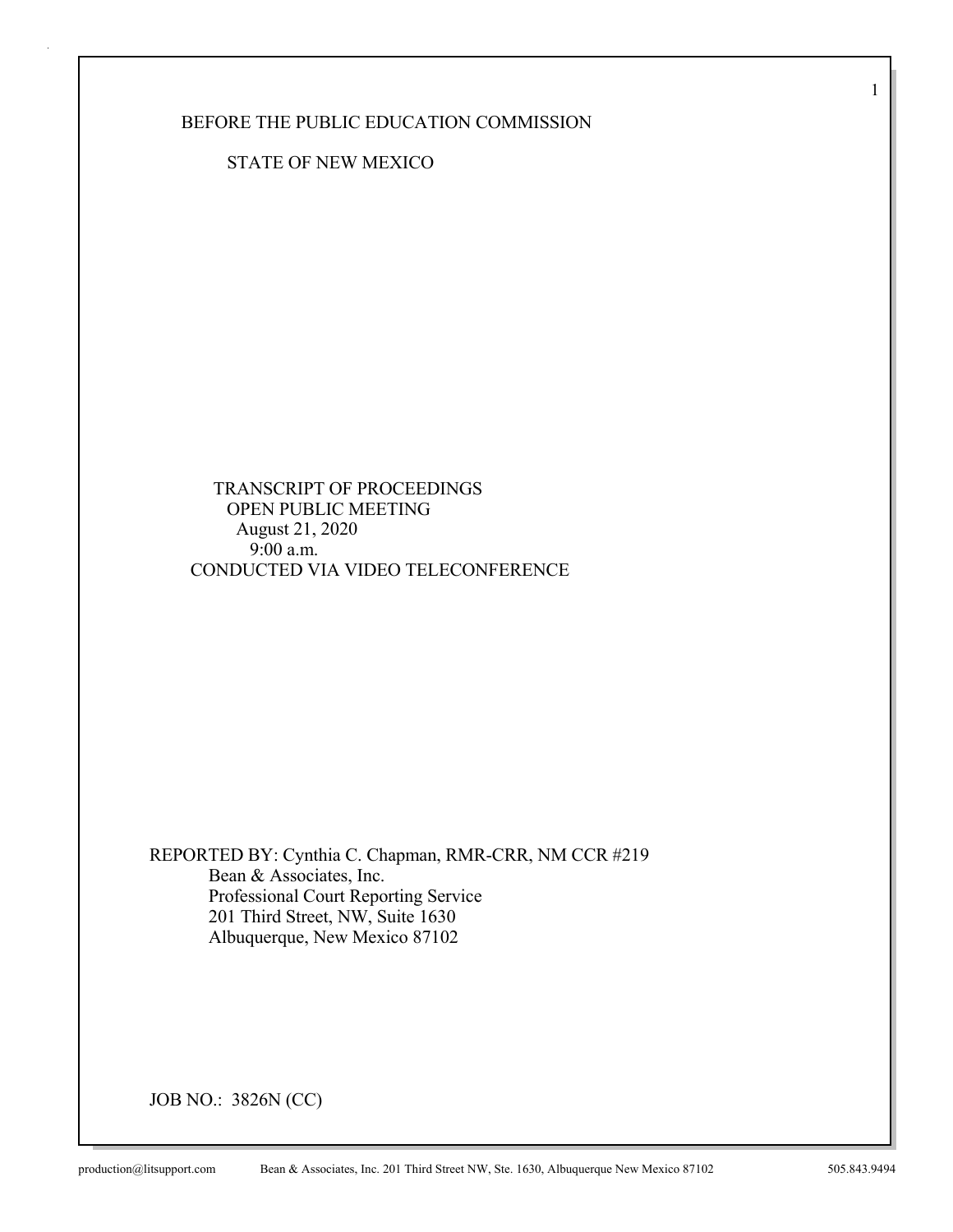## 2 (Pages 2 to 5)

|                     |                                                                                                   | 2              | 4                                                  |
|---------------------|---------------------------------------------------------------------------------------------------|----------------|----------------------------------------------------|
| 1                   | <b>APPEARANCES</b>                                                                                | 1              | THE CHAIR: Okay. So good morning,                  |
| $\mathfrak{2}$      | <b>COMMISSIONERS:</b>                                                                             | $\overline{c}$ | everyone. I'm going to call to order this meeting  |
| 3                   | MS. PATRICIA GIPSON, Chair<br>MS. TRISH RUIZ, Vice Chair                                          | 3              | of the Public Education Commission. It is Friday,  |
| 4                   | MS. KARYL ANN ARMBRUSTER, Secretary                                                               | $\overline{4}$ | August 21st, 2020, and it is 9:04 a.m.             |
|                     | MR. R. CARLOS CABALLERO, Member                                                                   | 5              | So I'm going to ask Commissioner                   |
| 5                   | MR. MICHAEL CHAVEZ, Member<br>MR. TIM CRONE, Member                                               | 6              | Armbruster to do roll, please.                     |
| 6                   | MS. GEORGINA DAVIS, Member                                                                        | $\overline{7}$ | COMMISSIONER ARMBRUSTER: Yes.                      |
| 7                   | MS. SONIA RAFTERY, Member<br>MR. DAVID ROBBINS, Member                                            | 8              | Commissioner Robbins?                              |
|                     | MS. GLENNA VOIGT, Member                                                                          | 9              | <b>COMMISSIONER ROBBINS: Present.</b>              |
| 8                   |                                                                                                   | 10             | COMMISSIONER ARMBRUSTER: Commissioner              |
| 9                   | PED STAFF:                                                                                        | 11             | Voigt?                                             |
|                     | MS. KAREN WOERNER, Deputy Director                                                                | 12             | COMMISSIONER VOIGT: Here.                          |
| 10<br>11            | Options for Parents and Families<br>MS. BEVERLY FRIEDMAN, PED Custodian of Record                 | 13             | <b>COMMISSIONER ARMBRUSTER: Commissioner</b>       |
|                     | and Liaison to the PEC                                                                            | 14             | Armbruster is here.                                |
| 12                  |                                                                                                   | 15             | Commissioner Davis?                                |
| 13                  | PEC COUNSEL:                                                                                      | 16             | COMMISSIONER DAVIS: Here.                          |
|                     | MS. AMI JAEGER, Counsel to the PEC                                                                | 17             | <b>COMMISSIONER ARMBRUSTER: Commissioner</b>       |
| 14<br>15            | MR. MARK CHAIKEN, Counsel to the PEC                                                              | 18             | Chavez?                                            |
| 16                  |                                                                                                   | 19             | COMMISSIONER CHAVEZ: Here.                         |
| 17<br>18            |                                                                                                   | 20             | COMMISSIONER ARMBRUSTER: Commissioner              |
| 19                  |                                                                                                   | 21             | Gipson?                                            |
| 20                  |                                                                                                   | 22             | THE CHAIR: Here.                                   |
| 21<br>22            |                                                                                                   | 23             | <b>COMMISSIONER ARMBRUSTER: Commissioner</b>       |
| 23                  |                                                                                                   | 24             | Raftery?                                           |
| 24<br>25            |                                                                                                   | 25             | COMMISSIONER RAFTERY: Here.                        |
|                     |                                                                                                   |                |                                                    |
|                     |                                                                                                   | 3              | 5                                                  |
| 1                   | INDEX TO PROCEEDINGS                                                                              | 1              | COMMISSIONER ARMBRUSTER: Commissioner              |
| $\overline{c}$<br>3 | PAGE<br>1 Call to Order, Roll Call,<br>4                                                          | $\overline{2}$ | Crone?                                             |
|                     | Pledge of Allegiance and                                                                          | 3              | (No response.)                                     |
| 4                   | Salute to the New Mexico Flag                                                                     | $\overline{4}$ |                                                    |
| 5<br>6              | 2 Approval of Agenda<br>6<br>Open Forum - No Requests to Speak<br>8<br>3                          |                | COMMISSIONER ARMBRUSTER: I'm going to say          |
| 7                   |                                                                                                   | 5              | no.                                                |
| 8                   | Consent Agenda<br>4                                                                               | 6              | <b>Commissioner Ruiz?</b>                          |
|                     | 5<br>Discussion and Possible Action on Approval, 10                                               | $\overline{7}$ | COMMISSIONER RUIZ: Present.                        |
| 9                   | Approval with Conditions, or Denial of New<br>Charter School Application, Aspire Integrated       | 8              | COMMISSIONER ARMBRUSTER: Commissioner              |
|                     | Arts Institute, Rio Rancho                                                                        | 9              | Caballero?                                         |
| 10                  | Report from Options for Parents and<br>61<br>6                                                    | 10             | THE CHAIR: He's not on the screen.                 |
| 11                  | the Charter School Division - Discussion                                                          | 11             | COMMISSIONER ARMBRUSTER: Okay. So which            |
| 12                  | and Possible Actions                                                                              | 12             | I can't see.                                       |
|                     | 96<br>Discussion and Possible Action on<br>7                                                      | 13             | THE CHAIR: Right.                                  |
| 13<br>14            | Letter of Concern for La Tierra Montessori<br>Presentation on Career Technical Education 123<br>8 | 14             | COMMISSIONER ARMBRUSTER: So we do have a           |
|                     | by Elaine Perea, Director - College and                                                           | 15             | quorum of eight.                                   |
| 15                  | Career Readiness; Possible Action on Perkins                                                      | 16             | THE CHAIR: Okay. Thank you. There are              |
| 16                  | <b>Grant Report</b>                                                                               | 17             | eight Commissioners present.                       |
|                     | 9 Discussion and Possible Action on the<br>134                                                    | 18             | So I'm going to ask Commissioner                   |
| 17<br>18            | Implementation Year Checklist<br>10 Report from the Chair<br>137                                  | 19             | Armbruster to lead us in the Pledge of Allegiance, |
| 19                  | 11 PEC Comments<br>158                                                                            | 20             | and I will do the Salute to the New Mexico Flag.   |
| 20<br>21            | 12 Adjourn<br>171<br>REPORTER'S CERTIFICATE<br>172                                                | 21             | (Pledge of Allegiance and Salute to the            |
| 22                  | <b>ATTACHMENTS:</b>                                                                               | 22             | New Mexico Flag conducted).                        |
| 23                  | 1<br>Attendee Report<br>Perkins Overview for PEC<br>2                                             | 23             | THE CHAIR: Somehow we couldn't be doing            |
| 24                  | 3<br>NM Perkins V Plan 2020-2024                                                                  | 24             | any of these share-screen singing things.          |
| 25                  | 4<br>Perkins CAR, July 1, 2018-June 30, 2019                                                      | 25             | COMMISSIONER ARMBRUSTER: New experience            |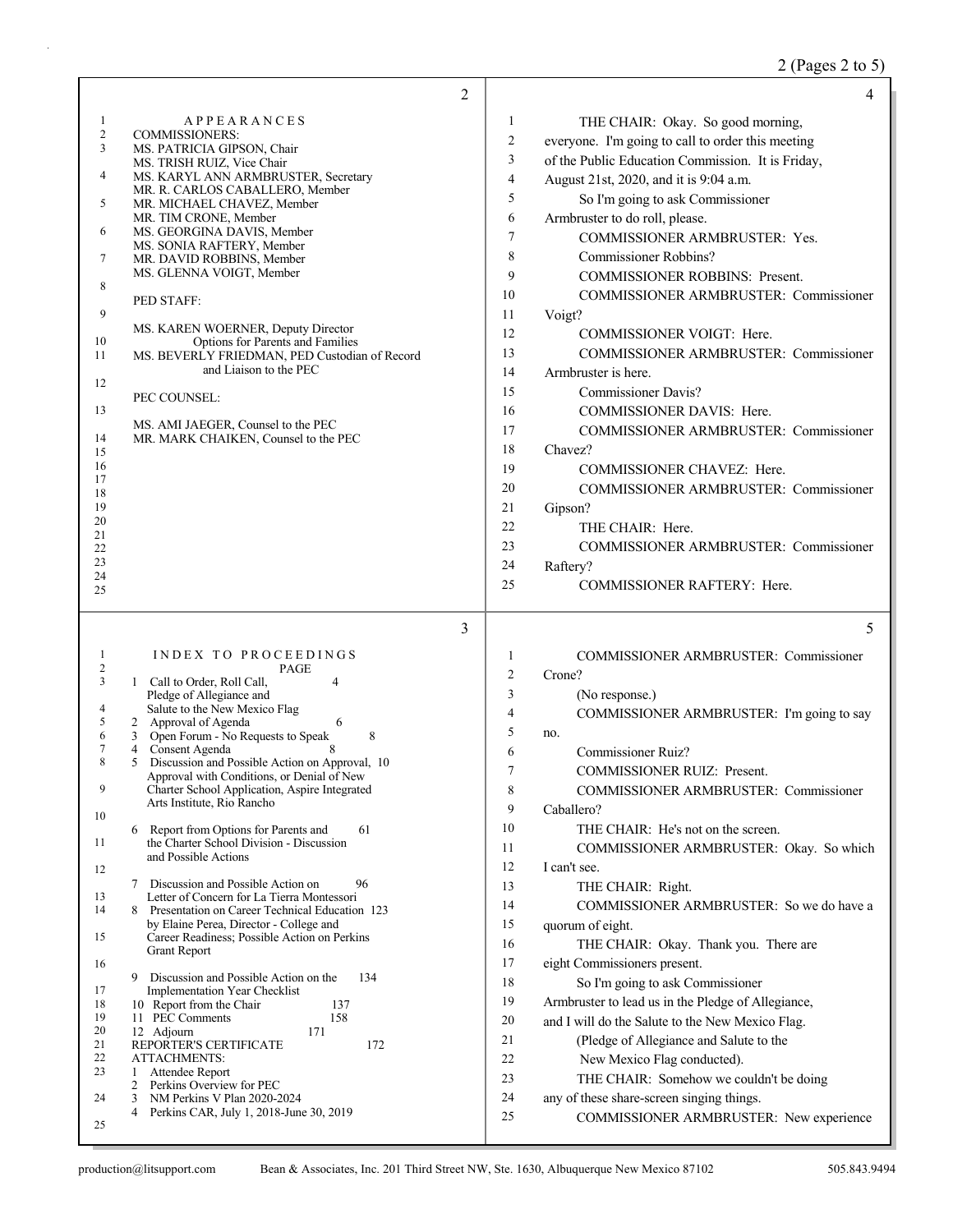3 (Pages 6 to 9)

|              | 6                                                                     |                | 8                                                                                             |
|--------------|-----------------------------------------------------------------------|----------------|-----------------------------------------------------------------------------------------------|
| $\mathbf{1}$ | there.                                                                | 1              | (Commissioners so indicate.)                                                                  |
| 2            | THE CHAIR: Thanks. So we are on to Item                               | $\overline{c}$ | THE CHAIR: Hearing no objections, the                                                         |
| 3            | No. 2, which is the Approval of the Agenda.                           | 3              | motion passes.                                                                                |
| 4            | And I have one change to the regular                                  | $\overline{4}$ | And we are on to Item No. 3, and I do not                                                     |
| 5            | agenda, and that is for Item No. 7, to make Item                      | 5              | believe there's been any new requests. So we do not                                           |
| 6            | No. 7 simply "Discussion, Concerns for La Tierra                      | 6              | have anyone for Item No. 3; correct?                                                          |
| 7            | Montessori."                                                          | 7              | MS. FRIEDMAN: Correct.                                                                        |
| 8            | COMMISSIONER RUIZ: Madam Chair, if                                    | 8              | MS. KAREN WOERNER: That's correct.                                                            |
| 9            | there's no further changes, I move to approve the                     | 9              | THE CHAIR: Okay. So we are on to Item                                                         |
| 10           | agenda.                                                               | 10             | No. 4, which is the Consent Agenda. And we've                                                 |
| 11           | COMMISSIONER ROBBINS: Second.                                         | 11             | already discussed the changes in that, so I'll                                                |
| 12           | MS. KAREN WOERNER: Excuse me. There's                                 | 12             | entertain a motion for the Consent Agenda.                                                    |
| 13           | some Consent Agenda changes as well, Madam Chair.                     | 13             | COMMISSIONER RAFTERY: I make a motion to                                                      |
| 14           | Do we have to do that now?                                            | 14             | accept the Consent Agenda.                                                                    |
| 15           | THE CHAIR: I thought I -- oh, I'm sorry.                              | 15             | COMMISSIONER ROBBINS: Second.                                                                 |
| 16           | I was going to do them when I got to the Consent                      | 16             | THE CHAIR: There's a motion by                                                                |
| 17           | Agenda. Okay. I'll do the Consent Agenda changes                      | 17             | Commissioner Raftery; there's a second by                                                     |
| 18           | now as well.                                                          | 18             | Commissioner Robbins.                                                                         |
| 19           | So I do also -- let's go back.                                        | 19             | Roll, please.                                                                                 |
| 20           | I also have a number of changes for the                               | 20             | COMMISSIONER ARMBRUSTER: Commissioner                                                         |
| 21           | Consent Agenda.                                                       | 21             | Ruiz?                                                                                         |
| 22           | So the Consent Agenda is Item No. 4. And                              | 22             | <b>COMMISSIONER RUIZ: Yes.</b>                                                                |
| 23           | in 4.B.1., removing A, Albuquerque Institute of Math                  | 23             | COMMISSIONER ARMBRUSTER: Commissioner                                                         |
| 24           | and Science; C, DEAP; and No. 6, Estancia Valley                      | 24             | Crone?                                                                                        |
| 25           | Classical.                                                            | 25             | (No response.)                                                                                |
|              |                                                                       |                |                                                                                               |
|              | 7                                                                     |                | 9                                                                                             |
| 1            | So, Karen, I'm sorry. I guess I should                                | $\mathbf{1}$   | COMMISSIONER ARMBRUSTER: Commissioner                                                         |
| 2            | have double-checked. Are A and B going on to the                      | 2              | Raftery?                                                                                      |
| 3            | regular agenda then?                                                  | 3              | <b>COMMISSIONER RAFTERY: Yes.</b>                                                             |
| 4            | MS. KAREN WOERNER: A and C for the                                    | $\overline{4}$ | COMMISSIONER ARMBRUSTER: Commissioner                                                         |
| 5            | governing board changes are listed under the charter                  | 5              | Gipson?                                                                                       |
| 6            | school report for concerns.                                           | 6              | THE CHAIR: Yes.                                                                               |
| 7            | THE CHAIR: Okay. They're already there.                               | 7              | COMMISSIONER ARMBRUSTER: Commissioner                                                         |
| 8            | Okay. Thanks. Sorry, I just didn't know.                              | 8              | Chavez?                                                                                       |
| 9            | MS. AMI JAEGER: And so, Madam Chair, I'm                              | 9              | COMMISSIONER CHAVEZ: Yes.                                                                     |
| 10           | sorry for the interruption. But for the change,                       | 10             | COMMISSIONER ARMBRUSTER: Commissioner                                                         |
| 11           | which is to move Item 6, Estancia Valley, it's                        | 11             | Davis?                                                                                        |
| 12           | removing it for consent; but it is keeping it on the                  | 12             | <b>COMMISSIONER DAVIS: Yes.</b>                                                               |
| 13           | agenda for full discussion and action.                                | 13<br>14       | COMMISSIONER ARMBRUSTER: Commissioner                                                         |
| 14<br>15     | THE CHAIR: It is not. We had the                                      | 15             | Armbruster votes "Yes."                                                                       |
|              | discussion yesterday, and we're doing Work Session,                   | 16             | Commissioner Voigt?                                                                           |
| 16           | and we've moved them to the September agenda.                         | 17             | COMMISSIONER VOIGT: Yes.<br>COMMISSIONER ARMBRUSTER: Commissioner                             |
| 17           | MS. AMI JAEGER: Okay.                                                 | 18             |                                                                                               |
| 18<br>19     | COMMISSIONER RUIZ: Okay, Madam Chair. I                               | 19             | Robbins?                                                                                      |
|              | move that we approve the agenda with all the                          | 20             | <b>COMMISSIONER ROBBINS: Yes.</b>                                                             |
| 20<br>21     | aforementioned changes.<br>COMMISSIONER ROBBINS: Second.              | 21             | COMMISSIONER ARMBRUSTER: Okay. And am I<br>correct that Commissioners Crone and Caballero are |
| 22           |                                                                       | 22             | not yet here?                                                                                 |
| 23           | COMMISSIONER VOIGT: Second.                                           |                |                                                                                               |
|              |                                                                       |                |                                                                                               |
|              | THE CHAIR: There's a motion by                                        | 23             | THE CHAIR: Correct.                                                                           |
| 24<br>25     | Commissioner Ruiz, a second by Commissioner Robbins.<br>All in favor? | 24<br>25       | COMMISSIONER ARMBRUSTER: Okay. So that<br>is an eight-to-zero vote; it passes.                |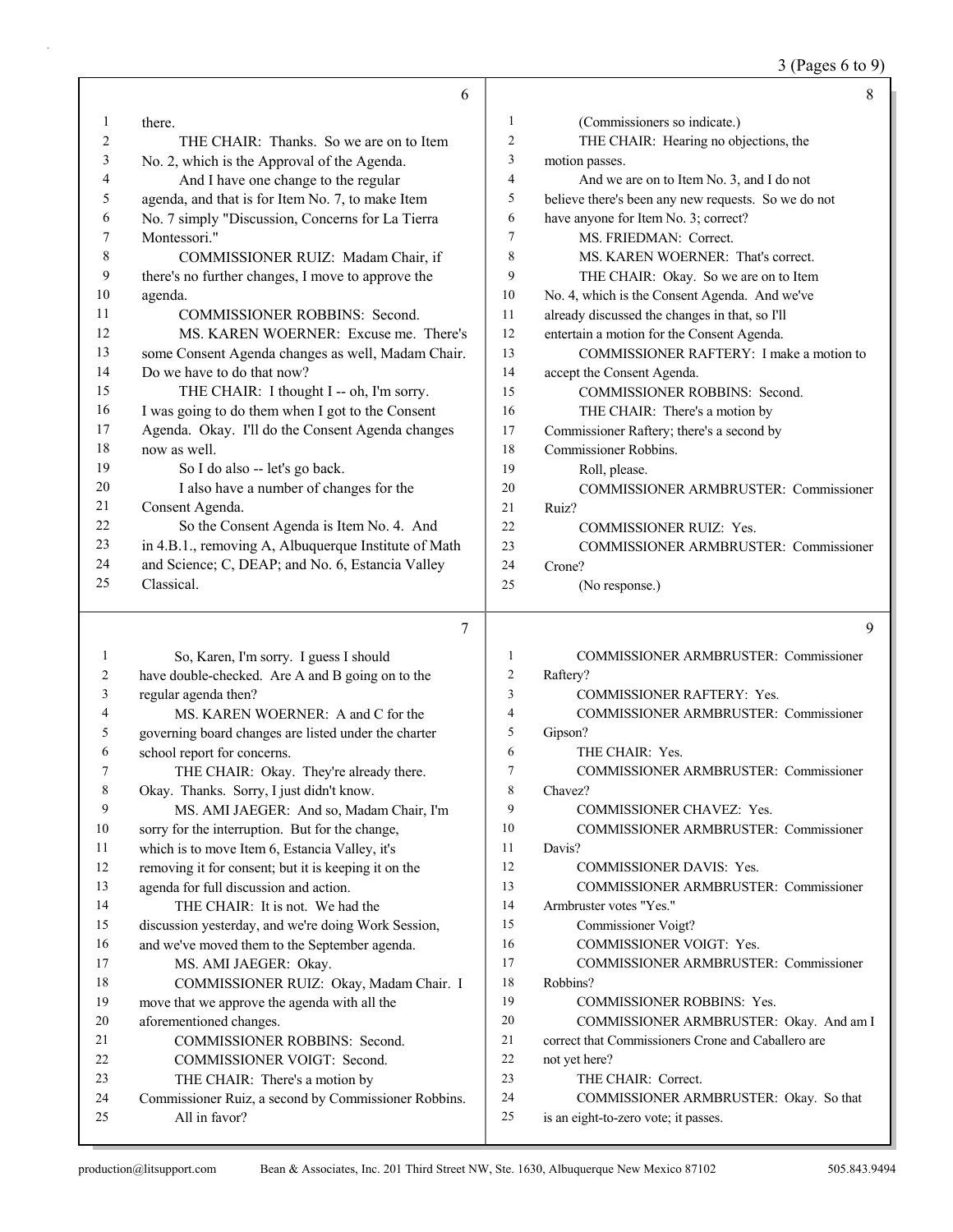4 (Pages 10 to 13)

|    | 10                                                   |                | 12                                                   |
|----|------------------------------------------------------|----------------|------------------------------------------------------|
| 1  | THE CHAIR: Motion passes, eight-zero.                | 1              | And just to remind everyone that the                 |
| 2  | Thank you.                                           | 2              | Charter School Division will have 15 minutes to make |
| 3  | We are on to Item No. 5, which is                    | 3              | their presentation. The Applicant committee has      |
| 4  | Discussion and Possible Action on Approval, Approval | $\overline{4}$ | 15 minutes for their presentation. Beverly does      |
| 5  | with Conditions, or Denial of New Charter School     | 5              | have time cards as a reminder.                       |
| 6  | Application.                                         | 6              | And then we will go into questions by the            |
| 7  | And as you all know, we only had one                 | 7              | Public Education Commission. And then we will go     |
| 8  | charter application go through. So we have Aspire    | 8              | into a short Closed Session.                         |
| 9  | Integrated Arts Institute, Rio Rancho, here today.   | 9              | So thank you once again.                             |
| 10 | So, Karen, do you want -- did you bring              | 10             | And, Karen, you're up.                               |
| 11 | Stephen in yet?                                      | 11             | MS. KAREN WOERNER: Thank you,                        |
| 12 | MS. KAREN WOERNER: I have not, so.                   | 12             | Madam Chair, Commissioners. So, Commissioners, if    |
| 13 | THE CHAIR: Okay, thanks. So that, Bev,               | 13             | you're using the complete packet that I had prepared |
| 14 | I'm still correct that no one has signed up for this | 14             | on the SharePoint, this packet starts on -- for this |
| 15 | public comment either.                               | 15             | application starts on Page 53 of the document. It    |
| 16 | MS. FRIEDMAN: That's correct.                        | 16             | includes the whole application. So it is quite       |
| 17 | THE CHAIR: All right. I just                         | 17             | lengthy and continues all the way to Page 507.       |
| 18 | double-checked.                                      | 18             | But 54 -- if I could just go through the             |
| 19 | MS. KAREN WOERNER: Good morning, Stephen.            | 19             | parts of it so you can reference appropriately and   |
| 20 | Can you unmute yourself and tell me who else is here | 20             | then provide the recommendation, 54 through 59 is    |
| 21 | from your school that I should be adding?            | 21             | the school's Executive Summary. 60 is the cover      |
| 22 | MR. STEPHEN WYNNE: Michelle Boutros and              | 22             | letter from the CSD, followed by the rating.         |
| 23 | Deborah Schoenbaum.                                  | 23             | So on Page 62 of your packet, it shows the           |
| 24 | THE CHAIR: Good morning, Stephen.                    | 24             | overall scores that the school received in terms of  |
| 25 | MR. STEPHEN WYNNE: Good morning,                     | 25             | the ratings from the peer reviewers.                 |
|    |                                                      |                |                                                      |

|    | 11                                                  |                | 13                                                   |
|----|-----------------------------------------------------|----------------|------------------------------------------------------|
| 1  | Madam Chairperson. How are you today?               | 1              | A reminder to everyone that the peer                 |
| 2  | THE CHAIR: I'm well. How are you?                   | 2              | review team is made up of four individuals: A        |
| 3  | MR. STEPHEN WYNNE: Yeah. You know.                  | 3              | licensed teacher, a licensed school administrator, a |
| 4  | THE CHAIR: I know.                                  | $\overline{4}$ | licensed school businesses official, and a team      |
| 5  | MR. STEPHEN WYNNE: We're all going                  | 5              | leader who helps compile and reach -- facilitate the |
| 6  | through this together; right?                       | 6              | consensus on these scores.                           |
| 7  | THE CHAIR: Yeah. We are. It's -- I keep             | 7              | As you know, they all -- each individual             |
| 8  | telling people, I didn't know -- who knew that we'd | 8              | scores it independently, and then they meet to reach |
| 9  | be sitting here still in this platform six months.  | 9              | consensus on the scoring.                            |
| 10 | MR. STEPHEN WYNNE: I know. Right?                   | 10             | So Page 62 shows the number of Meets and             |
| 11 | THE CHAIR: But we're hopefully getting              | 11             | Approaches and Does Not Meet criteria on the written |
| 12 | better at it.                                       | 12             | application itself, as well as in the capacity       |
| 13 | MR. STEPHEN WYNNE: Well, we almost                  | 13             | interview.                                           |
| 14 | started on time, so I would say yes.                | 14             | And, overall, the totals were 18 Meets,              |
| 15 | COMMISSIONER ARMBRUSTER: And unless we're           | 15             | 58 Approaches, and 5 Does Not Meet.                  |
| 16 | technically challenged. Not Chair. Me.              | 16             | Following that, in your packet, Pages 63             |
| 17 | MS. KAREN WOERNER: I think we have added            | 17             | and 64 breaks down the ratings by the individual     |
| 18 | Michelle. Good morning, Michelle and Deborah.       | 18             | subcomponents of each of those broad categories; the |
| 19 | MR. STEPHEN WYNNE: That's the team today.           | 19             | broad categories being the education plan and        |
| 20 | Thank you.                                          | 20             | academic framework, the organizational plan and      |
| 21 | THE CHAIR: All right. So thank you all              | 21             | organizational framework, business and financial     |
| 22 | for coming. So there has been no one else who has   | 22             | framework, and evidence of support and the capacity  |
| 23 | signed up for Public Comment. So we are on to Item  | 23             | interview. So you can see a breakdown of all of      |
| 24 | 5-2, which is the Charter School Division's         | 24             | that on Pages 63 and 64.                             |
| 25 | Recommendations.                                    | 25             | $65 - 66$ to 68, I think it is, are sort of          |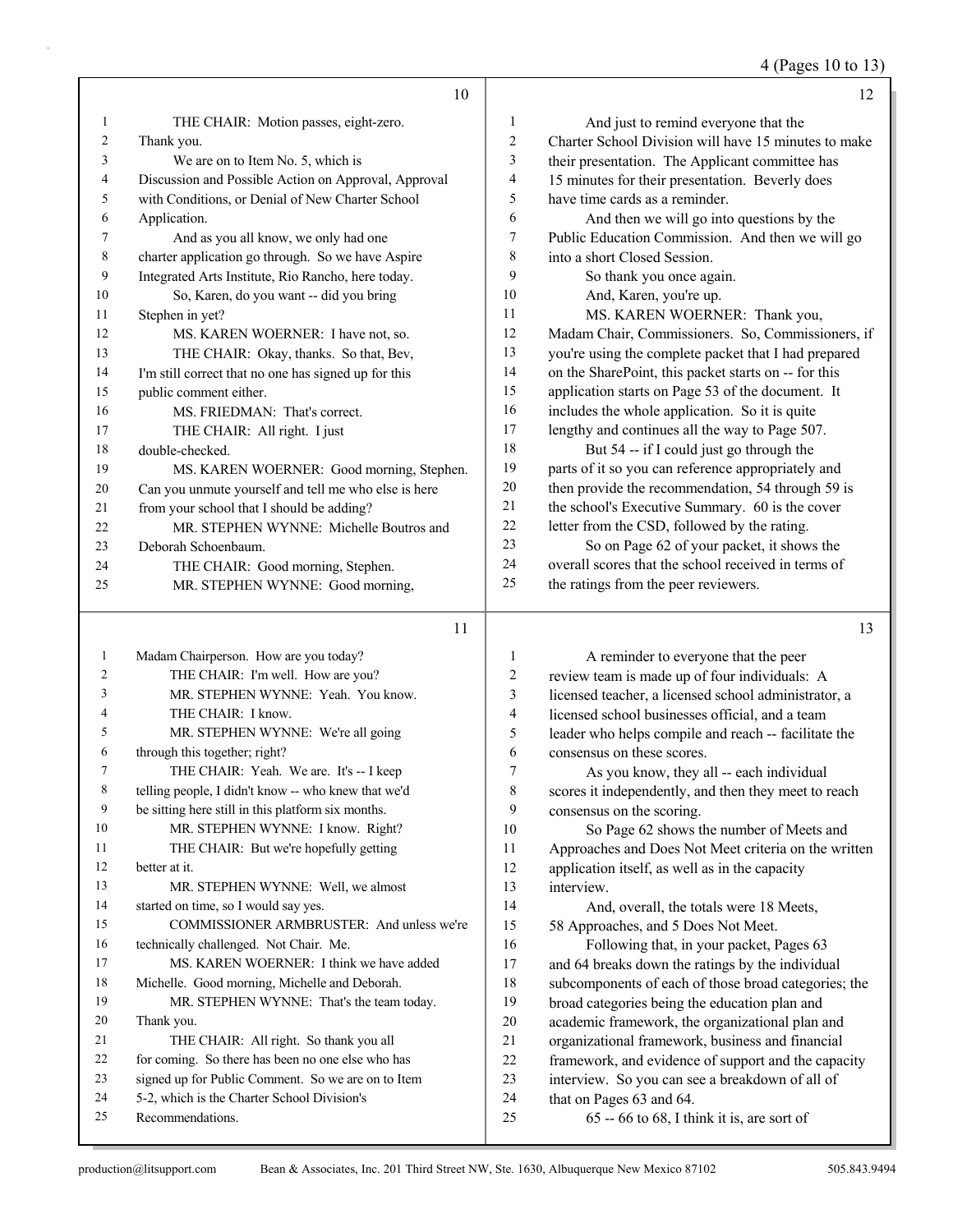## 5 (Pages 14 to 17)

|    | 14                                                   |    | 16                                                  |
|----|------------------------------------------------------|----|-----------------------------------------------------|
| 1  | a summary from the peer review team of each of those | 1  | our questions until our time and simply allow the   |
| 2  | broad sections. And what you see there is their      | 2  | Applicant team to start with their presentation?    |
| 3  | final analysis, that the academic framework was one  | 3  | COMMISSIONER RUIZ: Madam Chair, I agree             |
| 4  | of the weak points of the application, that the --   | 4  | with your suggestion to wait until it's our time.   |
| 5  | there were some things in the governance and         | 5  | THE CHAIR: Okay. Thanks.                            |
| 6  | organizational framework that they were concerned    | 6  | So welcome once again. We appreciate all            |
| 7  | about, particularly around divisions of roles and    | 7  | the time and effort that you have put into this     |
| 8  | responsibilities.                                    | 8  | application, because we know that it's not an easy  |
| 9  | The financial framework, they think the              | 9  | application. And it's meant to be difficult,        |
| 10 | team -- the peer review team indicated that the      | 10 | because the expectation is you're -- you're asking  |
| 11 | Applicant clearly understands the SEG and budgeting  | 11 | us to let you serve students here in New Mexico. So |
| 12 | basics. But there were some concerns about some      | 12 | that's -- that's a task that we take to heart. So   |
| 13 | aspects of the budget outlined there on Page --      | 13 | we consider it extraordinarily important.           |
| 14 | summarized on Page 66.                               | 14 | So our goal is to make sure, through this           |
| 15 | The Evidence of Support was abundant.                | 15 | application process, that folks have the capacity.  |
| 16 | They had lots of support that they submitted. And    | 16 | So the school has 15 minutes to -- to               |
| 17 | that's also included in the packet starting on -- it | 17 | present. So welcome and however you want to start.  |
| 18 | is part of the application, starting on Page 262.    | 18 | MR. STEPHEN WYNNE: Yes. Good morning,               |
| 19 | And then the capacity interview and the              | 19 | everyone. Good morning, Madam Chairperson, Karen,   |
| 20 | community input hearing letters of opposition --     | 20 | and PEC board. We are again delighted to be here    |
| 21 | well, did not receive any letters of opposition. We  | 21 | and to discuss with you our application.            |
| 22 | did receive four messages of -- in favor. And those  | 22 | And, Karen, I did read the -- what you              |
| 23 | are included here, beginning on Page 69.             | 23 | were just telling us. And so we felt -- after       |
| 24 | In addition, the school had provided, as             | 24 | reading that, we were, you know, definitely         |
| 25 | part of their application, several letters and other | 25 | disappointed, because, as Madam Chairperson just    |
|    | 15                                                   |    | 17                                                  |

| -1             | communication in support. And those are listed       |                 | said, the application was a very heavy lift, and the |
|----------------|------------------------------------------------------|-----------------|------------------------------------------------------|
| 2              | beginning on Page 379 in their application.          | 2               | Applicant team worked for four months, and we met    |
| 3              | And if you are looking for the actual                | 3               | every Thursday at 2:00 p.m. during that four months  |
| $\overline{4}$ | interview notes and what was asked in the responses, | 4               | during the application and did as much field work as |
| 5              | those are located on Pages 74 to 83.                 | 5               | we possibly could during COVID.                      |
| 6              | And so our summary recommendation is                 | 6               | And so we're especially disappointed if we           |
| 7              | actually located on Page 68.                         | $7\phantom{.0}$ | are denied the -- especially disappointed about the  |
| $\,8\,$        | Overall, this application was complete;              | 8               | children who will not be able to appreciate our      |
| 9              | yet there were areas that were inadequate. The       | 9               | model, Aspire Integrated Arts Institute.             |
| $10\,$         | Applicant team failed to demonstrate the capacity to | 10              | We realize our model is unique in very               |
| 11             | implement the various pieces of the plan at this     | 11              | many ways and that there is a -- a sticking point    |
| 12             | stage.                                               | 12              | that -- a legal sticking point with the Education    |
| 13             | The peer review team did not feel they're            | 13              | Management Organization from Colorado that we        |
| 14             | prepared to open a high quality charter school, that | 14              | planned to use. And we did discuss in the -- in the  |
| 15             | they need additional time to align their plan with   | 15              | Community Input Hearing that the Education           |
| 16             | State statute and regulation in regards to charter   | 16              | Management Organization would be willing to open up  |
| 17             | school management operations.                        | 17              | a nonprofit organization here in New Mexico to --    |
| 18             | And for those reasons the PED recommends             | 18              | to -- to stay in the realms of that particular       |
| 19             | denial and recommend the school use this feedback to | 19              | statute and law.                                     |
| 20             | work on their inadequacies and return with a         | 20              | And we understand that -- also, that it's            |
| 21             | stronger application in 2020.                        | 21              | broader than that. But that seemed to be a -- a      |
| 22             | And with that, I stand for questions if              | 22              | point of -- that definitely needed attention.        |
| 23             | you should have any.                                 | 23              | Another thing I would like to bring to               |
| 24             | THE CHAIR: Commissioners, any questions?             | 24              | your attention is that we did not have a -- a person |
| 25             | Or do we just want to move into -- and hold all of   | 25              | who would fulfill the role of the head administrator |
|                |                                                      |                 |                                                      |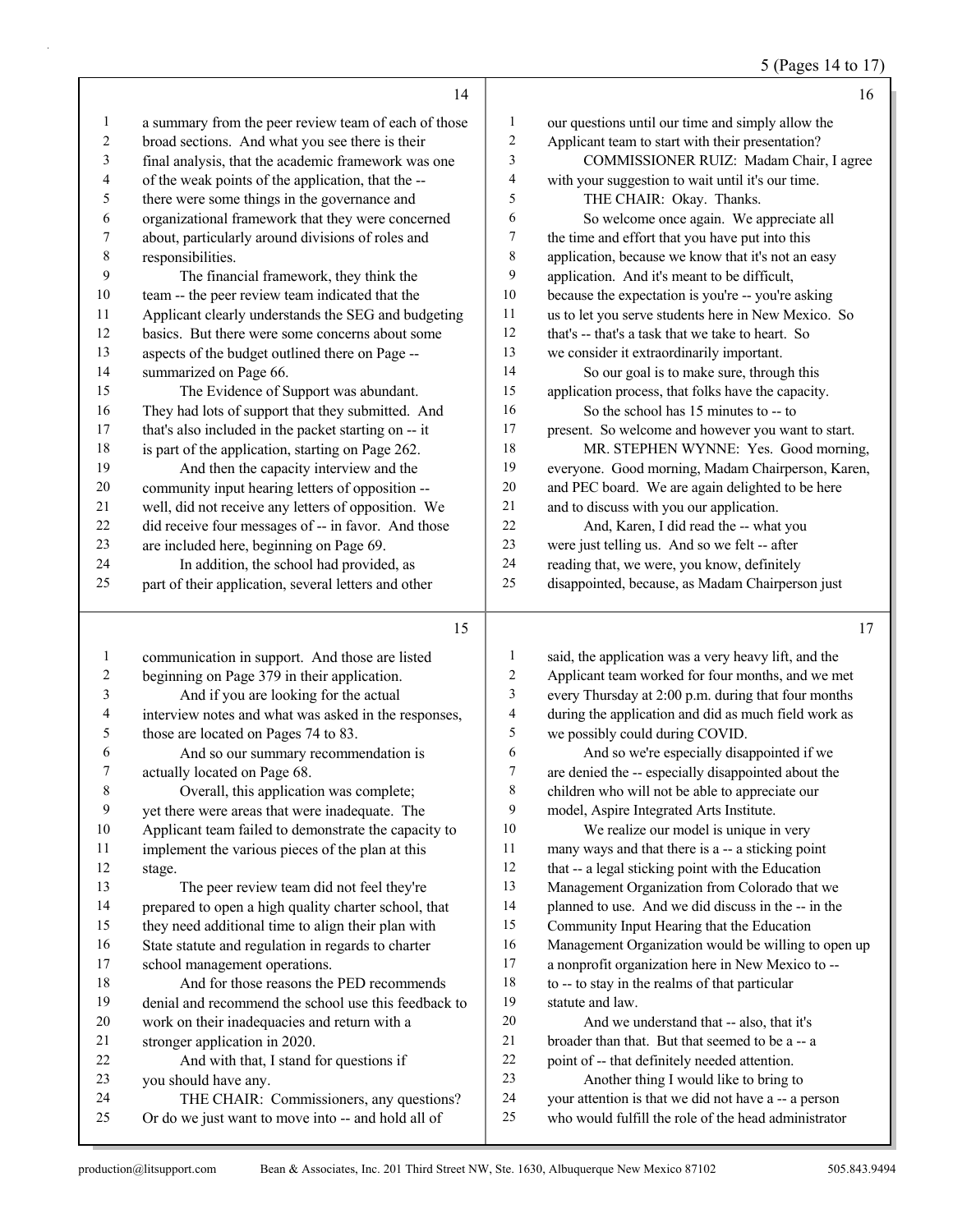6 (Pages 18 to 21)

|                         | 18                                                  |                         | 20                                                   |
|-------------------------|-----------------------------------------------------|-------------------------|------------------------------------------------------|
| 1                       | within the Applicant team. And so we are more       | $\mathbf{1}$            | Organization.                                        |
| $\overline{c}$          | coming from a perspective of concerned citizens who | $\overline{c}$          | Second -- the second reason is that I,               |
| 3                       | realize the value of art education and how many of  | 3                       | personally, started this model in Colorado with this |
| 4                       | our young people would benefit, especially          | 4                       | Education Management Organization. And this was      |
| 5                       | considering the at-risk population, which we, as a  | 5                       | successful, and this does work. This is not an       |
| 6                       | team, like to call "at-promise" population.         | 6                       | experiment. This is a replication of a model that    |
| 7                       | So we realize that the -- going back to             | 7                       | is successful and that is working.                   |
| $\,$ $\,$               | the Education Management Organization, we are very  | 8                       | And one of the -- one of the difficulties            |
| 9                       | much aware that there is a -- a lot of Education    | 9                       | that we did have that I altered in this model is     |
| $10\,$                  | Management Organizations that have not fulfilled    | 10                      | actually the model in Colorado also included free    |
| 11                      | their responsibilities, and that there are -- that  | 11                      | concurrent enrollment for students. And we realize,  |
| 12                      | there is a bias that one has in their -- in their   | 12                      | like, we went a little bit overboard with that, with |
| 13                      | mind, you know, from past history.                  | 13                      | the amount of revenue that was coming in from the    |
| 14                      | And the reason -- I would like to explain.          | 14                      | state, and we couldn't afford the high-quality art   |
| 15                      | The reason for choosing a -- an EMO, an Educational | 15                      | classes and the free concurrent enrollment for       |
| 16                      | Management Organization, is that it's not possible  | 16                      | students.                                            |
| $17\,$                  | to offer the high-quality art classes that our      | 17                      | The good part about that is that during --           |
| $18\,$                  | program offers our students and the amount of       | 18                      | during that -- as that school was operating, we      |
| 19                      | those -- that's three hours of high-quality art     | 19                      | had -- I would say at least 25 percent of our        |
| $20\,$                  | program each day for each student.                  | 20                      | students would graduate with an Associate's degree   |
| 21                      | In order to do that, we need to -- we need          | 21                      | from a community college.                            |
| 22                      | to work with professionals who have -- have the     | 22                      | So I can only tell you -- I can only tell            |
| 23                      | capacity and the -- and the experience, decades of  | 23                      | you from my past experience that this model does     |
| 24                      | experience, in ad- -- in running schools and        | 24                      | work, and it works very well. And the level of       |
| 25                      | operating schools.                                  | 25                      | inspiration and motivation that these students glean |
|                         | 19                                                  |                         | 21                                                   |
| $\mathbf{1}$            | $So -$                                              | $\mathbf{1}$            | from this model is really astounding.                |
| $\overline{c}$          | (Commissioner Caballero enters meeting.)            | $\sqrt{2}$              | It is -- it is -- it's -- to use my                  |
| $\overline{\mathbf{3}}$ | THE CHAIR: I'm sorry. Can I just                    | $\overline{\mathbf{3}}$ | favorite German words, [spoken German]. It is        |
| 4                       | interrupt for just one second? Could the record     | $\overline{4}$          | something that you just cannot -- you cannot ignore  |
| 5                       | reflect that Commissioner Caballero has now joined  | 5                       | the stats. It works.                                 |
| 6                       | us?                                                 | 6                       | And I understand that it's -- that there's           |
| 7                       | Thank you. I apologize                              | 7                       | a difficulty there, that the Commission is -- and    |
| 8                       | MR. STEPHEN WYNNE: No problem.                      | 8                       | the panel from the PED -- that there were -- that    |
| 9                       | So I want to -- I want to make it known             | 9                       | there were difficulties because we did not have a    |
| 10                      | that the reason we are choosing -- or we, the team, | 10                      | head administrator. Bringing in that part of the     |
| 11                      | has chosen an Education Management Organization,    | 11                      | application was not -- we weren't able to offer that |
| 12                      | because we cannot offer the arts program without -- | 12                      | part of the application. And we are aware of that.   |
| 13                      | without the -- working together with an Education   | 13                      | And -- but at the same time, it feels --             |
| 14                      | Management Organization, just because of the        | 14                      | it feels very hurtful to -- to not have an           |
| 15                      | finances.                                           | 15                      | opportunity to bring in, with this model -- now, to  |
| 16                      | So that brings -- the Education Management          | 16                      | have a condition to bring in that head               |

that on our own.

 Organization has buying power in the education world. And that allows us to get high-quality online education and licensed teachers for a fraction of the cost that -- if we would try to do

22 This is the -- this is the pivoting point for us. This is the -- this is the tipping point.

 This is why we have chosen that and why this model will not work without an Education Management

quickly.

17 administrator, to be able to -- to alter and to bring that voice in to the application so that -- so that those things that are unclear will become clear

21 And, again, it's just because we didn't

 citizens' perspective and not from professional educator perspective. We're coming from

businessperson, business entrepreneur perspective

have that voice, because we're coming from concerned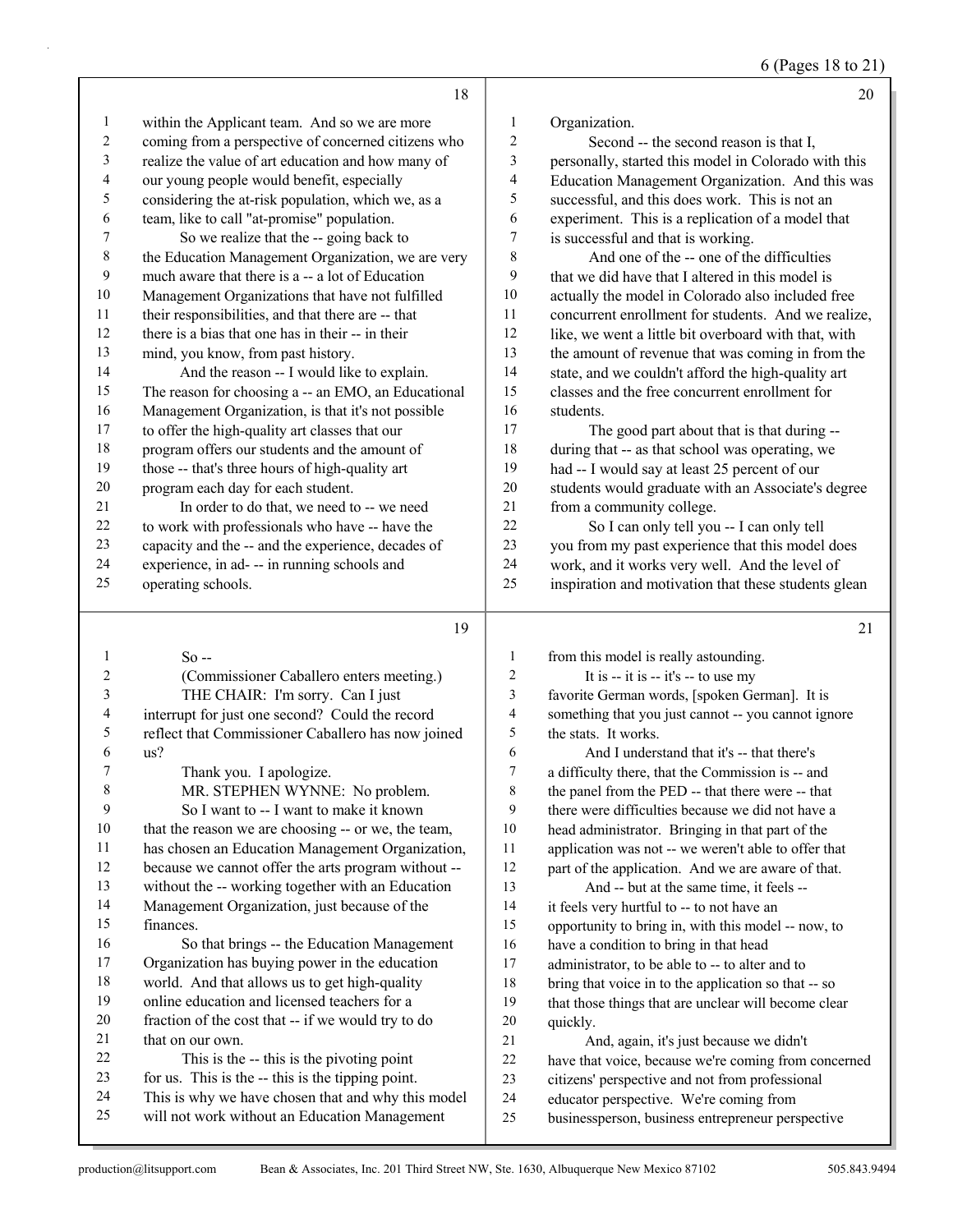7 (Pages 22 to 25)

|    | 22                                                   |    | 24                                                  |
|----|------------------------------------------------------|----|-----------------------------------------------------|
| 1  | and not from a professional educator perspective.    | 1  | show us this."                                      |
| 2  | We're coming from professional artist perspective    | 2  | Because as we spent all day yesterday               |
| 3  | and not from professional educator perspective.      | 3  | doing our -- it's not getting ready -- what are we  |
| 4  | Yet we know that we're not ignorant of               | 4  | calling it now? -- Implementation Year Checklist -- |
| 5  | that. Therefore, we bring that responsibility to a   | 5  | sorry. We spent hours with it, and I've lost it.    |
| 6  | tried-and-true Education Management Organization     | 6  | We spent all day yesterday doing the Implementation |
| 7  | that brings that perspective, that brings that       | 7  | Year Checklist.                                     |
| 8  | decades of experience to our application.            | 8  | And it was expressed any number of times            |
| 9  | Thank you.                                           | 9  | that, Oh, my gosh. How do you do conditions at the  |
| 10 | THE CHAIR: Thanks. So I'll just quickly              | 10 | same time you have to fulfill everything that is in |
| 11 | start.                                               | 11 | that Implementation Year Checklist? That            |
| 12 | I think I expressed the concerns,                    | 12 | Implementation Year process is exhaustive in and of |
| 13 | obviously, that I had in regards to the application. | 13 | itself.                                             |
| 14 | So I just want to respond to a couple of things and, | 14 | So to be able -- so to have to go back --           |
| 15 | I guess, maybe clarify some things.                  | 15 | and we don't redo applications. The conditions are  |
| 16 | I want to make it clear that this is not a           | 16 | more -- and they aren't often -- tweaks of          |
| 17 | legal sticking point. I understand that the EMO, as  | 17 | something. It is not a complete redo of the         |
| 18 | we communicated, is not legally allowed to operate   | 18 | application.                                        |
| 19 | here in New Mexico. I understand that.               | 19 | So I find it very challenging and                   |
| 20 | But the concern goes well beyond that. As            | 20 | difficult, because we don't have a clear sense of   |
| 21 | in the Community Input Hearing, you even made the    | 21 | what that education program looks like, because,    |
| 22 | statement that in order to be able to provide the    | 22 | once again, you're outsourcing it. And number one   |
| 23 | arts -- which every one of us on this screen         | 23 | is the education of our kids. And, hopefully, we    |
| 24 | supports -- but that in order to be able to do that, | 24 | can integrate the arts into that.                   |
| 25 | you had to outsource the education to "Big Box,"     | 25 | But to have an entity that is hiring all            |
|    | 23                                                   |    | 25                                                  |

| 1              | likening it to going to Walmart.                    | 1              | the staff, for that staff -- and, to me, it's a      |
|----------------|-----------------------------------------------------|----------------|------------------------------------------------------|
| $\overline{2}$ | This is our school -- our children's                | $\overline{2}$ | virtual school. I understand the arts are being      |
| 3              | education that we're -- that you're asking us to    | 3              | done there. But the ed programming is virtual. And   |
| 4              | entrust you with. And, yes, the educational         | 4              | I have a challenge with that. I do. And there        |
| 5              | programming is a critical component of that         | 5              | wasn't a clear layout for us for -- I'm going to     |
| 6              | application. And to outsource the education -- I    | 6              | $finish -$                                           |
| 7              | have a successful arts integrated school in my      | $\tau$         | MR. STEPHEN WYNNE: Okay.                             |
| 8              | district. I know the challenges that it presents.   | 8              | THE CHAIR: There wasn't a clear layout               |
| 9              | And we don't always have a head administrator on    | 9              | for us. And I know I expressed this at the           |
| 10             | board with our applicant teams. We often do; but we | 10             | Community Input Hearing. Students are going to have  |
| 11             | don't.                                              | 11             | the art, and the artists will be integrating some of |
| 12             | But the applicant teams that don't have a           | 12             | the ed in the arts programming.                      |
| 13             | head administrator identified make that team up of  | 13             | But for us, the arts integrated programs             |
| 14             | some educators as well, so that the education voice | 14             | that we have, it is also the ed program that         |
| 15             | is a piece of that application, so that it can be   | 15             | integrates the arts into the academic pieces.        |
| 16             | expressed and clearly identified in that            | 16             | And we don't see any of that. So we don't            |
| 17             | application.                                        | 17             | see that integration. And that is extraordinarily    |
| 18             | And the -- the comment that was made                | 18             | challenging.                                         |
| 19             | during the Community Input Hearing that, you know,  | 19             | And we haven't -- there was no work shown            |
| 20             | "Yes, this application is hard. We couldn't lay it  | 20             | on how that's going to work, because we're           |
| 21             | all out there with you."                            | 21             | outsourcing, for economic reasons, the education     |
| 22             | It is certainly possible to approve an              | 22             | piece.                                               |
| 23             | application with conditions. But those conditions   | 23             | So, Commissioners, anyone else?                      |
| 24             | are generally certainly clarifying, not -- not      | 24             | COMMISSIONER DAVIS: Yeah. I wanted to                |
| 25             | telling us completely, "Now go back and do this and | 25             | say that I agree with everything that the Chairwoman |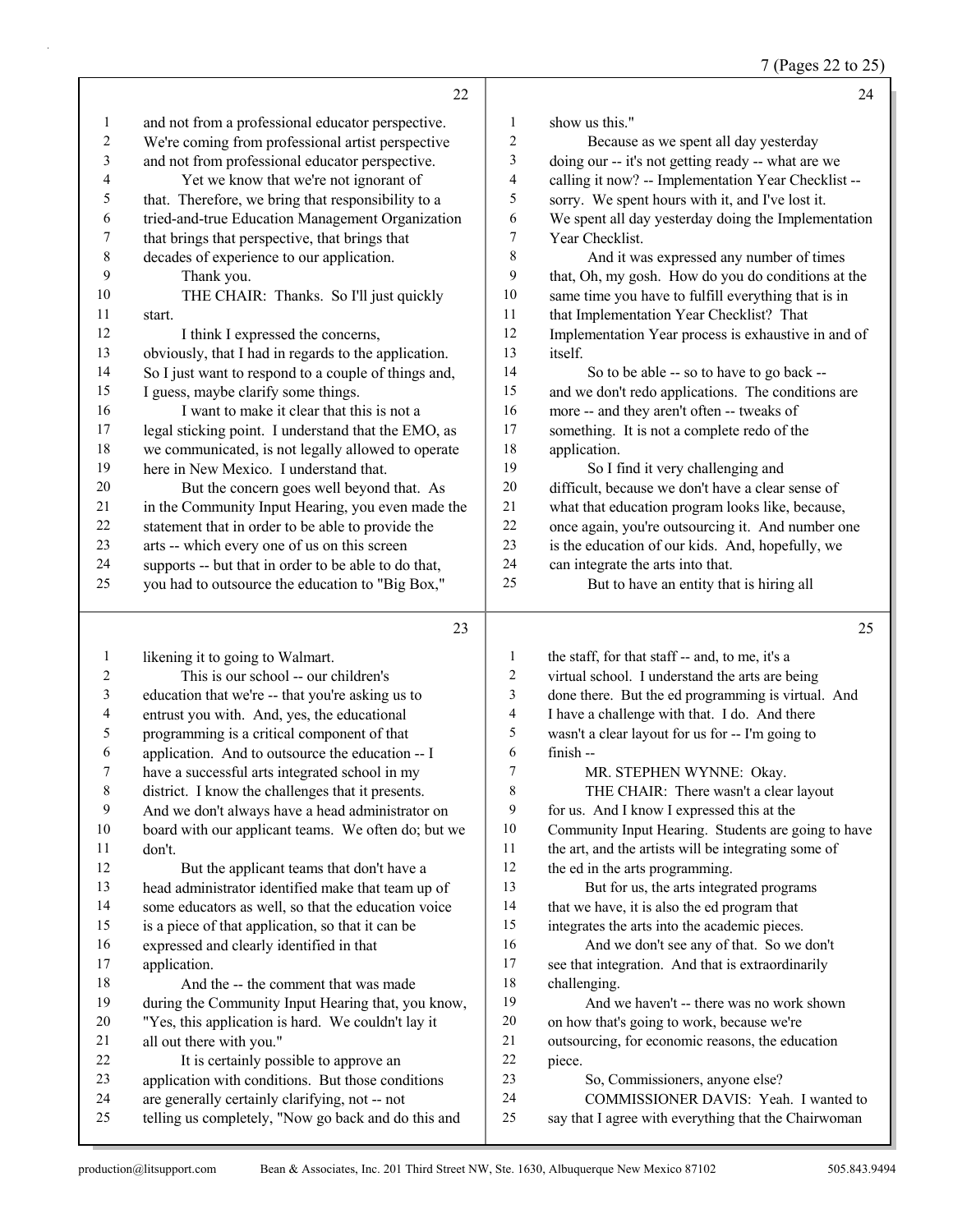#### 8 (Pages 26 to 29)

|              |                                                                                                       |                  | ъ                                                                                                    |
|--------------|-------------------------------------------------------------------------------------------------------|------------------|------------------------------------------------------------------------------------------------------|
|              | 26                                                                                                    |                  | 28                                                                                                   |
| 1            | said. And that is exactly my opinion. And I was                                                       | 1                | you're doing art or media art to completely                                                          |
| 2            | really distressed -- what I heard you say was that                                                    | 2                | integrate a school. But that's just me.                                                              |
| 3            | you weren't using professional educators. And how                                                     | 3                | But the weakness in the -- in the -- in                                                              |
| 4            | you can have a school without professional                                                            | 4                | the approach of teaching kids, it's just not there.                                                  |
| 5            | educators, I don't really understand.                                                                 | 5                | It's just not there. And I want the State to                                                         |
| 6            | THE CHAIR: Commissioner Caballero, did                                                                | 6                | succeed. We can't add any more stuff to bring them                                                   |
| 7            | you have your hand up?                                                                                | 7                | down.                                                                                                |
| 8            | And I'll get to Commissioner Robbins next.                                                            | 8                | Thank you, Madam Chair.                                                                              |
| 9            | COMMISSIONER CABALLERO: Am I next,                                                                    | 9                | (Commissioner Crone joins the meeting.)                                                              |
| 10           | Madam Chair?                                                                                          | 10               | THE CHAIR: And before Commissioner                                                                   |
| 11           | THE CHAIR: You are. Sorry.                                                                            | 11               | Robbins, could the record reflect that Commissioner                                                  |
| 12           | COMMISSIONER CABALLERO: I'm sorry. I --                                                               | 12               | Crone has now joined us?                                                                             |
| 13           | but, anyway, when I read all the materials for the                                                    | 13               | So we'll do Commissioner Robbins, then                                                               |
| 14           | school, I was really confused. And then it was                                                        | 14               | Commissioner Voigt, and then Commissioner Ruiz.                                                      |
| 15           | clarified through the presentations.                                                                  | 15               | COMMISSIONER ROBBINS: Thank you. You                                                                 |
| 16           | And I am convinced that -- it's -- it's                                                               | 16               | know, Mr. Wynne and the others, I do want to                                                         |
| 17           | not a good charter school for New Mexico. They can                                                    | 17               | acknowledge what you said, that you've spent an                                                      |
| 18           | do whatever they want elsewhere. But it just is so                                                    | $18\,$           | enormous amount of time over a four-month period,                                                    |
| 19           | full of holes in terms of what I view is good                                                         | 19               | meeting on Tuesdays, spending a lot of time putting                                                  |
| 20           | quality education for our kids.                                                                       | $20\,$           | the application together. It was obvious that a lot                                                  |
| 21           | And let me tell you. The New Mexico                                                                   | 21               | of thought went into the application.                                                                |
| 22           | education, as a whole, is ranked at the bottom. And                                                   | 22               | But I have to share the views of --                                                                  |
| 23           | we can't weight it down even more when we're -- when                                                  | 23               | regarding the EMO. Mr. Wynne, you stated that your                                                   |
| 24           | we do charter schools, because those are -- charter                                                   | 24               | model may not work without an EMO, and that in order                                                 |
| 25           | schools, in effect, are our State way of lifting us                                                   | 25               | for -- the implication is that in order for a good                                                   |
|              | 27                                                                                                    |                  | 29                                                                                                   |
| 1            | out of that. And this -- this proposed school is                                                      | 1                | arts program to be successful, you have to use an                                                    |
| 2            | not that.                                                                                             | 2                | EMO model to be cost-effective.                                                                      |
| 3            | And I've seen proposals coming from -- for                                                            | 3                | I think -- you know, the Chair, and I'm                                                              |
| 4            | a lot of charter schools. And I am amazed -- I am                                                     | 4                | aware of other very successful arts charters in                                                      |
| 5            | amazed with the proposals, and I am astounded by                                                      | 5                | New Mexico and in the Albuquerque area that do not                                                   |
| 6            | what they do after a year or two or three or four.                                                    | 6                | use an EMO model. And they have been successful.                                                     |
| 7            | And I am not convinced this is good at                                                                | 7                | They are unique in the types of things that they're                                                  |
| $\,$ $\,$    | all. So I wasn't there at the last time. And I'm                                                      | 8                | doing.                                                                                               |
| 9            | still not there, convinced that you can say you were                                                  | 9                | We have a school -- one school that                                                                  |
| $10\,$       | hurt or whatever. But every child in New Mexico has                                                   | $10\,$           | focuses on flamenco dance. We have PAPA. We have                                                     |
| 11           | to have a fantastic education, especially in charter                                                  | 11               | these schools that are -- and I understand the                                                       |
| 12           | schools. And this is not it. I don't see this as a                                                    | 12               | demand is greater than what is available in the                                                      |
| 13           | way to -- to uplift our children.                                                                     | 13               | market right now. And so I was very much interested                                                  |
| 14           | If you're stuck on this corporate -- this                                                             | 14               | in a new arts charter.                                                                               |
| 15           | is how I see it, is a corporation coming into the                                                     | 15               | However, I just do not believe the use of                                                            |
| 16           | state, and you cannot do anything else, well, then,                                                   | 16               | an EMO and outsourcing the primary education part to                                                 |
| 17           | don't do it. Come back with something new, or the                                                     | 17               | either part-time or pure virtual is really going to                                                  |
| 18           | other folks that -- it seems to me you are driving                                                    | 18               | be the best for the students of New Mexico.                                                          |
| 19           | this this way.                                                                                        | 19               | I appreciate the efforts that you've put                                                             |
| 20           | The other folks, if they want to come in                                                              | 20               | in. But I think what we have to look at is having                                                    |
| 21<br>$22\,$ | and try something else -- let me tell you. There                                                      | $21\,$<br>$22\,$ | educators involved in the application. And I would                                                   |
| 23           | are some schools that do art, and they do it                                                          | 23               | encourage you to do that, is to actually -- you<br>know, I understand. People can be very passionate |
| 24           | differently, and they're doing it very well. And<br>I'm amazed. I am amazed. I might have some issues | 24               | about the arts. But without that education input at                                                  |
|              |                                                                                                       |                  |                                                                                                      |

about integration. But it's very, very hard when

the development in the application process, using an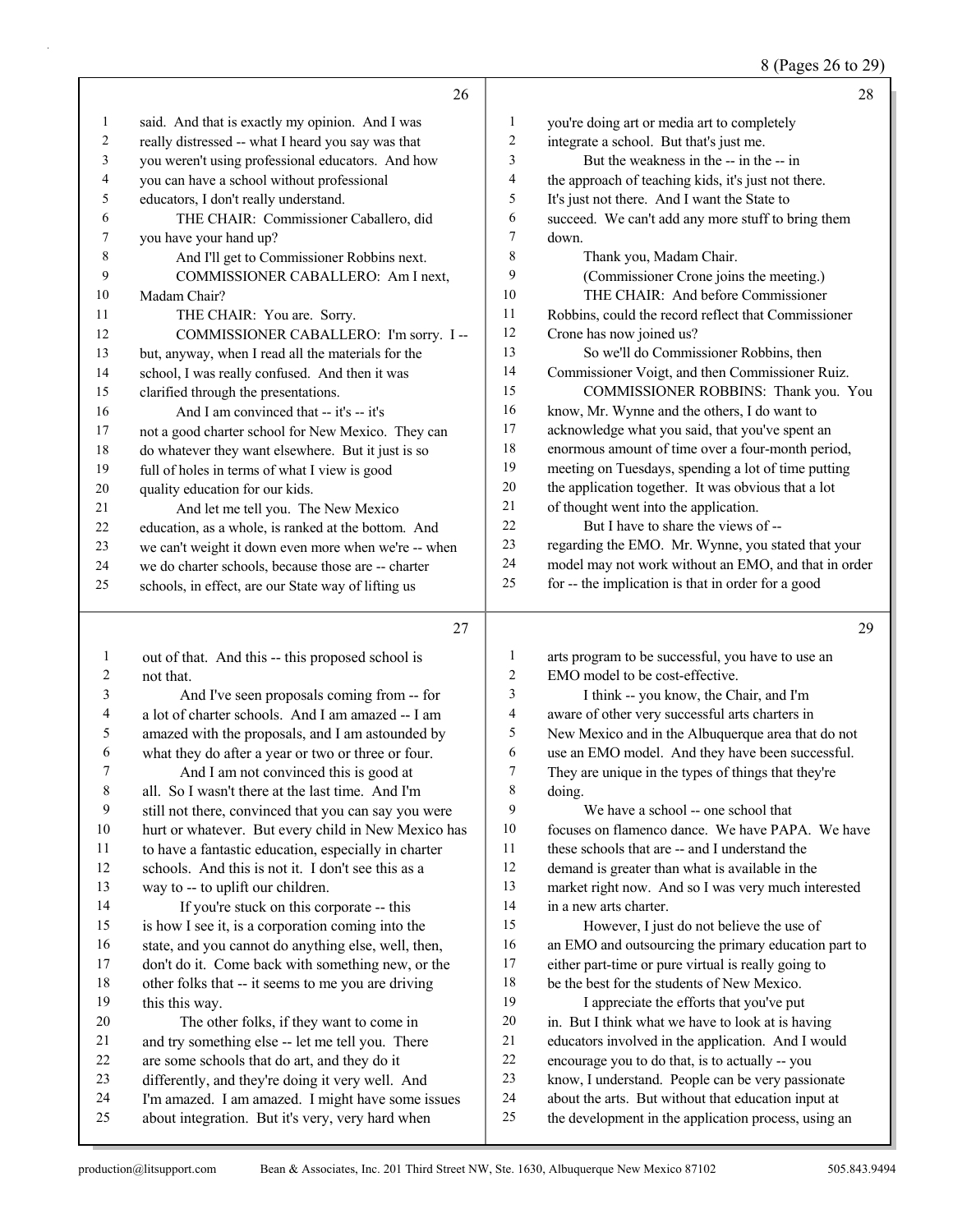9 (Pages 30 to 33)

|    | 30                                                   |    | 32                                                   |
|----|------------------------------------------------------|----|------------------------------------------------------|
| 1  | EMO model without, you know, feet on the ground in   | 1  | thought and buy into that negativity, because I know |
| 2  | terms of educators, I think would be detrimental to  | 2  | for a fact there is a lot of local wisdom in our     |
| 3  | the students.                                        | 3  | state. That needs to be supported in order to rise   |
| 4  | Thank you.                                           | 4  | up.                                                  |
| 5  | THE CHAIR: Commissioner Voigt?                       | 5  | So that's something that I would hope to             |
| 6  | COMMISSIONER VOIGT: Thank you. Good                  | 6  | see come through in a charter school application at  |
| 7  | morning. I'd like to also resonate the appreciation  | 7  | some point in time.                                  |
| 8  | to the Aspire team for your passion for the arts and | 8  | But, again, I think you all did a                    |
| 9  | for putting together an application, taking the      | 9  | thoughtful application. But I think if you go back   |
| 10 | time.                                                | 10 | to the drawing board, the thing to really consider   |
| 11 | THE CHAIR: I'm sorry to interrupt you.               | 11 | is the big "how" and the big education piece that    |
| 12 | Commissioner Voigt, Cindy's having difficulty        | 12 | needs to come forward utilizing the New Mexico       |
| 13 | hearing you.                                         | 13 | strengths and voices.                                |
| 14 | COMMISSIONER VOIGT: Okay. Is it --                   | 14 | So thanks a lot.                                     |
| 15 | Cindy, is it -- is it delayed?                       | 15 | THE CHAIR: Thank you.                                |
| 16 | THE CHAIR: You're chopping up now.                   | 16 | <b>Commissioner Ruiz?</b>                            |
| 17 | (A discussion was held off the record.)              | 17 | COMMISSIONER RUIZ: Thank you. Good                   |
| 18 | COMMISSIONER VOIGT: So, anyway, I think              | 18 | morning. And I'm probably going to echo some of the  |
| 19 | you heard, I appreciate the passion behind an        | 19 | sentiments that you've heard this morning. But I do  |
| 20 | integrated arts school as a supporter of arts-based  | 20 | want to thank you for taking the time to fill out    |
| 21 | schools and curriculum.                              | 21 | that application. And, again, you know, it's great   |
| 22 | I really -- I'm glad that you brought your           | 22 | that it's working in Colorado.                       |
| 23 | application forward. And appreciate the work that    | 23 | I'll echo some of the same sentiments. I             |
| 24 | you put into that.                                   | 24 | have an issue with the EMO.                          |
| 25 | I -- there's something that I did not see            | 25 | The other thing -- or one of the other               |
|    | 31                                                   |    | 33                                                   |

 in the application or heard during the input hearings or even now. And that was about how -- how the integrated curriculum would be made relevant for New Mexico communities. 5 And I think a lot of that would have been present and been better described if you would have had a team of New Mexico educators helping out with this application process. 9 So the two components were, you know, educators, and then New Mexico educators that know our communities and would be better able to speak to what those needs are for the New Mexico kids. 13 I also hold a bit of skepticism for an out-of-state EMO-staffed school. And that speaks, again, and resonates with what the other Commissioners have said about relevance and knowing of our local communities. I think it's really important, because New Mexico is oftentimes portrayed in -- in mass media as being in the lower percentages of the country. But we know that there's a lot of local wisdom in our state that is never represented in the mass media. 23 And I'm not one to look at mass media and those, you know, lower percentages, because I don't want to give that the energy or the time or the things is that the fact that the application was incomplete in so many areas and inadequate and lacked in so many areas is a little bit concerning for me; because when we are talking about educating our children, we can't do anything halfway. It has to be done 100 percent. 7 On the academic framework part of it, there were a lot of approaches. And, you know, again, if it works in Colorado -- because I know you said that it was successful in Colorado, and this was really just a replication of that. 12 But we're talking about New Mexico students. And I do support the arts 100 percent. But academics -- I mean, we have got to be addressing academics. And I have a huge concern with that. 17 The other thing that I noticed was that, you know, you didn't have a clear mission statement. And we should probably be working on that as you, you know, hopefully continue to rewrite and improve on your application and get this school up and running, if that's what you choose to do. 23 And then the other one that kind of stood out to me is in New Mexico, because of the Yazzie-Martinez case, we know that the needs of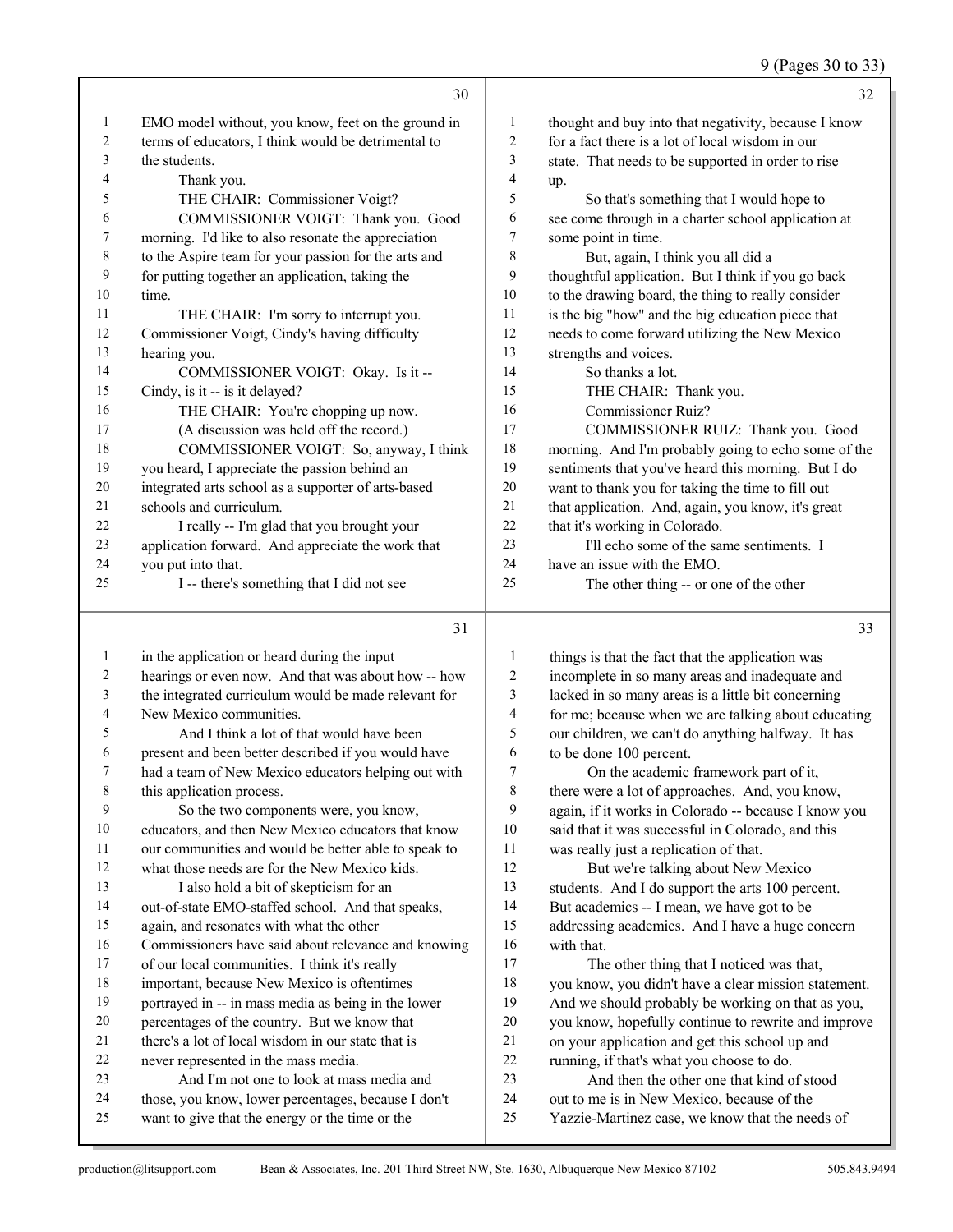10 (Pages 34 to 37)

|              | 34                                                   |                | 36                                                   |
|--------------|------------------------------------------------------|----------------|------------------------------------------------------|
| $\mathbf{1}$ | those students, of that population, they were not    | $\mathbf{1}$   | Am I still on, because my screen went                |
| 2            | being met. And it is absolutely imperative that we   | $\overline{2}$ | blank. Can you still hear me?                        |
| 3            | do everything we can in our power to satisfy that    | 3              | MS. KAREN WOERNER: Yes, we can.                      |
| 4            | need for those kids.                                 | 4              | THE CHAIR: Yes. I was muted.                         |
| 5            | And there wasn't anything real clearly               | 5              | COMMISSIONER ARMBRUSTER: My screen went              |
| 6            | defined for your multicultural Indian population and | 6              | totally black.                                       |
| 7            | Hispanic population, things that I would like you to | $\tau$         | So those are concerns.                               |
| 8            | consider moving forward.                             | 8              | The other part is -- this is, like,                  |
| 9            | THE CHAIR: Okay. Commissioner Ruiz, you              | 9              | universal. You plan for a certain group of students  |
| 10           | froze.                                               | 10             | to come to your school, art students or dance        |
| 11           | THE REPORTER: I think she indicated she's            | 11             | students or people who are interested in this or     |
| 12           | done.                                                | 12             | that. But the children who apply are not always the  |
| 13           | THE CHAIR: Okay. Thanks. I took sign                 | 13             | kids that you thought you were going to get.         |
| 14           | language, but I'm rusty on it.                       | 14             | Whether it's all -- a Native American                |
| 15           | Commissioners, anyone else wish to say               | 15             | population or a historically Black population,       |
| 16           | something?                                           | 16             | whatever, you get the people who go. Even our        |
| 17           | Okay, all right. Commissioner Armbruster,            | 17             | schools who have dual language often didn't get the  |
| 18           | because we're only getting a piece of your head.     | 18             | students who were Spanish-speaking wanting to learn  |
| 19           | COMMISSIONER ARMBRUSTER: I know. I don't             | 19             | English; they had a lot of English-speaking children |
| 20           | know why. I -- listen. This technology. Not doing    | 20             | who wanted to learn to speak Spanish.                |
| 21           | this so well.                                        | 21             | So you have to kind of -- what should I              |
| 22           | Yeah. I really like the idea of arts,                | 22             | say? -- plan for all of those things. And although   |
| 23           | because as a special ed -- former special education  | 23             | I do love the idea, I just think it's not quite      |
| 24           | teacher, those are the things that the kids really   | 24             | ready, as we say, for prime time yet. So I hope      |
| 25           | can be successful in. So I love the fact that you    | 25             | that you will work on that and figure out some way   |
|              | 35                                                   |                | 37                                                   |
| 1            | have the arts.                                       | 1              | that it can figure into New Mexico into what we need |
| 2            | My concern, along with whatever everything           | 2              | and we require.                                      |
| 3            | else that's been said, is basically not -- you       | 3              | And I thank you also for all the time -- I           |
|              |                                                      |                |                                                      |

 really have to have a -- special education on staff. You have to have individuals -- individualization of

- lesson plans. 7 My experience with New Mexico is that
- your -- if you have kids reading in the second-grade
- level, you'll be lucky. So that means that there's
- a lot of students who will maybe not tune in to
- being online. 12 I think that's one of the problems that
- we're having, actually, right this very second in
- the United States as a whole is kids being able to
- work online. It's great if you have a school that
- does that. And you know we do. But it's not good for everybody.
- 18 You do have people there, which is -- which is a very positive thing. But they're not
- licensed teachers. And although they would be great
- as helpers, I'm not feeling like they would definitely know techniques to add to a special
- education or an EL student's needs, specific -- a
- different way of teaching reading, a different way
- of teaching math.
- 
- do know how much time it takes to do. It's an enormous amount of work, and your ideas are fabulous. 7 Thank you. 8 THE CHAIR: Thanks. Any other Commissioners? 10 If not, just like the application, Stephen, I know we gave you a lot to chew off on this. So I'll -- any responses you want to make, you're certainly welcome to do so. 14 MR. STEPHEN WYNNE: Thank you, Madam Chairperson, and thank you, Commissioners, for your thoughtful comments and critique. We certainly appreciate it. And we do -- we are not giving up. 18 I want to tell you that right now and right here. 19 Some of -- just a couple of things I would 20 like to clarify, because I felt -- most of the comments, I really appreciate. There was a couple of things I was a bit confused of, about. And so I 23 just wanted to mention those.
- 24 There was a comment about professional educators. And we -- our Edmentum curriculum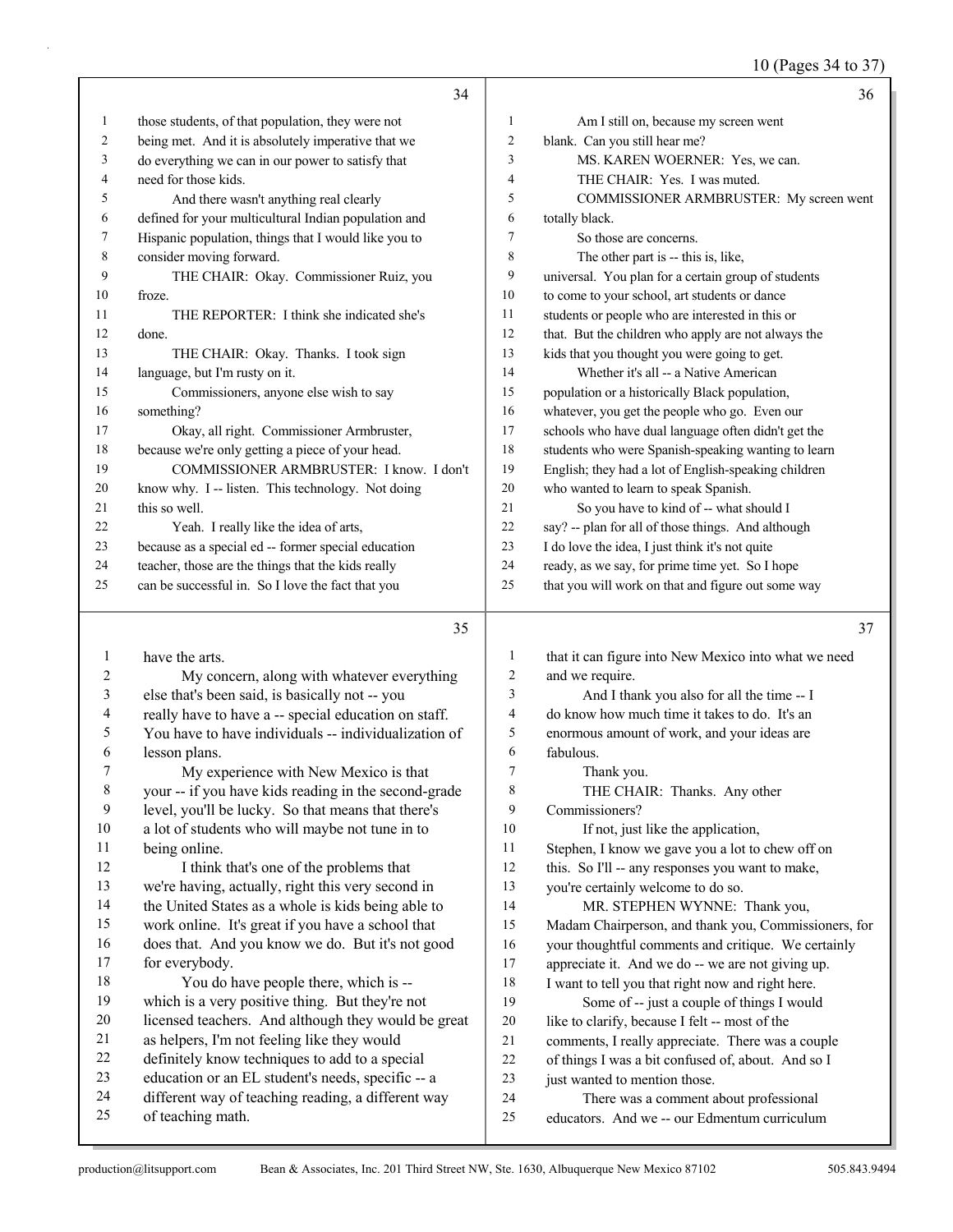11 (Pages 38 to 41)

|              |                                                      |                | $11 \text{ (1450} \cdot 30 \text{ to } 11)$          |
|--------------|------------------------------------------------------|----------------|------------------------------------------------------|
|              | 38                                                   |                | 40                                                   |
| 1            | engages New Mexico licensed, and nationally licensed | $\mathbf{1}$   | So I want you to know that we've -- and              |
| 2            | teachers. So we do have professional educators. I    | $\sqrt{2}$     | GlobalED Solution is very well -- very well-versed   |
| 3            | just want to make sure that that was in our plan.    | $\mathfrak{Z}$ | in special education. In fact, because 85 percent    |
| 4            | So -- and that is -- that is part of -- part of the  | $\overline{4}$ | of their student population is at-risk, it's a big   |
| 5            | process.                                             | 5              | component of what they do and a large component of   |
| 6            | As far as reading, we had also a comment             | 6              | their experience in education that goes decades and  |
| 7            | about reading. We have a great software called       | 7              | decades.                                             |
| $\,$ 8 $\,$  | "Reading Plus." And so when we have students coming  | $\,$ $\,$      | And we have -- there's three licensed                |
| 9            | into the seventh grade and have a fourth-grade       | 9              | principals on staff. It is a -- it is a -- an        |
| 10           | leading level, we can get them into their current    | $10\,$         | amazing organization that has done amazing work with |
| 11           | reading level through Reading Plus.                  | 11             | students in Colorado. And I would love to see that   |
| 12           | And then once a student surpasses their              | 12             | type of work come here -- here in New Mexico.        |
| 13           | reading level, they can -- it's not just remedial;   | 13             | And the last thing that I would like to              |
| 14           | it helps them to get to a -- you know, a college --  | 14             | say. We are -- we have -- I've gone out there in     |
| 15           | post-secondary reading level as well.                | 15             | the field and engaged Native American artists        |
| 16           | So we're real happy about this software,             | 16             | already. And so we are not coming in here and --     |
| 17           | and it works really well.                            | 17             | without the flavor of New Mexico. That is            |
| 18           | Another thing I wanted to mention is the             | $18\,$         | definitely part of -- if you look through the        |
| 19           | idea of this particular -- and I know that there's a | 19             | application, you'll see classical and indigenous art |
| 20           | lot of bias when we say EMOs. And I can appreciate   | 20             | forms.                                               |
| 21           | that, because I've seen some really bad, you know,   | 21             | So I have engaged the National Institute             |
| 22           | irresponsible EMOs, and I can appreciate that        | 22             | of Flamenco. I have engaged the Dancing Earth. I     |
| 23           | response.                                            | 23             | have engaged tribal leaders. So we -- that's our --  |
| 24           | However, this particular EMO, GlobalED               | 24             | that's our plan. I don't want you to think that      |
| 25           | Solutions, has -- is -- as you know, is situated in  | 25             | we're coming in here and our idea is just to teach,  |
|              |                                                      |                |                                                      |
|              | 39                                                   |                | 41                                                   |
| $\mathbf{1}$ | Colorado. And they have worked over the past few     | $\mathbf{1}$   | you know, the classics. That is not at all where     |
| 2            | decades of taking a lot of the dropouts from high    | $\overline{c}$ | we're going. I wanted to make those things clear.    |
| 3            | school, bringing them in, and graduating these kids. | $\mathfrak{Z}$ | Professional educators, absolutely.                  |
| 4            | And it's been an amazing process. I've               | $\overline{4}$ | Special education, GES is on -- their special        |
| 5            | seen it for four or five years. And it's -- they do  | 5              | education program is off the charts, is completely   |
| 6            | an amazing job of getting these kids up to reading   | 6              | off the charts.                                      |
| 7            | level, making sure that they get on track with all   | 7              | So regardless of the outcome of today, I             |
| 8            | their academics.                                     | $\,$ 8 $\,$    | just wanted to clear those -- those things up. And   |
| 9            | And part of that -- part of that process             | 9              | as far as integration of the art, no, it is not      |
| 10           | is successful because of the Enrichment Life Coach   | 10             | going to do -- I've done art integration at the      |
| 11           | teachers that come alongside each student and engage | 11             | public schools in Denver, Colorado. And we're not    |
| 12           | them.                                                | 12             | going to do it that way.                             |
| 13           | And so we know that a lot of these kids              | 13             | We do art integration in the art classroom           |
| 14           | that we call "at-promise" that are known as at-risk  | 14             | and not in the education classroom. People do it     |
| 15           | come from families where they have to work and -- to | 15             | both ways, and both ways are very legitimate.        |
| 16           | help support that family. And so, therefore, in      | 16             | So I just wanted to clear that up, too.              |
| 17           | order to help that situation, GlobalED Solution      | 17             | So those are some of the comments based on my        |
| 18           | is -- also purchases extended time for the licensed  | 18             | rebuttal on some of the Commissioners' comments.     |
| 19           | teachers                                             | 19             | And I really appreciate you allowing me to address   |

 is -- also purchases extended time for the licensed teachers.

- 20 So the kid comes home from work at 5:00 and wants to start working, they can do that, and
- they can access their teachers. So -- and they can
- access their Enrichment Life Coach teachers as well,
- because they're basically on call till 9:00 p.m. at
- night.

production@litsupport.com Bean & Associates, Inc. 201 Third Street NW, Ste. 1630, Albuquerque New Mexico 87102 505.843.9494

And I really appreciate you allowing me to address

MS. MICHELLE BOUTROS: Thank you. So I'm

some of those things. It means a lot to me.

22 THE CHAIR: Thanks. Michelle?<br>23 MS. MICHELLE BOUTROS: The

 just going to bring a couple of things up. I know we keep talking about successful art programs. I

21 Thank you.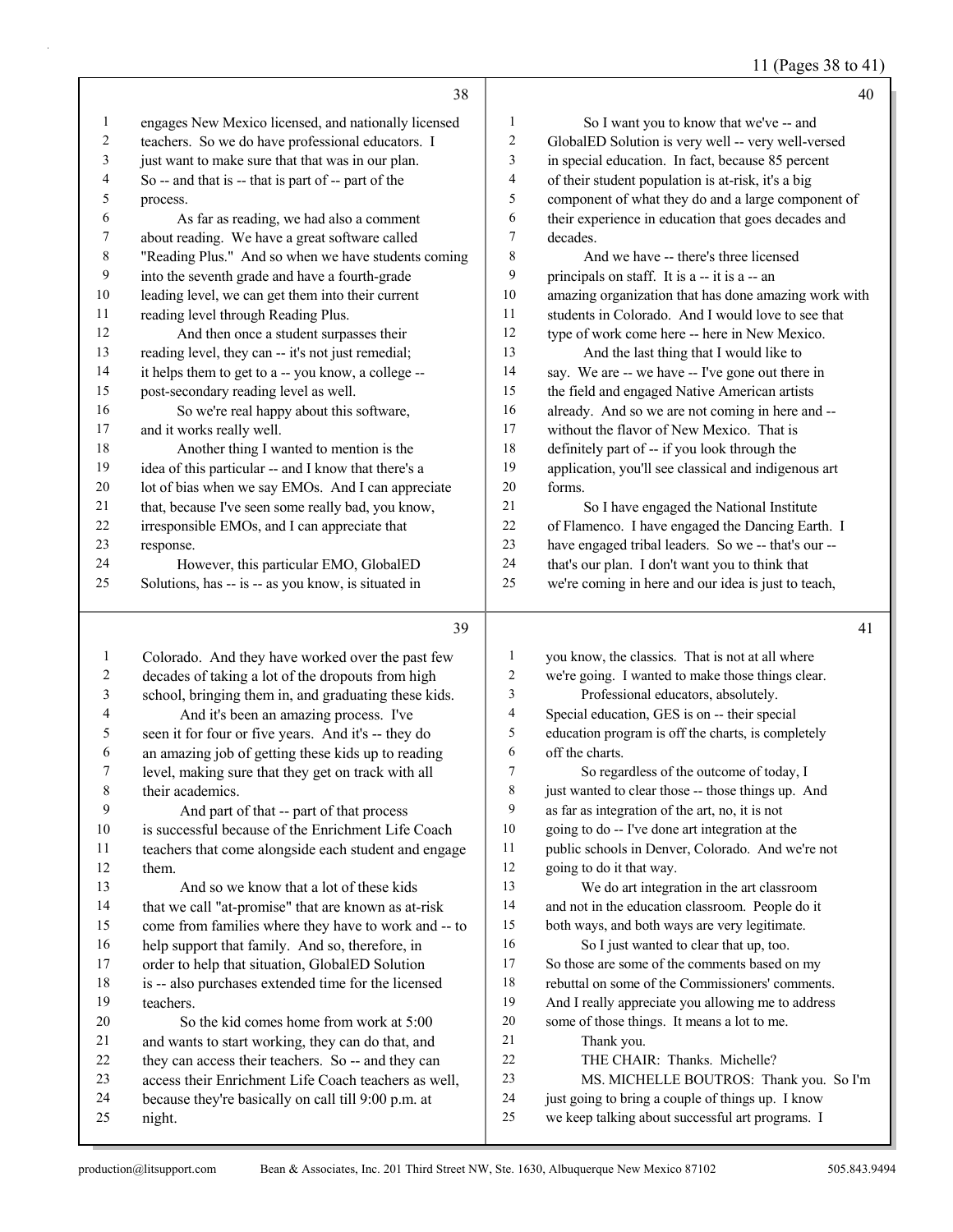12 (Pages 42 to 45)

|                | 42                                                                                      |                          | 44                                                                                                        |
|----------------|-----------------------------------------------------------------------------------------|--------------------------|-----------------------------------------------------------------------------------------------------------|
| 1              | have been to shows at PAPA, and I've been to shows                                      | 1                        | from Florida. So I've been around all kinds of                                                            |
| 2              | at New Mexico -- at NMSA.                                                               | $\sqrt{2}$               | multicultural, multiethnic. And I came -- I'm just                                                        |
| 3              | I will say, if that is considered                                                       | 3                        | like, wow, we talk about race all the time. Okay.                                                         |
| 4              | successful, are we talking about academics, or are                                      | $\overline{\mathcal{A}}$ | So also being in the arts, we are all                                                                     |
| 5              | we actually talking about professionalism in the                                        | 5                        | about serving our -- all of our students. And it --                                                       |
| 6              | arts?                                                                                   | 6                        | to us, whether they are students that have special                                                        |
| 7              | And one of the reasons why I am saying                                                  | 7                        | needs or whether they come from different marginal                                                        |
| 8              | this is because in other countries, they are able to                                    | $\,$ $\,$                | communities, we are here to serve them completely.                                                        |
| 9              | do this with successful artists who graduate at 18                                      | 9                        | And then I totally get that we want                                                                       |
| 10             | with the equivalent of a BFA in their art form. And                                     | 10                       | New Mexico teachers. And Stephen already explained                                                        |
| 11             | I'm thinking, "Well, why can't we do that here in                                       | 11                       | that with how GlobalEd -- or excuse me -- Edmentum                                                        |
| 12             | the States, and why not here in New Mexico that has                                     | $12\,$                   | uses New Mexico teachers. But I also understand                                                           |
| 13             | a rich culture of visual and performing arts?"                                          | 13                       | having licensed New Mexico teachers in, like --                                                           |
| 14             | So I don't know what is the measure of                                                  | 14                       | actually, like, present in the program, that makes                                                        |
| 15             | success for our arts programs here in New Mexico.                                       | 15                       | complete sense to me.                                                                                     |
| 16             | I also went to a meeting with the new                                                   | 16                       | And for us, this was our very first                                                                       |
| 17             | Secretary of Education. And he was talking about                                        | $17\,$                   | application, and there was a learning curve, and we                                                       |
| 18             | how we're pushing career and technical training. So                                     | $18\,$                   | have learned a lot, and so we're also thankful for                                                        |
| 19             | I would also say that our approach for our arts                                         | 19                       | this opportunity. And one of the reasons that we                                                          |
| $20\,$         | program was more towards career and technical                                           | $20\,$                   | are, you know, here today is to get all your                                                              |
| 21             | training, and not just getting their graduation                                         | $21\,$                   | criticisms so that we can do better next year.                                                            |
| 22             | requirements. Because we want them to go above and                                      | $22\,$                   | And I just want to make sure I'm saying                                                                   |
| 23             | beyond.                                                                                 | 23                       | everything on my notes.                                                                                   |
| 24             | And the cool thing about artists is that                                                | 24                       | And then I think when Stephen was saying                                                                  |
| 25             | they're trained to be determined, to be tenacious,                                      | 25                       | we are not professional educators, he didn't mean in                                                      |
|                |                                                                                         |                          |                                                                                                           |
|                | 43                                                                                      |                          | 45                                                                                                        |
|                |                                                                                         |                          |                                                                                                           |
| 1              | to have grit and to go above and beyond. So just                                        | 1                        | the program; he meant the people who are writing the                                                      |
| $\overline{c}$ | getting their high school diploma is not important                                      | $\overline{c}$           | application. Right? So I and Stephen have taught                                                          |
| 3              | for them; they want more than that. And they are                                        | 3                        | on the collegiate level. So -- however, we are not                                                        |
| 4              | trained to be highly responsible.                                                       | $\overline{4}$           | professional K-through-12 educators writing this                                                          |
| 5              | So the other thing I want to bring up is                                                | 5                        | application.                                                                                              |
| 6              | everything is virtual right now. I understand that                                      | 6                        | And -- okay. I -- and keeping education                                                                   |
| 7              | we have to do that because of COVID. Totally get                                        | $\boldsymbol{7}$         | number one is -- is, of course, important. But -- I                                                       |
| $\,8\,$        | that. But maybe this could be a push towards the                                        | 8<br>9                   | don't want to say "but." Also -- yeah. So, also,                                                          |
| $\overline{9}$ | future, that there are virtual programs and blended                                     | $10\,$                   | you know, the passion behind what we do is to                                                             |
| $10\,$         | programs.                                                                               | 11                       | actually help them to become a professional artist                                                        |
| 11<br>12       | I very much appreciate taking pride in our                                              | $12\,$                   | so that that goes hand-in-hand.                                                                           |
| 13             | state. Having moved here, I've just fallen in love                                      | 13                       | And seeing what happens in different                                                                      |
| 14             | with the culture here, like, absolutely love it,                                        | 14                       | districts and when these students graduate -- and I                                                       |
| 15             | completely get it. The main reason why I moved here                                     | 15                       | don't just mean in New Mexico. I mean in the many                                                         |
| 16             | in particular is for the diversity.                                                     | 16                       | different experiences I've had around the country.                                                        |
| 17             | So I would say our whole team was<br>extremely passionate about serving our             | 17                       | I've taught in several states. They're not getting<br>what they need once they graduate. So now I have to |
| 18             | Native American -- I assume we don't say "Indian"                                       | 18                       | go to college for four years. And now I have to get                                                       |
| 19             | anymore; I'm assuming we say "Native American" --                                       | 19                       | my Master's, and then at the same time, now I                                                             |
| 20             |                                                                                         | $20\,$                   |                                                                                                           |
| 21             | sorry -- Native American, our Hispanic, our<br>African-American. And, really, there are | 21                       | totally missed out on four to six years of dancing<br>professionally, and now I'm already getting old.    |
| 22             | Haitian-Americans here, African-Americans here,                                         | $22\,$                   | Right. And I'm just talking about dance.                                                                  |
| 23             | like, just Caribbean-Americans.                                                         | 23                       | Obviously, music, there's a different                                                                     |

24 So, anyhow -- also since moving here, I've never heard so much racial terms in my life. I'm

there's a different road map. There's a different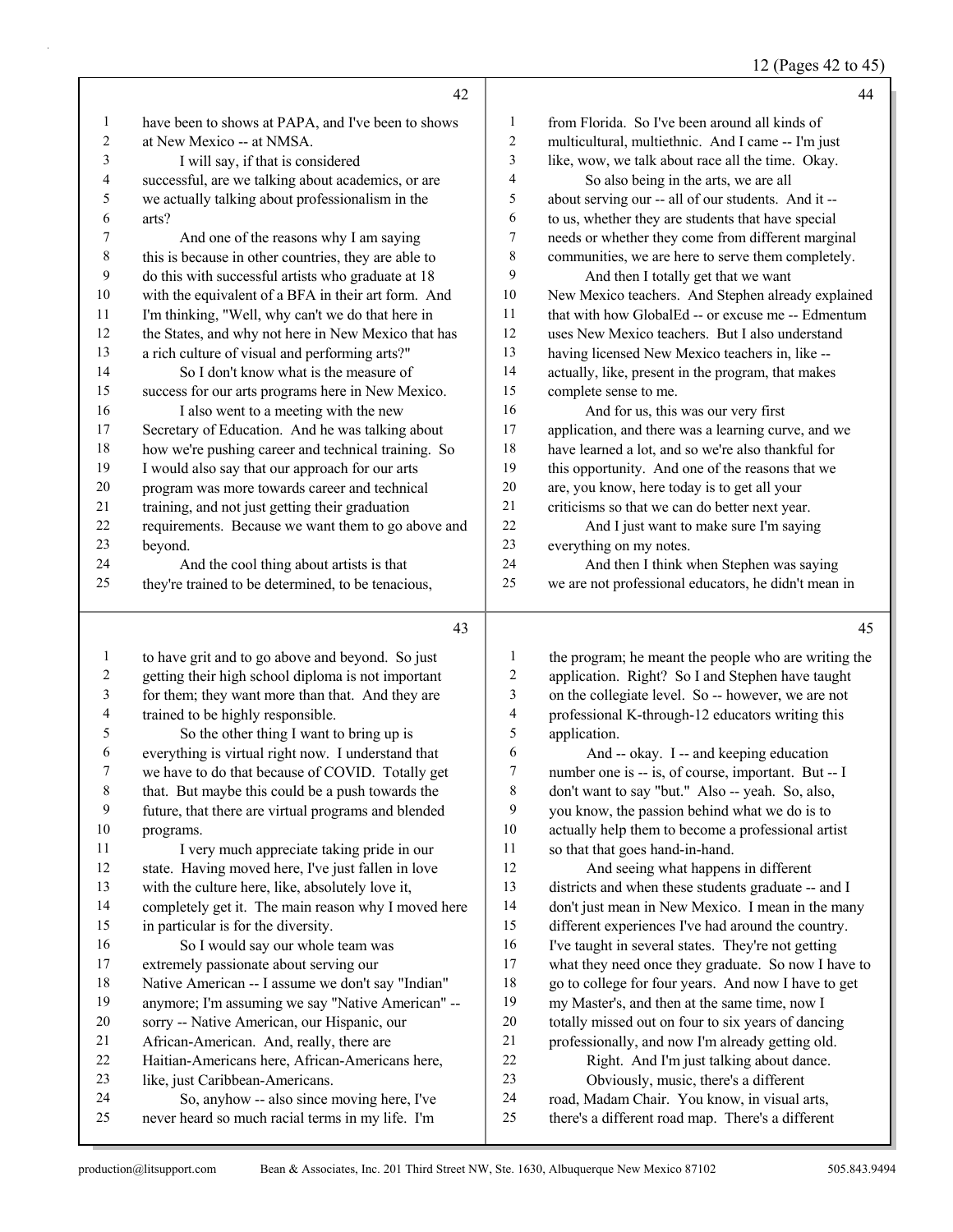13 (Pages 46 to 49)

|              | 46                                                                                  |                         | 48                                                                                                |
|--------------|-------------------------------------------------------------------------------------|-------------------------|---------------------------------------------------------------------------------------------------|
| $\mathbf{1}$ | road map for each genre.                                                            | 1                       | school for the arts in California, and it was                                                     |
| 2            | But we were trying to create a program                                              | $\overline{2}$          | transformational for her to go to a high school that                                              |
| 3            | where they can go off and become professionals. And                                 | 3                       | was a high school for the arts. And so I know the                                                 |
| 4            | one reason why our Secretary of Education is pushing                                | 4                       | power of this kind of an opportunity for young                                                    |
| 5            | career and technical training is maybe not everyone                                 | 5                       | people, which is why I'm invested in it.                                                          |
| 6            | in our state wants to go to college. Maybe they                                     | 6                       | I'm not one of the business people in this                                                        |
| 7            | want to start working immediately. So -- maybe they                                 | $\boldsymbol{7}$        | group. I'm one of the parents, nonprofit, you know,                                               |
| 8            | have to, depending on which family they are coming                                  | 8                       | people that are really committed to changing things                                               |
| 9            | from.                                                                               | 9                       | and improving things.                                                                             |
| 10           | So we want to be able to provide                                                    | 10                      | One of the things my daughter who just                                                            |
| 11           | professional training; hence, why we were leaning                                   | 11                      | graduated from Rio Rancho said to me when she heard                                               |
| 12           | towards the Education Management group. And forgive                                 | 12                      | I got involved in this project is, "Man, I wish this                                              |
| 13           | me, I forget the term for the nonprofit version of                                  | 13                      | school existed while I was going through my -- my                                                 |
| 14           | that.                                                                               | 14                      | sophomore through senior year."                                                                   |
| 15           | So in order to get highly professional                                              | 15                      | And so I'm looking at it through the lens                                                         |
| 16           | artists to come in and teach, it's not cheap. And                                   | 16                      | of young people like that.                                                                        |
| 17           | so a lot of times when people have gone on to be                                    | 17                      | And so I really hope that you will be                                                             |
| 18           | professional educators, they spent their time going                                 | 18                      | supportive of our next round, that whatever                                                       |
| 19           | to college being professional educators and did not                                 | 19                      | skepticism you may have, that you understand that                                                 |
| 20           | completely go through a professional career.                                        | 20                      | many of us who are on this team approached this from                                              |
| 21           | So we were trying to mesh that together so                                          | 21                      | our heart.                                                                                        |
| 22           | that we could give both experiences.                                                | 22                      | We have someone who works with autistic                                                           |
| 23           | Yes. I think that's all I have to say.                                              | 23                      | children every day and works with them on helping                                                 |
| 24           | Thank you.                                                                          | 24                      | them through their educational process. And so,                                                   |
| 25           | THE CHAIR: Thank you. And -- oh, I'm                                                | 25                      | yes, there are business people, there are arts                                                    |
|              |                                                                                     |                         |                                                                                                   |
|              |                                                                                     |                         |                                                                                                   |
|              | 47                                                                                  |                         | 49                                                                                                |
|              |                                                                                     |                         |                                                                                                   |
| $\mathbf{1}$ | sorry, Deborah.                                                                     | 1                       | people, there are all kinds of people who were part                                               |
| 2            | MS. DEBORAH SCHOENBAUM: Yeah. Thank you.                                            | $\boldsymbol{2}$        | of this team.                                                                                     |
| 3            | First, I just want to say thank you to the                                          | 3                       | But there are also mothers, mothers who                                                           |
| 4            | Commissioners that are encouraging us to, you know,                                 | $\overline{\mathbf{4}}$ | care, the -- you know, we have another person on the                                              |
| 5            | regroup and rethink our application. Many of your                                   | 5                       | team who has two kids who are in a charter school.                                                |
| 6            | comments, I think, are going to be incredibly                                       | 6                       | So we know the power of what these schools                                                        |
| 7            | helpful, and I've been taking copious notes on that.                                | 7                       | can do, and we're determined. As Stephen said,                                                    |
| $\,8\,$      | But I wanted to circle back to who we are                                           | $\,8\,$                 | we're people that are determined as people in the                                                 |
| 9            | as a team. Because I joined this team because I'm a                                 | 9                       | community to make something good happen here in                                                   |
| 10           | mom. I'm a mom of a daughter that went through                                      | 10                      | Rio Rancho.                                                                                       |
| 11           | Rio Rancho High School and graduated this year and                                  | 11                      | And we have nothing like this in                                                                  |
| 12           | is now a student at UNM. And so I'm invested from                                   | 12                      | Rio Rancho. There are schools that are serving in                                                 |
| 13           | that perspective.                                                                   | 13                      | this capacity in other parts of the state, but not                                                |
| 14           | I'm also invested as a nonprofit executive                                          | 14                      | here in Rio Rancho.                                                                               |
| 15           | for years working with young people in California                                   | 15                      | And so I really want to -- you know, I                                                            |
| 16           | and now bringing some of that expertise here to                                     | 16                      | really want to invest in that; because even though                                                |
| 17           | New Mexico. And so that's the lens I look through.                                  | 17                      | my daughter has moved on to college, I want her to                                                |
| 18           | And another part of the lens that I look through is                                 | $18\,$                  | be able to give back and come back and perhaps even                                               |
| 19           | that I have a daughter -- both of my daughters were                                 | 19                      | be a part of contributing to a school like this,                                                  |
| 20           | adopted; they are both African-American and Latina,                                 | $20\,$                  | because I know it's something that would be dear to                                               |
| 21           | and they both came through the foster care system.                                  | 21                      | her heart.                                                                                        |
| 22           | So I have a deep, deep commitment to helping                                        | $22\,$                  | So I, again, want to thank the                                                                    |
| 23           | at-promise youth, who are, you know, especially                                     | 23                      | Commissioners for -- especially those that have                                                   |
| 24<br>25     | particularly from circumstances like that.<br>My eldest daughter actually went to a | 24<br>25                | given us really compassionate critiques, really<br>heartfelt critiques, I'm feeling that. And for |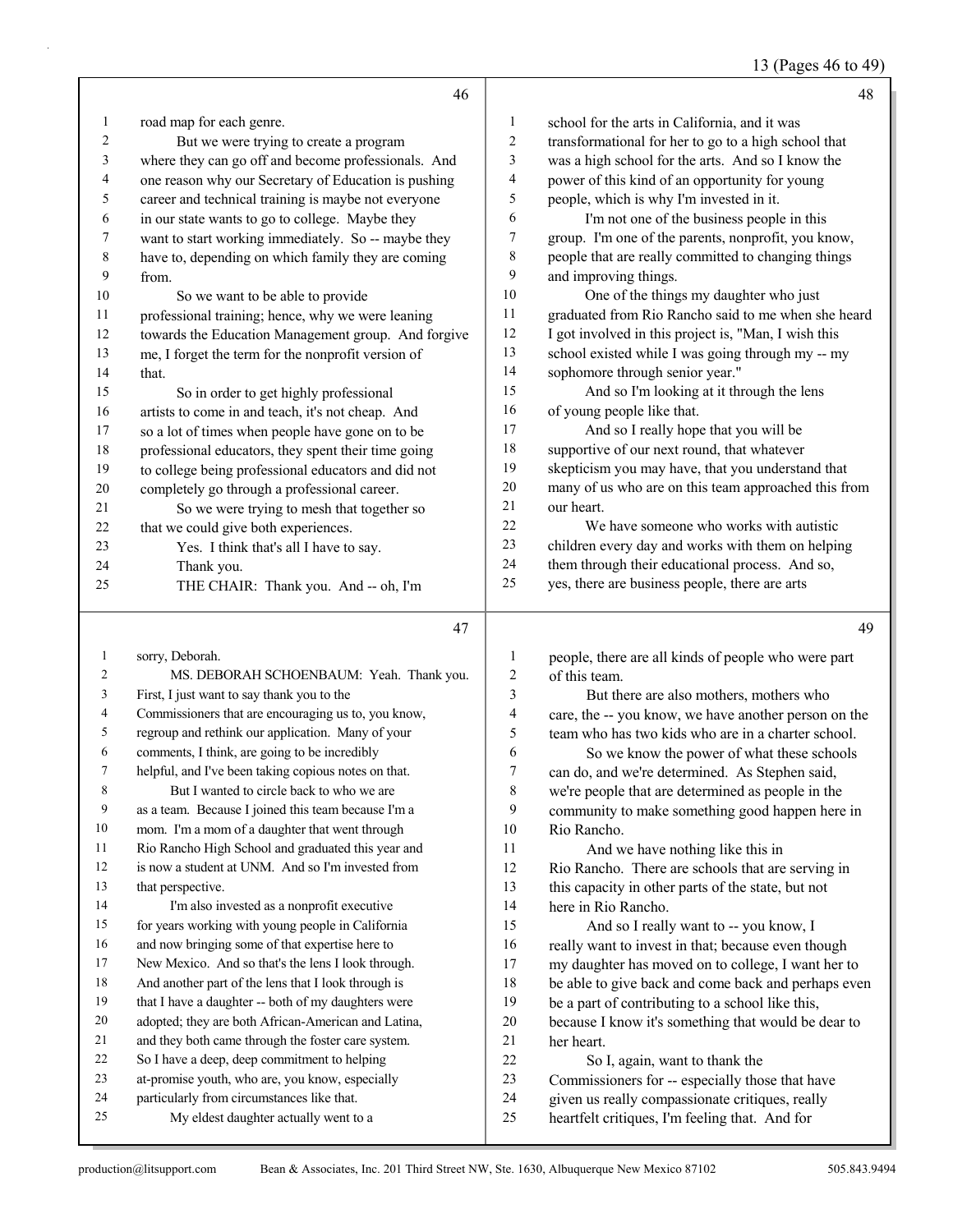14 (Pages 50 to 53)

|              | 50                                                                                                     |                | 52                                                         |
|--------------|--------------------------------------------------------------------------------------------------------|----------------|------------------------------------------------------------|
| $\mathbf{1}$ | those of you that are totally skeptical, I hope that                                                   | 1              | come in.                                                   |
| 2            | you will be able to allay your skepticism and                                                          | $\overline{c}$ | So even though you have this vision that,                  |
| 3            | understand that we are all doing this as volunteers                                                    | 3              | oh -- and we spent half of -- a quarter of yesterday       |
| 4            | and from our heart.                                                                                    | 4              | talking about Perkins Grants, CTE. So we are fully         |
| 5            | And, you know, I got involved in the                                                                   | 5              | onboard with the -- with supporting the State with         |
| 6            | application process late, like literally about five                                                    | 6              | CTE.                                                       |
| 7            | days before we submitted the application. So I was                                                     | 7              | But you can't guarantee that who knocks on                 |
| 8            | furiously coming up to speed and doing reviews and                                                     | 8              | your door wants to be a professional artist. You           |
| 9            | bringing other people to the table.                                                                    | 9              | can't. You get what you get when it comes in, which        |
| 10           | So, you know, I -- you know, I hope to now                                                             | 10             | has been challenging for many of our schools. But          |
| 11           | do this from the ground up and be a part of it                                                         | $11\,$         | you have to adapt to that.                                 |
| 12           | throughout the whole process, which I think, for me,                                                   | 12             | And that's why I think there's that                        |
| 13           | anyway, will be a lot more rewarding and also                                                          | 13             | concern that the education piece is on the lighter         |
| 14           | provide a different lens, if you will, to the whole                                                    | 14             | side. And that's what -- you know, we're the Public        |
| 15           | process.                                                                                               | 15             | Education Commission. So, you know, that's --              |
| 16           | So thank you again, and I respect                                                                      | 16             | that's our main concern.                                   |
| 17           | everything you all have had to share with us today.                                                    | 17             | So I think we're going to -- if no                         |
| 18           | THE CHAIR: Thank you. We certainly do                                                                  | $18\,$         | Commissioners have anything else to say, we're going       |
| 19           | appreciate it.                                                                                         | 19             | to remove ourselves and go into Executive Session.         |
| 20           | And I just want to clarify. At least from                                                              | 20             | And, Commissioners, Karen did send -- or                   |
| 21           | my perspective, I'm not coming here, and I'm not                                                       | $21\,$         | someone did, Karen or Beverly -- sent a link. And          |
| 22           | speaking through the lens of a bias of an EMO. I'm                                                     | 22             | there's also the calendar invite that everyone             |
| 23           | coming here with a passion to make sure that                                                           | 23             | should have for the Executive Session.                     |
| 24           | New Mexico students are served well. And when we                                                       | 24             | COMMISSIONER ROBBINS: We need to vote;                     |
| 25           | look at the educational platform, no one denied the                                                    | 25             | right?                                                     |
|              | 51                                                                                                     |                | 53                                                         |
|              |                                                                                                        |                |                                                            |
|              |                                                                                                        | 1              |                                                            |
| $\mathbf{1}$ | rich cultural experiences that the students would be                                                   | $\overline{c}$ | THE CHAIR: Oh. Thank you.                                  |
| 2<br>3       | getting from the arts piece.                                                                           | 3              | Technicalities. Thank you.                                 |
| 4            | But New Mexico culture, New Mexico                                                                     | 4              | So I move that the Public Education                        |
| 5            | history, the richness of New Mexico needs to be<br>embedded in their education. Students in New Mexico | 5              | Commission enter into a Closed Session. The                |
| 6            |                                                                                                        | 6              | subjects to be discussed are issues pertaining to          |
| 7            | need to be able to see themselves through what they                                                    | 7              | issuance, approval, denial, or approval with               |
|              | read, what they see in the materials they're using.                                                    | 8              | conditions of a charter license application,               |
| 8<br>9       | That's -- as -- and I think Commissioner Ruiz                                                          | 9              | pursuant to NMSA 1978, Section 10-15-1(H)(1),              |
| 10           | mentioned, the Yazzie-Martinez -- students need to                                                     | 10             | specifically Aspire Integrated Arts Institute, AIAI,       |
| 11           | be able to see themselves, not just through -- and                                                     | 11             | Charter School Application.<br>COMMISSIONER VOIGT: Second. |
| 12           | I'm not diminishing the arts -- not just through --                                                    | 12             |                                                            |
| 13           | and we didn't see that communicated through that                                                       | 13             | THE CHAIR: There's a second by<br>Commissioner Voigt.      |
| 14           | application.                                                                                           | 14             | Roll, Commissioner Armbruster?                             |
| 15           | And that's where that big opportunity<br>missed was. And that's what I think each -- and               | 15             | COMMISSIONER ARMBRUSTER: Commissioner                      |
| 16           | each and every one of us on the screen here sits as                                                    | 16             | Davis?                                                     |
| 17           | a volunteer. So -- and we understand the voluntary                                                     | 17             | COMMISSIONER DAVIS: Yes.                                   |
| 18           | piece, because there is no support for start-up                                                        | 18             | COMMISSIONER ARMBRUSTER: Commissioner                      |
| 19           | years, the application year. And we know the                                                           | 19             | Robbins?                                                   |
| 20           | challenges of that and appreciate all that time and                                                    | 20             | COMMISSIONER ROBBINS: Yes.                                 |
| 21           | effort.                                                                                                | 21             | COMMISSIONER ARMBRUSTER: Commissioner                      |
| 22           | I think there is a concern, as                                                                         | 22             | Raftery?                                                   |

- Commissioner Armbruster certainly did express, that
- New Mexico School for the Arts is the only one that
- can have tryouts. You get what you get when you

Crone?

24 COMMISSIONER ARMBRUSTER: Commissioner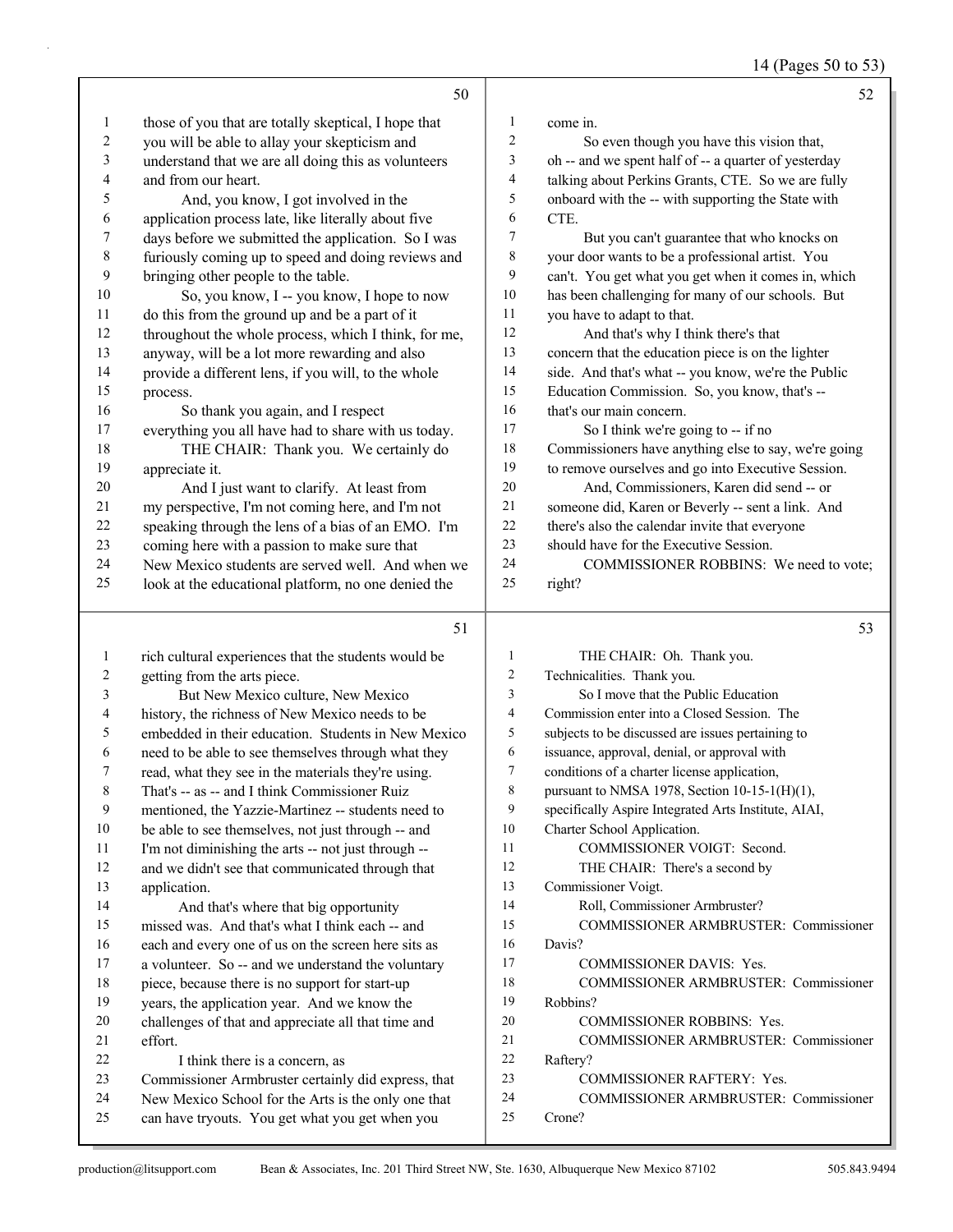15 (Pages 54 to 57)

|    | 54                                           |    | 56                                            |
|----|----------------------------------------------|----|-----------------------------------------------|
|    | <b>COMMISSIONER CRONE: Yes.</b>              | 1  | THE CHAIR: Okay. Thanks.                      |
| 2  | <b>COMMISSIONER ARMBRUSTER: Commissioner</b> | 2  | COMMISSIONER ARMBRUSTER: Okay. So that        |
| 3  | Caballero?                                   | 3  | was a "Yes"?                                  |
| 4  | COMMISSIONER CABALLERO: Yes.                 | 4  | COMMISSIONER CABALLERO: Yes.                  |
| 5  | COMMISSIONER ARMBRUSTER: I think that was    | 5  | COMMISSIONER ARMBRUSTER: Thank you. I'm       |
| 6  | a "Yes."                                     | 6  | sorry.                                        |
|    | COMMISSIONER CABALLERO: Yes.                 | 7  | <b>Commissioner Robbins?</b>                  |
| 8  | COMMISSIONER ARMBRUSTER: Okay.               | 8  | <b>COMMISSIONER ROBBINS: Yes.</b>             |
| 9  | Commissioner Gipson?                         | 9  | <b>COMMISSIONER ARMBRUSTER: Commissioner</b>  |
| 10 | THE CHAIR: Yes.                              | 10 | Ruiz?                                         |
| 11 | <b>COMMISSIONER ARMBRUSTER: Commissioner</b> | 11 | <b>COMMISSIONER RUIZ: Yes.</b>                |
| 12 | Ruiz?                                        | 12 | COMMISSIONER ARMBRUSTER: Commissioner         |
| 13 | <b>COMMISSIONER RUIZ: Yes.</b>               | 13 | Voigt?                                        |
| 14 | COMMISSIONER ARMBRUSTER: Commissioner        | 14 | <b>COMMISSIONER VOIGT: Yes.</b>               |
| 15 | Voigt?                                       | 15 | COMMISSIONER ARMBRUSTER: Commissioner         |
| 16 | <b>COMMISSIONER VOIGT: Yes.</b>              | 16 | Crone? You're muted. Commissioner Crone? I'll |
| 17 | COMMISSIONER ARMBRUSTER: Commissioner        | 17 | come back to him.                             |
| 18 | Armbruster votes "Yes."                      | 18 | Commissioner Armbruster votes "Yes."          |
| 19 | Commissioner Chavez?                         | 19 | <b>COMMISSIONER CRONE: Yes.</b>               |
| 20 | <b>COMMISSIONER CHAVEZ: Yes.</b>             | 20 | COMMISSIONER ARMBRUSTER: Okay. Thank          |
| 21 | COMMISSIONER ARMBRUSTER: And who did I       | 21 | you, Commissioner Crone.                      |
| 22 | miss? Did I get everybody?                   | 22 | <b>Commissioner Davis?</b>                    |
| 23 | THE CHAIR: I think you got everyone.         | 23 | <b>COMMISSIONER DAVIS: Yes.</b>               |
| 24 | COMMISSIONER ARMBRUSTER: Okay. Vote is       | 24 | <b>COMMISSIONER ARMBRUSTER: Commissioner</b>  |
| 25 | ten-to-zero.                                 | 25 | Chavez?                                       |

#### 55

| 1  | THE CHAIR: Okay. Thank you.                          |    | <b>COMMISSIONER CHAVEZ: Yes.</b>                    |
|----|------------------------------------------------------|----|-----------------------------------------------------|
| 2  | MS. KAREN WOERNER: And, Bev, I just made             | 2  | <b>COMMISSIONER ARMBRUSTER: Commissioner</b>        |
| 3  | you the host so when I leave to go set up the other  | 3  | Raftery?                                            |
| 4  | meeting, we don't lose the meeting.                  | 4  | MS. KAREN WOERNER: Commissioner Raftery             |
| 5  | Folks, you can stay here while they take             | 5  | is having trouble getting back on.                  |
| 6  | the break, and I'll be back.                         | 6  | COMMISSIONER ARMBRUSTER: Okay. So I'll              |
| 7  | (Executive Session conducted.)                       | 7  | just leave it blank.                                |
| 8  | THE CHAIR: Okay. So we're all back in?               | 8  | Commissioner Gipson?                                |
| 9  | Okay.                                                | 9  | THE CHAIR: Yes.                                     |
| 10 | So I will move that the Public Education             | 10 | COMMISSIONER ARMBRUSTER: So that's a                |
| 11 | Commission end Closed Session. The matters           | 11 | nine-to-one vote --                                 |
| 12 | discussed in the closed meeting were limited only to | 12 | THE CHAIR: No. It's a nine-zero vote.               |
| 13 | those specified in the motion for closure, and no    | 13 | Commissioner Raftery has not been able to come back |
| 14 | vote was taken during the Closed Session.            | 14 | in yet.                                             |
| 15 | <b>COMMISSIONER ROBBINS: Second.</b>                 | 15 | COMMISSIONER ARMBRUSTER: Okay. Thank                |
| 16 | THE CHAIR: There is a second by                      | 16 | you.                                                |
| 17 | Commissioner Robbins. Roll, please?                  | 17 | So the motion passes to come out of                 |
| 18 | COMMISSIONER ARMBRUSTER: Commissioner                | 18 | Executive Session.                                  |
| 19 | Caballero, can you hear me?                          | 19 | THE CHAIR: Okay. So -- and, yes, let the            |
| 20 | THE CHAIR: You're muted.                             | 20 | record please reflect that Commissioner Raftery has |
| 21 | COMMISSIONER CABALLERO: I pass for now.              | 21 | not been able to rejoin us from Closed Session.     |
| 22 | THE CHAIR: To come out of Closed Session?            | 22 | Okay. So thank you all, and thank you all           |
| 23 | COMMISSIONER CABALLERO: Oh, yes. I'm                 | 23 | for your patience as we navigate this.              |
| 24 | sorry. I came in so late, I didn't know what we      | 24 | I'm going to now ask Commissioners if we            |
| 25 | were doing.                                          | 25 | are ready for a motion. And, if so, I'll entertain  |
|    |                                                      |    |                                                     |

57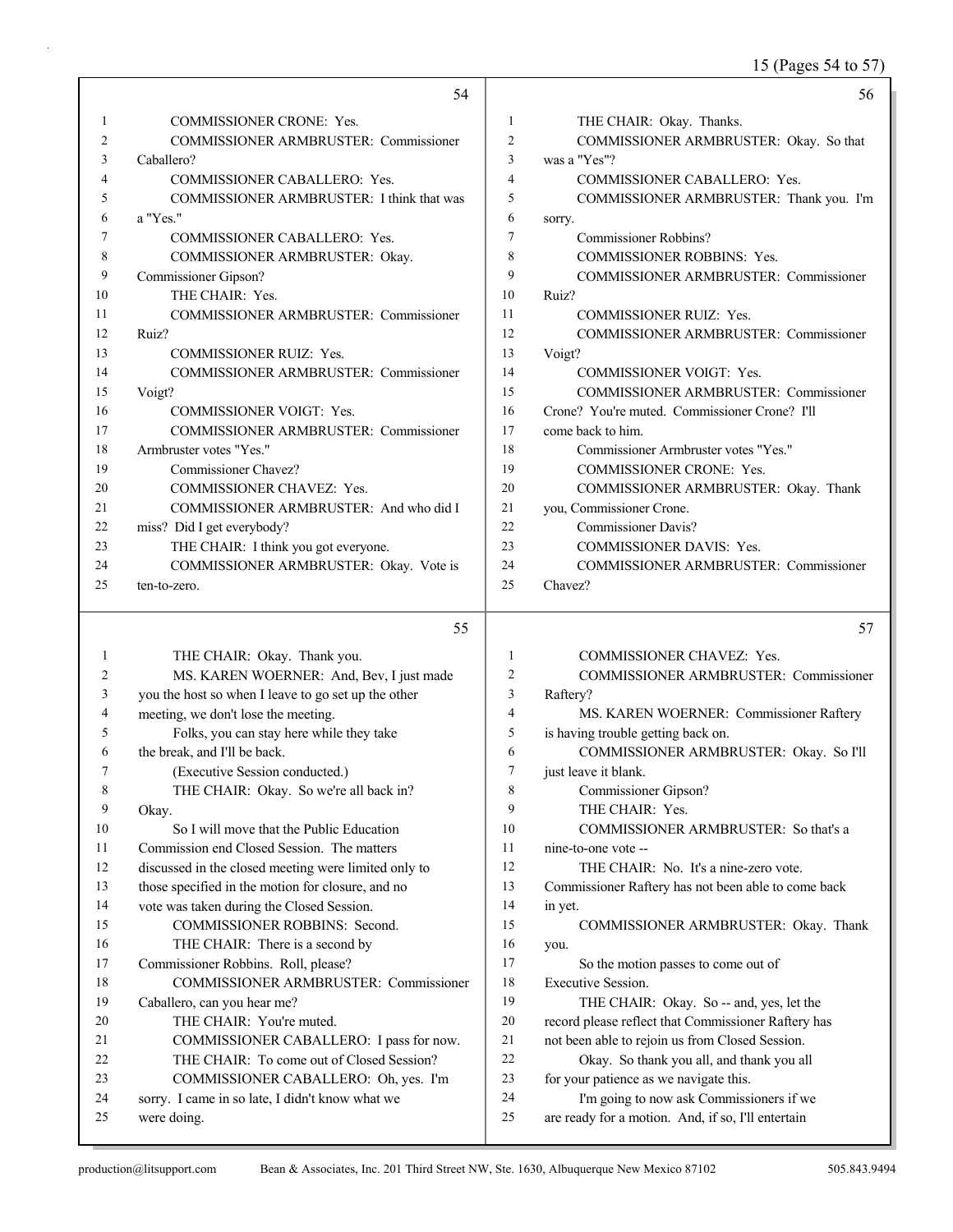16 (Pages 58 to 61)

|    | 58                                                 |                | 60                                                   |
|----|----------------------------------------------------|----------------|------------------------------------------------------|
| 1  | a motion.                                          | 1              | COMMISSIONER ARMBRUSTER: Commissioner                |
| 2  | COMMISSIONER DAVIS: I move that the                | 2              | Chavez?                                              |
| 3  | Public Education Commission deny the new charter   | 3              | <b>COMMISSIONER CHAVEZ: Yes.</b>                     |
| 4  | school application for Aspire Integrated Arts      | $\overline{4}$ | COMMISSIONER ARMBRUSTER: And I'm looking             |
| 5  | Institute, Rio Rancho. The application does not    | 5              | to see if Commissioner Raftery got back on.          |
| 6  | propose to offer an educational program consistent | 6              | THE CHAIR: She has not.                              |
| 7  | with the requirements and purposes of the Charter  | 7              | COMMISSIONER ARMBRUSTER: Okay. So it                 |
| 8  | Schools Act.                                       | 8              | will be a nine-to-zero vote in favor of the motion.  |
| 9  | THE CHAIR: Okay.                                   | 9              | THE CHAIR: Thank you. Motion passes,                 |
| 10 | COMMISSIONER RUIZ: Second.                         | 10             | nine-zero.                                           |
| 11 | THE CHAIR: I'm sorry.                              | 11             | So, once again, we absolutely want to                |
| 12 | COMMISSIONER ARMBRUSTER: Commissioner              | 12             | thank you for the time and effort. We do understand  |
| 13 | Ruiz seconded.                                     | 13             | the energy that goes into an application.            |
| 14 | THE CHAIR: Okay. Thanks.                           | 14             | And we do hope that you've taken all of              |
| 15 | There's a motion by Commissioner Davis and         | 15             | this and have time to digest it and be able to move  |
| 16 | a second by Commissioner Ruiz.                     | 16             | forward, and, if you so choose, to dig in once again |
| 17 | Is there any discussion?                           | 17             | and work on an application and move forward with it, |
| 18 | COMMISSIONER RUIZ: Second.                         | 18             | that this is not a -- an end of the line. This is    |
| 19 | THE CHAIR: Sure. Commissioner Ruiz?                | 19             | hopefully lessons learned and be able to move on     |
| 20 | COMMISSIONER RUIZ: (Indicates.)                    | 20             | from there, and I sense there was an indication for  |
| 21 | THE CHAIR: Oh, okay. I thought you were            | 21             | that.                                                |
| 22 | raising your hand because you wanted to say        | 22             | So we, once again, appreciate, especially            |
| 23 | something.                                         | 23             | in these challenging times, the efforts and energies |
| 24 | Okay. Thanks. Got it. Got it. All                  | 24             | that went into the application.                      |
| 25 | right.                                             | 25             | So we are going to move on to -- let me              |
|    | 59                                                 |                | 61                                                   |
| 1  | If there is no further discussion, roll,           | $\mathbf{1}$   | look at my numbers. Sorry.                           |
| 2  | please, Commissioner Armbruster?                   | $\overline{2}$ | MS. KAREN WOERNER: Madam Chair, I think              |
| 3  | COMMISSIONER ARMBRUSTER: Commissioner              | 3              | it's the report. But I'm still trying to help        |
| 4  | Gipson?                                            | 4              | Commissioner Raftery. So will you excuse me for a    |
| 5  | THE CHAIR: Yes.                                    | 5              | minute?                                              |
| 6  | <b>COMMISSIONER ARMBRUSTER: Commissioner</b>       | 6              | THE CHAIR: So let's take -- let's just               |
| 7  | Robbins?                                           | 7              | take a ten-minute break. And, that way, hopefully,   |
| 8  | COMMISSIONER ROBBINS: Yes.                         | 8              | we can get Commissioner Raftery in. Okay?            |
| 9  | COMMISSIONER ARMBRUSTER: Commissioner              | 9              | MS. MICHELLE BOUTROS: Thank you so much              |
| 10 | Voigt?                                             | 10             | for your time.                                       |
| 11 | COMMISSIONER VOIGT: Yes.                           | 11             | THE CHAIR: Thank you.                                |
| 12 | COMMISSIONER ARMBRUSTER: Commissioner --           | 12             | MR. STEPHEN WYNNE: Thank you.                        |
| 13 | oh, never mind.                                    | 13             | (Recess taken, 10:59 a.m. to 11:10 a.m.)             |
| 14 | Commissioner Crone?                                | 14             | THE CHAIR: So we'll -- we'll continue on.            |
| 15 | COMMISSIONER CRONE: Yes.                           | 15             | And, hopefully, Commissioner Raftery's issues can be |
| 16 | COMMISSIONER ARMBRUSTER: Commissioner              | 16             | resolved. But I'm not sure.                          |
| 17 | Ruiz?                                              | 17             | And -- but the rest of us are all back; so           |
| 18 | COMMISSIONER RUIZ: Yes.                            | 18             | as long as the record continues to reflect, that     |
| 19 | COMMISSIONER ARMBRUSTER: Commissioner              | 19             | Commissioner Raftery is -- has not been able to join |
| 20 | Armbruster votes "Yes."                            | 20             | us back.                                             |
| 21 | Commissioner Caballero?                            | 21             | So we are on to Item No. 5, which -- I'm             |
| 22 | COMMISSIONER CABALLERO: Yes.                       | 22             | sorry -- Item No. 6, which is the Report from        |
| 23 | COMMISSIONER ARMBRUSTER: Commissioner              | 23             | Options for Parents and the Charter School Division  |
| 24 | Davis?                                             | 24             | with Discussion and Possible Actions.                |
| 25 | COMMISSIONER DAVIS: Yes.                           | 25             | MS. KAREN WOERNER: Thank you,                        |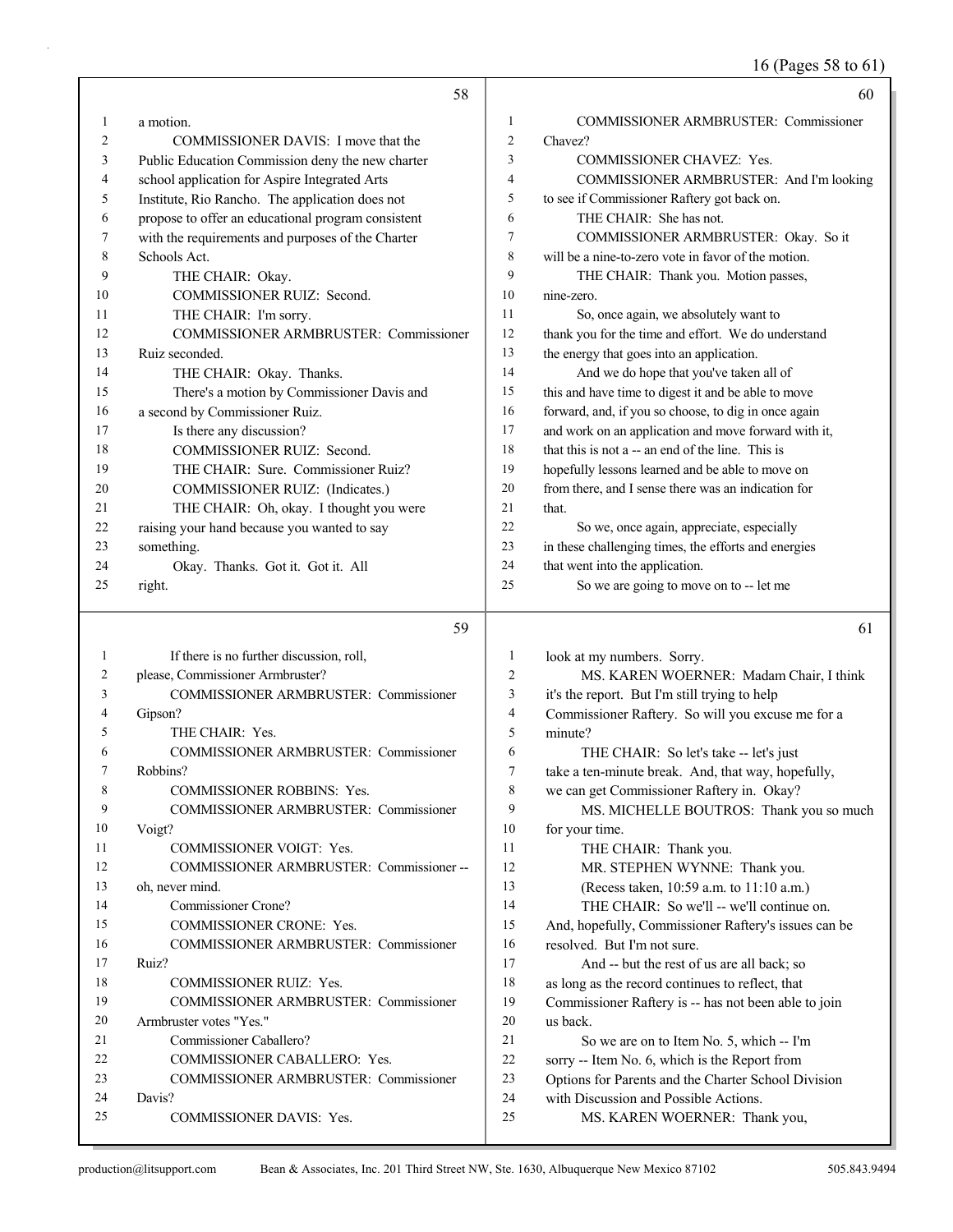## 17 (Pages 62 to 65)

|    | 62                                                   |                | 64                                                   |
|----|------------------------------------------------------|----------------|------------------------------------------------------|
| 1  | Madam Chair, Commissioners.                          | 1              | need a little clarification, because my              |
| 2  | Bev, can I just ask that you monitor -- I            | 2              | understanding was that when that amendment request   |
| 3  | think you have been, anyway; but -- in case          | 3              | went in, that it was following the guidelines of how |
| 4  | Commissioner Raftery joins us and is in Attendees by | $\overline{4}$ | the monies could be used -- how the CARES money      |
| 5  | mistake somehow? Thank you so much.                  | $\overline{5}$ | could be used.                                       |
| 6  | So I have several things I wanted to share           | 6              | Is the money only going to be able to be             |
| 7  | with you today and some updates on the work that the | 7              | used for distance learning?                          |
| 8  | Charter Division has been doing. As you know, it's   | 8              | MS. KAREN WOERNER: Oh, I'm sorry. I may              |
| 9  | a hard working crew, and we have been certainly      | 9              | have misspoken. I really haven't been actively       |
| 10 | busy.                                                | 10             | involved in that.                                    |
| 11 | But, first, I think at the last meeting, I           | 11             | THE CHAIR: Okay.                                     |
| 12 | was asked to provide a list of the CSP grant         | 12             | MS. KAREN WOERNER: So I know it was to               |
| 13 | sub-grantees thus far. So rather than just rattling  | 13             | support the needs because of the COVID crisis, but I |
| 14 | them off, I'm going to share my screen, if that's    | 14             | don't know the details on that, and I'm sorry. But   |
| 15 | okay, Madam Chair.                                   | 15             | Dr. Russell is not here today.                       |
| 16 | So can you see the list?                             | 16             | THE CHAIR: Okay. All right. Thanks.                  |
| 17 | THE CHAIR: Uh-huh. We can.                           | 17             | MS. KAREN WOERNER: But I can get more                |
| 18 | MS. KAREN WOERNER: Thank you. So this is             | 18             | information on that for you. But I just know that    |
| 19 | in your packet on the SharePoint drive, but I just   | 19             | we don't have a decision yet.                        |
| 20 | wanted to share several district charters and many   | 20             | THE CHAIR: Okay. All right.                          |
| 21 | State charters. And those are the years in which     | 21             | MS. KAREN WOERNER: Using those funds for             |
| 22 | they were awarded the grant.                         | 22             | other purposes.                                      |
| 23 | We also have -- right now are in the cycle           | 23             | COMMISSIONER VOIGT: I have a question                |
| 24 | of the new grant cycle, so we have some applicants   | 24             | real quick to follow up with the CSP grant. Because  |
| 25 | that are going to be considered. And that, of        | 25             | I know the CSP is different from the CARES money.    |

#### 

| 1  | course, as you know, is under -- Dr. Brigette        |                | The CSP -- what is the grant award amount?           |
|----|------------------------------------------------------|----------------|------------------------------------------------------|
| 2  | Russell is the grant manager, and she's working with | $\overline{c}$ | MS. KAREN WOERNER: The grant award amount            |
| 3  | a peer review team to review applications for the    | 3              | was about \$20 million for five years. So each year, |
| 4  | next round of grants. So.                            | $\overline{4}$ | we get a piece of it to award sub-grant awards.      |
| 5  | There's the list, and you now have that              | 5              | COMMISSIONER VOIGT: I mean, per school.              |
| 6  | available to you.                                    | 6              | Did each school get the same amount? Or did it       |
|    | THE CHAIR: So, Karen, as long as we're on            | 7              | depend on their application and their needs?         |
| 8  | the CSP grant, do we have an update on the amendment | 8              | MS. KAREN WOERNER: It depended on their              |
| 9  | to the grant that had been put in to free up those   | 9              | application and needs.                               |
| 10 | funds?                                               | 10             | COMMISSIONER VOIGT: That's what I                    |
| 11 | MS. KAREN WOERNER: Well, my only update              | 11             | thought. Thanks.                                     |
| 12 | is that they have not made a decision yet. And by    | 12             | THE CHAIR: And this year is the third                |
| 13 | "they," I mean the U.S. Department of Education.     | 13             | year. And my understanding is the third year, if a   |
| 14 | THE CHAIR: Right.                                    | 14             | certain amount wasn't spent, it went back.           |
| 15 | MS. KAREN WOERNER: So we did go through a            | 15             | COMMISSIONER VOIGT: Right. Okay.                     |
| 16 | lengthy monitoring visit with -- for the U.S.        | 16             | THE CHAIR: Yeah. But my -- in talking                |
| 17 | Department of Education, which is done through       | 17             | with Alan before he left, and he had said at one of  |
| 18 | WestEd. And we had interviews with them and          | 18             | our meetings that if the amendment request is        |
| 19 | finishing wrapping that up. And I think they're      | 19             | granted, that they were looking at about \$180,000 a |
| 20 | waiting till that's complete before they make a      | 20             | school would be available, and that the guidelines   |
| 21 | decision about whether or not we can use those funds | 21             | that originally were sent in were the same           |
| 22 | to support schools with their distance learning in   | 22             | qualifying guidelines for CARES money.               |
| 23 | light of COVID. But they have not yet granted that   | 23             | COMMISSIONER VOIGT: Huh. Interesting.                |
| 24 | request from us.                                     | 24             | THE CHAIR: So that they would be able to             |
| 25 | THE CHAIR: Okay. So -- so now I guess I              | 25             | be used.                                             |
|    |                                                      |                |                                                      |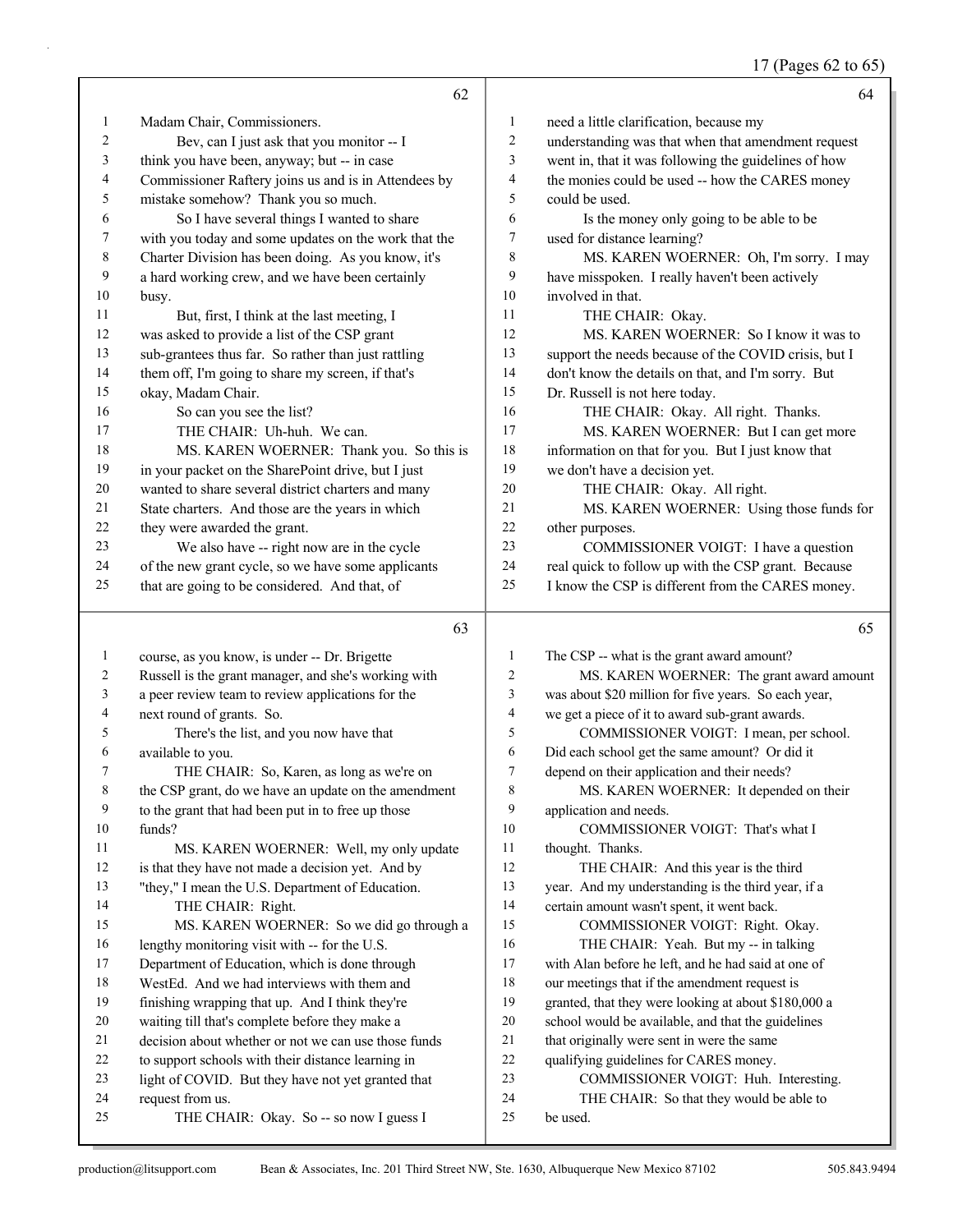# 18 (Pages 66 to 69)

|              | 66                                                                                                      |                | 68                                                               |
|--------------|---------------------------------------------------------------------------------------------------------|----------------|------------------------------------------------------------------|
| 1            | COMMISSIONER VOIGT: I know some of that                                                                 | $\mathbf{1}$   | and these also are in your -- on the SharePoint.                 |
| 2            | CARES is being collaborated through the RECs as                                                         | $\overline{c}$ | But the rubric was very detailed. And I                          |
| 3            | well, through -- and some of the schools are trying                                                     | 3              | know you can't really see this. But this was all                 |
| 4            | to provide childcare --                                                                                 | 4              | instructional rubric for different sections. Like                |
| 5            | THE CHAIR: Right.                                                                                       | 5              | if it's a high school, the graduation requirements,              |
| 6            | COMMISSIONER VOIGT: -- for their kids.                                                                  | 6              | their instructional materials, their remote                      |
| 7            | So that's great.                                                                                        | 7              | learning. And they were provided with this rubric.               |
| 8            | THE CHAIR: And that would be important.                                                                 | 8              | And then the plans and the assurances that                       |
| 9            | If it can be the broader CARES guidelines, that                                                         | 9              | they provided were rated, if you will, based on the              |
| 10           | offers a greater opportunity -- I mean, you could                                                       | $10\,$         | rubric. Did they hit the "3" mark here or not? You               |
| 11           | even hire a staff person.                                                                               | 11             | know, $1, 2, 3$ .                                                |
| 12           | COMMISSIONER VOIGT: Right.                                                                              | 12             | And across PED, folks were working on                            |
| 13           | THE CHAIR: So that there's a lot of                                                                     | 13             | this, because there were so many. But I will tell                |
| 14           | options.                                                                                                | 14             | you -- very proud of our team -- Melissa -- Melissa              |
| 15           | COMMISSIONER VOIGT: Yes.                                                                                | 15             | Sanchez, Missy Brown, Megan Maestas, and I took on               |
| 16           | THE CHAIR: So, hopefully, you know, when                                                                | 16             | all the 52 State charter schools reviews. So we did              |
| 17           | we first talked about this, the hope was that it was                                                    | 17             | that as a team in our group for all State charters.              |
| 18           | going to be available, like, a month ago so that you                                                    | 18             | And this is sort of -- again, this is in                         |
| 19           | could start to make some staffing decisions and                                                         | 19             | your packet. But this is just a summary. And the                 |
| $20\,$       | purchasing decisions. But now, unfortunately, it                                                        | $20\,$         | schools' names are not listed here. But you can see              |
| 21           | looks like it's not going to be available for the                                                       | 21             | these were all the sections of the indicators of                 |
| 22           | start of the school year, obviously.                                                                    | 22             | questions they had to respond to and then how they               |
| 23           | So we'll just have to move on.                                                                          | 23             | were rated initially.                                            |
| 24           | Okay. Thanks.                                                                                           | 24             | So we got an initial rating. We sent                             |
| 25           | MS. KAREN WOERNER: And, Madam Chair, I                                                                  | 25             | those back to the schools. And then they have until              |
|              |                                                                                                         |                |                                                                  |
|              | 67                                                                                                      |                | 69                                                               |
|              |                                                                                                         |                |                                                                  |
| $\mathbf{1}$ | can ask Brigette to provide some updates, more                                                          | 1              | the 28th, which is next week, to provide more                    |
| 2            | details. And I apologize I didn't --                                                                    | $\overline{c}$ | details on any areas that weren't in green on this               |
| 3            | THE CHAIR: Great. Appreciate it.                                                                        | 3              | screen here.                                                     |
| 4            | Thanks.                                                                                                 | 4              | Basically, we want everybody to be at a 3                        |
| 5            | MS. KAREN WOERNER: Also I'm going to just                                                               | 5              | on everything. The blue shaded areas are areas that              |
| 6            | switch over. I wanted to share -- next topic I                                                          | 6              | a 2 is acceptable, and the 3 is above and beyond.                |
| 7            | wanted to share was about the assurances reviews.                                                       | $\tau$         | So you can see that some 2s are green because of                 |
| 8            | The Commission has asked about that. Those were                                                         | 8<br>9         | that.                                                            |
| 9            | documents that all LEAs had to submit, and local                                                        |                | So you see that there are some areas that                        |
| 10           | charter schools had to do them, too, about their                                                        | 10<br>11       | are 1s that were weak. Now, that doesn't mean the                |
| 11           | reentry plan.                                                                                           |                | school's not addressing them. It means that they                 |
| 12           | And, basically, there was one section                                                                   | 12             | didn't describe it very well in their document. So               |
| 13<br>14     | about how they're going to address learning loss,                                                       | 13<br>14       | we're asking help to -- we gave them very specific               |
| 15           | whether it's extended learning time, if they're                                                         | 15             | items from the rubric that we didn't find in their               |
| 16           | going to participate in K-through-5 -- K-to-5 Plus,                                                     | 16             | plan and asking them to complete that and respond                |
| 17           | or were they going to do something else.                                                                | 17             | back by next week.<br>Some schools have already been doing that. |
| 18           | And then there were several questions on                                                                | 18             | So it's reflected in here if their scores have been              |
| 19           | remote learning that they had to complete.                                                              | 19             | increased already. But it's a long list of the                   |
| 20           | This is just the template. All schools                                                                  | 20             | schools.                                                         |
| 21           | had to submit those; they were due July 15th. We<br>did -- it was kind of a soft deadline. We mentioned | 21             | I think this chart might be helpful in the                       |
| 22           |                                                                                                         | $22\,$         | end, once they've all been reviewed, to see if any               |
| 23           | this at the last meeting. Some came in after that.<br>But all have been submitted and reviewed.         | 23             | areas are still in need of support, once they get                |
| 24           | I want to -- the way they were reviewed is                                                              | 24             | all their details. You can see, like, for example,               |
| 25           | through a rubric that was provided. So this is --                                                       | 25             | some of the areas rated a 1 initially, like                      |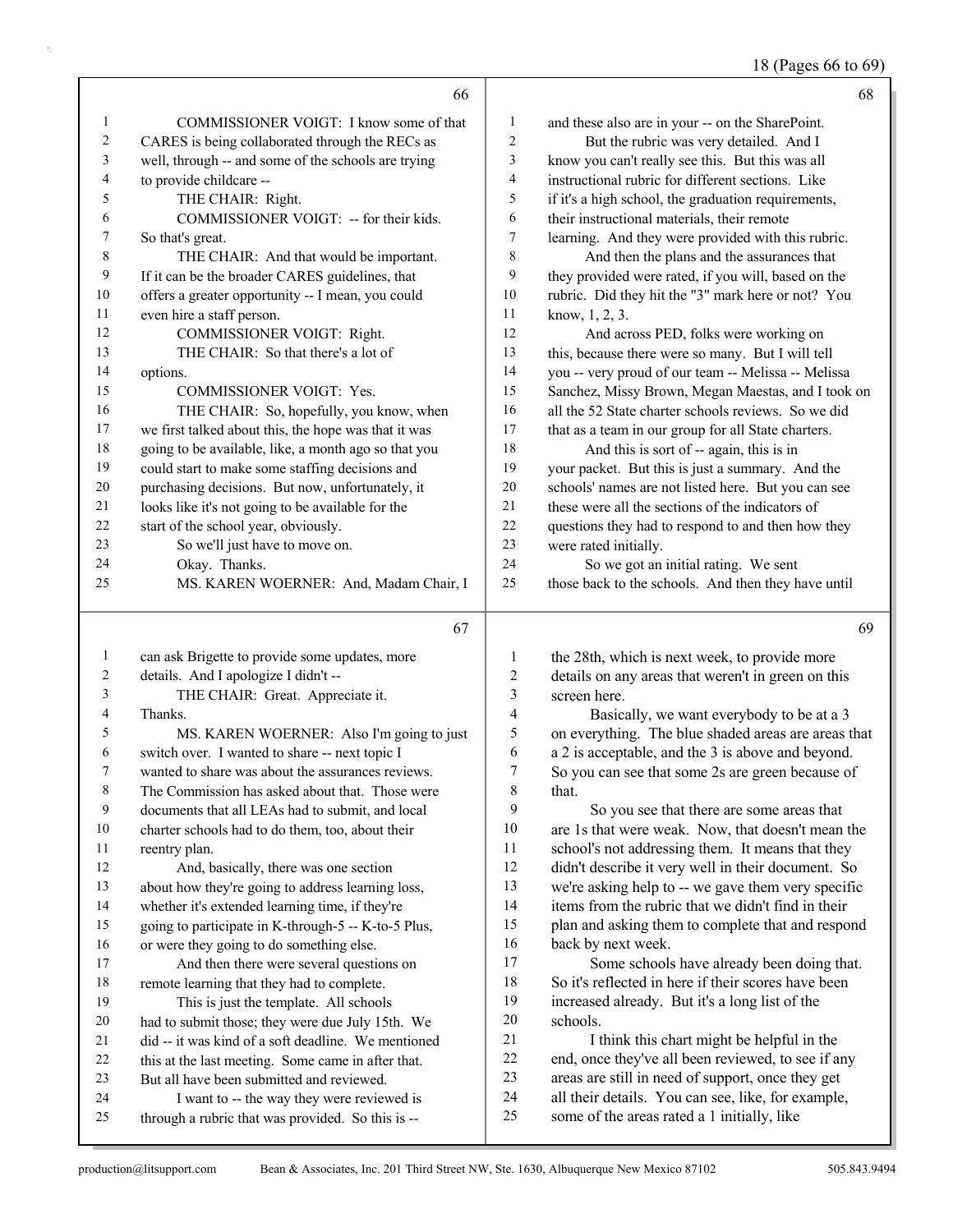19 (Pages 70 to 73)

|                  | 70                                                                                                          |                          | 72                                                                                                      |
|------------------|-------------------------------------------------------------------------------------------------------------|--------------------------|---------------------------------------------------------------------------------------------------------|
| $\mathbf{1}$     | attendance policy, for example. But I do think that                                                         | 1                        | So it's been really challenging. And,                                                                   |
| $\boldsymbol{2}$ | part of the issue is they didn't provide enough                                                             | 2                        | hopefully, as we talked yesterday, because we were                                                      |
| 3                | details on their plan, and we need them to give us                                                          | 3                        | going -- this was originally on our schedule for the                                                    |
| 4                | more.                                                                                                       | 4                        | Work Session, but we ran really late. And we also                                                       |
| 5                | Some schools didn't use the rubric when                                                                     | 5                        | said that this would probably be a little more                                                          |
| 6                | they answered the assurances; so that, of course,                                                           | 6                        | information that would be available. So it would be                                                     |
| 7                | influenced how they were scored. And I'm sure we'll                                                         | 7                        | best to delay any real discussion about it until                                                        |
| $\,$ $\,$        | see improvements the next round.                                                                            | $\,$ $\,$                | everyone's been approved.                                                                               |
| 9                | And the goal, PED-wide, for all LEAs,                                                                       | 9                        | So we'll -- we're setting that for a later                                                              |
| 10               | school districts, and State charters, is to have                                                            | 10                       | Work Session. So, thanks.                                                                               |
| 11               | these all finally approved by the end of September                                                          | 11                       | MS. KAREN WOERNER: Yeah. And so another                                                                 |
| 12               | with everybody up to snuff at a 3 across the board.                                                         | 12                       | thing I just wanted to share with you all, although                                                     |
| 13               | I was looking to see if I covered all my                                                                    | 13                       | I don't know that it's directly related to charter                                                      |
| 14               | notes.                                                                                                      | 14                       | schools. But you all know that -- our division is                                                       |
| 15               | So -- and I have to tell you that so far,                                                                   | 15                       | also responsible for home school registrations. And                                                     |
| 16               | of the State charter schools, seven are fully                                                               | 16                       | home school is impacting -- home school families or                                                     |
| 17               | approved, and nine are conditionally approved. And                                                          | 17                       | the need to keep their kids home is influencing and                                                     |
| 18               | the rest, we're waiting on conditional information.                                                         | 18                       | affecting both traditional and charter schools,                                                         |
| 19               | As I said, they have till August 28th.                                                                      | 19                       | because parents are wanting to keep their children                                                      |
| 20               | I want you to know that work has been                                                                       | $20\,$                   | home and are -- have been reacting to the pandemic                                                      |
| 21               | going on. It was a very time-consuming process for                                                          | 21                       | with they must have to home-school to keep their                                                        |
| 22               | the schools to fill out and for us to review. But                                                           | 22                       | kids home.                                                                                              |
| 23               | it is helpful to see --                                                                                     | 23                       | Particularly when they first heard about,                                                               |
| 24               | MS. FRIEDMAN: Excuse me. Karen, if you                                                                      | 24                       | after Labor Day, it will be a hybrid return, some                                                       |
| 25               | could let Sonia Raftery in the meeting.                                                                     | 25                       | families were, understandably, very concerned about                                                     |
|                  |                                                                                                             |                          |                                                                                                         |
|                  | 71                                                                                                          |                          | 73                                                                                                      |
| 1                | MS. KAREN WOERNER: Oh, I'm sorry. I                                                                         | 1                        | their students' safety and wanting to keep them home                                                    |
| 2                | didn't give you back cohost, I guess, Bev. I'm                                                              | 2                        | if they can. So many turned just directly to                                                            |
| 3                | sorry. Excuse me one moment.                                                                                | 3                        | home-schooling without realizing what that really                                                       |
| 4                | I don't see her. Bev, I'm going to make                                                                     | $\overline{\mathcal{A}}$ | means.                                                                                                  |
| 5                |                                                                                                             |                          |                                                                                                         |
|                  | you cohost, because I don't see her.                                                                        | 5                        | And we just want to be sure and educate                                                                 |
| 6                | MS. FRIEDMAN: Okay.                                                                                         | 6                        | families that there are -- we understand their need                                                     |
| $\boldsymbol{7}$ | MS. KAREN WOERNER: So -- and that's the                                                                     | 7                        | or desire to keep kids home during the pandemic, and                                                    |
| $\,$ 8 $\,$      | project we're working on now. As I said, it's been                                                          | 8                        | that the Governor has ordered that all schools,                                                         |
| 9                | a lot of work for everyone. But it's really going                                                           | 9                        | traditional and charter, have to provide an online                                                      |
| 10               | to help fine-tune what's happening and what the                                                             | 10                       | or remote option, even after Labor Day, throughout                                                      |
| 11               | needs are across the state. So folks are doing a                                                            | 11                       | the school year, during this health crisis,                                                             |
| 12               | great job.                                                                                                  | 12                       | regardless.                                                                                             |
| 13               | (Commissioner Raftery re-enters                                                                             | 13                       | So families don't have to take on the                                                                   |
| 14               | the meeting.)                                                                                               | 14                       | burden of a home school, because that means choosing                                                    |
| 15               | MS. FRIEDMAN: And Commissioner Raftery                                                                      | 15                       | curriculum and being responsible for everything,                                                        |
| 16               | has entered the meeting.                                                                                    | 16                       | including special education services that they would                                                    |
| 17               | MS. KAREN WOERNER: Thank you for your                                                                       | 17                       | not be eligible for as a home-schooler.                                                                 |
| 18               | help. And so any questions on assurances reviews                                                            | 18                       | So just want to get the word out for                                                                    |
| 19               | for now?                                                                                                    | 19                       | both -- for families and for schools that one option                                                    |
| 20               | No?                                                                                                         | $20\,$                   | is to keep their children enrolled in their existing                                                    |
| 21               | Okay.                                                                                                       | $21\,$                   | schools and do the schooling from home for the                                                          |
| 22               | THE CHAIR: Sorry. No. And I appreciate                                                                      | $22\,$                   | school year, and that they don't have to register as                                                    |
| 23               | this and certainly appreciate all the work that                                                             | 23                       | a home school if they do that, and stay enrolled in                                                     |
| 24<br>25         | everyone's doing, both the schools and CSD staff, as<br>we're trying to help the schools this year as well. | 24<br>25                 | their schools. And that would give them access to a<br>licensed teacher, the curriculum, the materials, |

J.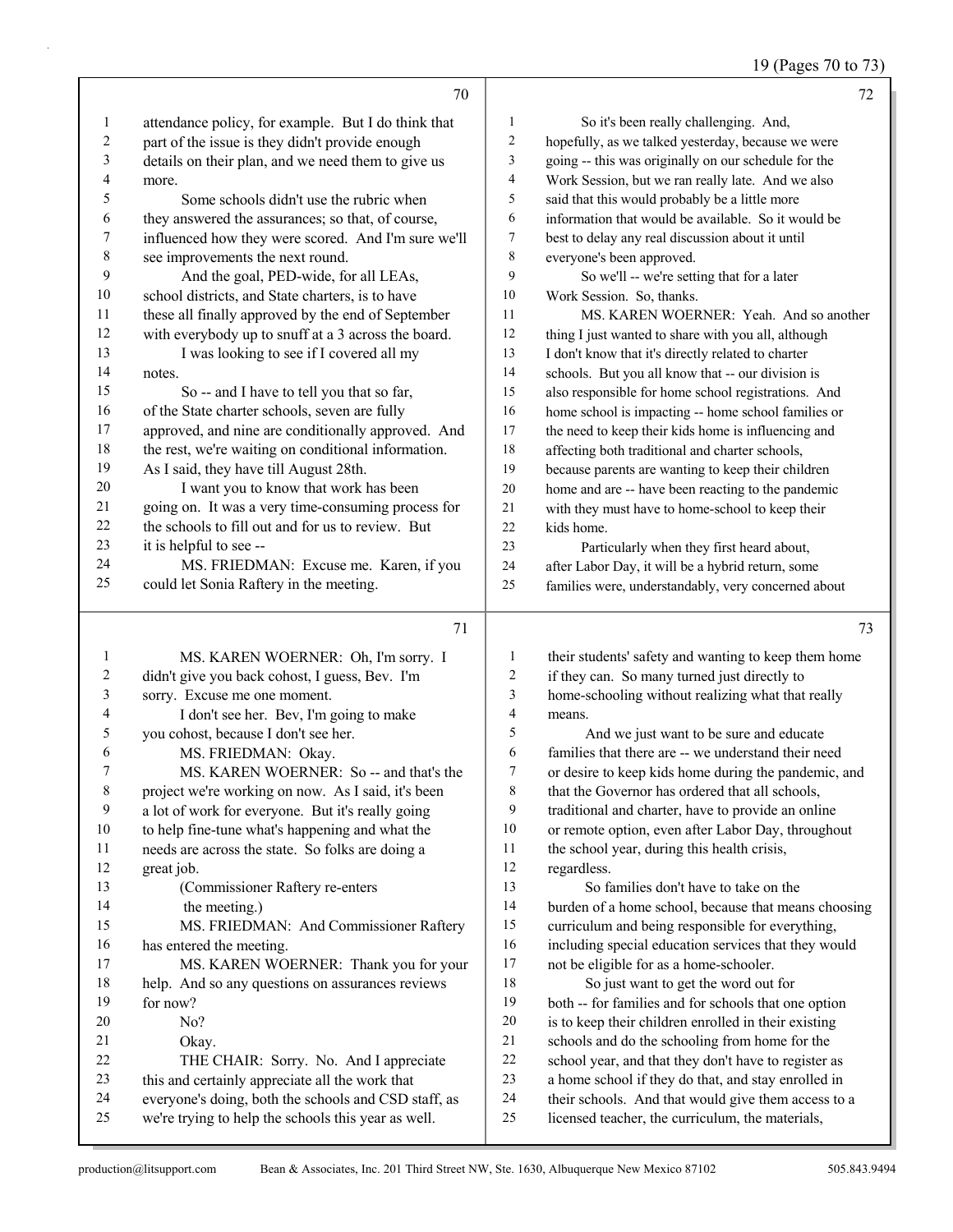## 20 (Pages 74 to 77)

|                | 74                                                                            |                | 76                                                                                              |
|----------------|-------------------------------------------------------------------------------|----------------|-------------------------------------------------------------------------------------------------|
| 1              | special ed services, if they're eligible, et cetera.                          | $\mathbf{1}$   | that nationally this is a growing area of education.                                            |
| 2              | So it's become quite an issue. And I will                                     | $\overline{c}$ | And the -- the consultants and contractors are                                                  |
| 3              | just share with you that it has consumed a lot of                             | 3              | sprouting out in every corner to service these                                                  |
| 4              | time in our department, mine, Carolyn's, and so much                          | 4              | home-school families. And so I'm hoping that there                                              |
| 5              | so that we have -- we have up to 400 mailed-in                                | 5              | is some kind of parameters for a home-school                                                    |
| 6              | registrations. We had developed a database last                               | 6              | application -- I'm sure there is -- for a                                                       |
| $\overline{7}$ | year with the help of IT. So there's about                                    | 7              | home-school application, as far as, you know, their                                             |
| $\,$ $\,$      | 11,000 students entered in the database; but we have                          | 8              | rigor and their -- the fidelity of education and,                                               |
| 9              | 400 mailed in. Thank God we don't have 11,000                                 | 9              | you know, the whole -- you know. I'm sure there is.                                             |
| $10\,$         | mailed-in ones. We have 400 mailed-in registrations                           | $10\,$         | But it's just --                                                                                |
| 11             | that have to be delivered.                                                    | 11             | MS. KAREN WOERNER: Well, Commissioner                                                           |
| 12             | Debbie, Dylan, Dolores, Valerie have all                                      | 12             | Voigt, Madam Chair, I hate to say this. But the                                                 |
| 13             | been helping, give some time to help support Carolyn                          | 13             | laws in New Mexico on home-schooling are very                                                   |
| 14             | and I on this home school question; so not directly                           | 14             | lenient. And there is no requirement for what                                                   |
| 15             | supporting home schools, but indirectly, if students                          | 15             | curriculum is going to be used. It's as simple as a                                             |
| 16             | disenroll. Yes, Commissioner.                                                 | 16             | notification to the Secretary through that database                                             |
| 17             | COMMISSIONER VOIGT: Thank you. A                                              | 17             | I mentioned, or through mail-in form, that they                                                 |
| 18             | follow-up question on that.                                                   | $18\,$         | intend to operate a home school.                                                                |
| 19             | So when these families are requesting to                                      | 19             | And the only requirements are that it be a                                                      |
| $20\,$         | be registered as a home-school site, is there any                             | 20             | home study program, that the person providing                                                   |
| 21             | kind of advice that's coming from Options for                                 | 21             | instruction has at least a high school diploma or a                                             |
| 22             | Families? Especially now, because so many schools                             | $22\,$         | GED, that the parent keep records and be responsible                                            |
| 23             | are online, is there any kind of advice to the point                          | 23             | for all curriculum.                                                                             |
| 24             | that it might be easier for them to look at a local                           | 24             | It is very lax. And it is the right of a                                                        |
| 25             | school because of the online option that's currently                          | 25             | parent to do that. However, it depends on the                                                   |
|                | 75                                                                            |                | 77                                                                                              |
| $\mathbf{1}$   | out there? I mean --                                                          | $\mathbf{1}$   | quality of the materials and the instruction they're                                            |
| 2              | MS. KAREN WOERNER: Absolutely. So, you                                        | $\overline{c}$ | able to provide.                                                                                |
| $\mathfrak{Z}$ | know, I don't -- I don't want to discourage people                            | 3              | COMMISSIONER VOIGT: Yeah. Okay. Thanks.                                                         |
| 4              | who want to home-school. That's an option for                                 | 4              | COMMISSIONER CABALLERO: Madam Chair, on                                                         |
| 5              | home-school families that want to. But the "why" is                           | 5              | this issue, I understand that the families have a                                               |
| 6              | really important.                                                             | 6              | right to that. But the State should still have a                                                |
| 7              | And so the conversation I've been having                                      | 7              | responsibility to the child and assure -- the State                                             |
| 8              | with families is if it's just due to the crisis and                           | 8              | has to assure itself that the child is getting a                                                |
| 9              | the pandemic and wanting to keep your kids at home                            | 9              | good education.                                                                                 |
| 10             | for that reason, that they really should stay                                 | 10<br>11       | So I'm wondering if there's a test to see<br>if the child is progressive according to our State |
| 11             | enrolled in their schools and follow that -- have                             |                |                                                                                                 |
| 12             |                                                                               |                |                                                                                                 |
|                | access to all those materials and services, even                              | 12             | standards. And I'm not sure whether that is true.                                               |
| 13             | though they keep their children home to do that.                              | 13             | And I'm saying that only because I was privy to a                                               |
| 14             | The "why" is really important. And there                                      | 14             | friend's grandchildren who were all home-schooled.                                              |
| 15             | are some families who it's a lifestyle decision.                              | 15             | One of the parents had a Master's degree, but was                                               |
| 16             | That's different. And many have signed up in the                              | 16             | hardly ever at home. And so they were not prepared.                                             |
| 17             | beginning and -- before we were able to really -- or                          | 17             | I hired one of the -- the young men. And                                                        |
| $18\,$         | maybe without even asking for advice and before we                            | 18<br>19       | they were not prepared at all. And, consequently,                                               |
| 19<br>20       | updated our Web pages to reflect that information,                            | 20             | now, they're adults, and are not -- they're not                                                 |
| 21             | they were signing up for home school and then                                 | $21\,$         | doing well because of the lack of preparation.<br>And so, you know, I had a long talk with      |
| 22             | contacting us with, "Okay, what do I do now? Where<br>do I get my materials?" | 22             | my friend back then when the kids were young and to                                             |
| 23             | That's not how home-schooling in                                              | 23             | no avail.                                                                                       |
| 24             | New Mexico works.                                                             | 24             | And even people that are prepared with a                                                        |
| 25             | COMMISSIONER VOIGT: Well, I will note                                         | 25             | good education, a lot of times we have to surrender                                             |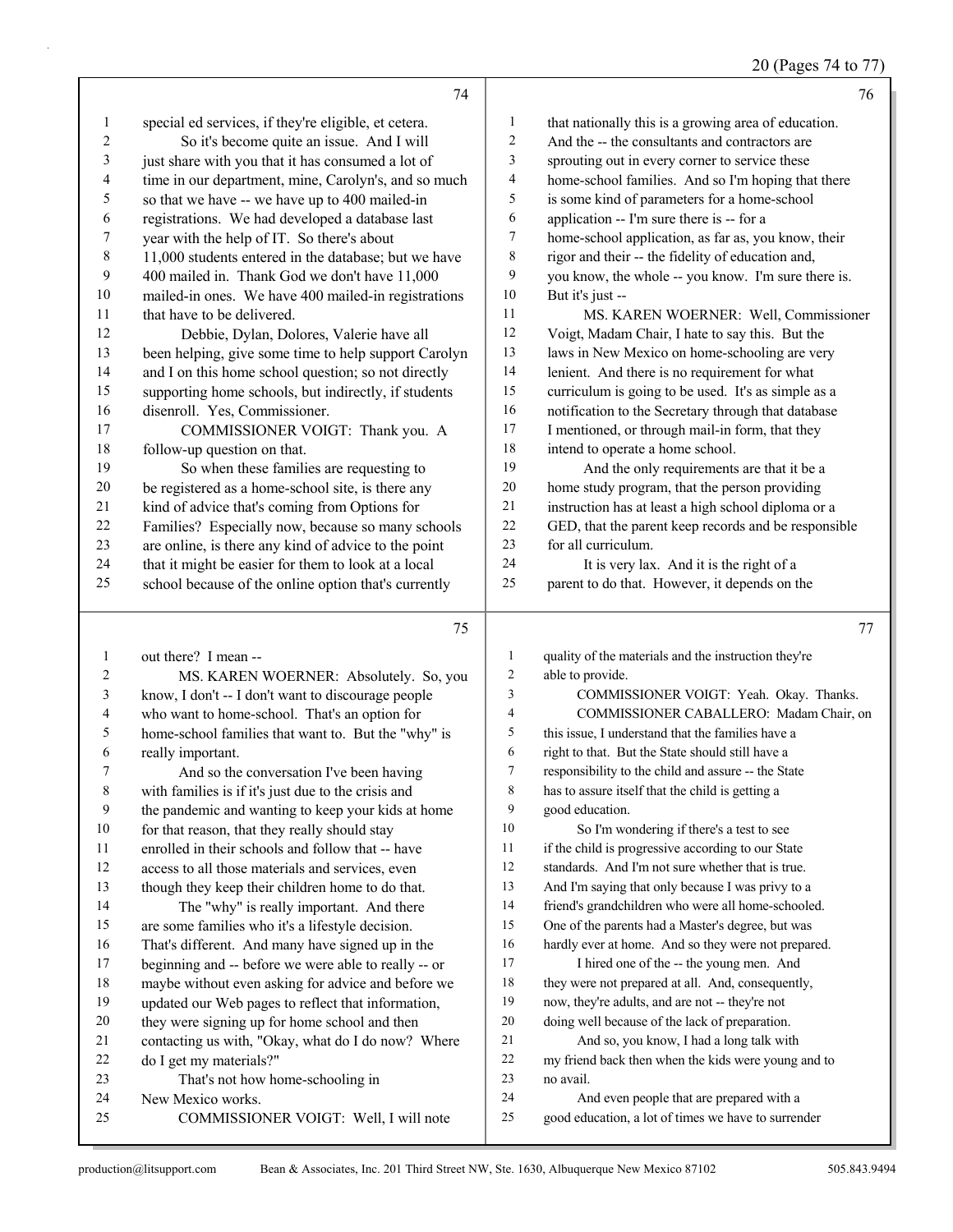#### 21 (Pages 78 to 81)

|              | 78                                                 |    | 80                                                   |
|--------------|----------------------------------------------------|----|------------------------------------------------------|
| $\mathbf{1}$ | and realize that teachers get a license and get a  | 1  | It's just that some of the things that the public    |
| 2            | degree for a reason. And it's not -- otherwise,    | 2  | schools are pushing are antithetical to the personal |
| 3            | anybody could do it.                               | 3  | and religious beliefs of individuals, and so they    |
| 4            | But, no, not everybody could do it. I              | 4  | don't want them to be in the traditional public      |
| 5            | know when I was teaching, I couldn't do middle     | 5  | school setting.                                      |
| 6            | school. I just couldn't. I tried it, and I would   | 6  | And I think we need to be respective, and            |
| 7            | get overwhelmed. But there were some teachers that | 7  | the Legislature ought to be respective of that also, |
| 8            | were beautiful at it.                              | 8  | while considering the academic -- the academic       |
| 9            | And so, you know, it just have to -- and           | 9  | standards that are -- if you use -- if the parents   |
| 10           | when your kid runs over you and makes you          | 10 | are using an accredited curriculum, which we did for |
| 11           | home-school the kid, and -- the end result is not  | 11 | our daughter, and are many, many accredited          |
| 12           | pretty.                                            | 12 | curriculums that are available for home-schooling, I |
| 13           | So thank you for the information on the            | 13 | think -- and if the parents are engaged, those       |
| 14           | home-schooling, that we need to work on it in the  | 14 | students can do well.                                |
| 15           | Legislature.                                       | 15 | COMMISSIONER DAVIS: Yeah. So I agree.                |
| 16           | THE CHAIR: Yeah. Yeah.                             | 16 | It depends on the parents. So some kids are          |
| 17           | COMMISSIONER ROBBINS: Madam Chair?                 | 17 | home-schooled, and they never learn how to read.     |
| 18           | THE CHAIR: It's really legislative, you            | 18 | And then other kids are home-schooled, and they --   |
| 19           | know. And I think, for many years and through many | 19 | they do really well. So it's not a                   |
| 20           | states, there weren't really robust laws about it  | 20 | one-size-fits-all kind of thing.                     |
| 21           | because there were so few families. It really      | 21 | COMMISSIONER ROBBINS: We only have                   |
| 22           | didn't raise to the level of concern with a lot of | 22 | 30 percent of our students who are proficient in     |
| 23           | people.                                            | 23 | public schools; so --                                |
| 24           | Commissioner Robbins?                              | 24 | COMMISSIONER DAVIS: Well, you know, I                |
| 25           | COMMISSIONER ROBBINS: Yes. I have                  | 25 | taught the GED [inaudible] one year. And so they     |
|              | 79                                                 |    | 81                                                   |
| 1            | experience, because we home-schooled our daughter  | 1  | were -- these kids are taking this program so they   |

| 2  | two years in high school.                           | 2  | could take the GED test. And they could not read,  |
|----|-----------------------------------------------------|----|----------------------------------------------------|
| 3  | And, you know, things are very different            | 3  | and they could not do arithmetic. They could not   |
| 4  | now than they were 20 years ago when I was          | 4  | reason.                                            |
| 5  | home-schooling my daughter. You know, one of the    | 5  | And so that's been my experience with              |
| 6  | things -- criticisms has been the lack of           | 6  | home-schooled. But I know -- I do know of cases    |
| 7  | socialization. There are home-school associations   | 7  | where it's -- they have had exceptional help at    |
| 8  | now that actually provide after-school activities   | 8  | home. And it's all about the parents.              |
| 9  | and everything for the students and getting these   | 9  | COMMISSIONER CRONE: Madam Chair?                   |
| 10 | people together.                                    | 10 | Madam Chair?                                       |
| 11 | Also, if you look at it from a statistical          | 11 | MS. KAREN WOERNER: You're muted,                   |
| 12 | standpoint, some of the highest achievers in terms  | 12 | Madam Chair.                                       |
| 13 | of SAT scores, people doing well in spelling bees,  | 13 | COMMISSIONER CRONE: I'm not muted.                 |
| 14 | geographic bees, and everything, are actually       | 14 | MS. KAREN WOERNER: No. But Chairwoman              |
| 15 | home-schooled students.                             | 15 | Gipson was talking and she was --                  |
| 16 | So while there are some parents who choose          | 16 | COMMISSIONER CRONE: Can you hear me?               |
| 17 | home-schooling and do not provide that adequate     | 17 | MS. KAREN WOERNER: I can hear you,                 |
| 18 | education, I believe the vast majority of parents   | 18 | Commissioner Crone.                                |
| 19 | who choose home-schooling do so for personal or     | 19 | COMMISSIONER CRONE: Oh, I see. Okay.               |
| 20 | religious reasons, because they want their children | 20 | Yeah. I taught in higher education for             |
| 21 | to have a different -- not a worse -- but a         | 21 | 50 years. And my experience in Texas, Kansas, and  |
| 22 | different educational and cultural exposure than    | 22 | New Mexico is that a lot of the home-schooled kids |
| 23 | they received in the traditional public schools.    | 23 | were there for religious reasons. And I would --   |
| 24 | It's not that they aren't diversified.              | 24 | you know, this is somewhat subjective. But they    |
| 25 | It's not that they aren't culturally sensitive.     | 25 | were the ones who really were not prepared.        |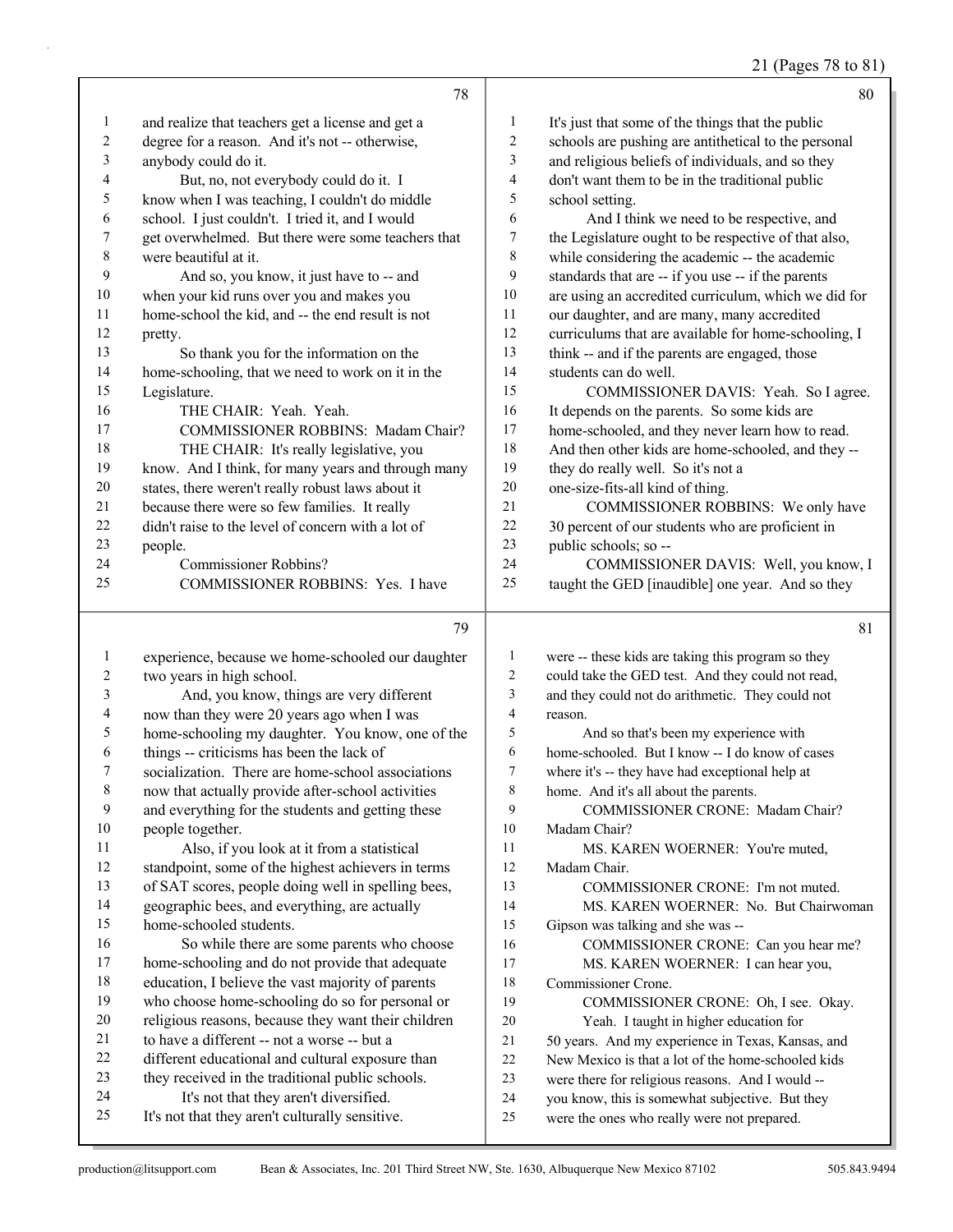22 (Pages 82 to 85)

|                         | 82                                                                                                       |                          | 84                                                                                                      |
|-------------------------|----------------------------------------------------------------------------------------------------------|--------------------------|---------------------------------------------------------------------------------------------------------|
| $\mathbf{1}$            | If you're a -- a ranch family on the                                                                     | 1                        | received it. So it's no fault of the schools that                                                       |
| $\overline{\mathbf{c}}$ | Plains of San Agustin, and you can't get to school                                                       | $\overline{c}$           | they don't have that number yet.                                                                        |
| $\mathfrak{Z}$          | on a bus a lot, a lot of days in the winter, then it                                                     | 3                        | The FBI apparently had not been processing                                                              |
| 4                       | makes sense.                                                                                             | $\overline{\mathcal{A}}$ | those and issuing those, because they were reviewing                                                    |
| 5                       | But I totally agree with Commissioner                                                                    | 5                        | our new State statute that went into effect                                                             |
| 6                       | Caballero that we really need to set much higher                                                         | 6                        | July 1st, 2019. And we were -- they were waiting                                                        |
| 7                       | standards.                                                                                               | 7                        | until that review was completed before they would                                                       |
| 8                       | Some of the home-schooled kids were good.                                                                | $\,$ $\,$                | issue any ORI numbers. And they kind of go through                                                      |
| 9                       | But, you know, I really -- I really believe we need                                                      | 9                        | the New Mexico Department of Public Safety. That's                                                      |
| 10                      | to tighten those standards for home-schooling.                                                           | $10\,$                   | where schools apply is our local state public safety                                                    |
| 11                      | THE CHAIR: Right. Okay.                                                                                  | 11                       | office. But they get them from the FBI.                                                                 |
| 12                      | Karen?                                                                                                   | 12                       | So since the FBI has not been issuing                                                                   |
| 13                      | MS. KAREN WOERNER: Thank you,                                                                            | 13                       | numbers, and schools are trying to hire, you can see                                                    |
| 14                      | Madam Chair.                                                                                             | 14                       | where we're between a rock and a hard place.                                                            |
| 15                      | Commissioner Robbins, I wholeheartedly                                                                   | 15                       | So it was suggested that schools establish                                                              |
| 16                      | agree with you, and that's why I think the "why" is                                                      | 16                       | an MOU with another school that has an ORI to obtain                                                    |
| 17                      | important. If it's just for pandemic, maybe that's                                                       | 17                       | them through them. Four schools have done that. I                                                       |
| 18                      | not the best choice. Otherwise, we have great                                                            | 18                       | don't know about the rest of the -- I know of four                                                      |
| 19                      | home-school support programs.                                                                            | 19                       | that have done that. The other nine, I'm not sure                                                       |
| 20                      | Moving on, I did want to share with you --                                                               | 20                       | of their status. But I do know that there's been                                                        |
| 21                      | I think you probably already know. But there is a                                                        | $21\,$                   | some concern about whether that's actually legal.                                                       |
| 22                      | rule making hearing scheduled for next Tuesday at                                                        | 22                       | And I do know that PED and is working on                                                                |
| 23                      | 10:00 a.m. regarding the charter school application                                                      | 23                       | what kind of outcome, or will they be releasing                                                         |
| 24                      | and appeal process.                                                                                      | 24                       | those, or is there some extension that we can have                                                      |
| 25                      | I have sent an invite to all of you in                                                                   | 25                       | granted to get those ORI numbers issued.                                                                |
|                         |                                                                                                          |                          |                                                                                                         |
|                         | 83                                                                                                       |                          | 85                                                                                                      |
|                         |                                                                                                          |                          |                                                                                                         |
| $\mathbf{1}$            | case you want to participate in that or observe                                                          | $\mathbf{1}$             | But I don't have more information on that,                                                              |
| $\overline{c}$          | that. And, certainly, if there's any comment, if it                                                      | $\overline{c}$<br>3      | except to tell you that if you hear about concerns                                                      |
| $\mathfrak{Z}$          | hasn't already been submitted from the Commission, I                                                     | $\overline{\mathcal{A}}$ | in this area, it is a concern, and it's something                                                       |
| 4<br>5                  | would encourage you to do so for the policy team.                                                        | 5                        | that everyone's trying to figure out a solution to                                                      |
| 6                       | I also wanted to update you a little bit                                                                 | 6                        | because they can't get an ORI number. But they                                                          |
| 7                       | on background checks and ORI numbers. So ORI is                                                          | $\tau$                   | can't hire without a background check, reviewed and                                                     |
| 8                       | Originating -- Originating Agency Identification.                                                        | 8                        | cleared by the school, for employment.                                                                  |
| 9                       | And it's how schools obtain background checks for                                                        | 9                        | THE CHAIR: Karen, I guess I need a little                                                               |
| $10\,$                  | their employees.<br>And, as you know, effective last July,                                               | 10                       | clarification. Because you said PED said that this<br>might not be legal. But what is the "this"? Is it |
| 11                      |                                                                                                          | 11                       | the MOU?                                                                                                |
| 12                      | schools are required to run those background checks                                                      | 12                       | MS. KAREN WOERNER: Yeah. There's some --                                                                |
| 13                      | for employment purposes. And the PED can only do it<br>for licensure purposes.                           | 13                       | it's been questioned whether the MOU -- whether the                                                     |
| 14                      | So every school needs to have their own                                                                  | 14                       | State statutes allow for them to do that, because of                                                    |
| 15                      |                                                                                                          | 15                       | some wording in -- and this just came up                                                                |
| 16                      | ORI number, which is assigned by the FBI. And then<br>with that is an account from someone at the school | 16                       | yesterday -- that the wording is that the                                                               |
| 17                      | who is trained on confidentiality and security, to                                                       | $17$                     | superintendent -- it's something about the ORI                                                          |
| 18                      | access those background checks for the school to                                                         | 18                       | number being provided to the superintendent. And it                                                     |
| 19                      | review.                                                                                                  | 19                       | doesn't really allow for sharing across agencies.                                                       |
| 20                      | We have 13 State charter schools who do                                                                  | $20\,$                   | And so that solution of an MOU was just                                                                 |
| 21                      | not yet have an ORI number. Some of them -- most of                                                      | 21                       | sort of a Band-Aid until they could get the -- a                                                        |
| 22                      | them applied for one in January or February after                                                        | $22\,$                   | suggestion that it was a Band-Aid until they could                                                      |
| 23                      | site visits when we advised them of needing this.                                                        | 23<br>24                 | actually obtain the ORI number. But I'm sure                                                            |

November that have applied and they still have not

24 there's more to follow in order to move forward.<br>25 THE CHAIR: So we're not sure as to what THE CHAIR: So we're not sure as to what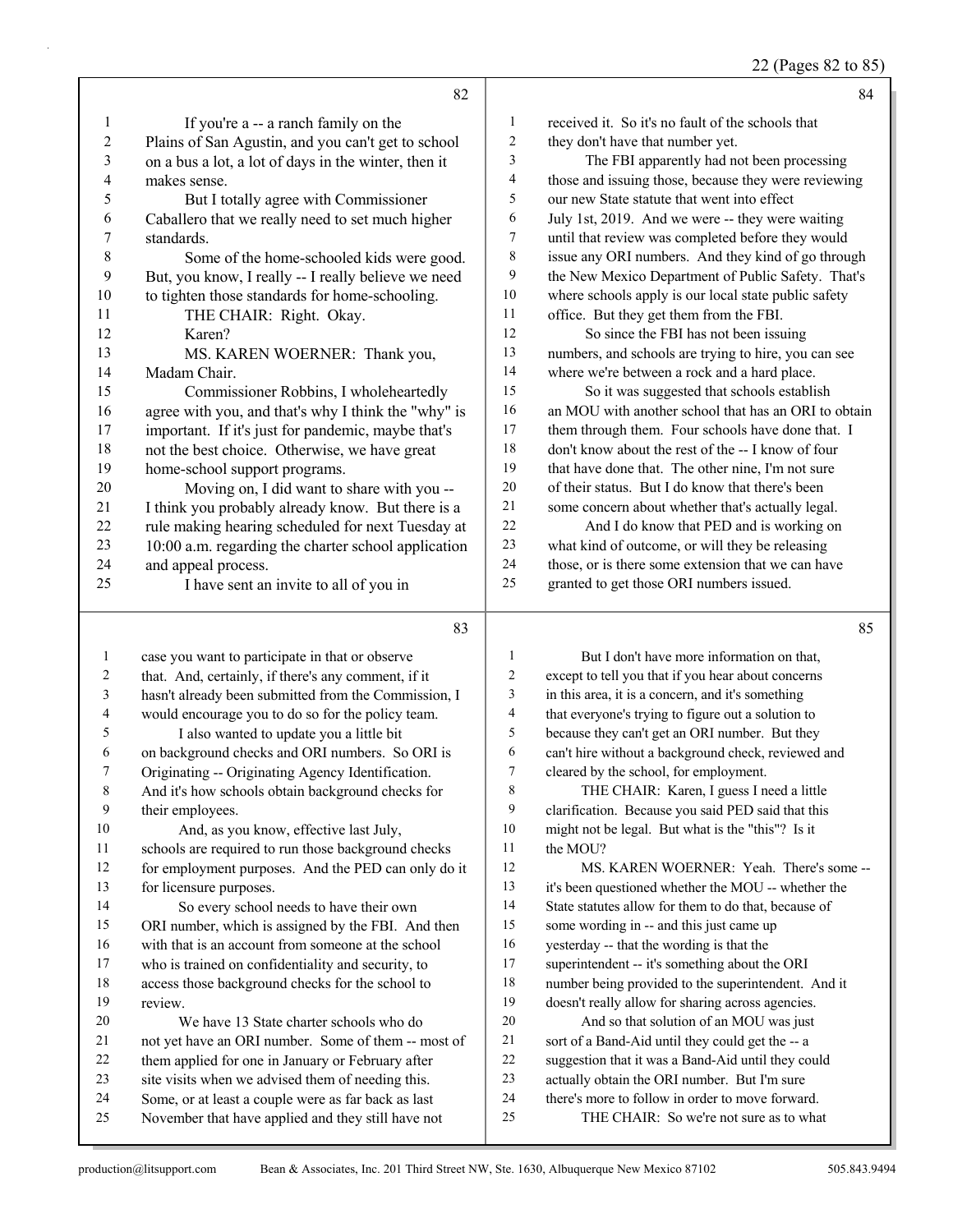23 (Pages 86 to 89)

|                |                                                      |                          | 25 (1 ages ou to 65                                  |
|----------------|------------------------------------------------------|--------------------------|------------------------------------------------------|
|                | 86                                                   |                          | 88                                                   |
| $\mathbf{1}$   | schools may be short-staffed because they're unable  | $\mathbf{1}$             | want to highlight for -- appreciation for their      |
| $\overline{c}$ | to execute contracts? Or where are we sitting with   | 2                        | handling of their financial matters and the          |
| $\mathfrak{Z}$ | that?                                                | 3                        | financial help at their school.                      |
| 4              | MS. KAREN WOERNER: I -- I've only heard              | $\overline{\mathcal{A}}$ | So Albuquerque Sign Language Academy,                |
| 5              | from one school that's not -- that has expressed     | 5                        | Albuquerque Institute of Math and Science, Amy Biehl |
| 6              | this concern. So I assumed that the others got an    | 6                        | Charter High School, Cesar Chavez Community School,  |
| 7              | MOU, but I don't know that.                          | $\tau$                   | Horizon Academy West, Middle College High School,    |
| $\,$ $\,$      | We did collect the information maybe a               | 8                        | Mission Achievement and Success, North Valley        |
| 9              | month ago about who has an ORI number and who does   | 9                        | Academy, and Tierra Encantada Charter School are the |
| $10\,$         | not and then trying to provide some solution. We     | 10                       | State charter schools on that list. So kudos to      |
| 11             | thought we had a solution. But I think it might --   | 11                       | them.                                                |
| $12\,$         | at least for one school, that hasn't been an         | 12                       | THE CHAIR: Yeah. Congratulations to                  |
| 13             | acceptable solution.                                 | 13                       | them.                                                |
| 14             | THE CHAIR: All right. So has there been              | 14                       | MS. KAREN WOERNER: And then, lastly, I'd             |
| 15             | any further communication to schools that the MOU is | 15                       | like to share that the PED -- Secretary Stewart put  |
| 16             | not the route to go at this point in time?           | 16                       | out a survey regarding PPE, or personal protective   |
| 17             | MS. KAREN WOERNER: Not yet. As I said, I             | 17                       | equipment, and the need for it across the state. It  |
| $18\,$         | just got some of this information yesterday. So I    | $18\,$                   | was a bit of an urgent request from the Secretary    |
| 19             | have shared it with my boss, but waiting to hear     | 19                       | last Friday.                                         |
| 20             | more.                                                | $20\,$                   | And I think at about 3:00 Friday                     |
| 21             | THE CHAIR: Okay. All right. Thanks.                  | 21                       | afternoon, we finely got a Google forum together and |
| 22             | MS. KAREN WOERNER: And then, with that, I            | $22\,$                   | a spreadsheet to collect data from all the schools   |
| 23             | think I have a couple of things, but I think I'll    | 23                       | about do they have enough PPE. Are they bringing in  |
| 24             | save those for highlights and appreciations.         | 24                       | small groups? What do they need for their small      |
| 25             | So going on to Item B, as we -- as you               | 25                       | groups? Are they servicing children with high        |
|                | 87                                                   |                          | 89                                                   |
| $\mathbf{1}$   | mentioned earlier, Madam Chair, two schools were     | 1                        | levels of need that they require, for example,       |
| $\sqrt{2}$     | removed from the Consent Agenda because we couldn't  | $\overline{c}$           | diaper changing or tube feeding that requires a      |
| 3              | approve it; we don't have all their paperwork for    | 3                        | higher level of PPE, all those kinds of questions.   |
| 4              | their governing board member changes. And those are  | $\overline{\mathcal{L}}$ | And I'm really proud of our charter                  |
| 5              | AIMS and DEAP listed on your agenda.                 | 5                        | sector. We put the survey out at 3:00 on Friday and  |
| 6              | And just to inform you that the                      | 6                        | said, "Please fill out this form." We had a group    |
| 7              | paperwork -- we're still waiting on paperwork for    | 7                        | of folks on our team ready to call those that didn't |
| 8              | their governing board changes. If you recall, they   | 8                        | respond.                                             |
| 9              | were on the agenda last month as well.               | 9                        | And by 5:00 on Friday, that's two hours,             |
| 10             | THE CHAIR: Right. Right. Okay.                       | 10                       | 35 of our 52 schools had filled out the survey. So   |
| 11             | MS. KAREN WOERNER: And should I move on?             | 11                       | that saved us from 35 phone calls. And really        |
| 12             | THE CHAIR: Yeah.                                     | 12                       | appreciate that they responded to our -- our e-mail  |
| 13             | MS. KAREN WOERNER: Okay. So then the --              | 13                       | so quickly and filled it in and helped us help them. |
| 14             | the other thing -- for one of the celebrations I did | 14                       | So that was awesome.                                 |
| 15             | want to share with you, provided by Missy Brown and  | 15                       | And we followed up at the start of this              |
| 16             | our training team, let me share again, she wanted to | 16                       | week following up with those we didn't hear from,    |
| 17             | share with you all a list of schools that have       | 17                       | and all have now been reported. And this was         |
| 18             | actually gotten an exemption from some of the fiscal | 18                       | something the Secretary was using to discuss with    |

- training due to their outstanding audit findings
- over the last -- I think it's three years.
- 21 So you can see there are some local
- 22 charter schools on this list as well, because we<br>23 provide training for both local and State. But y
- provide training for both local and State. But you
- can see that there's a list of several
- State-authorized charter schools on this list who I

production@litsupport.com Bean & Associates, Inc. 201 Third Street NW, Ste. 1630, Albuquerque New Mexico 87102 505.843.9494

 the Governor about our PPE needs across the state, and was very -- it will be very helpful to the schools. But I really appreciate the response we

23 And I also want to acknowledge that once again, this team is just amazing. And despite how busy they all are, we had a good vast majority of

got.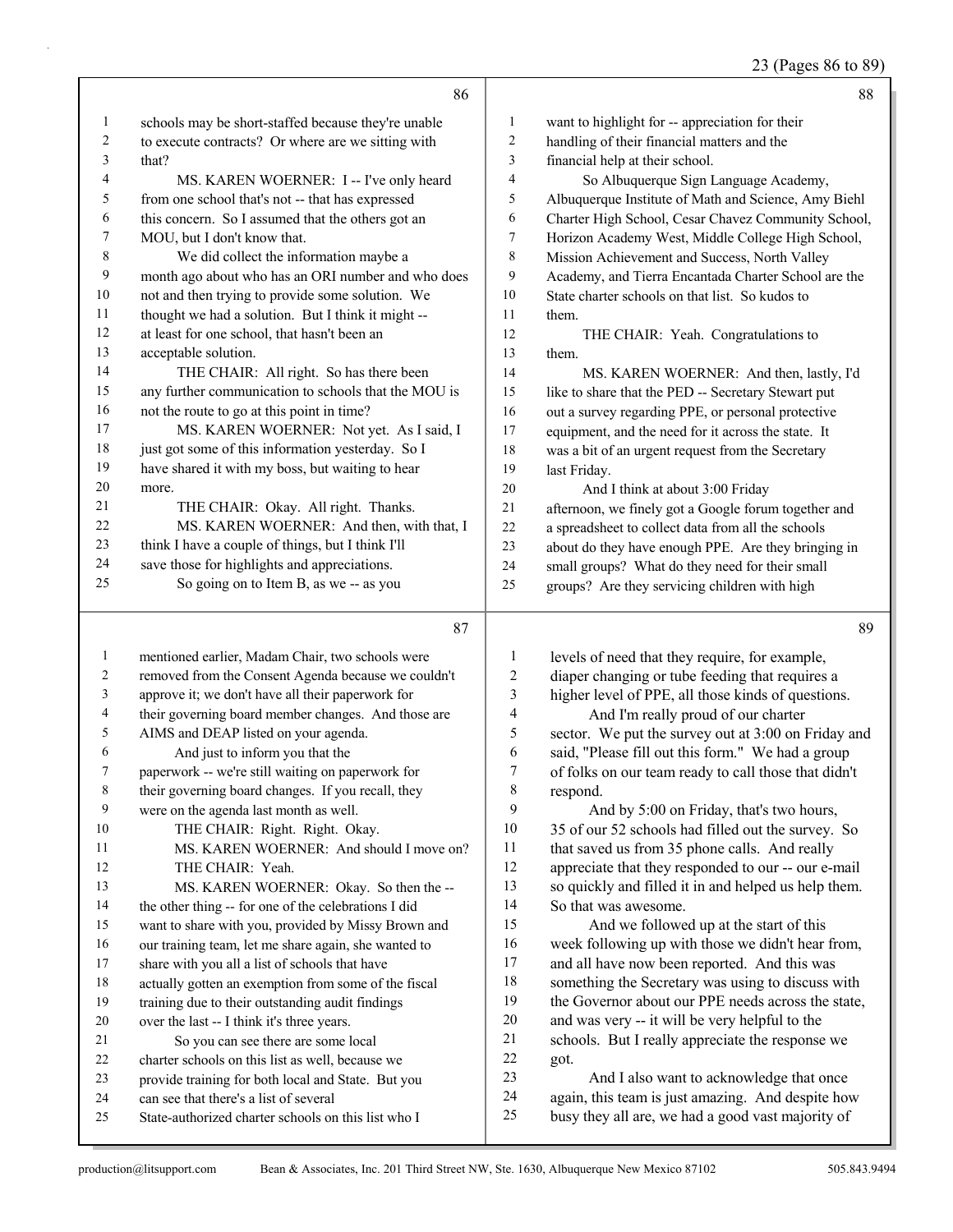24 (Pages 90 to 93)

|    | 90                                                   |              | 92                                                   |
|----|------------------------------------------------------|--------------|------------------------------------------------------|
| 1  | the team that actually made some phone calls to      | $\mathbf{1}$ | But I'm going to defer to Commissioner               |
| 2  | schools and either filled in the form on their       | 2            | Robbins. But I'm going to echo Karen's thoughts.     |
| 3  | behalf or encouraged them to get on and do it        | 3            | <b>COMMISSIONER ROBBINS: Yeah. PSFA is</b>           |
| 4  | themselves.                                          | 4            | going to require any school to have an E-Occupancy   |
| 5  | So Debbie, Dolores, Melissa, Missy, Megan,           | 5            | regardless of the location, because there are        |
| 6  | Tony, Dylan all kind of took a part in it at some    | 6            | schools that are located in strip malls, or          |
| 7  | point.                                               | 7            | strip-mall-like facilities, but they have to meet    |
| 8  | So I really appreciate our team and the              | 8            | E-Occupancy. So they have to have the proper         |
| 9  | work that is done regularly, but even stepping in to | 9            | facilities within that.                              |
| 10 | do extra duties when we need it. And, of course,     | 10           | So that's one of the reasons for the                 |
| 11 | thank you to the schools for responding so well.     | 11           | E-Occupancy. It's the number of students within the  |
| 12 | So with that, I think that's the end of my           | 12           | space, but also to make sure that they have the      |
| 13 | report.                                              | 13           | other requirements; if it's an elementary school,    |
| 14 | THE CHAIR: Okay. Thank you.                          | 14           | that they have to have, you know, kitchen-type       |
| 15 | COMMISSIONER ARMBRUSTER: Madam Chair?                | 15           | facilities, you know, a sink, things like that if    |
| 16 | THE CHAIR: Commissioner Armbruster?                  | 16           | they're in kindergarten, or things; if they are a    |
| 17 | COMMISSIONER ARMBRUSTER: I just had a                | 17           | preschool, that they have to have bathrooms that are |
| 18 | question. So if -- in order to socially distance,    | 18           | certainly accommodating, things like that.           |
| 19 | is it possible for schools to be in a building that  | 19           | And, you know, a lot of the malls, they              |
| 20 | may not have an E-Occupancy because it's never been  | 20           | don't have those facilities that are going to meet   |
| 21 | a school building? Or maybe it was a school          | 21           | the requirements of E-Occupancy. And so while it     |
| 22 | building 20 years ago, and it's the gym, and you     | 22           | would be a nice thing to do, sometimes the           |
| 23 | could put two classes in there.                      | 23           | requirements of building out those things would be   |
| 24 | Can you do that? Or do you -- or what do             | 24           | beyond the ability to achieve with the E-Occupancy.  |
| 25 | you do if that were even a thought? Does that make   | 25           | But I think the PSFA would be -- I don't             |
|    | 91                                                   |              | 93                                                   |

#### 

| $\mathbf{1}$   | sense what I'm asking?                               |  |
|----------------|------------------------------------------------------|--|
| $\overline{c}$ | MS. KAREN WOERNER: I think if -- I think             |  |
| 3              | you're asking if someone could form a school in a    |  |
| $\overline{4}$ | building that's not an E-Occupancy?                  |  |
| 5              | COMMISSIONER ARMBRUSTER: Well, it would              |  |
| 6              | be a -- a regular school. You know, it wouldn't be   |  |
| 7              | forming a new school. It would just be taking, say,  |  |
| 8              | your second-graders and putting them -- you can only |  |
| 9              | get so many in this part of the school. If you had   |  |
| 10             | a bigger room, you could have them all together,     |  |
| 11             | because there would be a bigger space between them.  |  |
| 12             | But wouldn't you have to have an                     |  |
| 13             | E-Occupancy to do that?                              |  |
| 14             | MS. KAREN WOERNER: I would think so. But             |  |
| 15             | I would have to defer to -- but I think, legally,    |  |
| 16             | yes, the E-Occupancy is a requirement for schools.   |  |
| 17             | So I don't know how they could do it in a building   |  |
| 18             | that's not-                                          |  |
| 19             | THE CHAIR: I know that's been part of a              |  |
| 20             | conversation with some districts early on, that in   |  |
| 21             | areas that have, for instance, like a Sears that     |  |
| 22             | closed in a local mall, would it be possible to use  |  |
| 23             | that as extra space during this time period, so, as  |  |
| 24             | Commissioner Armbruster said, you're spacing the     |  |
| 25             | kids out.                                            |  |
|                |                                                      |  |

| 1              | want to say generous or lax. But I think they would  |
|----------------|------------------------------------------------------|
| $\overline{2}$ | interpret requirements in a more lenient manner, so  |
| 3              | long as they aren't violating the standards that are |
| $\overline{4}$ | being imposed.                                       |
| 5              | If someone could achieve it in a very                |
| 6              | short period of time, they would allow them to use   |
| 7              | that with maybe a conditional use. But I think, you  |
| 8              | know, they're not going to just say, "No, we're not  |
| 9              | going to re- -- apply the E-Occupancy," because      |
| 10             | those standards -- and I'm the chair of the          |
| 11             | Standards subcommittee -- we're not going to relax   |
| 12             | those or just waive them because of the COVID;       |
| 13             | because, again, you're dealing with the health and   |
| 14             | safety of the students.                              |
| 15             | THE CHAIR: Right. Because my                         |
| 16             | understanding is, through the Public Health Order    |
| 17             | and the emergency orders, there has been no --       |
| 18             | there's been no guidance that you don't have to,     |
| 19             | that you could, under any kind of, quote, unquote,   |
| 20             | emergency occupy, temporarily, other spaces. So I    |
|                |                                                      |

haven't seen any guidance through the Public Health

22 Orders that has allowed that.<br>23 COMMISSIONER RC

COMMISSIONER ROBBINS: Just to give you an

24 example, we actually have one school district that<br>25 had closed, or three vears ago had put in their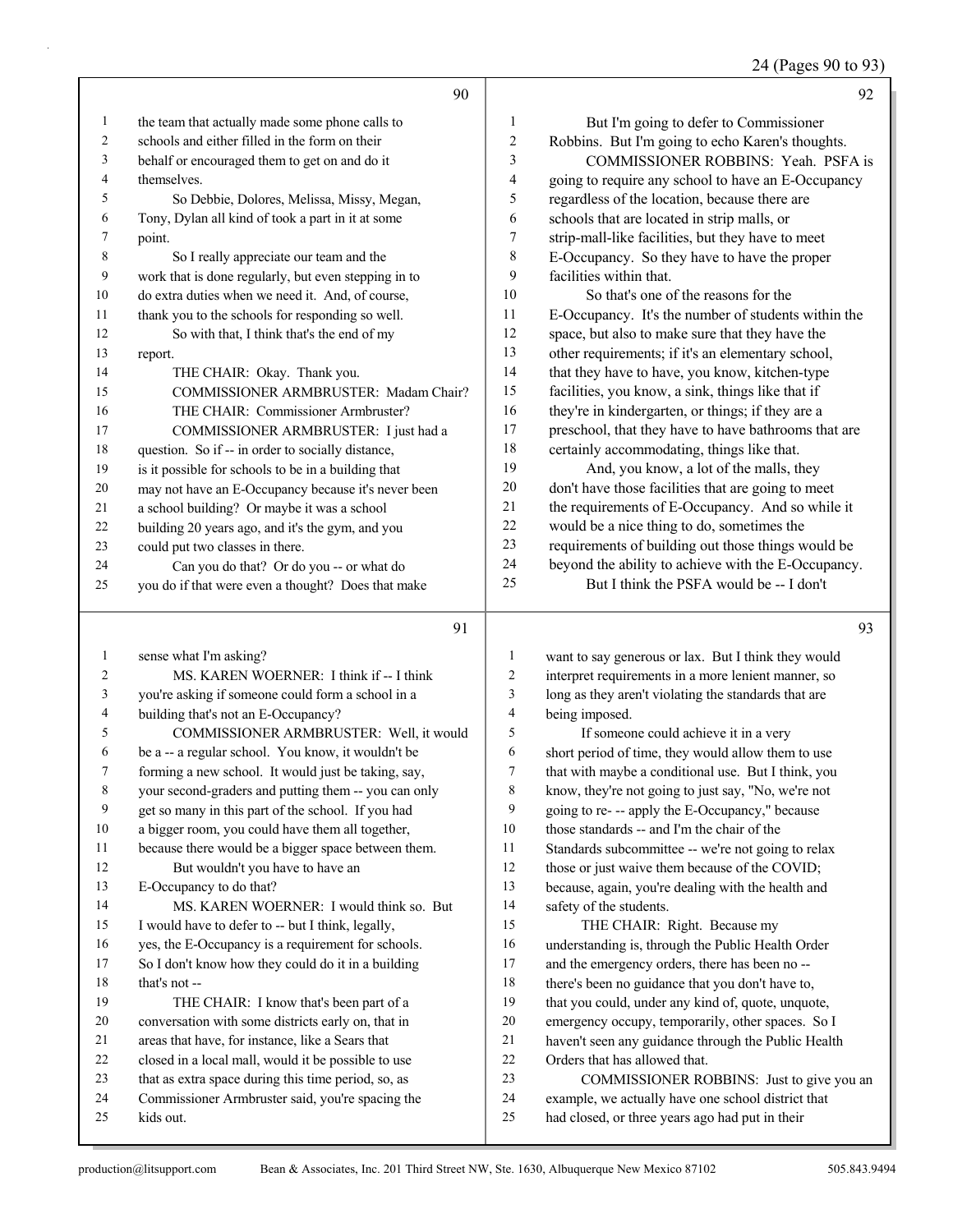## 25 (Pages 94 to 97)

|                | 94                                                                                                          |                | 96                                                                                         |
|----------------|-------------------------------------------------------------------------------------------------------------|----------------|--------------------------------------------------------------------------------------------|
| 1              | five-year plan that they were going to close two                                                            | $\mathbf{1}$   | actual physical facility, does it meet the standard.                                       |
| $\mathbf{2}$   | schools. And they have actually closed the schools                                                          | $\overline{2}$ | COMMISSIONER ARMBRUSTER: Thank you.                                                        |
| 3              | and moved the students into others, because their                                                           | 3              | THE CHAIR: Thanks.                                                                         |
| 4              | enrollment had dropped so much.                                                                             | $\overline{4}$ | Okay. So are we good to move on?                                                           |
| 5              | They have actually asked that these                                                                         | 5              | All right. Thanks, Karen.                                                                  |
| 6              | schools, rather than being closed and demolished, be                                                        | 6              | MS. KAREN WOERNER: Thank you. And just                                                     |
| 7              | allowed to move students in. And we were -- you                                                             | $\tau$         | for Commissioners' sake, we are up to -- if you're                                         |
| $\,8\,$        | know, the PSFA said, "Well, wait a minute. If these                                                         | $\,8\,$        | following along in the complete packet, we're on                                           |
| 9              | schools weren't needed, and they don't meet current                                                         | 9              | Page 558.                                                                                  |
| 10             | adequacy standards, can you bring them up to                                                                | 10             | THE CHAIR: And we're on No. 7, which is,                                                   |
| 11             | adequacy, just because, because you're going to have                                                        | 11             | now, Discussion for Concern for La Tierra                                                  |
| 12             | higher operational costs." And if that school                                                               | 12             | Montessori.                                                                                |
| 13             | district could do it, why wouldn't all the other                                                            | 13             | So, Karen, do you want to let those folks                                                  |
| 14             | school districts try to do the same thing. That                                                             | 14             | in, please?                                                                                |
| 15             | could be detrimental to the students and increase                                                           | 15             | MS. KAREN WOERNER: Absolutely. I'll                                                        |
| 16             | the operating costs and everything of these school                                                          | 16             | start with their head administrator, Angela                                                |
| 17             | districts.                                                                                                  | 17             | Feathers. And she can let me know who else from her                                        |
| $18\,$         | And we're saying, "No. You have an                                                                          | 18             | team is here.                                                                              |
| 19             | enrollment, and you have a size of school. Work                                                             | 19             | So, Angela, I've promoted you to the                                                       |
| 20             | within what the COVID restrictions are in order to                                                          | $20\,$         | panel. Can you unmute yourself?                                                            |
| 21             | accommodate on-site learning, if that's what you're                                                         | 21             | Hi, Angela. And let me know.                                                               |
| $22\,$         | going to do, rather than let's just open up other                                                           | 22             | MS. ANGELA FEATHERS: Good morning.                                                         |
| 23             | facilities in order to have more space; because,                                                            | 23             | MS. KAREN WOERNER: Good morning. Who                                                       |
| 24             | again, you know, if you only want ten students in a                                                         | 24             | else from your team is here that I should add?                                             |
| 25             | classroom instead of 20, well, are you -- do you                                                            | 25             | MS. ANGELA FEATHERS: Amy Larsen is their                                                   |
|                |                                                                                                             |                |                                                                                            |
|                |                                                                                                             |                |                                                                                            |
|                | 95                                                                                                          |                | 97                                                                                         |
|                |                                                                                                             |                |                                                                                            |
| $\mathbf{1}$   | have the funding to hire more teachers?"                                                                    | 1              | governing council president. And Patty Matthews.                                           |
| $\overline{c}$ | I mean, these are all the issues that                                                                       | $\overline{c}$ | And maybe Corinne Teller.                                                                  |
| 3              | would come up. And PSFA doesn't get involved in                                                             | 3              | MS. KAREN WOERNER: Okay. Is that                                                           |
| $\overline{4}$ | that. But the facility issue hasn't been relaxed                                                            | $\overline{4}$ | everyone you're expecting?                                                                 |
| 5              | in -- I don't believe the PSFA -- we haven't had any                                                        | 5              | MS. ANGELA FEATHERS: Yeah.                                                                 |
| 6              | discussions that we would be relaxing those.                                                                | 6              | MS. KAREN WOERNER: So I see Amy; I see                                                     |
| 7              | COMMISSIONER ARMBRUSTER: So, Commissioner                                                                   | 7              | Corinne.                                                                                   |
| 8              | Robbins, if you put your third-graders,                                                                     | 8              | MS. ANGELA FEATHERS: Patty Matthews.                                                       |
| 9              | second-graders, which -- whatever -- into a middle                                                          | 9              | MS. KAREN WOERNER: They're all here.                                                       |
| 10             | school or a high school -- rooms, then they wouldn't                                                        | 10             | Folks, you'll have to unmute yourself if you wish to                                       |
| 11             | be -- they're E-Occupancy, but not necessarily for                                                          | 11             | speak.                                                                                     |
| 12             | those age children; right? I mean, high school kids                                                         | 12             | Madam Chair, everyone is here.                                                             |
| 13             | don't have to have the bathroom right there. Would                                                          | 13             | THE CHAIR: Okay. Thanks. Thanks,                                                           |
| 14             | that be --                                                                                                  | 14             | everyone.                                                                                  |
| 15             | COMMISSIONER ROBBINS: High schools have                                                                     | 15             | So just a little background here. And                                                      |
| 16             | to have bathrooms, but you don't have to have them                                                          | 16             | it's also part of the reasoning for the -- the                                             |
| 17             | in the room for, like, a preschool or kindergarten.                                                         | 17             | language change that's on the agenda.                                                      |
| 18             | You wouldn't be able to move a kindergarten or a                                                            | $18\,$         | So it was -- I'm going to say last week --                                                 |
| 19             | preschool into a high school setting because you                                                            | 19             | last week, towards the end of the week, that the                                           |
| 20             | don't have those facilities within the classroom.                                                           | $20\,$         | Executive Committee was made aware via a number of                                         |
| 21             | Fifth grade, you probably could. But,                                                                       | $21$           | e-mails that were forwarded to the executive team                                          |
| 22             | again, it's just a matter of are you commingling the                                                        | 22             | that there were some, it appeared to be, significant                                       |
| 23             | students. And it gets into different things that we                                                         | 23             | concerns with the school.                                                                  |
| 24<br>25       | don't get involved in, because we look at the actual<br>physical facility. And PSFA is going to look at the | 24<br>25       | Now, it is our -- we try as best we can to<br>give -- as we talk with schools as we do the |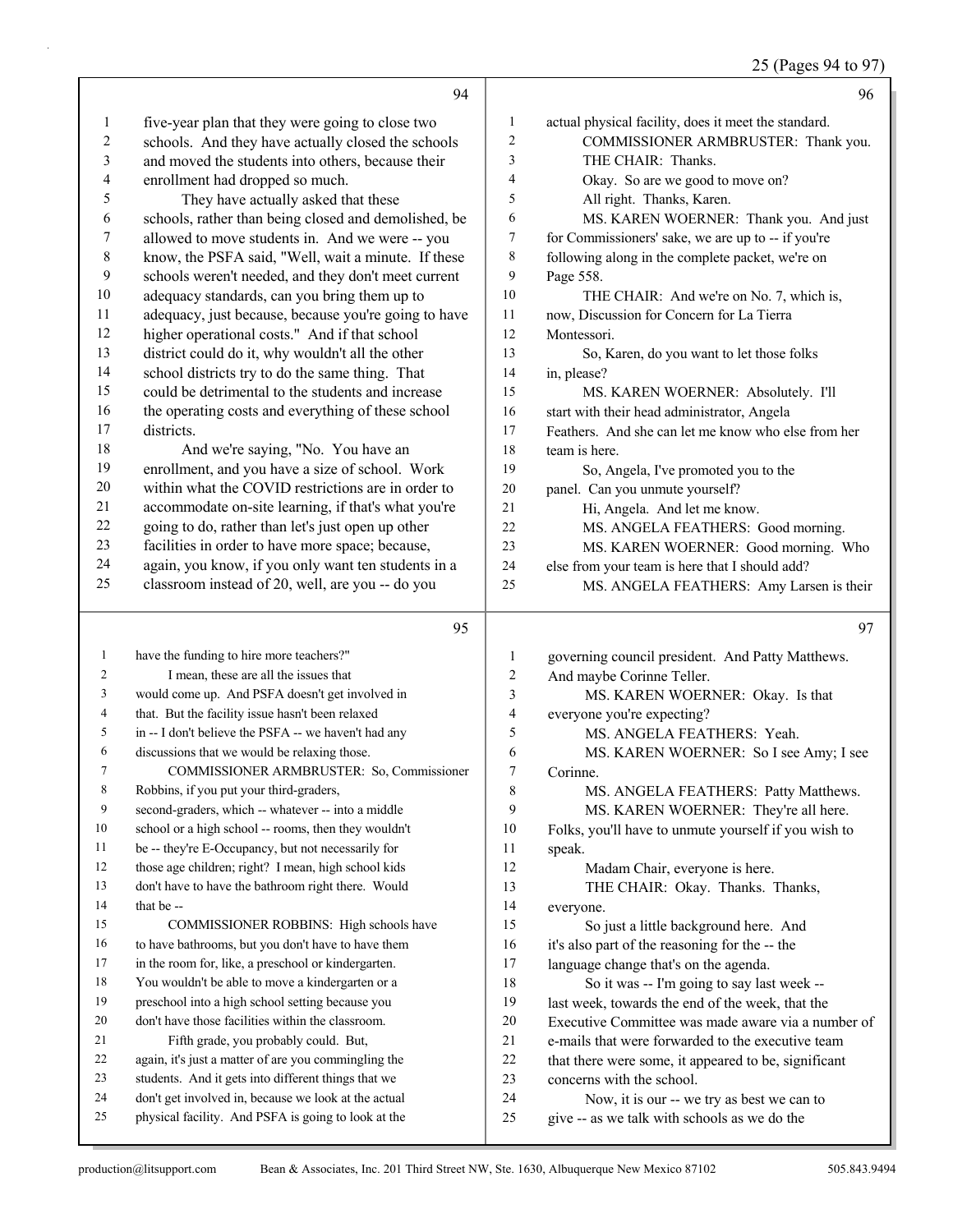|                |                                                      |                          | $20$ (1 ages 70 to 101                               |
|----------------|------------------------------------------------------|--------------------------|------------------------------------------------------|
|                | 98                                                   |                          | 100                                                  |
| $\mathbf{1}$   | contract negotiations, ten days' notice of a concern | $\mathbf{1}$             | I've got notes, and I have to skip over personnel    |
| $\sqrt{2}$     | so that they have an opportunity to be prepared      | $\sqrt{2}$               | issues.                                              |
| 3              | before us.                                           | $\mathfrak{Z}$           | But there was a concern that was raised in           |
| 4              | The school did not get ten days' notice.             | $\overline{\mathcal{A}}$ | regards to professional development that school --   |
| 5              | And there was some conversation between the school's | 5                        | that staff members were asked to participate in that |
| 6              | attorney and our attorney in regards to this. And    | 6                        | was through a Montessori program. And I'm sorry.     |
| 7              | we do put a qualifier on, through the discussions    | $\boldsymbol{7}$         | In my notes -- I think it's AIA -- or -- I will find |
| $\,$ $\,$      | about the intervention ladder, that you always have  | $\,$ 8 $\,$              | it. But it was a Montessori professional             |
| $\overline{9}$ | that opportunity to jump to the head of the class    | 9                        | development program.                                 |
| 10             | and skip all the steps.                              | 10                       | And the individuals signed up for it.                |
| 11             | But in fairness to the school -- and I'm             | 11                       | They were being -- there were requests that were     |
| 12             | not suggesting that this is the case. But in         | 12                       | made by the program for payment for it, and that it  |
| 13             | fairness to the school, to give them an opportunity  | 13                       | appeared that there was a personal check that was    |
| 14             | to be able to better respond, we're just going to do | 14                       | initially used to pay for the professional           |
| 15             | an overview today of what those concerns are. And    | 15                       | development. That personal check, unfortunately,     |
| 16             | then the school will be on the agenda for September  | 16                       | there -- was returned for non-sufficient funds.      |
| 17             | for a complete discussion, and then if the           | 17                       | The individuals continued to be contacted            |
| $18\,$         | Commission feels that there's any action --          | $18\,$                   | in regards to the lack of payment and that -- and an |
| 19             | further -- any action that needs to take place.      | 19                       | indication that there was penalties accruing because |
| 20             | So I'm going to put off the table and say            | $20\,$                   | of the payment not being made. The payment was --    |
| 21             | that a number of the -- a number of concerns that    | 21                       | my understanding, payment was finally made. But      |
| 22             | were raised were personnel issues. We don't do       | 22                       | there is somewhat of a concern that a personal and   |
| 23             | personnel. So that's not something that's going to   | 23                       | not a school check was initially used for that.      |
| 24             | be a piece of any discussion with us with -- I'm     | 24                       | In regards to that professional                      |
| 25             | going to ask a question. The school doesn't have to  | 25                       | development, there is a concern that, with contracts |
|                | 99                                                   |                          | 101                                                  |
| $\mathbf{1}$   | respond to it.                                       | $\mathbf{1}$             | with this year, staff members, that if they were     |
| $\sqrt{2}$     | But I'm going to say that some of the                | $\sqrt{2}$               | choosing not to return this year, there was a        |
| $\mathfrak{Z}$ | concern in regards to personnel seems to be a lack   | $\mathfrak{Z}$           | prorated amount of money for that professional       |
| $\overline{4}$ | of a handbook. If that is the case, I'm just going   | $\overline{4}$           | development that the staff -- it appeared the staff  |
| 5              | to leave it at that and not go into anything else.   | 5                        | was going to have to pay back.                       |
| 6              | If the school or the school's attorney wishes to     | 6                        | And I do not believe there was any                   |
| 7              | have a discussion about the areas of the             | 7                        | indication at the beginning that that was a          |
| 8              | personnel -- you know, I'm fine to give a general    | $\,$ 8 $\,$              | possibility.                                         |
| 9              | offline about that. But I'm not going to make that   | 9                        | There was a concern that was brought up              |
| 10             | part of the public discussion.                       | 10                       | that it appears that, for the first half of last     |
| 11             | I'm going to say that if the school ever             | 11                       | year, there was only a licensed administrator at the |
| 12             | brings a personnel issue to me, my first and only    | 12                       | school site twice a week. They were on a 20 percent  |
| 13             | response is you need to go to your governance        | 13                       | contract. So there -- there was a concern as to who  |

 response is, you need to go to your governance council. You need to follow the grievance procedure that is outlined. And that's where I bring up the concern, potentially, about a handbook.

- 17 And I have to tell you personally, that 18 pains me, because I spent my entire career doing employee rights. So I have a really, really hard time not digging into that. But that's -- that's my response. That's not -- we do not do that. That's, potentially, licensure. The governance council. So we're not going to deal with any personnel issues at this point in time.
- 25 So I'm just going to run through -- and

 was the licensed administrator for the other three days. 16 And there was a potential concern that if a decision was made to do that as a cost saving measure, there were a number of items that -- fairly expensive items that were listed that had been purchased by the school. I'm not getting into what the school bought and why they bought it. But if

- there's budget concerns, there were concerns that
- were raised about the payment for the professional
- development, which was fairly expensive, purchases made, and only a head administrator on for a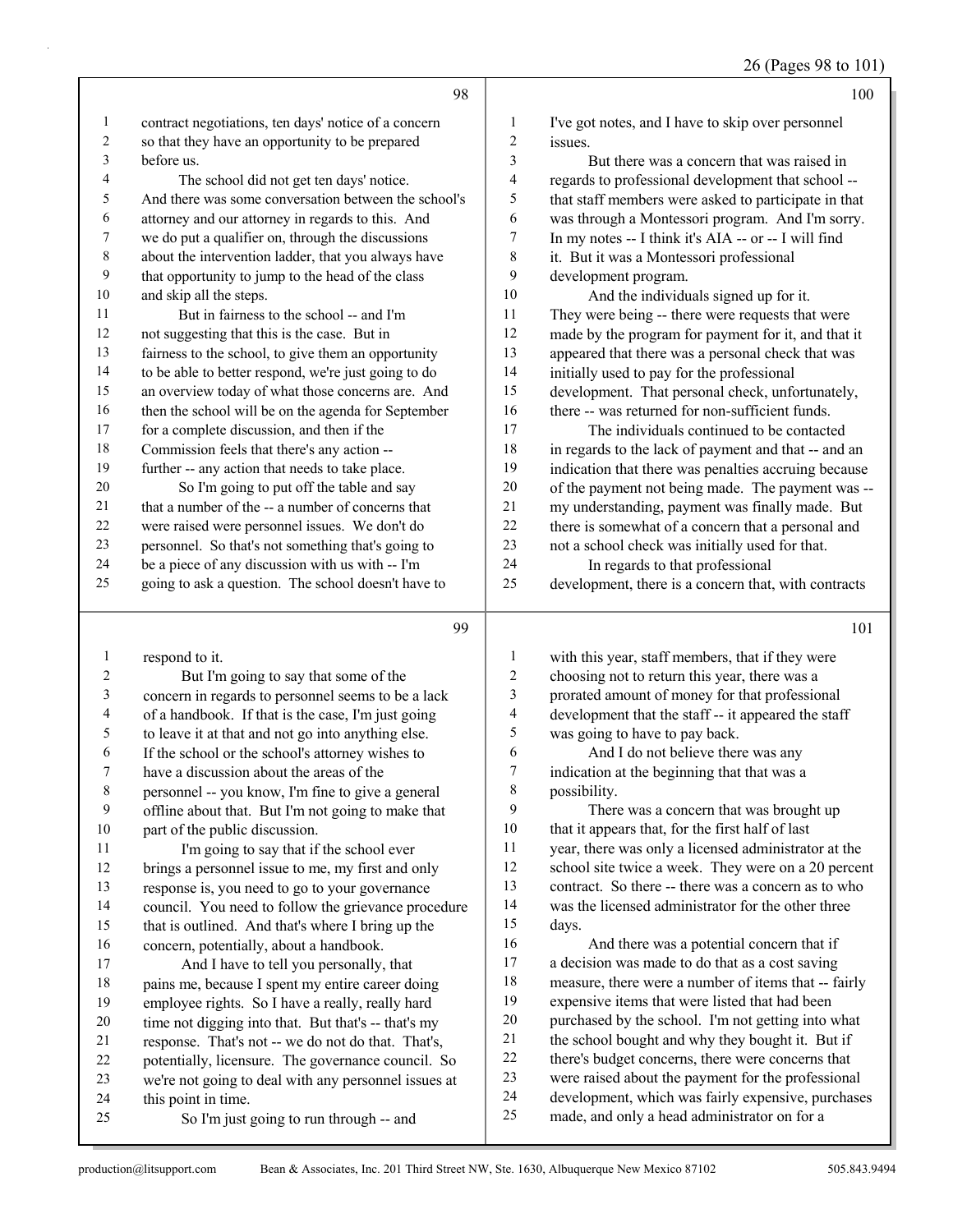## 27 (Pages 102 to 105)

|              | 102                                                                                   |                         | 104                                                                                                       |
|--------------|---------------------------------------------------------------------------------------|-------------------------|-----------------------------------------------------------------------------------------------------------|
| 1            | 20 percent contract.                                                                  | 1                       | was some cross-program questionnaire that the                                                             |
| 2            | There -- apparently, there is -- and PED                                              | $\overline{c}$          | schools had to complete. I think that was -- I                                                            |
| 3            | brought this to our awareness -- that there is                                        | 3                       | don't remember the due date; I want to say early                                                          |
| 4            | unpaid invoices from an LSG & Associates. And it's                                    | 4                       | May.                                                                                                      |
| 5            | almost \$20,000.                                                                      | 5                       | And they had not received that from the                                                                   |
| 6            | And I just -- the Montessori professional                                             | 6                       | school. We did reach out then. And then, from                                                             |
| 7            | development was AMI.                                                                  | 7                       | that, after doing that questionnaire, releases the                                                        |
| 8            | There were -- there were a number of                                                  | 8                       | applications that they need to submit, which were                                                         |
| 9            | concerns that were brought to the attention of --                                     | 9                       | due May 15th.                                                                                             |
| $10\,$       | and Karen can qualify -- and I don't know if Karen                                    | 10                      | And as you know -- as you mentioned, the                                                                  |
| 11           | can qualify this. But there were concerns that had                                    | 11                      | Title II folks did receive the application from the                                                       |
| 12           | been brought to CSD from a number of bureaus that                                     | 12                      | school -- I don't remember the date, I think in                                                           |
| 13           | there has been a lack of response to them by the                                      | 13                      | June -- and returned it for revision, as you                                                              |
| 14           | school.                                                                               | 14                      | mentioned. But the cross-program questionnaire was                                                        |
| 15           | Did I -- am I reflecting that correctly,                                              | 15                      | something the school had to complete prior to having                                                      |
| 16           | Karen?                                                                                | 16                      | access to the applications.                                                                               |
| 17           | MS. KAREN WOERNER: There were some                                                    | 17                      | MS. PATRICIA MATTHEWS: Karen, this is                                                                     |
| 18           | concerns about -- with late submissions and then                                      | $18\,$                  | Patty Matthews. Madam Chair, may I just ask                                                               |
| 19           | not -- and then reaching out and not hearing back                                     | 19                      | clarification on that one?                                                                                |
| $20\,$       | timely. I know that there had been several reports                                    | 20                      | THE CHAIR: Sure.                                                                                          |
| 21           | or applications, or even the budget was due and was                                   | 21                      | MS. PATRICIA MATTHEWS: So the question --                                                                 |
| 22           | late in being submitted. And some bureaus did ask                                     | $22\,$                  | so have they submitted the application -- they                                                            |
| 23           | our bureau to help follow up with the school to see                                   | 23                      |                                                                                                           |
| 24           | if we could get the information, yes.                                                 | 24                      | did -- apparently did submit the questionnaire and                                                        |
| 25           | THE CHAIR: Okay. And I do have a partial                                              | 25                      | then eventually did submit the application. But the<br>application is now pending revision? I'm confused. |
|              |                                                                                       |                         |                                                                                                           |
|              |                                                                                       |                         |                                                                                                           |
|              | 103                                                                                   |                         | 105                                                                                                       |
| $\mathbf{1}$ |                                                                                       | $\mathbf{1}$            |                                                                                                           |
| 2            | list here. Sorry. So that the Safe Schools Plan                                       | 2                       | It would be helpful -- was that in writing to the                                                         |
| 3            | that was due in December 2019, it was submitted in                                    | 3                       | school? If it was, then I will ask the school for                                                         |
| 4            | June of 2020 but, it was returned for a revision,                                     | $\overline{\mathbf{4}}$ | it, Karen.                                                                                                |
| 5            | and it still has not been approved.                                                   |                         | MS. KAREN WOERNER: There were e-mails                                                                     |
| 6            | The Title II application has also not been                                            | 5                       | sent from the Title II. So I think it might have                                                          |
| 7            | approved. It was returned to the LEA for revision.                                    | 6<br>7                  | come from either Mark Curran or Regina Madrid in                                                          |
|              | And the -- well -- and the other two --                                               |                         | that department. But there were repeat e-mails                                                            |
| 8<br>9       | the bilingual program and the IDEA, the application,                                  | 8<br>9                  | around getting the cross-program questionnaires                                                           |
| $10\,$       | they have been submitted, but they were not                                           | $10\,$                  | submitted.                                                                                                |
| 11           | submitted in a timely fashion.<br>MS. KAREN WOERNER: Madam Chair, I do                | 11                      | Yes, the school has submitted it now. And                                                                 |
| 12           |                                                                                       | 12                      | then once they did that, they had access to the                                                           |
| 13           | think the IDEA-B was submitted timely, but the                                        | 13                      | title applications. I do not have an update on                                                            |
| 14           | bilingual-                                                                            | 14                      | Title I or Title III; but the Title II application                                                        |
| 15           | THE CHAIR: I'm sorry. It says it was. I                                               | 15                      | was submitted. I don't know if I have the date of<br>that.                                                |
| 16           | apologize.                                                                            |                         |                                                                                                           |
| 17           | MS. KAREN WOERNER: The bilingual one was                                              | 16                      | But the -- the -- the folks that process                                                                  |
| 18           | just submitted last week.                                                             | 17<br>18                | that returned it to the school requesting revisions.                                                      |
| 19           | THE CHAIR: Right. And I'm going to ask,                                               | 19                      | And I can get the dates for you. I'm sure that it's                                                       |
| 20           | because one of these items is cross-program                                           |                         | been communicated via e-mail, because that's how                                                          |
| 21           | questions for Titles I, II, and III applications.                                     | $20\,$<br>21            | they typically operate. I can get copies for you,<br>Ms. Matthews.                                        |
| $22\,$       | Does that mean those bureaus have questions about                                     | $22\,$                  |                                                                                                           |
| 23           | them, and they haven't been responded to? There's                                     | 23                      | But the -- they're expecting revisions                                                                    |
| 24           | no, really -- I'm not sure what that means.                                           | 24                      | back, and it's still pending getting that                                                                 |
| $25\,$       | MS. KAREN WOERNER: So there was a<br>combined effort with Title I, II, and III. There | $25\,$                  | information. And it's been a while. So I'll get<br>those dates and correspondence for you. But, yes       |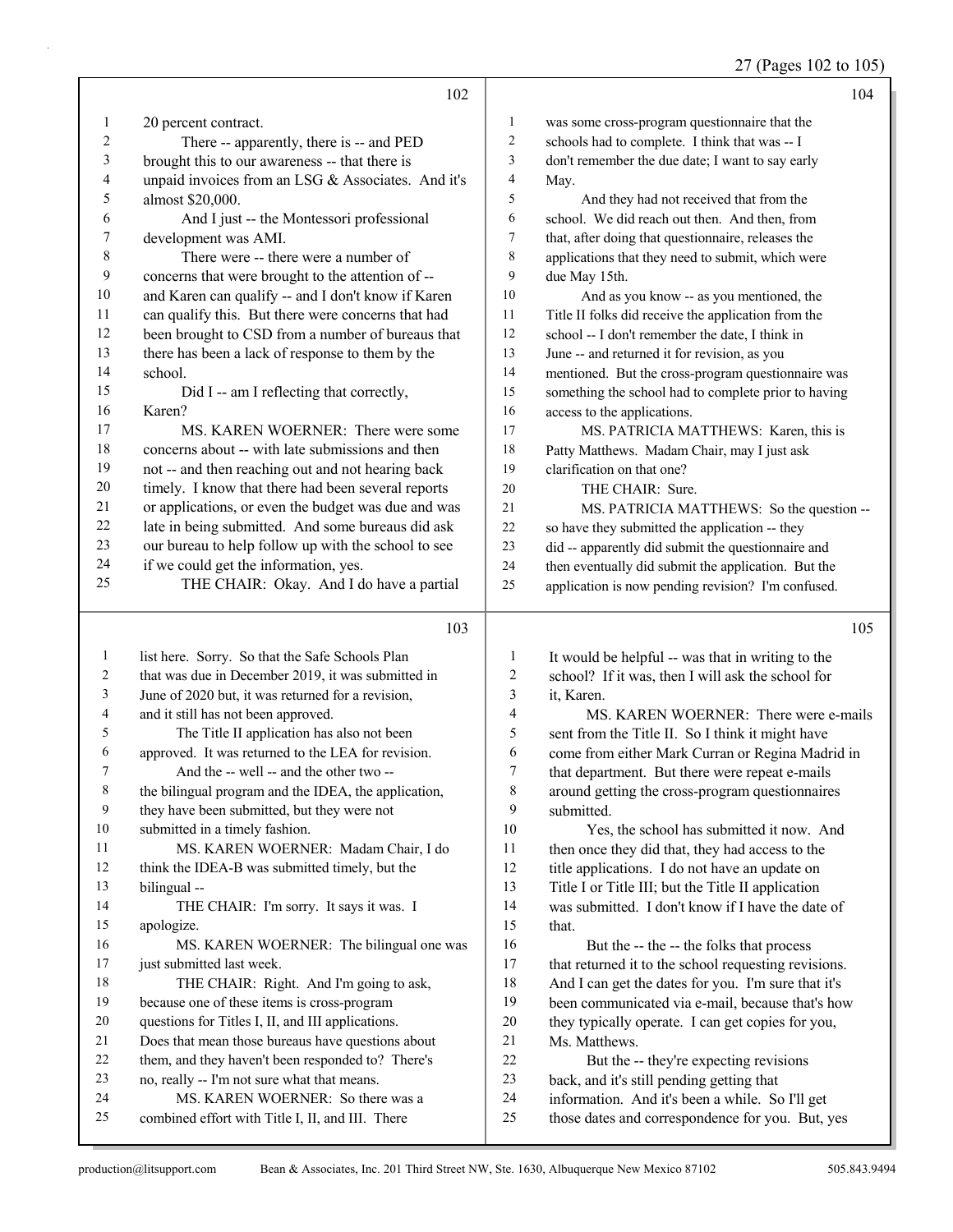## 28 (Pages 106 to 109)

|              | 106                                                                                              |                  | 108                                                       |
|--------------|--------------------------------------------------------------------------------------------------|------------------|-----------------------------------------------------------|
| $\mathbf{1}$ | they have submitted the Title II application, and                                                | 1                | that staff were given the contracts, apparently, and      |
| $\sqrt{2}$   | the folks returned it for revision and are waiting                                               | $\overline{c}$   | told that they had to sign them by the end of the         |
| 3            | for the school to respond to that.                                                               | 3                | day, so that they were not given their, I believe,        |
| 4            | THE CHAIR: Okay. There were -- and I'm                                                           | 4                | statutory ten-day. But I'm putting it out there.          |
| 5            | going to ask Karen -- that the contract with the                                                 | 5                | But there was a concern when the                          |
| 6            | LSG Associates, that's the special education service                                             | 6                | contract -- when a sample of the contract was             |
| 7            | contract, is it not?                                                                             | 7                | forwarded to us, that there was -- and, Karen, can        |
| 8            | MS. KAREN WOERNER: I believe so. I'm not                                                         | 8                | you put that up on the screen, because I'm trying to      |
| 9            | sure if other services were provided. But, yes,                                                  | 9                | find it. And --                                           |
| 10           | they were the ones that were providing some kind of                                              | 10               | MS. KAREN WOERNER: Madam Chair, do you                    |
| 11           | services --                                                                                      | 11               | mean the excerpts from the contract?                      |
| 12           | THE CHAIR: Okay. So there were concerns                                                          | 12               | THE CHAIR: Yeah, from the contract.                       |
| 13           | that were raised by, actually, one of the                                                        | 13               | MS. KAREN WOERNER: Commissioners, it                      |
| 14           | contractors in regards to the potential that                                                     | 14               | $is -$                                                    |
| 15           | students' IEPs are not being serviced appropriately                                              | 15               | THE CHAIR: While Karen is doing that, I                   |
| 16           | and that the school ignored e-mails about ancillary                                              | 16               | do believe there was a conversation that also took        |
| 17           | learning plans when the school closed in the spring.                                             | 17               | place between Karen and Angela in regards to some         |
| $18\,$       | And it's unclear if the students had access to                                                   | 18               | COVID concerns; correct?                                  |
| 19           | services.                                                                                        | 19               | MS. KAREN WOERNER: That is correct.                       |
| 20           | There is some governance concerns that                                                           | 20               | COMMISSIONER VOIGT: The contract language                 |
| 21           | there might -- there's potential for overreach by                                                | 21               | is the first page in the packet under La Tierra --        |
| 22           | the board in terms of the board making hiring                                                    | 22               | it's -- okay. There it is.                                |
| 23           | decisions beyond the head administrator.                                                         | 23               | THE CHAIR: Yeah. No. Because the school                   |
| 24           | As of the last site visit, the audit                                                             | 24               | doesn't have it. So I need it up on the screen so         |
| 25           | committee was incomplete, and the finance committee                                              | 25               | that they can see it.                                     |
|              |                                                                                                  |                  |                                                           |
|              |                                                                                                  |                  |                                                           |
|              | 107                                                                                              |                  | 109                                                       |
| 1            | had two members.                                                                                 | 1                | Can we go down -- so, Karen, scroll down,                 |
| 2            | There's still, it appears, one board                                                             | 2                | because I'm only interested in looking at -- well --      |
| 3            | member that came on in March of 2020 that has not                                                | 3                | and there is the -- there is that statement in the        |
| 4            | completed the seven hours of introductory training.                                              | 4                | contract in regards to the repayment of professional      |
| 5            | We want to thank all the other board                                                             | 5                | development that is in this contract.                     |
| 6            | members, because it appears that they exceed the                                                 | 6                | MS. KAREN WOERNER: Keep going,                            |
| 7            | hours that they need. But there's still one board                                                | 7                | Madam Chair?                                              |
| $\,8\,$      | member that hasn't completed the seven-hour                                                      | 8                | THE CHAIR: Yeah. Okay. Hold on. Okay.                     |
| 9            | introductory training.                                                                           | 9                | Keep going. Sorry.                                        |
| $10\,$       | When the site visit was conducted, there                                                         | 10               | COMMISSIONER ROBBINS: Look at Item M.                     |
| 11           | were two part-time contracted business managers. So                                              | 11               | THE CHAIR: Yeah. I'm looking for the --                   |
| 12           | it's not a concern, because -- because Corinne is                                                | 12               | okay. Scroll down -- up just a little bit. Okay.          |
| 13           | now currently working full-time.                                                                 | 13               | I think it's in H.                                        |
| 14           | MS. KAREN WOERNER: I'm not sure if she's                                                         | 14               | So the concern that was raised was that --                |
| 15           | working full-time. But she's the sole --                                                         | 15               | ooh. Hold it, Karen.                                      |
| 16           | THE CHAIR: Okay. All right. In regards                                                           | 16               | MS. KAREN WOERNER: Sorry about that.                      |
| 17           | to any additional budget concerns, there were                                                    | 17               | THE CHAIR: This statement in H that says,                 |
| 18           | concerns about the timeliness, because it appeared                                               | $18\,$           | "This contract may be canceled for cause, including       |
| 19           | that the August paychecks went out off the payroll                                               | 19               | unsatisfactory work performance, incompetence,            |
| $20\,$       | schedule. And I do believe that there were not                                                   | $20\,$           | insubordination, or physical or mental inability to       |
| 21           | stubs that were provided, that staff had to ask for                                              | $21\,$           | perform the required duties, or for any other good        |
| 22           | stubs and that they would be e-mailed to them.                                                   | $22\,$           | and just cause."                                          |
| 23           | And there -- there was a concern about                                                           | 23               | So there was a concern raised about the                   |
| 24<br>25     | the -- some of the contract language that the<br>current staff were issued. And one was the fact | $24\,$<br>$25\,$ | statement regarding "physical or mental<br>capabilities." |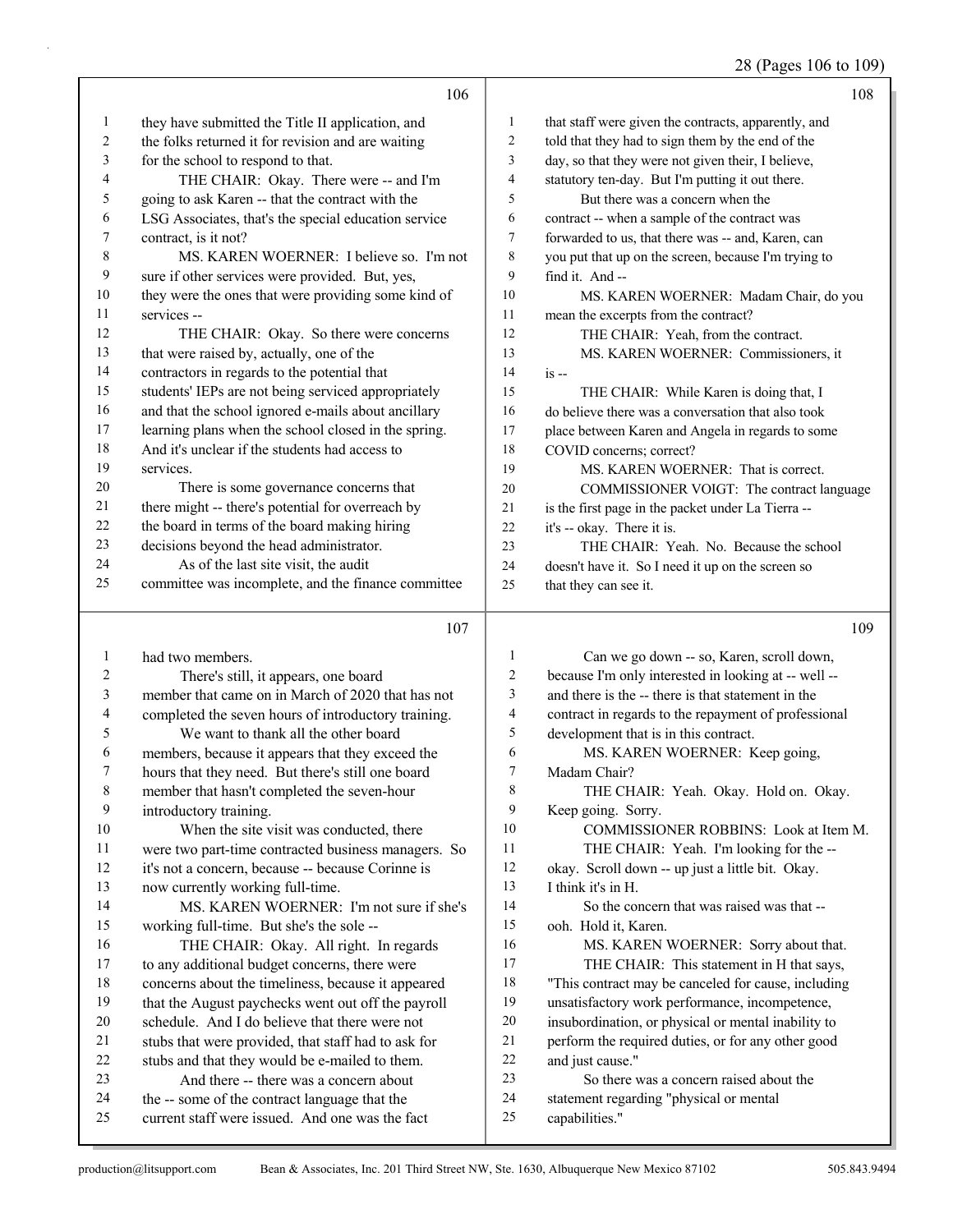## 29 (Pages 110 to 113)

|    | 110                                                  |                | 112                                                  |
|----|------------------------------------------------------|----------------|------------------------------------------------------|
| 1  | And I -- I think I've covered -- I think             | 1              | personnel complaint. So that's -- that's one of      |
| 2  | I've covered everything that sits outside of         | 2              | those ones that we're not touching.                  |
| 3  | personnel concerns that were brought to our          | 3              | MS. PATRICIA MATTHEWS: I appreciate that,            |
| 4  | attention.                                           | $\overline{4}$ | Ms. Gipson.                                          |
| 5  | COMMISSIONER VOIGT: I have some comments.            | 5              | THE CHAIR: Yeah. And I would apologize               |
| 6  | THE CHAIR: Well, at this point in time,              | 6              | if I made it look like I was reading from any        |
| 7  | we're not having a discussion with the school about  | 7              | document that was a formal complaint. It was just    |
| 8  | this. This was just to let the school know at this   | 8              | notes. So we culled from the various e-mails, and    |
| 9  | moment in time what the concerns that were raised,   | 9              | we tried to cull out the personnel concerns. But it  |
| 10 | allow the school to process this, be able to         | 10             | didn't -- not all of them necessarily were removed.  |
| 11 | respond. But I don't think -- my understanding is    | 11             | So -- so if the school has any questions,            |
| 12 | the school was not comfortable in engaging, and I'm  | 12             | we'll gladly try to answer. Or if the school has     |
| 13 | not really comfortable in engaging in a conversation | 13             | any questions, certainly, Ms. Matthews, I would      |
| 14 | about any of these, because the school hasn't had    | 14             | direct any questions, you know, that you might have, |
| 15 | time to look at them.                                | 15             | just send them to, you know, to Ami -- I'm sorry.    |
| 16 | MS. PATRICIA MATTHEWS: Madam Chair, this             | 16             | Amy, do you have a question? Not Ami                 |
| 17 | is Patty Matthews. I very much appreciate that.      | 17             | Jaeger, but Amy Larsen. Sorry. I think I saw your    |
| 18 | Thank you very much.                                 | 18             | hand up. Did I?                                      |
| 19 | Is it possible -- I can tell you were                | 19             | MS. PATRICIA MATTHEWS: I think.                      |
| 20 | reading from something. Is it possible we could get  | 20             | Ms. Gipson, she might be frozen, because she told me |
| 21 | a copy of the written complaint?                     | 21             | earlier that Española was having some problems. So   |
| 22 | THE CHAIR: Okay. So what I'm reading                 | 22             | she looks rather frozen. So maybe she --             |
| 23 | from is notes that we culled from the e-mails.       | 23             | THE CHAIR: Wait, I guess.                            |
| 24 | I will -- and some of them -- so it's                | 24             | MS. AMY LARSEN: I -- I -- I --                       |
| 25 | not -- it's not -- what I'm reading from is notes    | 25             | THE CHAIR: Amy, we're having difficulty              |

#### 

| 1  | for me.                                            | 1  | hearing you.                                         |
|----|----------------------------------------------------|----|------------------------------------------------------|
| 2  | MS. PATRICIA MATTHEWS: Okay.                       | 2  | COMMISSIONER ARMBRUSTER: Maybe she could             |
| 3  | THE CHAIR: It is not complaints from the           | 3  | drop her video and we could hear her.                |
| 4  | schools. So I want to assure you I'm not reading   | 4  | THE CHAIR: Yeah. Amy, if you shut your               |
| 5  | off of any formal complaint.                       | 5  | video off and just went on voice, we might be able   |
| 6  | MS. PATRICIA MATTHEWS: I don't want your           | 6  | to get it better.                                    |
| 7  | notes. I would like to have the e-mails that you   | 7  | MS. AMY LARSEN: Okay. Sorry. We--                    |
| 8  | mentioned in the initial conversation then.        | 8  | school kids on their school, and so our home         |
| 9  | Ms. Jaeger, if that would be possible?             | 9  | internet is a little taxed right now.                |
| 10 | Otherwise, I can do an IPRA. But it seems to me    | 10 | I just wanted a little -- just                       |
| 11 | that that's what we need.                          | 11 | clarification on the title applications. I'm not     |
| 12 | MS. AMI JAEGER: I'll work with you,                | 12 | sure if I understood -- I understand some of them    |
| 13 | Ms. Matthews, to provide that. And also, because I | 13 | were late. But unless Patty Matthews, did you --     |
| 14 | don't think an IPRA is really going to serve your  | 14 | I'm just still a little confused on the concern      |
| 15 | purposes because there's some personnel stuff that | 15 | about those.                                         |
| 16 | would have to be redacted; but as counsel, I'll    | 16 | MS. PATRICIA MATTHEWS: Ms. Larson, I                 |
| 17 | provide you with unredacted e-mails that were      | 17 | would expect -- unless, Ms. Woerner, correct me --   |
| 18 | provided to us.                                    | 18 | if we look at the e-mail chains, we'll be able to    |
| 19 | THE CHAIR: Right.                                  | 19 | piece it together. I think that -- you know,         |
| 20 | MS. AMI JAEGER: Okay?                              | 20 | Ms. Feathers is shaking her head "yes." So I think   |
| 21 | MS. PATRICIA MATTHEWS: Okay.                       | 21 | we can piece it together and then provide a response |
| 22 | THE CHAIR: So, as I mentioned, yeah,               | 22 | to the Commission.                                   |
| 23 | nothing was couched -- there was -- and you will   | 23 | MS. AMY LARSEN: (Indicates.)                         |
| 24 | see, there was one e-mail that was couched as a    | 24 | THE CHAIR: Okay. Ms. Matthews, I'm going             |
| 25 | formal complaint. But it wasn't -- it was a        | 25 | to tell you that the e-mail chains are going to be   |
|    |                                                    |    |                                                      |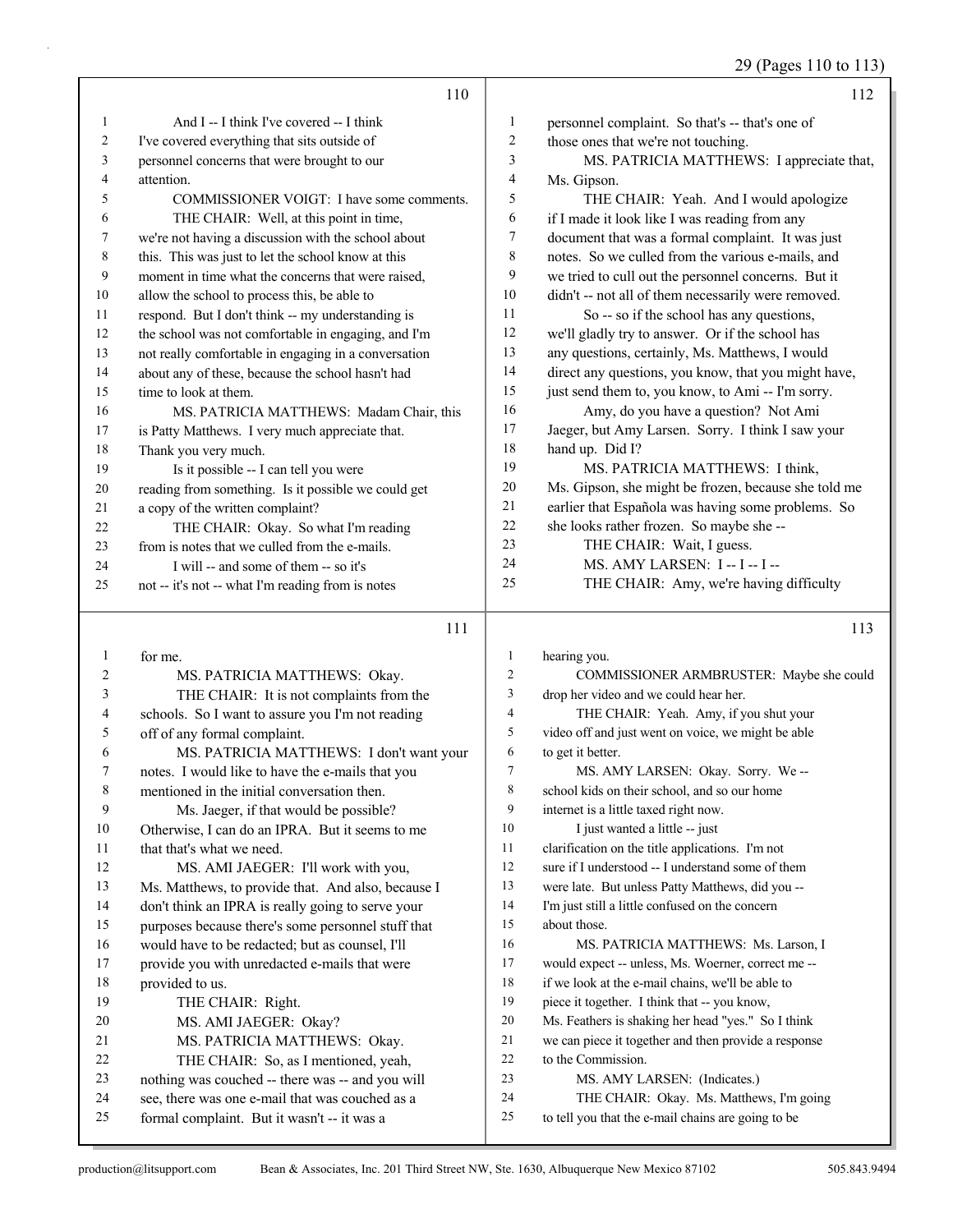30 (Pages 114 to 117)

|                | 114                                                                                                |                | 116                                                                                                       |
|----------------|----------------------------------------------------------------------------------------------------|----------------|-----------------------------------------------------------------------------------------------------------|
| $\mathbf{1}$   | unsatisfactory with that.                                                                          | 1              | from CSD to the school regarding any of the title                                                         |
| 2              | MS. PATRICIA MATTHEWS: They will be.                                                               | 2              | applications? Because we're not in -- you know,                                                           |
| 3              | THE CHAIR: They will be. So I think the                                                            | 3              | we're -- we don't have those. So I'm just -- I just                                                       |
| 4              | best answer -- and Karen can correct me -- is to                                                   | 4              | want to make that clear before we move on.                                                                |
| 5              | contact those bureaus. But I can tell you, through                                                 | 5              | MS. PATRICIA MATTHEWS: So I don't want to                                                                 |
| 6              | the e-mail chain, there is -- there's no discussion                                                | 6              | have anybody do something they have already done.                                                         |
| 7              | about that.                                                                                        | 7              | Let me ask Ms. Feathers. Because I do think there                                                         |
| 8              | MS. PATRICIA MATTHEWS: Meaning there's no                                                          | 8              | was a gap, as the administration transferred to her.                                                      |
| 9              | discussion that they've done something wrong?                                                      | 9              | So maybe things didn't make it to her that went to                                                        |
| 10             | THE CHAIR: That -- in terms of late                                                                | 10             | Mr. Abney, her predecessor.                                                                               |
| 11             | submissions or unresponsiveness or -- that is not in                                               | 11             | So, Ms. Feathers, do you -- do you think                                                                  |
| 12             | any of the e-mail chains, no. That was simply                                                      | 12             | you have everything? Or do you need for Ms. Woerner                                                       |
| 13             | communicated to us via the CSD.                                                                    | 13             | to resend?                                                                                                |
| 14             | MS. KAREN WOERNER: Madam Chair? But                                                                | 14             | MS. ANGELA FEATHERS: She's welcome to                                                                     |
| 15             | there will be e-mail communications from those                                                     | 15             | resend just to cover all bases. In this particular                                                        |
| 16             | bureaus to the school. And I do think some of the                                                  | 16             | instance, there were -- there was an administrator                                                        |
| 17             | problem may have been also related to the fact that                                                | 17             | at the beginning of the school, Monique Garcia. And                                                       |
| 18             | Mr. Abney was the one -- initially, the one contact                                                | 18             | then Mr. Abney came in. And then I came in to work                                                        |
| 19             | person. And -- but, again, I do think the bureaus                                                  | 19             | under Mr. Abney until my licensure cleared through                                                        |
| 20             | will have -- we do not have e-mail communications,                                                 | 20             | the State of New Mexico.                                                                                  |
| 21             | but I'm sure the bureaus have e-mail communications                                                | 21             | And during that time, e-mails were going                                                                  |
| 22             | regarding --                                                                                       | 22             | to Ms. Garcia's e-mail, and then, subsequently, were                                                      |
| 23             | THE CHAIR: Right. But I'm responding to                                                            | 23             | being forwarded to Mr. Abney's e-mail. However,                                                           |
| 24             | the e-mail changes that were referenced that                                                       | 24             | Mr. Abney and I did not have any access to                                                                |
| 25             | Ms. Jaeger is going to supply that we're not part of                                               | 25             | SharePoint, to any of the portals where you submit                                                        |
|                |                                                                                                    |                |                                                                                                           |
|                | 115                                                                                                |                | 117                                                                                                       |
| $\mathbf{1}$   |                                                                                                    | $\mathbf{1}$   |                                                                                                           |
| $\overline{c}$ | that e-mail chain, in regards to those title<br>programs that are identified as concerns. That was | $\overline{c}$ | any of these things. We didn't have log-in<br>credentials. And so it took -- and it was in the            |
| 3              | brought to our attention through CSD.                                                              | 3              | middle of COVID when we discovered all of this and                                                        |
| 4              | But Karen is absolutely right. There                                                               | 4              | were trying to get everything in.                                                                         |
| 5              | should be e-mails -- records of e-mails from those                                                 | 5              | So we worked really hard to get as much                                                                   |
| 6              | bureaus to the school and vice versa.                                                              | 6              | information as we could, working remotely away from                                                       |
| 7              | MS. PATRICIA MATTHEWS: Okay. Just so I'm                                                           | 7              | the building, where a lot of the information was                                                          |
| 8              | clear. There won't be a chain from the CSD. These                                                  | 8              | stored, to get that in.                                                                                   |
| 9              | are the individual bureau notices to the school                                                    | 9              | I mean, we made huge efforts. I even went                                                                 |
| 10             | about lateness --                                                                                  | 10             | to Melanie Granito's house. I think you said that                                                         |
| 11             | THE CHAIR: No. There will not be to us,                                                            | 11             | one of those was submitted -- the Safe Schools Plan                                                       |
| 12             | no.                                                                                                | 12             | was submitted in the middle of June. That was me on                                                       |
| 13             | MS. PATRICIA MATTHEWS: No. No. No, not                                                             | 13             | her doorstep.                                                                                             |
| 14             | to you. These will be from the bureau to the                                                       | 14             | So the school is working really, really                                                                   |
| 15             | school. Right, Karen?                                                                              | 15             | hard to be in compliance with everything. Everybody                                                       |
| 16             | MS. KAREN WOERNER: Yes.                                                                            | 16             | at PED has been nothing but nice to us, explaining                                                        |
| 17             | MS. PATRICIA MATTHEWS: And I think                                                                 | 17             | things, sending rubrics. We met with -- I heard you                                                       |
| 18             | Ms. Feathers wanted to make a clarification -- I                                                   | 18             | guys earlier talking about some of the things Missy                                                       |
| 19             | think -- I want to be careful that we abide by                                                     | 19             | Brown was working on for the reentry plan. We met                                                         |
| 20             | Ms. Gipson's request that we hold an answer. But if                                                | $20\,$         | with her yesterday to make sure that ours was going                                                       |
| 21             | it's more a clarification of the question, Angela?                                                 | $21\,$         | to be all 3s.                                                                                             |
| 22             | THE CHAIR: So before we move on, can I                                                             | 22             | So, you know, we're really trying here.                                                                   |
| 23             | just get some clarification?                                                                       | 23             | So I know that that probably isn't the best looking                                                       |
| 24<br>25       | So are we -- are you requesting that the<br>CSD bureau communicate to you any e-mails that went    | 24<br>25       | information that, you know, some of the things were<br>returned and those kind of things. That could have |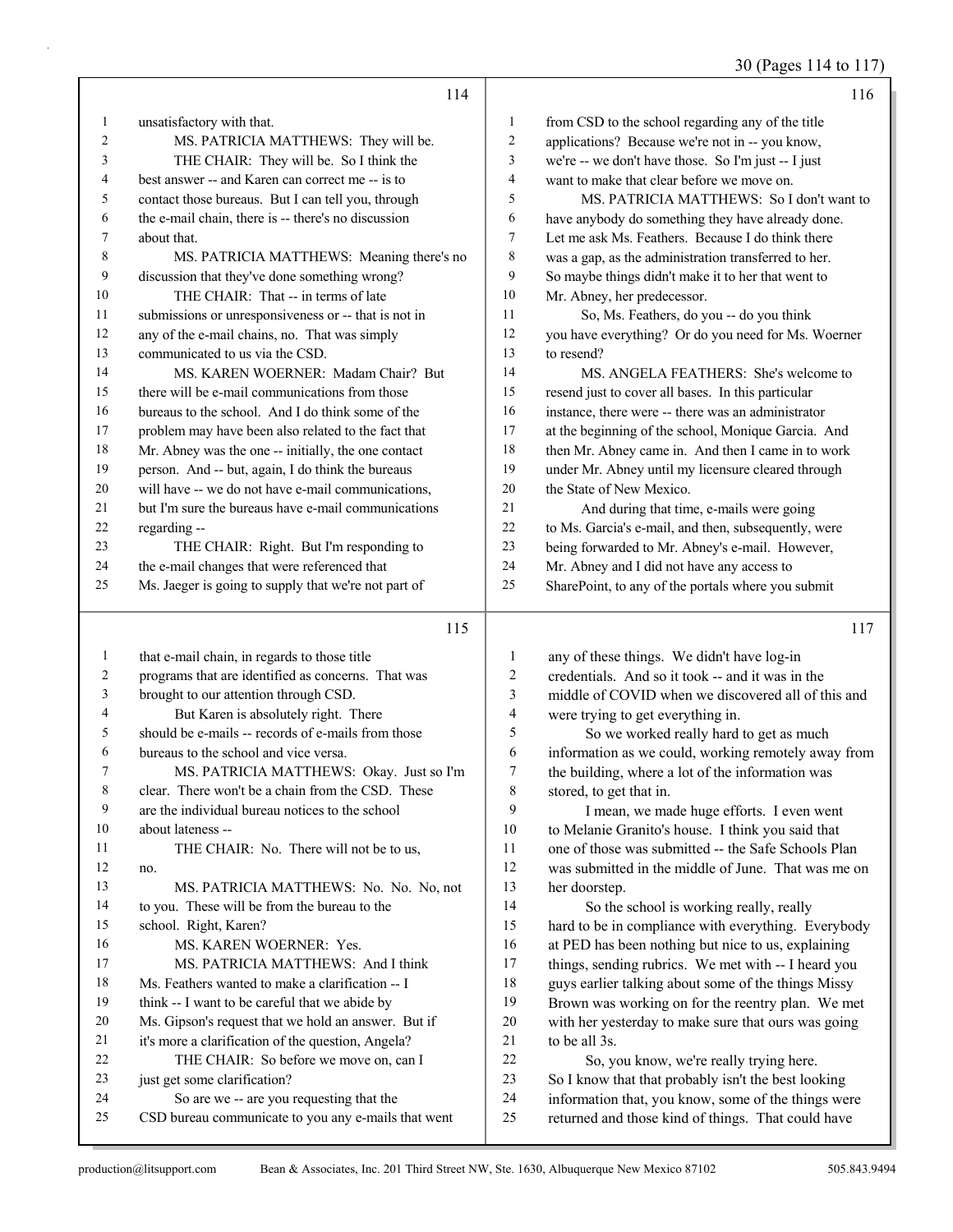31 (Pages 118 to 121)

|    | 118                                                  |                | 120                                                 |
|----|------------------------------------------------------|----------------|-----------------------------------------------------|
| 1  | been because Mr. Abney didn't have access.           | 1              | rambled off right now on these items. I do have     |
| 2  | THE CHAIR: So -- I'm not really                      | 2              | comment to make on some of them, if we are going to |
| 3  | comfortable with -- I'm not comfortable with this    | 3              | open up to discussion.                              |
| 4  | right now.                                           | $\overline{4}$ | THE CHAIR: We are not. That's why we're             |
| 5  | MS. ANGELA FEATHERS: Okay.                           | 5              | here, so the school knows what they need to respond |
| 6  | THE CHAIR: I thought that we were going              | 6              | to. And information will be given to the full       |
| 7  | to give you the time to discuss this later. And I    | 7              | Commission when it is appropriate. That's why.      |
| 8  | had not allowed Commissioner Voigt to engage in a    | 8              | COMMISSIONER VOIGT: I don't understand --           |
| 9  | conversation. So I'm really not comfortable with --  | 9              | THE CHAIR: The sole purpose of this was             |
| 10 | with this right now.                                 | 10             | to inform the school.                               |
| 11 | So if we want to engage in a conversation,           | 11             | COMMISSIONER VOIGT: Okay. Good. Then                |
| 12 | then I'll open it up; but that's -- that wasn't what | 12             | the Item No. 7, the title of that agenda item, it   |
| 13 | I was expecting to happen.                           | 13             | says, "Discussion." It should have just said        |
| 14 | <b>COMMISSIONER ARMBRUSTER: Madam Chair?</b>         | 14             | something -- "Non-Discussion."                      |
| 15 | This is not a conversation. Could I just know the    | 15             | THE CHAIR: Well, it is a discussion with            |
| 16 | position -- I understand that Ms. Feathers is the    | 16             | the school on what the issues are. But I apologize  |
| 17 | administrator. But who is Corinne Teller, and who    | 17             | if that was unclear. But I thought I made it clear  |
| 18 | is Amy Larsen?                                       | 18             | when I started the item. So I apologize for my lack |
| 19 | THE CHAIR: Corinne Teller is the business            | 19             | of clarity.                                         |
| 20 | manager, and Amy is the -- I know she's on the       | 20             | COMMISSIONER CABALLERO: I understood.               |
| 21 | governance council.                                  | 21             | Madam Chair, from your discussion initially that    |
| 22 | Are you the head of the governance                   | 22             | they weren't given enough time to respond for us    |
| 23 | council?                                             | 23             | giving them what they should respond to, and so     |
| 24 | MS. CORINNE TELLER: (Indicates.)                     | 24             | that's what I understood. And we were giving each   |
| 25 | MS. PATRICIA MATTHEWS: I think she's                 | 25             | other information as to what those issues may be or |

#### 

| 1  | frozen. Yes, ma'am. She's the president.             | 1              | will be, and that was it.                           |
|----|------------------------------------------------------|----------------|-----------------------------------------------------|
| 2  | COMMISSIONER ARMBRUSTER: I just wasn't               | $\overline{2}$ | And you're right. There was an initial              |
| 3  | sure who people were. That's all I wanted to know.   | 3              | getting into the nuts and bolts of it. And maybe    |
| 4  | MS. PATRICIA MATTHEWS: I didn't mean to              | 4              | that's why Commissioner Voigt felt that we should   |
| 5  | open a bag of worms. I just want to get the          | 5              | get into a discussion. But I don't think it's       |
| 6  | documents that will come to me to clear up issues.   | 6              | appropriate. It's out of order.                     |
| 7  | MS. AMI JAEGER: Let me just put a bow on             | $\overline{7}$ | Thank you, Madam Chair.                             |
| 8  | that package. So I will provide to Ms. Matthews the  | 8              | THE CHAIR: Thanks. So, Ms. Matthews, are            |
| 9  | e-mails that were provided to the Commissioners that | 9              | we -- are we clear now?                             |
| 10 | form the basis of the information for the concerns,  | 10             | MS. PATRICIA MATTHEWS: Copacetic. Yes,              |
| 11 | and then I will work with Karen Woerner on any       | 11             | ma'am.                                              |
| 12 | responsive e-mails regarding submission of           | 12             | THE CHAIR: Okay. All right. So thank                |
| 13 | applications and timeliness and things like that.    | 13             | you.                                                |
| 14 | So I'll facilitate with Ms. Matthews, but I'll       | 14             | MS. PATRICIA MATTHEWS: Thank you.                   |
| 15 | coordinate with Karen.                               | 15             | THE CHAIR: And it's good to see everyone            |
| 16 | MS. PATRICIA MATTHEWS: Thank you.                    | 16             | is safe. That's always important.                   |
| 17 | COMMISSIONER VOIGT: Because the agenda               | 17             | MS. PATRICIA MATTHEWS: They don't let me            |
| 18 | item does say "Discussion of" -- I mean, we don't    | 18             | out of this office. I've told you that before.      |
| 19 | have to. It's okay. But I think a lot of --          | 19             | THE CHAIR: I'm sorry?                               |
| 20 | because a lot of this information came to only Chair | 20             | MS. PATRICIA MATTHEWS: They don't let me            |
| 21 | Gipson.                                              | 21             | out of the office. I've told you that before. So    |
| 22 | THE CHAIR: No. It came to the Executive              | 22             | I'm safe.                                           |
| 23 | Committee; it didn't come just to me.                | 23             | THE CHAIR: When we built a house, the               |
| 24 | COMMISSIONER VOIGT: So the rest of us                | 24             | office is on the southern side. We thought, "What's |
| 25 | have no clue of what's going on, other than what was | 25             | the big deal? No one's going to be there for very   |

production@litsupport.com Bean & Associates, Inc. 201 Third Street NW, Ste. 1630, Albuquerque New Mexico 87102 505.843.9494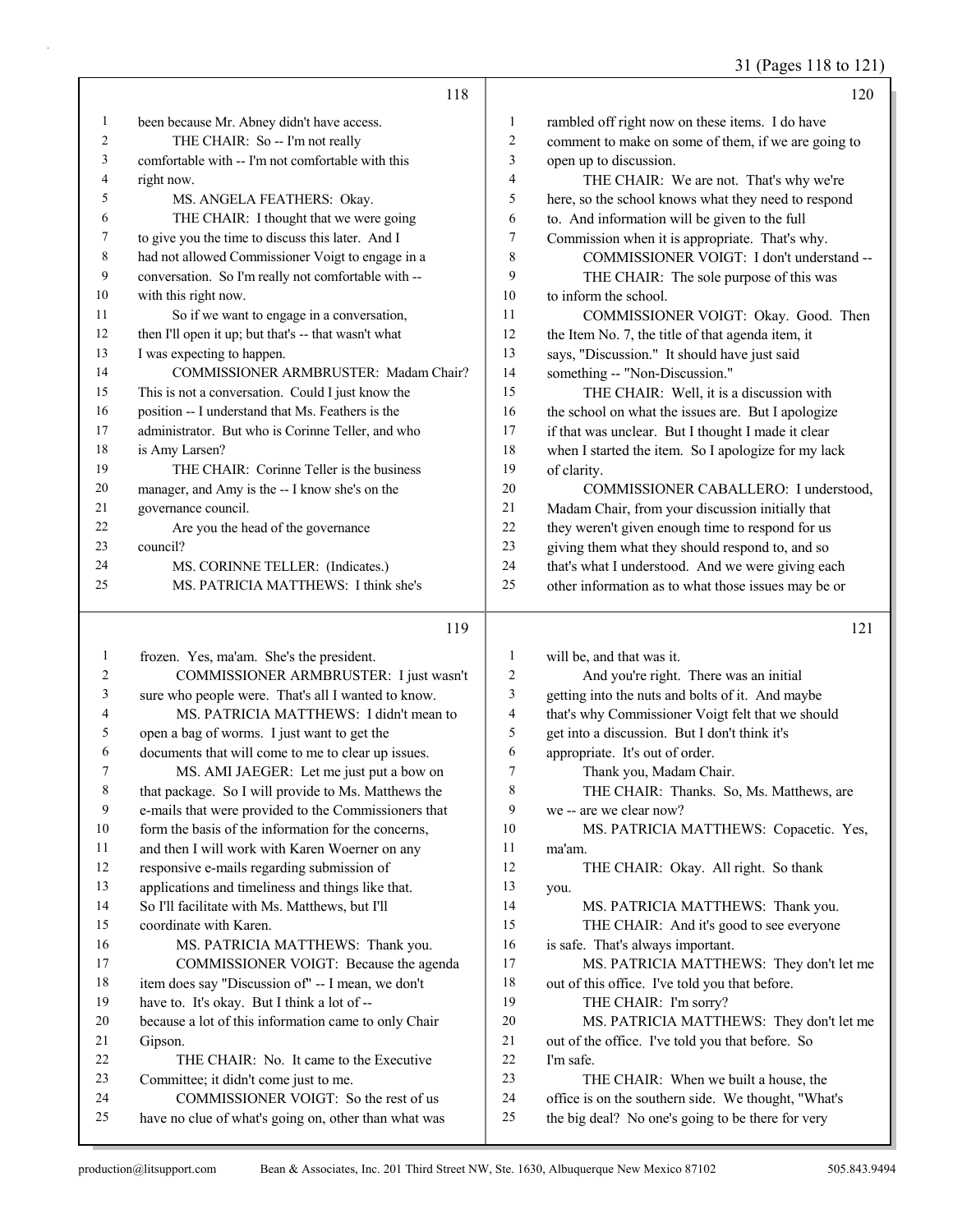32 (Pages 122 to 125)

|                | 122                                                  |                         | 124                                                  |
|----------------|------------------------------------------------------|-------------------------|------------------------------------------------------|
| 1              | long.                                                | 1                       | and always, it's a conversation that we love to      |
| $\overline{2}$ | Now I sit baking. So it's -- yeah, we're             | $\mathbf{2}$            | have, because it's an area that's near and dear to   |
| 3              | looking to get out. And, hopefully, we can do it     | 3                       | many of the Commissioners. And many have, you know,  |
| 4              | soon. It looks like -- I'm a little more hopeful     | $\overline{\mathbf{4}}$ | worked through their careers with this. So it's      |
| 5              | than I was two weeks ago. But we'll see.             | 5                       | always interesting to see how it's progressing in    |
| 6              | So what -- thank you. We appreciate your             | 6                       | New Mexico.                                          |
| 7              | time. And, once again, if the school has any         | $\tau$                  | So as long as you're here, I will                    |
| $8\phantom{1}$ | concerns, you know who to communicate through. And,  | 8                       | certainly allow you to -- and ask you to -- if       |
| 9              | hopefully, we can get this straightened out,         | 9                       | there's anything -- we're going to put the Summary   |
| 10             | everything cleared, and we look forward to seeing    | 10                      | Report in the record of -- of this meeting. But if   |
| 11             | you in September -- see you in September, to write a | 11                      | there's anything that you wish to particularly       |
| 12             | song.                                                | 12                      | highlight, please feel free to do so.                |
| 13             | MS. PATRICIA MATTHEWS: Thank you very                | 13                      | DR. ELAINE PEREA: I reviewed Beverly's               |
| 14             | much, Madam Chair. Thank you. And thank you,         | 14                      | summary last night. And I don't have anything to     |
| 15             | Ms. Jaeger, for your cooperation.                    | 15                      | add. But I'm happy to stand for additional           |
| 16             | UNIDENTIFIED SPEAKER: Thank you,                     | 16                      | questions if any of the Commissioners want to        |
| 17             | Madam Chair. Thank you, everyone.                    | 17                      | mention anything else. I'm always happy to talk      |
| 18             | MS. KAREN WOERNER: Folks, I'm going to               | 18                      | about CTE.                                           |
| 19             | put you back as an attendee. So it'll feel a little  | 19                      | THE CHAIR: I know. I know. So,                       |
| 20             | weird. I'll just move you back if you want to stay   | 20                      | Commissioners, are there any further questions?      |
| 21             | for the meeting.                                     | 21                      | COMMISSIONER VOIGT: I don't have a                   |
| 22             | Is that everyone? I think the school is              | 22                      | question. Just additional accolades and kudos to     |
| 23             | now back to attendees. And Elaine Perea is in the    | 23                      | the work that you do, Dr. Perea. It's -- I think     |
| 24             | attendees section for the next item, when you're     | 24                      | we're really far ahead in our state with our Pathway |
| 25             | ready, Madam Chair.                                  | 25                      | and CTE programs. And it's -- it's in large to what  |
|                | 123                                                  |                         | 125                                                  |
| 1              | THE CHAIR: Oh, sure. Sure. I didn't                  | $\mathbf{1}$            | the work of your department is doing. So way to go.  |
| 2              | think she was going to be here today.                | $\overline{c}$          | DR. ELAINE PEREA: Thank you. I have a                |
| 3              | MS. KAREN WOERNER: I thought that -- I'm             | 3                       | great team. I couldn't do it without them. They're   |
| $\overline{4}$ | the one that told her to come in, because Ami said   | 4                       | all very dedicated professionals that have been      |
| 5              | yesterday she wanted to summarize for the record.    | 5                       | working really hard.                                 |
| 6              | Is that not true?                                    | 6                       | COMMISSIONER CABALLERO: Madam Chair?                 |
| 7              | THE CHAIR: No -- well, that's fine. She              | 7                       | THE CHAIR: Commissioner Caballero?                   |
| 8              | certainly can, because she's been here. We had said  | 8                       | COMMISSIONER CABALLERO: Yes. Yesterday,              |
| 9              | we were just going to populate that summary report.  | 9                       | it was mentioned by one of our Commissioners that    |
|                |                                                      |                         |                                                      |

10 Northern is a junior college or a university; I

can't remember what it is. But they're involved

 with the unions and doing stuff with them. 13 And throughout the years, I've asked the unions about the apprenticeships programs and why were they not in the schools in my area. And, of

- course, they said they never got invited. 17 So I've been mentioning it here in the Commission meetings. And recently, early this year, I did ask them again about that. And they were trying to put some of those programs together, but they're having some difficulty.
- 22 And my question has always been with the
- directors in this area, "Why not unions?" Is
- there -- I know that maybe a couple of unions are
- being used in Northern New Mexico. But I think we

little bit late.

Dr. Elaine Perea.

10 COMMISSIONER VOIGT: I remember distinctly 11 that conversation happening yesterday, that Elaine

14 MS. KAREN WOERNER: This is my fault then. 15 COMMISSIONER VOIGT: It's not that we don't want to see her bright, beautiful face.

17 THE CHAIR: So we are on Item No. 8, which is Presentation on Career-Technical Education by

20 And thank you for being here. I

22 Oh, there she is. Okay. Coming in a

24 So thanks for being here. And thanks once again for yesterday. As we -- as we said yesterday

 would not have to be here. 13 THE CHAIR: Right.

haven't -- don't see her yet.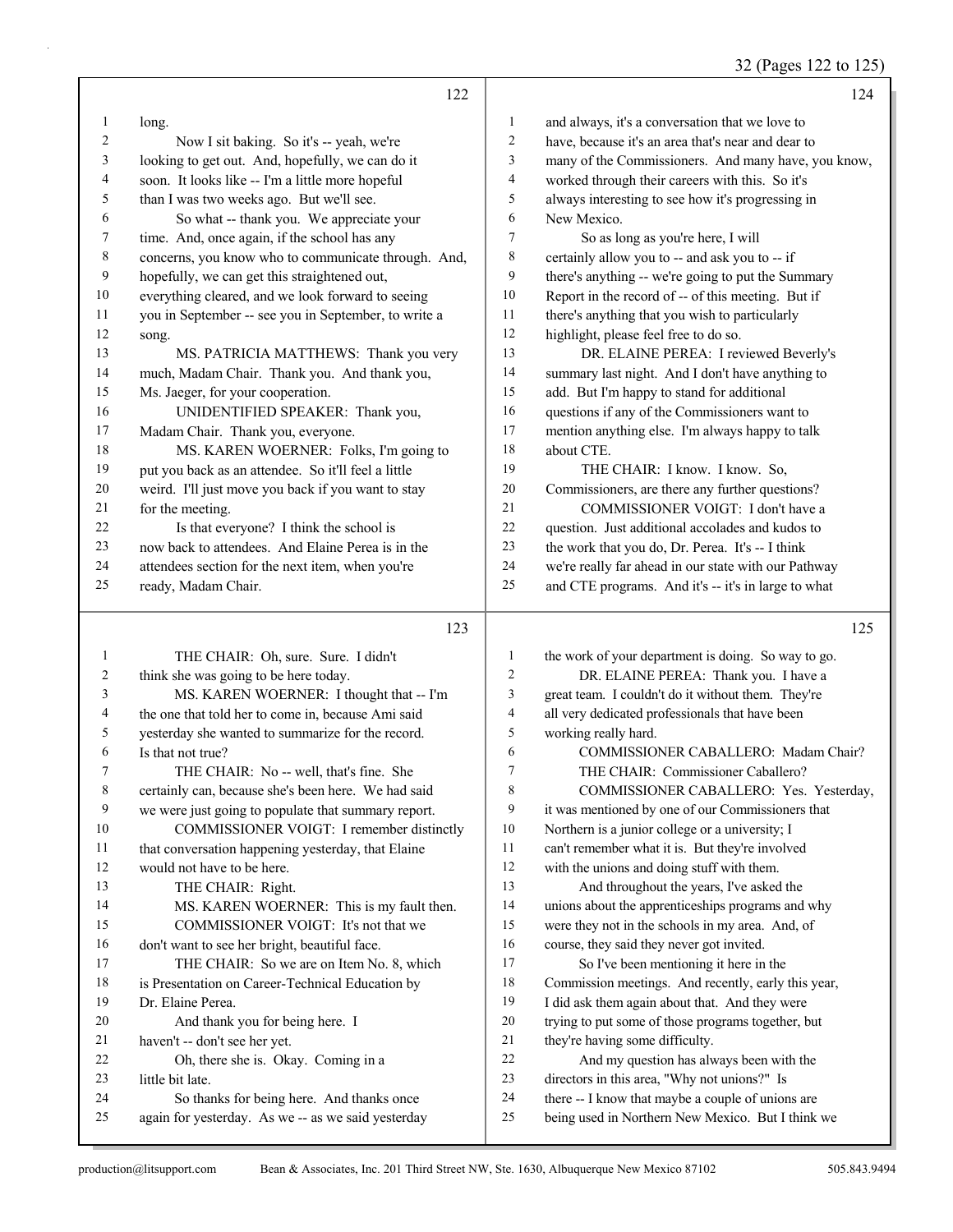| 33 (Pages 126 to 129) |  |  |
|-----------------------|--|--|
|                       |  |  |

|                          | 126                                                                                                  |                          | 128                                                                                                      |
|--------------------------|------------------------------------------------------------------------------------------------------|--------------------------|----------------------------------------------------------------------------------------------------------|
| 1                        | tend to ignore the possibility of what unions can                                                    | 1                        | We -- I understand that at the beginning                                                                 |
| $\boldsymbol{2}$         | bring to the table.                                                                                  | $\sqrt{2}$               | of Susana Martinez, we lost more than                                                                    |
| 3                        | They have a beautiful training center here                                                           | 3                        | 15,000 construction workers because she was so                                                           |
| 4                        | in Albuquerque, the construction workers. And I had                                                  | $\overline{\mathcal{A}}$ | anti-immigrant. And some of those families had some                                                      |
| 5                        | a long discussion with some union members, some                                                      | 5                        | immigrant members, and they all went to Utah.                                                            |
| 6                        | leadership, and they told me that they were having                                                   | $\epsilon$               | And Utah, during the recession, instead of                                                               |
| $\boldsymbol{7}$         | to import construction workers from out of state to                                                  | $\boldsymbol{7}$         | losing economy, gained. By 3 to 4 percent gained                                                         |
| $\,8\,$                  | do the -- the building in Los Lunas.                                                                 | $\,8\,$                  | during the middle of a downturn in this nation.                                                          |
| 9                        | And it was a big, big project. And it was                                                            | 9                        | And we had a hard time bringing in                                                                       |
| $10$                     | a big thing for Susana Martinez, Governor Susana                                                     | $10\,$                   | companies into New Mexico because they look at                                                           |
| 11                       | Martinez. But we did not have the manpower to do                                                     | 11                       | population. And when you have a state that loses                                                         |
| 12                       | it. And he felt that was unfortunate. And they                                                       | 12                       | 15-, and then it went to 30,000, negative, they                                                          |
| 13                       | continued to describe that some schools and                                                          | 13                       | wonder why. And then they look at our training                                                           |
| 14                       | institutions, learning institutions, would rather                                                    | 14                       | facilities, and they wonder why.                                                                         |
| 15                       | partner with community colleges, pay tuition while                                                   | 15                       | So it's -- it's a cycle that we have to                                                                  |
| 16                       | their programs trained students and are getting                                                      | 16                       |                                                                                                          |
| 17                       |                                                                                                      | 17                       | deal with. And so I'm just putting it out there,<br>Dr. Perea, that we should look into bringing some of |
| 18                       | paid.                                                                                                | 18                       |                                                                                                          |
|                          | And that was real funny to me that some                                                              | 19                       | these unions to the table and not just depend on the                                                     |
| 19                       | folks would rather pay and get some kids a                                                           |                          | community colleges to do so, because they provide                                                        |
| $20\,$                   | certificate, while the unions do their training and                                                  | $20\,$<br>21             | training that may be more beneficial to -- to the                                                        |
| 21                       | payment. So they train, and they work. So it's a                                                     |                          | kids, to young adults.                                                                                   |
| 22                       | on-the-job training. And we failed to help them                                                      | $22\,$                   | We have a lot of young adults that have                                                                  |
| 23                       | out.                                                                                                 | 23                       | graduated from high school. And they're lost. We                                                         |
| 24                       | I hope that while we're redoing the --                                                               | 24                       | have them out there lost, not doing anything and                                                         |
| 25                       | the -- the programs in New Mexico, that they -- we                                                   | 25                       | having to depend on their parents to be able to                                                          |
|                          |                                                                                                      |                          |                                                                                                          |
|                          |                                                                                                      |                          |                                                                                                          |
|                          | 127                                                                                                  |                          | 129                                                                                                      |
| $\mathbf{1}$             | do not ignore them or -- or set them aside.                                                          | $\mathbf{1}$             | live. And that's unfortunate.                                                                            |
| $\overline{c}$           | I tend to believe that in the state,                                                                 | $\sqrt{2}$               | And I -- I take ownership of not doing                                                                   |
| $\mathfrak{Z}$           | some -- some government officials may not look too                                                   | 3                        | enough to correct this. And so I'm not putting --                                                        |
| $\overline{\mathcal{A}}$ | lightly or too well about unions and what that                                                       | $\overline{\mathbf{4}}$  | I'm not blaming anybody. But I am taking ownership,                                                      |
| 5                        | means. But I'm a union guy, and I believe what they                                                  | 5                        | and I am going to do something.                                                                          |
| 6                        | do -- my father was a union worker, union member for                                                 | $\epsilon$               | And I hope you can look into that. I                                                                     |
| 7                        | 35 years, and we were able to live, not fantastic,                                                   | $\tau$                   | don't know if you -- that's a problem or not in your                                                     |
| 8                        | but we always had -- he was proud to say we always                                                   | 8                        | program. But please try and bring in those unions                                                        |
| 9                        | had food on the table.                                                                               | 9                        | and see how they can be more beneficial to what                                                          |
| $10\,$                   | And so I think if Dr. Perea -- and I                                                                 | 10                       | you're trying to do. Because they -- it's good.                                                          |
| 11                       | failed to address her by her proper doctoral                                                         | 11                       | It's good for -- for the state, and it's good for                                                        |
| 12                       | position -- that if, in fact, she sees that we're                                                    | 12                       | our young adults.                                                                                        |
| 13                       | not taking advantage of that, that we take the                                                       | 13                       | Thank you, Madam Chair.                                                                                  |
| 14                       | opportunity and bring them to the table somewhere                                                    | 14                       | THE CHAIR: Thanks. Dr. Perea?                                                                            |
| 15                       | more than just in Northern -- I am going to ask the                                                  | 15                       | DR. ELAINE PEREA: Thank you for your                                                                     |
| 16                       |                                                                                                      | 16                       | comments and for your passion, Commissioner. I                                                           |
| 17                       | unions here in Albuquerque again whether they've<br>been brought to the table or where their efforts | 17                       | appreciate your enthusiasm. We do involve the                                                            |
| $18\,$                   | have been in terms of that.                                                                          | 18                       | unions quite a bit. But if, at any point, you come                                                       |
| 19                       | Because it's a shame to have unions with                                                             | 19                       | across and you're with a union representative who                                                        |
| $20\,$                   | training schools and doing internships and our kids                                                  | $20\,$                   | feels they are not plugged, certainly send them my                                                       |
| 21                       |                                                                                                      | 21                       | way, and we will loop them in, because having the                                                        |
| $22\,$                   | are not taking advantage of that. I see too many of                                                  | $22\,$                   |                                                                                                          |
| 23                       | them without jobs, with \$7-an-hour positions,                                                       | 23                       | industry advisers is always very, very valuable. So                                                      |
| 24                       | part-time most of the time. And then we bring in --                                                  | 24                       | thank you for that.<br>THE CHAIR: And I think some of the                                                |
| 25                       | we bring in big projects, and we can't do them<br>internally.                                        | 25                       | challenges might be that in -- I don't think unions                                                      |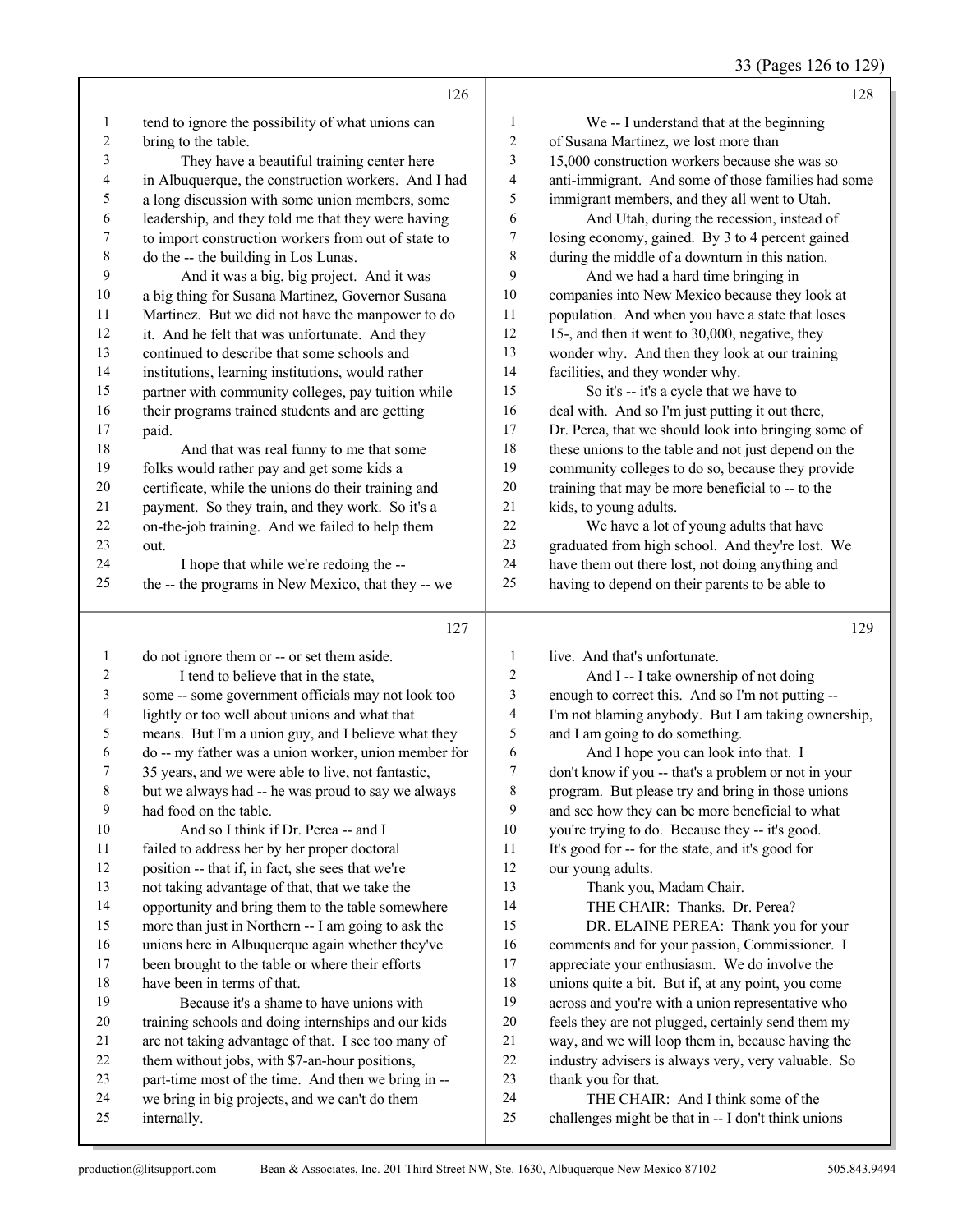34 (Pages 130 to 133)

|              | 130                                                  |                  | 132                                                  |
|--------------|------------------------------------------------------|------------------|------------------------------------------------------|
| $\mathbf{1}$ | are unfortunately that active in the construction    | $\mathbf{1}$     | So employers that are hiring and needing             |
| 2            | trades, in particular, down here in the southern     | 2                | to train people, there are millions of dollars of    |
| 3            | part of the state any longer. There's a real lack    | 3                | funding available through various state and federal  |
| 4            | of presence of many unions down here right now. So   | 4                | programs, not just the program that Dr. Perea works  |
| 5            | that makes it challenging as well.                   | 5                | through with CTE.                                    |
| 6            | COMMISSIONER ROBBINS: Madam Chair?                   | 6                | THE CHAIR: Commissioner Crone?                       |
| 7            | THE CHAIR: Commissioner Robbins?                     | 7                | COMMISSIONER CRONE: Yeah. I'll echo what             |
| 8            | COMMISSIONER ROBBINS: Yes. You know,                 | 8                | Commissioner Caballero and Commissioner Robbins      |
| 9            | Commissioner Caballero and others on the PEC may not | 9                | said. There is a disconnect. I liked the             |
| 10           | be aware, but Workforce Solutions has had, for       | 10               | discussion yesterday about getting kids involved in  |
| 11           | years, a legislatively-authorized apprenticeship     | 11               | mid-school. And we have a -- I think we have a       |
| 12           | program where they work with employers and they      | 12               | fabulous opportunity here to -- through dual credit  |
| 13           | provide -- they gather money from public works       | 13               | and concurrent enrollment, to -- I like the idea     |
| 14           | projects. And that money is made available for       | 14               | that what they're doing -- I think it was down in    |
| 15           | apprenticeships throughout the state for willing     | 15               | the southeast, where they're combining their Carl    |
| 16           | employers who want to participate.                   | 16               | Perkins funds and collaborating with the colleges.   |
| 17           | In some years, there's been a lack of                | 17               | A lot of these trades are very expensive             |
| 18           | employers wanting to participate. But there is an    | 18               | in terms of equipment and supplies and so forth.     |
| 19           | apprenticeship program. And they collect, and they   | 19               | And I think that's one of the reasons that some of   |
| 20           | spend well over a million dollars a year on          | $20\,$           | the high schools, secondary schools, have gotten out |
| 21           | apprenticeships throughout New Mexico.               | $21\,$           | of the business.                                     |
| 22           | There are several dozen, two, three, maybe           | 22               | So I know that Sheryl Williams Stapleton             |
| 23           | four dozen different contractors that participate in | 23               | is very interested in this. I think Commissioner     |
| 24           | the program. The Department of Workforce Solutions   | 24               | Caballero's wife is very interested in this.         |
| 25           | can give you the information for that. I worked      | 25               | Christine Trujillo is certainly interested in it. A  |
|              | 131                                                  |                  | 133                                                  |
| $\mathbf{1}$ | there for four-and-a-half years, I'm very well aware | $\mathbf{1}$     | number of the trade unions, and particularly         |
| 2            | of the program. I actually, as a CFO there, made     | $\overline{c}$   | educators are in the Legislature now.                |
| 3            | sure that that funding was transferred and would     | 3                | And this is part of the problem. the                 |
| 4            | actually authorize the payment to the various        | $\overline{4}$   | trades used to have their own apprentice programs.   |
| 5            | contractors for the program.                         | 5                | And you could go through the union and get a         |
| 6            | So it has been a program that has been               | 6                | Master's license. And former Senator Cisco McSorley  |
| 7            | active in this state for years and years. And, you   | $\boldsymbol{7}$ | once stated to me that he believed the growth in     |
| 8            | know, the downturn that happened in 2008 and 2009    | 8                | junior and in community colleges was actually a      |
| 9            | prior to the Martinez administration coming in, it   | 9                | subtle anti-union program, and that the junior and   |
| 10           | hurt all areas of the state. And construction was    | 10               | community colleges took over a lot of what the       |
| 11           | definitely impacted, and we lost a lot of            | 11               | trades used to do.                                   |
| 12           | construction jobs.                                   | 12               | But the fact of the matter is that most              |
| 13           | And a lot of the high-skilled jobs that go           | 13               | trade unions are in public service; they're civil    |
| 14           | into the types of work at Facebook, they left        | 14               | servants. They're teachers. They're educators.       |
| 15           | because there was construction work elsewhere. And   | 15               | They're government workers. And so it's -- you       |
| 16           | those jobs did, you know, leave New Mexico. A lot    | 16               | know, it sort of complicates matters the way trade   |
| 17           | of the jobs that stayed here were the lower trades   | $17\,$           | unionism -- or unionism -- has been treated in this  |
| $18\,$       | and everything.                                      | $18\,$           | country.                                             |

19 And we went from about -- I believe it was around 40 percent of the workforce being union members to, like, 10 or 11 percent at present. 22 So I think this is -- but we need to focus

 on kids. And the fact of the matter is that a lot of the dropped-out kids want to be mechanics. They want to be plumbers; they want to be construction

19 But, you know, the apprenticeship program that the Legislature has approved -- and there's -- there's other programs that the Department of

 Economic Development does to provide incentives for hiring and training workers, not just in the -- what I would call the white-collar jobs, but also in the blue-collar jobs, the trades and things like that.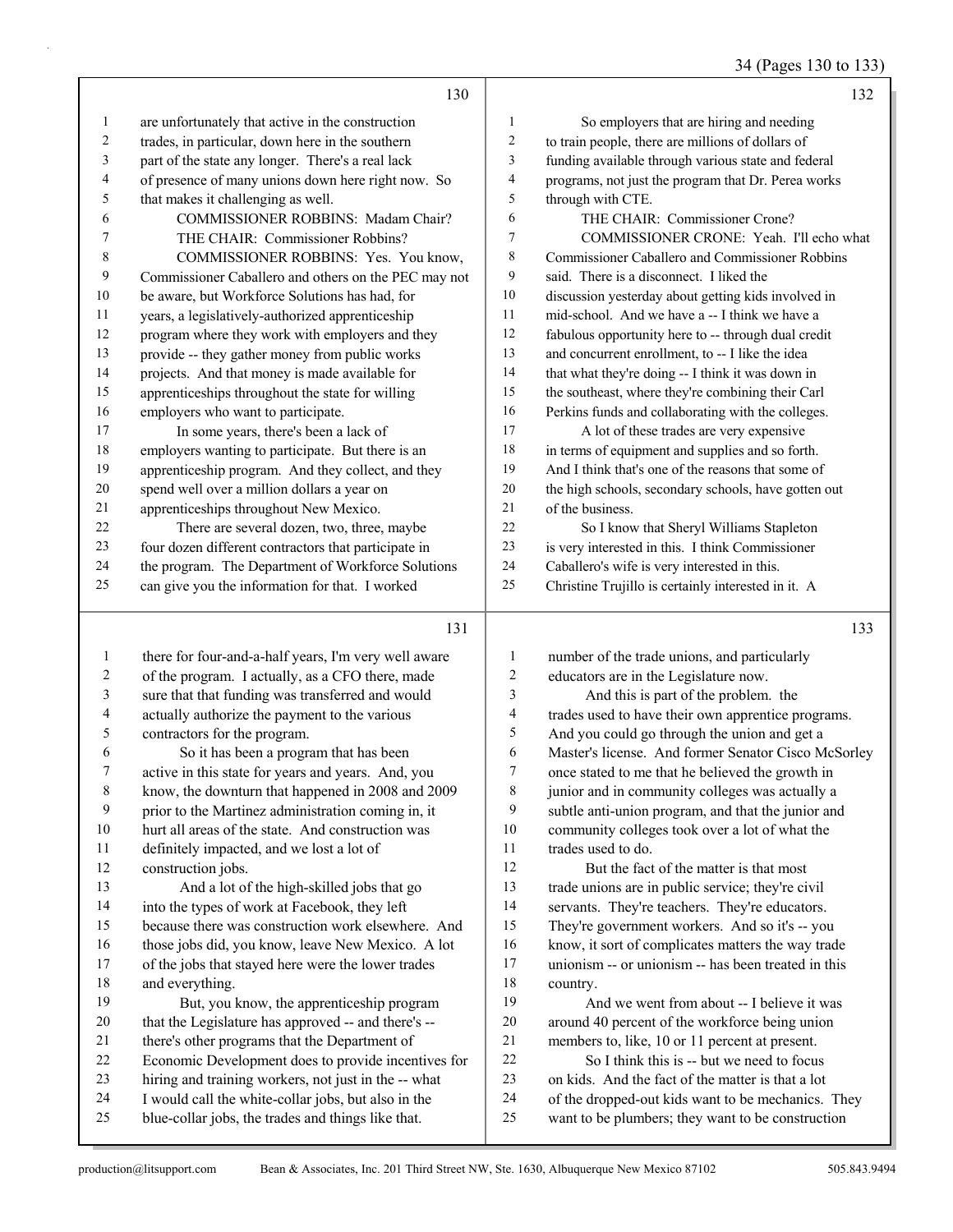35 (Pages 134 to 137)

|        | 134                                                                       |                     | 136                                                                                             |
|--------|---------------------------------------------------------------------------|---------------------|-------------------------------------------------------------------------------------------------|
| 1      | workers. And we're not really meeting their needs.                        | 1                   | COMMISSIONER ARMBRUSTER: Commissioner                                                           |
| 2      | Thank you.                                                                | $\overline{2}$      | Voigt?                                                                                          |
| 3      | THE CHAIR: Sorry. Just realized that. I                                   | 3                   | COMMISSIONER VOIGT: Yes.                                                                        |
| 4      | still -- you know, I hate when I get trapped, and I                       | $\overline{4}$      | COMMISSIONER ARMBRUSTER: Commissioner                                                           |
| 5      | still do that. It's unbelievable.                                         | 5                   | Armbruster votes "Yes."                                                                         |
| 6      | So thank you once again. We see, from                                     | 6                   | Commissioner Gipson?                                                                            |
| 7      | just the work that you bring to us, how much time                         | 7                   | THE CHAIR: Yes.                                                                                 |
| 8      | and effort and passion that you bring to this. And                        | 8                   | COMMISSIONER ARMBRUSTER: Commissioner                                                           |
| 9      | thank you for that. And thank you for your time                           | 9                   | Davis?                                                                                          |
| 10     | yesterday, and thank you for your time today.                             | 10                  | <b>COMMISSIONER DAVIS: Yes.</b>                                                                 |
| 11     | DR. ELAINE PEREA: I appreciate all of                                     | 11                  | <b>COMMISSIONER ARMBRUSTER: Commissioner</b>                                                    |
| 12     | your comments. Thank you.                                                 | 12                  | Robbins?                                                                                        |
| 13     | THE CHAIR: Thanks.                                                        | 13                  | <b>COMMISSIONER ROBBINS: Yes.</b>                                                               |
| 14     | So we are on to Item No. 9, which is                                      | 14                  | <b>COMMISSIONER ARMBRUSTER: Commissioner</b>                                                    |
| 15     | Discussion and Possible Action on the Implementation                      | 15                  | Caballero?                                                                                      |
| 16     | Year Checklist.                                                           | 16                  | COMMISSIONER CABALLERO: Yes.                                                                    |
| 17     | And, actually, there is a clean copy                                      | 17                  | <b>COMMISSIONER ARMBRUSTER: Commissioner</b>                                                    |
| 18     | that's in SharePoint. So much appreciative of all                         | 18                  | Raftery?                                                                                        |
| 19     | the work and energy that went into doing that and                         | 19                  | <b>COMMISSIONER RAFTERY: Yes.</b>                                                               |
| 20     | want to thank everyone for all the time yesterday                         | 20                  | <b>COMMISSIONER ARMBRUSTER: Commissioner</b>                                                    |
| 21     | that went into that.                                                      | 21                  | Ruiz?                                                                                           |
| 22     | We know that there's still a couple of                                    | 22                  | <b>COMMISSIONER RUIZ: Yes.</b>                                                                  |
| 23     | areas that probably need to be tweaked. And we now                        | 23                  | COMMISSIONER ARMBRUSTER: Commissioner                                                           |
| 24     | have time to be able to continue that work so that                        | 24                  | Crone?                                                                                          |
| 25     | we can -- but I think this is more than enough as a                       | 25                  | COMMISSIONER CRONE: Yes.                                                                        |
|        | 135                                                                       |                     | 137                                                                                             |
|        |                                                                           |                     |                                                                                                 |
| 1      | base document and that those areas that need to be                        | $\mathbf{1}$        | COMMISSIONER ARMBRUSTER: Commissioner                                                           |
| 2      | tweaked are minor, and we can look at sometime                            | $\overline{2}$      | Chavez?                                                                                         |
| 3      | during the year, because it does not appear that                          | 3<br>$\overline{4}$ | COMMISSIONER CHAVEZ: Yes.                                                                       |
| 4      | we're going to need it for this year.                                     | 5                   | COMMISSIONER ARMBRUSTER: That's a                                                               |
| 5      | So if Commissioners have any --                                           | 6                   | ten-to-zero vote. The motion passes.                                                            |
| 6<br>7 | Commissioner Robbins?                                                     | 7                   | THE CHAIR: Okay. Thank you very much.                                                           |
|        | COMMISSIONER ROBBINS: Well, I was just                                    | 8                   | And thank Karen and Melissa for the work<br>yesterday and all the work that goes into executing |
| 8<br>9 | going to make a motion --<br>THE CHAIR: Sure.                             | 9                   |                                                                                                 |
| 10     |                                                                           | 10                  | this, and the Commissioners, once again, for their<br>work yesterday.                           |
| 11     | COMMISSIONER ROBBINS: -- if it's okay.<br>I just move for adoption of the | 11                  | So we are on to Item No. 10, which is the                                                       |
| 12     | Implementation Year Checklist, as was discussed and                       | 12                  | Report from the Chair.                                                                          |
| 13     | presented in the draft today.                                             | 13                  | So you know that we spent a little bit of                                                       |
| 14     | COMMISSIONER RUIZ: Second.                                                | 14                  | time since we've last met with the concerns that                                                |
| 15     | COMMISSIONER VOIGT: Second.                                               | 15                  | were raised with La Tierra Montessori, and we will                                              |
| 16     | COMMISSIONER CABALLERO: Second.                                           | 16                  | continue those, and we'll look forward to that                                                  |
| 17     | THE CHAIR: There's a motion by                                            | 17                  | discussion in September -- at our September meeting.                                            |
| 18     | Commissioner Robbins and a second by Commissioner                         | 18                  | Commissioner Robbins had also forwarded to                                                      |
| 19     | Voigt.                                                                    | 19                  | me a list of schools that had some items missing                                                |
| 20     | Any further discussion? If not, roll,                                     | $20\,$              | from their lease reimbursement applications. So I                                               |
| 21     | please.                                                                   | 21                  | appreciate him doing that, and I did reach out to                                               |
| 22     | COMMISSIONER ARMBRUSTER: Unmute.                                          | 22                  | all of the schools. I was able to speak or and/or                                               |
| 23     | COMMISSIONER CABALLERO: Was there                                         | 23                  | e-mail with virtually every one of the schools                                                  |
| 24     | discussion?                                                               | 24                  | except one. I left a voice-mail.                                                                |
|        |                                                                           |                     |                                                                                                 |
| 25     | THE CHAIR: There was, actually.                                           | 25                  | It's not necessary that they call me back,                                                      |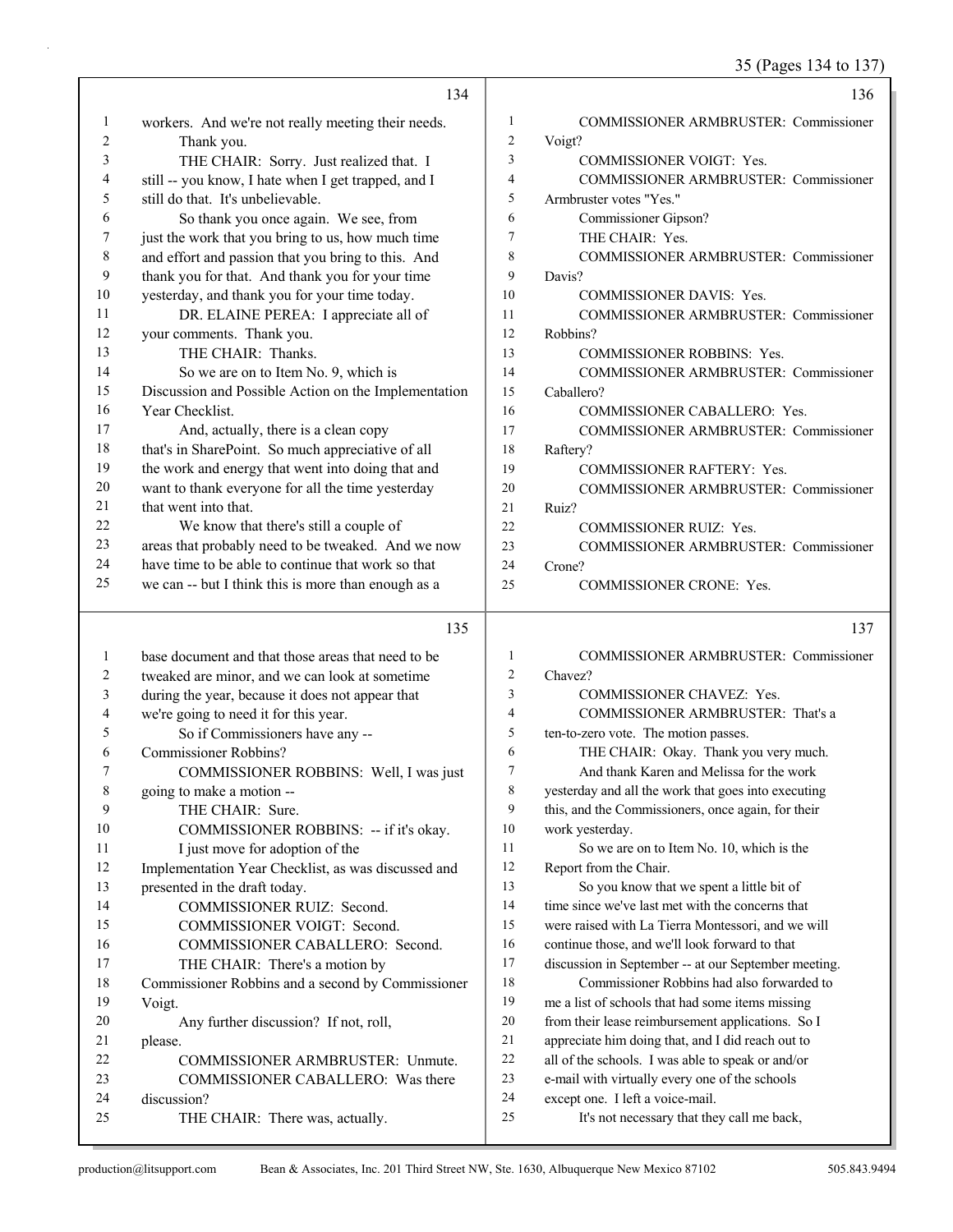36 (Pages 138 to 141)

|                          | 138                                                                                |                | 140                                                                                             |
|--------------------------|------------------------------------------------------------------------------------|----------------|-------------------------------------------------------------------------------------------------|
| $\mathbf{1}$             | because I did explain what the -- that I was just                                  | $\mathbf{1}$   | COMMISSIONER ARMBRUSTER: I haven't even                                                         |
| $\overline{\mathbf{c}}$  | doing a courtesy call, that there appears to be                                    | $\overline{c}$ | touched the computer. So I'll just leave it.                                                    |
| 3                        | something missing. And I just want to make sure,                                   | 3              | THE CHAIR: You originally logged on with                                                        |
| $\overline{\mathcal{A}}$ | because the deadline is coming up quickly, that they                               | 4              | your iPad, did you not?                                                                         |
| 5                        | make sure that their applications are complete.                                    | 5              | MS. KAREN WOERNER: You're muted.                                                                |
| 6                        | So thank you once again for that. And                                              | 6              | THE CHAIR: We're all catching that                                                              |
| 7                        | hopefully everyone gets in.                                                        | 7              | disease today.                                                                                  |
| $\,$ 8 $\,$              | I did make mention to Commissioner Robbins                                         | 8              | COMMISSIONER ARMBRUSTER: Yeah. I did                                                            |
| 9                        | yesterday the one school. PSFA appeared to indicate                                | 9              | turn off the iPad when we got out of Executive                                                  |
| 10                       | to them that everything is complete. So -- Karen?                                  | 10             | Session, and we went back into this one and --                                                  |
| 11                       | COMMISSIONER ROBBINS: I did reach out to                                           | 11             | MS. KAREN WOERNER: Madam Chair, would you                                                       |
| 12                       | Mr. Chamblin with PSFA to provide the information of                               | 12             | like me to remove the other one, since we're hearing                                            |
| 13                       | what, if anything, was missing with that school so                                 | 13             | her fine from --                                                                                |
| 14                       | we could forward it to them; so                                                    | 14             | THE CHAIR: Yeah. I think that's good.                                                           |
| 15                       | THE CHAIR: Great. Thanks. I'm sorry.                                               | 15             | MS. KAREN WOERNER: Just in case. I don't                                                        |
| 16                       | Karen?                                                                             | 16             | know who that might be, either.                                                                 |
| 17                       | MS. KAREN WOERNER: I just wanted to let                                            | 17             | THE CHAIR: Okay. So, good afternoon,                                                            |
| $18\,$                   | you know, Madam Chair, that Matt Pahl is in the                                    | 18             | Matt.                                                                                           |
| 19                       | attendees list if you are going to be calling on                                   | 19             | MR. MATT PAHL: Hello, Madam Chair.                                                              |
| 20                       | him.                                                                               | 20             | THE CHAIR: Thank you for being with us.                                                         |
| 21                       | THE CHAIR: Yeah. I did see him. Thanks.                                            | 21             | MR. MATT PAHL: Of course. Of course.                                                            |
| 22                       | We are still awaiting the response from                                            | 22             | THE CHAIR: This is earlier than others.                                                         |
| 23                       | the Governor's Office for the name that went up for                                | 23             | MR. MATT PAHL: I know. I feel like I                                                            |
| 24                       | the new charter school director. So we're heading                                  | 24             | should take an hour, you know, just to --                                                       |
| 25                       | into two weeks now, still keeping our fingers                                      | 25             | MS. KAREN WOERNER: What?                                                                        |
|                          |                                                                                    |                |                                                                                                 |
|                          |                                                                                    |                |                                                                                                 |
|                          | 139                                                                                |                | 141                                                                                             |
| $\mathbf{1}$             | crossed that that will be successfully completed.                                  | $\mathbf{1}$   | MR. MATT PAHL: Just kidding.                                                                    |
| 2                        | But there is no word yet. So we're still in a --                                   | $\overline{c}$ | Madam Chair, members of the Commission,                                                         |
| 3                        | MS. KAREN WOERNER: (Indicates.)                                                    | 3              | thanks for having me today. You know, as we work                                                |
| 4                        | THE CHAIR: I know. I know. But, you                                                | 4              | through our muting issues and stuff, I just want to                                             |
| 5                        | know, things move slowly, anyway. And there are so                                 | 5              | say kudos to the Commission, I mean, working through                                            |
| 6<br>7                   | many things going on that, you know, there's a lot                                 | 6              | a shift from meeting in Mabry Hall all the time to                                              |
| 8                        | on everyone's plate. But we are still holding out                                  | 7<br>8         | doing this over Zoom.                                                                           |
| 9                        | hope that this will be done as expeditiously as it<br>can.                         | 9              | I feel like -- I watch a lot of public                                                          |
| 10                       |                                                                                    | 10             | hearings. And I feel like the Commission has done a                                             |
| 11                       | And that's all I -- you know, that's all I                                         | 11             | pretty darned good job with it and just want to                                                 |
| 12                       | can say at this point in time. Still hopeful.<br>I did send off the budget and the | $12\,$         | congratulate you all. It's harder than it looks<br>from the outside, sometimes, to make this an |
| 13                       | corresponding letter. And I sent the budget off to                                 | 13             | inclusive meeting. So congratulations on your                                                   |
| 14                       | the Secretary, to the Deputy Secretary for Budget                                  | 14             | success. Hopefully, we can be together soon. But                                                |
| 15                       | and Finance, to DFA, LESC, LFC. So everyone is in                                  | 15             | thank you for that.                                                                             |
| 16                       | receipt of the budget.                                                             | 16             | I just want to make a few notes. PSFA                                                           |
| 17                       | So we will move on from there, and we'll                                           | 17             | came to our Monday collaborative call, which we're                                              |
| 18                       | maintain hope on -- on that as well.                                               | 18             | having about once a week with charter school                                                    |
| 19                       | So I think that's all I have for right                                             | 19             | leaders. And I really feel like I -- hearing some                                               |
| 20                       | now. So speaking of Matt Pahl                                                      | $20\,$         | of the concerted efforts from Commissioner Robbins                                              |
| 21                       | MS. KAREN WOERNER: Okay, Matt. Here you                                            | 21             | and Chairwoman Gipson, it really feels like                                                     |
| 22                       | go. Let's see.                                                                     | $22\,$         | collectively we were able to help them out in                                                   |
| 23                       | COMMISSIONER ARMBRUSTER: I don't know how                                          | 23             | getting those applications completed. That feels                                                |
| 24                       | I'm on here twice.<br>MS. KAREN WOERNER: I don't, either.                          | 24<br>25       | really good to be able to come together as a<br>community and help schools get that done.       |

production@litsupport.com Bean & Associates, Inc. 201 Third Street NW, Ste. 1630, Albuquerque New Mexico 87102 505.843.9494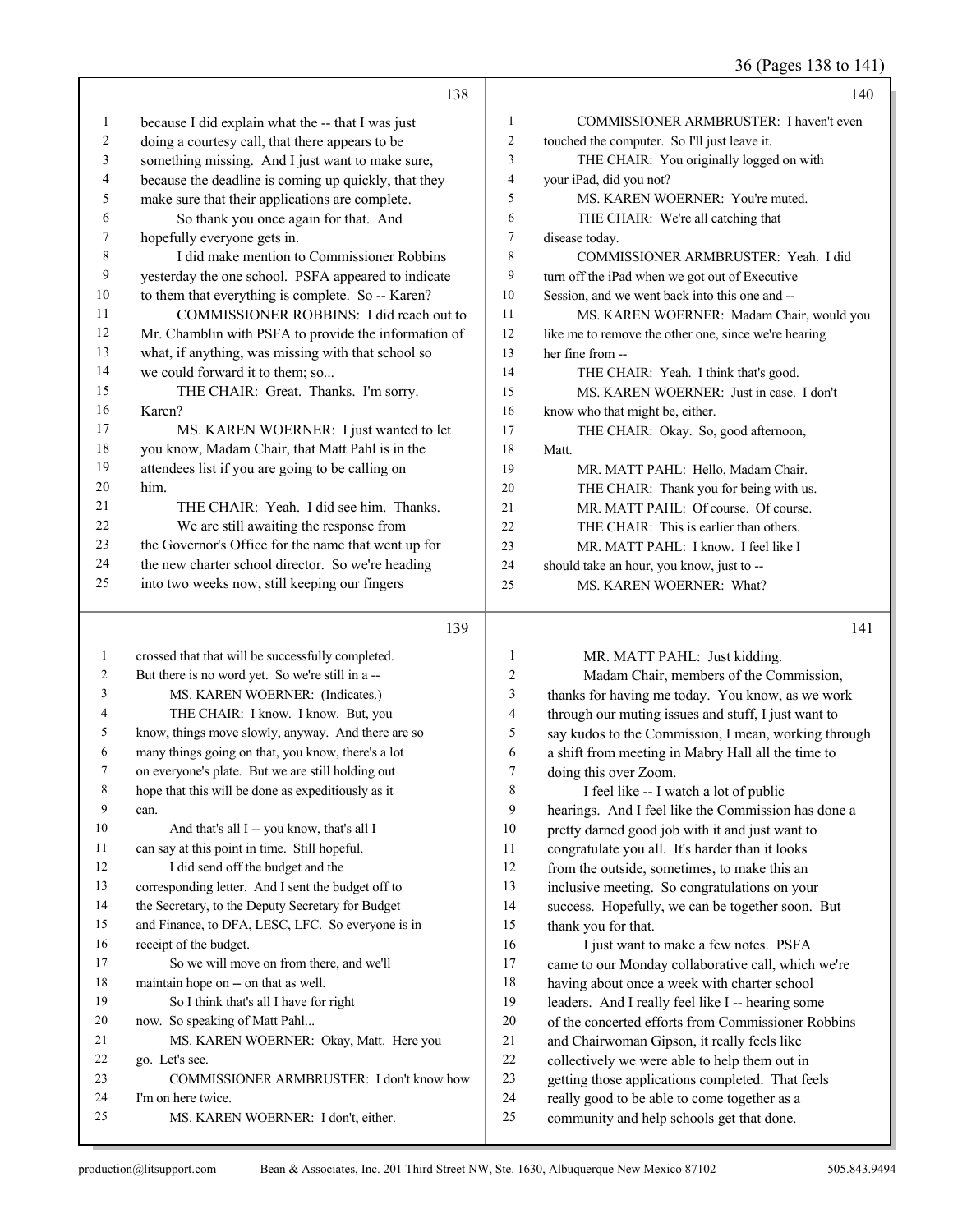#### 37 (Pages 142 to 145)

|           | 142                                                  |                | 144                                                  |
|-----------|------------------------------------------------------|----------------|------------------------------------------------------|
| 1         | I also just want to give some kudos to               | 1              | Health would be conducting contact tracing. We are   |
| 2         | Charter School Division for clearing up on the       | $\overline{c}$ | starting to find out that that's on the school       |
| 3         | options for home schooling. We have had parents      | 3              | leader to conduct that contact tracing.              |
| 4         | approach our charter school leaders thinking that    | 4              | So, you know, throw another role in there            |
| 5         | they can opt into home schooling and then come right | 5              | for the charter school leader of what they need to   |
| 6         | back and claim their spot.                           | 6              | accomplish. And this one, I think is just another    |
| 7         | And -- and for our high-demand schools               | 7              | challenge.                                           |
| $\,$ $\,$ | with a waiting list, that is -- that is really not   | 8              | And I think having just found that out on            |
| 9         | true. And parents won't like what they're hearing    | 9              | the last Secretary's call, or just getting that      |
| 10        | there.                                               | 10             | confirmed, you know, kids are on campus right now at |
| 11        | And it highlights, I think, everybody's --           | 11             | a five-to-one ratio if they're in K through 3.       |
| 12        | everybody just -- we're just living in a world with  | 12             | You know, again, I just say these things             |
| 13        | a lot of information, some of it true, some of it    | 13             | just to note that there are a lot -- there's a lot   |
| 14        | not.                                                 | 14             | of different information out there, and it's always  |
| 15        | And I do want to highlight the ORI issue.            | 15             | changing. A lot of the time, it's changing because   |
| 16        | To get guidance from PED and then to find out a few  | 16             | the circumstances have changed. And I think schools  |
| 17        | days later that that might not -- it really was a    | 17             | are willing to accept that. Some of the things       |
| 18        | few days -- that that might not be legal, I think is | 18             | feels like, okay, we're -- maybe we -- we need this  |
| 19        | a real challenge for our schools. Because, I mean,   | 19             | information. That memo from PED and DOH is greatly   |
| 20        | if any -- if there's any purveyor of the truth --    | 20             | anticipated at this point.                           |
| 21        | not to say that PED lied or provided                 | 21             | Then I just want to highlight some of the            |
| 22        | misinformation -- but it was guidance that we had to | 22             | tough choices ahead for our charters. As you know,   |
| 23        | turn around and change officially really quickly.    | 23             | Albuquerque Public Schools made the decision to go   |
| 24        | And I think that in an age of                        | 24             | remote for the entire semester. And it puts schools  |
| 25        | disinformation, I think PED has done a really great  | 25             | in a bind. I -- there will likely be other school    |
|           | 143                                                  |                | 145                                                  |
|           | job with navigating through these circumstances      |                | districts and maybe other school districts have      |

| 1  | job with navigating through these circumstances.     | 1  | d                  |
|----|------------------------------------------------------|----|--------------------|
| 2  | But I think that one's been a really tough one for   | 2  | a.                 |
| 3  | schools, because background checks are so important, | 3  |                    |
| 4  | once we do have some kids -- and, sorry. It's true   | 4  | T                  |
| 5  | in the virtual environment, too. I almost said,      | 5  | $\mathbf b$        |
| 6  | "once we have kids on campus."                       | 6  | $\dot{\mathbf{r}}$ |
| 7  | But it's true in every interaction we have           | 7  | to                 |
| 8  | with kids. So I just want to highlight that as a --  | 8  | t                  |
| 9  | as a real challenge for our schools. And that's not  | 9  |                    |
| 10 | a -- that's not a dig on PED. These things are       | 10 | $\mathbf{a}$       |
| 11 | going to happen. It's just we are living in a world  | 11 | to                 |
| 12 | with a lot of different information out there, most  | 12 | $\mathbf{d}$       |
| 13 | of which is not true.                                | 13 | jı                 |
| 14 | So when we get information that we have to           | 14 | $\mathbf{p}$       |
| 15 | kind of double-back on pretty quickly from the PED,  | 15 | b                  |
| 16 | I think that creates a lot of challenges for us.     | 16 |                    |
| 17 | There's still some confusion out there.              | 17 | $\mathbf{C}$       |
| 18 | There's a joint memo coming out from PED and the     | 18 | $\mathbf{C}$       |
| 19 | Department of Health that we're -- we've been        | 19 | y                  |
| 20 | waiting for for about three weeks that schools are   | 20 | S <sub>6</sub>     |
| 21 | really eager to get their hands on. And that mostly  | 21 | $\mathbf{f}$       |
| 22 | has to do with how schools react to a case of COVID  | 22 |                    |
| 23 | being on campus.                                     | 23 | S(                 |
| 24 | Contact tracing. Schools have been led to            | 24 | ir                 |
| 25 | believe that they were not -- that the Department of | 25 | a                  |
|    |                                                      |    |                    |

#### districts, and maybe other school districts have lready made those decisions.

That puts our charter schools in a bind. hey are not interested in attracting students just ecause it's convenient for the families. They are terested in attracting students because they want I dearn in the way that the charter school presents at opportunity for them. And they're worried that should they go to hybrid model, which is -- you know, should they go 11 a model that differs drastically from the school istrict that they're located in, that they're 1st -- they're creating an environment where arents are choosing because of logistics and not ecause of the best fit for their kids. So that's just a -- it's a mindset of oncern. And I'm sure -- I don't think these will ome out in New Mexico, but I'm sure nationally, ou'll see news articles saying, "Charter schools ee this as an opportunity to get all the students om a school district."

That's not the mindset of our charter chool leaders. However, we will likely see some ncreased demand for some of our programs that re -- offer some in-person services in a hybrid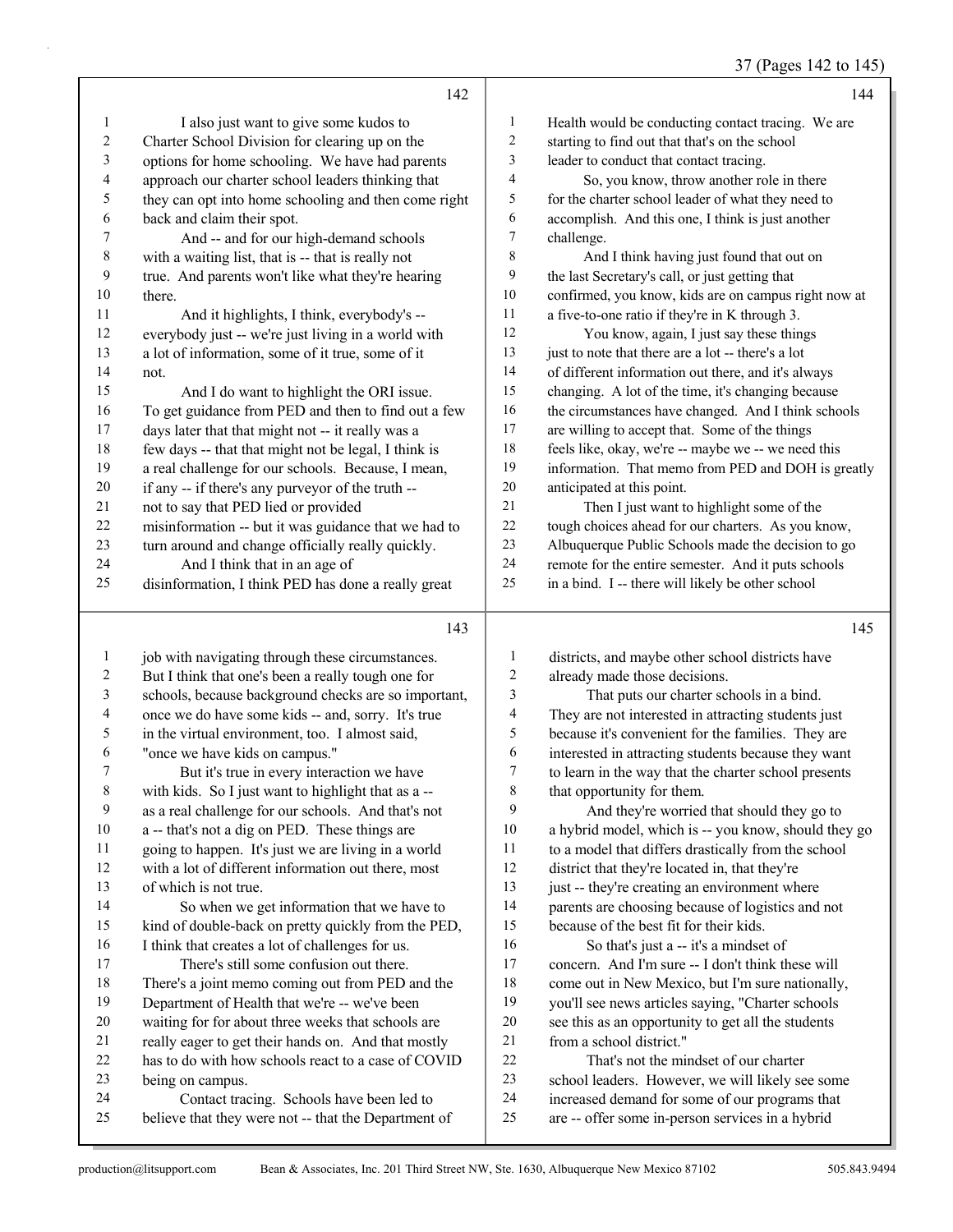38 (Pages 146 to 149)

| model, and in accordance to the health order, when<br>$\mathbf{1}$<br>I don't see it as just a charter issue. The State<br>1<br>2<br>the school district that the charter school exists<br>2<br>needs some guardrails on what's acceptable for<br>3<br>virtual learning, and we're looking forward to<br>3<br>in is fully remote.<br>4<br>working with Senator Stewart.<br>4<br>So, you know, they have that autonomy as a<br>charter school. And these decisions are really,<br>5<br>And I invite the Commission to be part of<br>5<br>6<br>really tough. And they weigh on our schools quite a<br>6<br>that process as well. You know, virtual schooling<br>$\boldsymbol{7}$<br>bit. So I just want to highlight that for the<br>is something that, like it or not, you guys know<br>7<br>8<br>$\,8\,$<br>quite a bit about, given the fact that you've<br>Commission, because I think it's just challenging<br>9<br>right now for them. And it's challenging for<br>9<br>engaged with a virtual school for the last handful<br>10<br>of years. And I think your expertise could be<br>10<br>everybody, and we're all navigating uncertain waters<br>11<br>brought to bear in that scenario.<br>11<br>right now.<br>12<br>But we're in favor of finding ways to<br>12<br>So, again, I think that some amount of<br>13<br>appropriately put guardrails on virtual schooling,<br>uncertainty and having to kind of change guidance<br>13<br>14<br>which, you know, all it takes is one or two percent<br>14<br>and figuring these things out, that is going to be<br>15<br>of parents in this state to think, "Hey, I like this<br>par for the course given the circumstances. But<br>15<br>16<br>virtual schooling," and we have a few thousand kids<br>just wanted to give you some sight into the world of<br>16<br>17<br>taking advantage of that option that we didn't have<br>17<br>our school leaders right now as they communicate<br>18<br>before.<br>18<br>with their families about what happens after Labor<br>19<br>We don't know what the fallout is going to<br>19<br>Day, given those -- the potential for hybrid<br>20<br>be of the pandemic. But it's quite possible that<br>$20\,$<br>learning.<br>$21\,$<br>this is just working out for some families, and we<br>21<br>COMMISSIONER ARMBRUSTER: Matt?<br>22<br>may have increased demand. And we certainly will<br>22<br>MR. MATT PAHL: Yes.<br>23<br>have increased options in the virtual space from<br>23<br>COMMISSIONER ARMBRUSTER: So a charter<br>24<br>districts at the very least.<br>24<br>school who is virtual right now, as is everybody<br>25<br>THE CHAIR: I heard from I think at least<br>else, can't take more kids, because they still have<br>25<br>149<br>147<br>a cap; isn't that correct?<br>$\mathbf{1}$<br>$\mathbf{1}$<br>two schools in my district that they lost students<br>$\overline{c}$<br>$\overline{c}$<br>MR. MATT PAHL: Yeah. They could only<br>to virtual schools, which kind of surprised me,<br>3<br>3<br>take more students if they weren't already filled up<br>because we're virtual. So it's, like, Why would you<br>$\overline{\mathcal{L}}$<br>4<br>to their cap.<br>leave this virtual to just go to another virtual?<br>5<br>5<br>COMMISSIONER ARMBRUSTER: Got it. Okay.<br>What's the -- you know, what's the net gain there,<br>6<br>MR. MATT PAHL: So the same thing applies,<br>6<br>when it's hopefully likely that we will be opening<br>7<br>uh-huh, which, again, I think many of our schools,<br>7<br>in a hybrid model.<br>8<br>if they're not right there, they're quite close. So<br>8<br>So it's, like, what are you running away<br>9<br>there isn't a lot of room; though I'll say I know<br>9<br>from? Unless those individuals truly don't want<br>that the virtual schools are full right now. And<br>10<br>their child to go back to that hybrid model. I<br>10<br>before, they were not. So they've gotten a lot of<br>11<br>11<br>mean, that's certainly possible. But I was<br>families that are interested in that.<br>12<br>12<br>surprised with that loss, you know. It did kind of<br>13<br>13<br>I did want to mention that because, you<br>surprise me.<br>14<br>14<br>know, we ran in partnership with Senator Mimi<br>And one of them was a lower grade. So<br>15<br>Stewart, we ran a virtual schooling bill. And that<br>15<br>that was -- you know, I figured it was probably more<br>bill had previously been targeted towards virtual<br>16<br>16<br>likely at a high school level, you might lose it,<br>17<br>17<br>charter schools. And it was something we were on<br>too. But anyway<br>18<br>18<br>board with.<br>MR. MATT PAHL: Yeah.<br>19<br>19<br>THE CHAIR: And I look forward to the<br>There is no guardrail -- no guardrails for<br>$20\,$<br>virtual schooling right now. What we're seeing are<br>20<br>conversation about the virtual schools. Because, as<br>a few school districts creating their own virtual<br>21<br>you remember, we did speak against it. But it was<br>21<br>schools. Some of them had been in existence before.<br>$22\,$<br>22<br>because we didn't believe the safeguards were in<br>$23\,$<br>And everybody's trying virtual learning.<br>23<br>there that we certainly felt comfortable with. So<br>24<br>So I wanted to highlight that we want to<br>that to be able to be part of that process is really<br>24 | 146 | 148 |
|------------------------------------------------------------------------------------------------------------------------------------------------------------------------------------------------------------------------------------------------------------------------------------------------------------------------------------------------------------------------------------------------------------------------------------------------------------------------------------------------------------------------------------------------------------------------------------------------------------------------------------------------------------------------------------------------------------------------------------------------------------------------------------------------------------------------------------------------------------------------------------------------------------------------------------------------------------------------------------------------------------------------------------------------------------------------------------------------------------------------------------------------------------------------------------------------------------------------------------------------------------------------------------------------------------------------------------------------------------------------------------------------------------------------------------------------------------------------------------------------------------------------------------------------------------------------------------------------------------------------------------------------------------------------------------------------------------------------------------------------------------------------------------------------------------------------------------------------------------------------------------------------------------------------------------------------------------------------------------------------------------------------------------------------------------------------------------------------------------------------------------------------------------------------------------------------------------------------------------------------------------------------------------------------------------------------------------------------------------------------------------------------------------------------------------------------------------------------------------------------------------------------------------------------------------------------------------------------------------------------------------------------------------------------------------------------------------------------------------------------------------------------------------------------------------------------------------------------------------------------------------------------------------------------------------------------------------------------------------------------------------------------------------------------------------------------------------------------------------------------------------------------------------------------------------------------------------------------------------------------------------------------------------------------------------------------------------------------------------------------------------------------------------------------------------------------------------------------------------------------------------------------------------------------------------------------------------------------------------------------------------------------------------------------------------------------------------------------------------------------------------------------------------------------------------------------------------------------------------------------------------------------------------------------------------------------------------------------------------------------------------------------------------------------------------------------------------------------------------------------------------------------------------------------------------------------------------------------------------------------------------------------------------------------------------------------------------------------------------------------------------------------------------------------------------------------------------------------------------------------------------------------------------------------------------------------------------------------------------------------------------------------------------------------------------------------------------------------------------------------------------------------------------------------------------------------------------------------------------------------------------------------------------------------------------------------------------------------------------------------------------------------------------------------------------------------------------------------------------------------------------------------------------------------------------------------------------------------------------------------------------------------------------------------------------------------------------------------------------------------------------------------------------------------|-----|-----|
|                                                                                                                                                                                                                                                                                                                                                                                                                                                                                                                                                                                                                                                                                                                                                                                                                                                                                                                                                                                                                                                                                                                                                                                                                                                                                                                                                                                                                                                                                                                                                                                                                                                                                                                                                                                                                                                                                                                                                                                                                                                                                                                                                                                                                                                                                                                                                                                                                                                                                                                                                                                                                                                                                                                                                                                                                                                                                                                                                                                                                                                                                                                                                                                                                                                                                                                                                                                                                                                                                                                                                                                                                                                                                                                                                                                                                                                                                                                                                                                                                                                                                                                                                                                                                                                                                                                                                                                                                                                                                                                                                                                                                                                                                                                                                                                                                                                                                                                                                                                                                                                                                                                                                                                                                                                                                                                                                                                                                        |     |     |
|                                                                                                                                                                                                                                                                                                                                                                                                                                                                                                                                                                                                                                                                                                                                                                                                                                                                                                                                                                                                                                                                                                                                                                                                                                                                                                                                                                                                                                                                                                                                                                                                                                                                                                                                                                                                                                                                                                                                                                                                                                                                                                                                                                                                                                                                                                                                                                                                                                                                                                                                                                                                                                                                                                                                                                                                                                                                                                                                                                                                                                                                                                                                                                                                                                                                                                                                                                                                                                                                                                                                                                                                                                                                                                                                                                                                                                                                                                                                                                                                                                                                                                                                                                                                                                                                                                                                                                                                                                                                                                                                                                                                                                                                                                                                                                                                                                                                                                                                                                                                                                                                                                                                                                                                                                                                                                                                                                                                                        |     |     |
|                                                                                                                                                                                                                                                                                                                                                                                                                                                                                                                                                                                                                                                                                                                                                                                                                                                                                                                                                                                                                                                                                                                                                                                                                                                                                                                                                                                                                                                                                                                                                                                                                                                                                                                                                                                                                                                                                                                                                                                                                                                                                                                                                                                                                                                                                                                                                                                                                                                                                                                                                                                                                                                                                                                                                                                                                                                                                                                                                                                                                                                                                                                                                                                                                                                                                                                                                                                                                                                                                                                                                                                                                                                                                                                                                                                                                                                                                                                                                                                                                                                                                                                                                                                                                                                                                                                                                                                                                                                                                                                                                                                                                                                                                                                                                                                                                                                                                                                                                                                                                                                                                                                                                                                                                                                                                                                                                                                                                        |     |     |
|                                                                                                                                                                                                                                                                                                                                                                                                                                                                                                                                                                                                                                                                                                                                                                                                                                                                                                                                                                                                                                                                                                                                                                                                                                                                                                                                                                                                                                                                                                                                                                                                                                                                                                                                                                                                                                                                                                                                                                                                                                                                                                                                                                                                                                                                                                                                                                                                                                                                                                                                                                                                                                                                                                                                                                                                                                                                                                                                                                                                                                                                                                                                                                                                                                                                                                                                                                                                                                                                                                                                                                                                                                                                                                                                                                                                                                                                                                                                                                                                                                                                                                                                                                                                                                                                                                                                                                                                                                                                                                                                                                                                                                                                                                                                                                                                                                                                                                                                                                                                                                                                                                                                                                                                                                                                                                                                                                                                                        |     |     |
|                                                                                                                                                                                                                                                                                                                                                                                                                                                                                                                                                                                                                                                                                                                                                                                                                                                                                                                                                                                                                                                                                                                                                                                                                                                                                                                                                                                                                                                                                                                                                                                                                                                                                                                                                                                                                                                                                                                                                                                                                                                                                                                                                                                                                                                                                                                                                                                                                                                                                                                                                                                                                                                                                                                                                                                                                                                                                                                                                                                                                                                                                                                                                                                                                                                                                                                                                                                                                                                                                                                                                                                                                                                                                                                                                                                                                                                                                                                                                                                                                                                                                                                                                                                                                                                                                                                                                                                                                                                                                                                                                                                                                                                                                                                                                                                                                                                                                                                                                                                                                                                                                                                                                                                                                                                                                                                                                                                                                        |     |     |
|                                                                                                                                                                                                                                                                                                                                                                                                                                                                                                                                                                                                                                                                                                                                                                                                                                                                                                                                                                                                                                                                                                                                                                                                                                                                                                                                                                                                                                                                                                                                                                                                                                                                                                                                                                                                                                                                                                                                                                                                                                                                                                                                                                                                                                                                                                                                                                                                                                                                                                                                                                                                                                                                                                                                                                                                                                                                                                                                                                                                                                                                                                                                                                                                                                                                                                                                                                                                                                                                                                                                                                                                                                                                                                                                                                                                                                                                                                                                                                                                                                                                                                                                                                                                                                                                                                                                                                                                                                                                                                                                                                                                                                                                                                                                                                                                                                                                                                                                                                                                                                                                                                                                                                                                                                                                                                                                                                                                                        |     |     |
|                                                                                                                                                                                                                                                                                                                                                                                                                                                                                                                                                                                                                                                                                                                                                                                                                                                                                                                                                                                                                                                                                                                                                                                                                                                                                                                                                                                                                                                                                                                                                                                                                                                                                                                                                                                                                                                                                                                                                                                                                                                                                                                                                                                                                                                                                                                                                                                                                                                                                                                                                                                                                                                                                                                                                                                                                                                                                                                                                                                                                                                                                                                                                                                                                                                                                                                                                                                                                                                                                                                                                                                                                                                                                                                                                                                                                                                                                                                                                                                                                                                                                                                                                                                                                                                                                                                                                                                                                                                                                                                                                                                                                                                                                                                                                                                                                                                                                                                                                                                                                                                                                                                                                                                                                                                                                                                                                                                                                        |     |     |
|                                                                                                                                                                                                                                                                                                                                                                                                                                                                                                                                                                                                                                                                                                                                                                                                                                                                                                                                                                                                                                                                                                                                                                                                                                                                                                                                                                                                                                                                                                                                                                                                                                                                                                                                                                                                                                                                                                                                                                                                                                                                                                                                                                                                                                                                                                                                                                                                                                                                                                                                                                                                                                                                                                                                                                                                                                                                                                                                                                                                                                                                                                                                                                                                                                                                                                                                                                                                                                                                                                                                                                                                                                                                                                                                                                                                                                                                                                                                                                                                                                                                                                                                                                                                                                                                                                                                                                                                                                                                                                                                                                                                                                                                                                                                                                                                                                                                                                                                                                                                                                                                                                                                                                                                                                                                                                                                                                                                                        |     |     |
|                                                                                                                                                                                                                                                                                                                                                                                                                                                                                                                                                                                                                                                                                                                                                                                                                                                                                                                                                                                                                                                                                                                                                                                                                                                                                                                                                                                                                                                                                                                                                                                                                                                                                                                                                                                                                                                                                                                                                                                                                                                                                                                                                                                                                                                                                                                                                                                                                                                                                                                                                                                                                                                                                                                                                                                                                                                                                                                                                                                                                                                                                                                                                                                                                                                                                                                                                                                                                                                                                                                                                                                                                                                                                                                                                                                                                                                                                                                                                                                                                                                                                                                                                                                                                                                                                                                                                                                                                                                                                                                                                                                                                                                                                                                                                                                                                                                                                                                                                                                                                                                                                                                                                                                                                                                                                                                                                                                                                        |     |     |
|                                                                                                                                                                                                                                                                                                                                                                                                                                                                                                                                                                                                                                                                                                                                                                                                                                                                                                                                                                                                                                                                                                                                                                                                                                                                                                                                                                                                                                                                                                                                                                                                                                                                                                                                                                                                                                                                                                                                                                                                                                                                                                                                                                                                                                                                                                                                                                                                                                                                                                                                                                                                                                                                                                                                                                                                                                                                                                                                                                                                                                                                                                                                                                                                                                                                                                                                                                                                                                                                                                                                                                                                                                                                                                                                                                                                                                                                                                                                                                                                                                                                                                                                                                                                                                                                                                                                                                                                                                                                                                                                                                                                                                                                                                                                                                                                                                                                                                                                                                                                                                                                                                                                                                                                                                                                                                                                                                                                                        |     |     |
|                                                                                                                                                                                                                                                                                                                                                                                                                                                                                                                                                                                                                                                                                                                                                                                                                                                                                                                                                                                                                                                                                                                                                                                                                                                                                                                                                                                                                                                                                                                                                                                                                                                                                                                                                                                                                                                                                                                                                                                                                                                                                                                                                                                                                                                                                                                                                                                                                                                                                                                                                                                                                                                                                                                                                                                                                                                                                                                                                                                                                                                                                                                                                                                                                                                                                                                                                                                                                                                                                                                                                                                                                                                                                                                                                                                                                                                                                                                                                                                                                                                                                                                                                                                                                                                                                                                                                                                                                                                                                                                                                                                                                                                                                                                                                                                                                                                                                                                                                                                                                                                                                                                                                                                                                                                                                                                                                                                                                        |     |     |
|                                                                                                                                                                                                                                                                                                                                                                                                                                                                                                                                                                                                                                                                                                                                                                                                                                                                                                                                                                                                                                                                                                                                                                                                                                                                                                                                                                                                                                                                                                                                                                                                                                                                                                                                                                                                                                                                                                                                                                                                                                                                                                                                                                                                                                                                                                                                                                                                                                                                                                                                                                                                                                                                                                                                                                                                                                                                                                                                                                                                                                                                                                                                                                                                                                                                                                                                                                                                                                                                                                                                                                                                                                                                                                                                                                                                                                                                                                                                                                                                                                                                                                                                                                                                                                                                                                                                                                                                                                                                                                                                                                                                                                                                                                                                                                                                                                                                                                                                                                                                                                                                                                                                                                                                                                                                                                                                                                                                                        |     |     |
|                                                                                                                                                                                                                                                                                                                                                                                                                                                                                                                                                                                                                                                                                                                                                                                                                                                                                                                                                                                                                                                                                                                                                                                                                                                                                                                                                                                                                                                                                                                                                                                                                                                                                                                                                                                                                                                                                                                                                                                                                                                                                                                                                                                                                                                                                                                                                                                                                                                                                                                                                                                                                                                                                                                                                                                                                                                                                                                                                                                                                                                                                                                                                                                                                                                                                                                                                                                                                                                                                                                                                                                                                                                                                                                                                                                                                                                                                                                                                                                                                                                                                                                                                                                                                                                                                                                                                                                                                                                                                                                                                                                                                                                                                                                                                                                                                                                                                                                                                                                                                                                                                                                                                                                                                                                                                                                                                                                                                        |     |     |
|                                                                                                                                                                                                                                                                                                                                                                                                                                                                                                                                                                                                                                                                                                                                                                                                                                                                                                                                                                                                                                                                                                                                                                                                                                                                                                                                                                                                                                                                                                                                                                                                                                                                                                                                                                                                                                                                                                                                                                                                                                                                                                                                                                                                                                                                                                                                                                                                                                                                                                                                                                                                                                                                                                                                                                                                                                                                                                                                                                                                                                                                                                                                                                                                                                                                                                                                                                                                                                                                                                                                                                                                                                                                                                                                                                                                                                                                                                                                                                                                                                                                                                                                                                                                                                                                                                                                                                                                                                                                                                                                                                                                                                                                                                                                                                                                                                                                                                                                                                                                                                                                                                                                                                                                                                                                                                                                                                                                                        |     |     |
|                                                                                                                                                                                                                                                                                                                                                                                                                                                                                                                                                                                                                                                                                                                                                                                                                                                                                                                                                                                                                                                                                                                                                                                                                                                                                                                                                                                                                                                                                                                                                                                                                                                                                                                                                                                                                                                                                                                                                                                                                                                                                                                                                                                                                                                                                                                                                                                                                                                                                                                                                                                                                                                                                                                                                                                                                                                                                                                                                                                                                                                                                                                                                                                                                                                                                                                                                                                                                                                                                                                                                                                                                                                                                                                                                                                                                                                                                                                                                                                                                                                                                                                                                                                                                                                                                                                                                                                                                                                                                                                                                                                                                                                                                                                                                                                                                                                                                                                                                                                                                                                                                                                                                                                                                                                                                                                                                                                                                        |     |     |
|                                                                                                                                                                                                                                                                                                                                                                                                                                                                                                                                                                                                                                                                                                                                                                                                                                                                                                                                                                                                                                                                                                                                                                                                                                                                                                                                                                                                                                                                                                                                                                                                                                                                                                                                                                                                                                                                                                                                                                                                                                                                                                                                                                                                                                                                                                                                                                                                                                                                                                                                                                                                                                                                                                                                                                                                                                                                                                                                                                                                                                                                                                                                                                                                                                                                                                                                                                                                                                                                                                                                                                                                                                                                                                                                                                                                                                                                                                                                                                                                                                                                                                                                                                                                                                                                                                                                                                                                                                                                                                                                                                                                                                                                                                                                                                                                                                                                                                                                                                                                                                                                                                                                                                                                                                                                                                                                                                                                                        |     |     |
|                                                                                                                                                                                                                                                                                                                                                                                                                                                                                                                                                                                                                                                                                                                                                                                                                                                                                                                                                                                                                                                                                                                                                                                                                                                                                                                                                                                                                                                                                                                                                                                                                                                                                                                                                                                                                                                                                                                                                                                                                                                                                                                                                                                                                                                                                                                                                                                                                                                                                                                                                                                                                                                                                                                                                                                                                                                                                                                                                                                                                                                                                                                                                                                                                                                                                                                                                                                                                                                                                                                                                                                                                                                                                                                                                                                                                                                                                                                                                                                                                                                                                                                                                                                                                                                                                                                                                                                                                                                                                                                                                                                                                                                                                                                                                                                                                                                                                                                                                                                                                                                                                                                                                                                                                                                                                                                                                                                                                        |     |     |
|                                                                                                                                                                                                                                                                                                                                                                                                                                                                                                                                                                                                                                                                                                                                                                                                                                                                                                                                                                                                                                                                                                                                                                                                                                                                                                                                                                                                                                                                                                                                                                                                                                                                                                                                                                                                                                                                                                                                                                                                                                                                                                                                                                                                                                                                                                                                                                                                                                                                                                                                                                                                                                                                                                                                                                                                                                                                                                                                                                                                                                                                                                                                                                                                                                                                                                                                                                                                                                                                                                                                                                                                                                                                                                                                                                                                                                                                                                                                                                                                                                                                                                                                                                                                                                                                                                                                                                                                                                                                                                                                                                                                                                                                                                                                                                                                                                                                                                                                                                                                                                                                                                                                                                                                                                                                                                                                                                                                                        |     |     |
|                                                                                                                                                                                                                                                                                                                                                                                                                                                                                                                                                                                                                                                                                                                                                                                                                                                                                                                                                                                                                                                                                                                                                                                                                                                                                                                                                                                                                                                                                                                                                                                                                                                                                                                                                                                                                                                                                                                                                                                                                                                                                                                                                                                                                                                                                                                                                                                                                                                                                                                                                                                                                                                                                                                                                                                                                                                                                                                                                                                                                                                                                                                                                                                                                                                                                                                                                                                                                                                                                                                                                                                                                                                                                                                                                                                                                                                                                                                                                                                                                                                                                                                                                                                                                                                                                                                                                                                                                                                                                                                                                                                                                                                                                                                                                                                                                                                                                                                                                                                                                                                                                                                                                                                                                                                                                                                                                                                                                        |     |     |
|                                                                                                                                                                                                                                                                                                                                                                                                                                                                                                                                                                                                                                                                                                                                                                                                                                                                                                                                                                                                                                                                                                                                                                                                                                                                                                                                                                                                                                                                                                                                                                                                                                                                                                                                                                                                                                                                                                                                                                                                                                                                                                                                                                                                                                                                                                                                                                                                                                                                                                                                                                                                                                                                                                                                                                                                                                                                                                                                                                                                                                                                                                                                                                                                                                                                                                                                                                                                                                                                                                                                                                                                                                                                                                                                                                                                                                                                                                                                                                                                                                                                                                                                                                                                                                                                                                                                                                                                                                                                                                                                                                                                                                                                                                                                                                                                                                                                                                                                                                                                                                                                                                                                                                                                                                                                                                                                                                                                                        |     |     |
|                                                                                                                                                                                                                                                                                                                                                                                                                                                                                                                                                                                                                                                                                                                                                                                                                                                                                                                                                                                                                                                                                                                                                                                                                                                                                                                                                                                                                                                                                                                                                                                                                                                                                                                                                                                                                                                                                                                                                                                                                                                                                                                                                                                                                                                                                                                                                                                                                                                                                                                                                                                                                                                                                                                                                                                                                                                                                                                                                                                                                                                                                                                                                                                                                                                                                                                                                                                                                                                                                                                                                                                                                                                                                                                                                                                                                                                                                                                                                                                                                                                                                                                                                                                                                                                                                                                                                                                                                                                                                                                                                                                                                                                                                                                                                                                                                                                                                                                                                                                                                                                                                                                                                                                                                                                                                                                                                                                                                        |     |     |
|                                                                                                                                                                                                                                                                                                                                                                                                                                                                                                                                                                                                                                                                                                                                                                                                                                                                                                                                                                                                                                                                                                                                                                                                                                                                                                                                                                                                                                                                                                                                                                                                                                                                                                                                                                                                                                                                                                                                                                                                                                                                                                                                                                                                                                                                                                                                                                                                                                                                                                                                                                                                                                                                                                                                                                                                                                                                                                                                                                                                                                                                                                                                                                                                                                                                                                                                                                                                                                                                                                                                                                                                                                                                                                                                                                                                                                                                                                                                                                                                                                                                                                                                                                                                                                                                                                                                                                                                                                                                                                                                                                                                                                                                                                                                                                                                                                                                                                                                                                                                                                                                                                                                                                                                                                                                                                                                                                                                                        |     |     |
|                                                                                                                                                                                                                                                                                                                                                                                                                                                                                                                                                                                                                                                                                                                                                                                                                                                                                                                                                                                                                                                                                                                                                                                                                                                                                                                                                                                                                                                                                                                                                                                                                                                                                                                                                                                                                                                                                                                                                                                                                                                                                                                                                                                                                                                                                                                                                                                                                                                                                                                                                                                                                                                                                                                                                                                                                                                                                                                                                                                                                                                                                                                                                                                                                                                                                                                                                                                                                                                                                                                                                                                                                                                                                                                                                                                                                                                                                                                                                                                                                                                                                                                                                                                                                                                                                                                                                                                                                                                                                                                                                                                                                                                                                                                                                                                                                                                                                                                                                                                                                                                                                                                                                                                                                                                                                                                                                                                                                        |     |     |
|                                                                                                                                                                                                                                                                                                                                                                                                                                                                                                                                                                                                                                                                                                                                                                                                                                                                                                                                                                                                                                                                                                                                                                                                                                                                                                                                                                                                                                                                                                                                                                                                                                                                                                                                                                                                                                                                                                                                                                                                                                                                                                                                                                                                                                                                                                                                                                                                                                                                                                                                                                                                                                                                                                                                                                                                                                                                                                                                                                                                                                                                                                                                                                                                                                                                                                                                                                                                                                                                                                                                                                                                                                                                                                                                                                                                                                                                                                                                                                                                                                                                                                                                                                                                                                                                                                                                                                                                                                                                                                                                                                                                                                                                                                                                                                                                                                                                                                                                                                                                                                                                                                                                                                                                                                                                                                                                                                                                                        |     |     |
|                                                                                                                                                                                                                                                                                                                                                                                                                                                                                                                                                                                                                                                                                                                                                                                                                                                                                                                                                                                                                                                                                                                                                                                                                                                                                                                                                                                                                                                                                                                                                                                                                                                                                                                                                                                                                                                                                                                                                                                                                                                                                                                                                                                                                                                                                                                                                                                                                                                                                                                                                                                                                                                                                                                                                                                                                                                                                                                                                                                                                                                                                                                                                                                                                                                                                                                                                                                                                                                                                                                                                                                                                                                                                                                                                                                                                                                                                                                                                                                                                                                                                                                                                                                                                                                                                                                                                                                                                                                                                                                                                                                                                                                                                                                                                                                                                                                                                                                                                                                                                                                                                                                                                                                                                                                                                                                                                                                                                        |     |     |
|                                                                                                                                                                                                                                                                                                                                                                                                                                                                                                                                                                                                                                                                                                                                                                                                                                                                                                                                                                                                                                                                                                                                                                                                                                                                                                                                                                                                                                                                                                                                                                                                                                                                                                                                                                                                                                                                                                                                                                                                                                                                                                                                                                                                                                                                                                                                                                                                                                                                                                                                                                                                                                                                                                                                                                                                                                                                                                                                                                                                                                                                                                                                                                                                                                                                                                                                                                                                                                                                                                                                                                                                                                                                                                                                                                                                                                                                                                                                                                                                                                                                                                                                                                                                                                                                                                                                                                                                                                                                                                                                                                                                                                                                                                                                                                                                                                                                                                                                                                                                                                                                                                                                                                                                                                                                                                                                                                                                                        |     |     |
|                                                                                                                                                                                                                                                                                                                                                                                                                                                                                                                                                                                                                                                                                                                                                                                                                                                                                                                                                                                                                                                                                                                                                                                                                                                                                                                                                                                                                                                                                                                                                                                                                                                                                                                                                                                                                                                                                                                                                                                                                                                                                                                                                                                                                                                                                                                                                                                                                                                                                                                                                                                                                                                                                                                                                                                                                                                                                                                                                                                                                                                                                                                                                                                                                                                                                                                                                                                                                                                                                                                                                                                                                                                                                                                                                                                                                                                                                                                                                                                                                                                                                                                                                                                                                                                                                                                                                                                                                                                                                                                                                                                                                                                                                                                                                                                                                                                                                                                                                                                                                                                                                                                                                                                                                                                                                                                                                                                                                        |     |     |
|                                                                                                                                                                                                                                                                                                                                                                                                                                                                                                                                                                                                                                                                                                                                                                                                                                                                                                                                                                                                                                                                                                                                                                                                                                                                                                                                                                                                                                                                                                                                                                                                                                                                                                                                                                                                                                                                                                                                                                                                                                                                                                                                                                                                                                                                                                                                                                                                                                                                                                                                                                                                                                                                                                                                                                                                                                                                                                                                                                                                                                                                                                                                                                                                                                                                                                                                                                                                                                                                                                                                                                                                                                                                                                                                                                                                                                                                                                                                                                                                                                                                                                                                                                                                                                                                                                                                                                                                                                                                                                                                                                                                                                                                                                                                                                                                                                                                                                                                                                                                                                                                                                                                                                                                                                                                                                                                                                                                                        |     |     |
|                                                                                                                                                                                                                                                                                                                                                                                                                                                                                                                                                                                                                                                                                                                                                                                                                                                                                                                                                                                                                                                                                                                                                                                                                                                                                                                                                                                                                                                                                                                                                                                                                                                                                                                                                                                                                                                                                                                                                                                                                                                                                                                                                                                                                                                                                                                                                                                                                                                                                                                                                                                                                                                                                                                                                                                                                                                                                                                                                                                                                                                                                                                                                                                                                                                                                                                                                                                                                                                                                                                                                                                                                                                                                                                                                                                                                                                                                                                                                                                                                                                                                                                                                                                                                                                                                                                                                                                                                                                                                                                                                                                                                                                                                                                                                                                                                                                                                                                                                                                                                                                                                                                                                                                                                                                                                                                                                                                                                        |     |     |
|                                                                                                                                                                                                                                                                                                                                                                                                                                                                                                                                                                                                                                                                                                                                                                                                                                                                                                                                                                                                                                                                                                                                                                                                                                                                                                                                                                                                                                                                                                                                                                                                                                                                                                                                                                                                                                                                                                                                                                                                                                                                                                                                                                                                                                                                                                                                                                                                                                                                                                                                                                                                                                                                                                                                                                                                                                                                                                                                                                                                                                                                                                                                                                                                                                                                                                                                                                                                                                                                                                                                                                                                                                                                                                                                                                                                                                                                                                                                                                                                                                                                                                                                                                                                                                                                                                                                                                                                                                                                                                                                                                                                                                                                                                                                                                                                                                                                                                                                                                                                                                                                                                                                                                                                                                                                                                                                                                                                                        |     |     |
|                                                                                                                                                                                                                                                                                                                                                                                                                                                                                                                                                                                                                                                                                                                                                                                                                                                                                                                                                                                                                                                                                                                                                                                                                                                                                                                                                                                                                                                                                                                                                                                                                                                                                                                                                                                                                                                                                                                                                                                                                                                                                                                                                                                                                                                                                                                                                                                                                                                                                                                                                                                                                                                                                                                                                                                                                                                                                                                                                                                                                                                                                                                                                                                                                                                                                                                                                                                                                                                                                                                                                                                                                                                                                                                                                                                                                                                                                                                                                                                                                                                                                                                                                                                                                                                                                                                                                                                                                                                                                                                                                                                                                                                                                                                                                                                                                                                                                                                                                                                                                                                                                                                                                                                                                                                                                                                                                                                                                        |     |     |
|                                                                                                                                                                                                                                                                                                                                                                                                                                                                                                                                                                                                                                                                                                                                                                                                                                                                                                                                                                                                                                                                                                                                                                                                                                                                                                                                                                                                                                                                                                                                                                                                                                                                                                                                                                                                                                                                                                                                                                                                                                                                                                                                                                                                                                                                                                                                                                                                                                                                                                                                                                                                                                                                                                                                                                                                                                                                                                                                                                                                                                                                                                                                                                                                                                                                                                                                                                                                                                                                                                                                                                                                                                                                                                                                                                                                                                                                                                                                                                                                                                                                                                                                                                                                                                                                                                                                                                                                                                                                                                                                                                                                                                                                                                                                                                                                                                                                                                                                                                                                                                                                                                                                                                                                                                                                                                                                                                                                                        |     |     |
|                                                                                                                                                                                                                                                                                                                                                                                                                                                                                                                                                                                                                                                                                                                                                                                                                                                                                                                                                                                                                                                                                                                                                                                                                                                                                                                                                                                                                                                                                                                                                                                                                                                                                                                                                                                                                                                                                                                                                                                                                                                                                                                                                                                                                                                                                                                                                                                                                                                                                                                                                                                                                                                                                                                                                                                                                                                                                                                                                                                                                                                                                                                                                                                                                                                                                                                                                                                                                                                                                                                                                                                                                                                                                                                                                                                                                                                                                                                                                                                                                                                                                                                                                                                                                                                                                                                                                                                                                                                                                                                                                                                                                                                                                                                                                                                                                                                                                                                                                                                                                                                                                                                                                                                                                                                                                                                                                                                                                        |     |     |
|                                                                                                                                                                                                                                                                                                                                                                                                                                                                                                                                                                                                                                                                                                                                                                                                                                                                                                                                                                                                                                                                                                                                                                                                                                                                                                                                                                                                                                                                                                                                                                                                                                                                                                                                                                                                                                                                                                                                                                                                                                                                                                                                                                                                                                                                                                                                                                                                                                                                                                                                                                                                                                                                                                                                                                                                                                                                                                                                                                                                                                                                                                                                                                                                                                                                                                                                                                                                                                                                                                                                                                                                                                                                                                                                                                                                                                                                                                                                                                                                                                                                                                                                                                                                                                                                                                                                                                                                                                                                                                                                                                                                                                                                                                                                                                                                                                                                                                                                                                                                                                                                                                                                                                                                                                                                                                                                                                                                                        |     |     |
|                                                                                                                                                                                                                                                                                                                                                                                                                                                                                                                                                                                                                                                                                                                                                                                                                                                                                                                                                                                                                                                                                                                                                                                                                                                                                                                                                                                                                                                                                                                                                                                                                                                                                                                                                                                                                                                                                                                                                                                                                                                                                                                                                                                                                                                                                                                                                                                                                                                                                                                                                                                                                                                                                                                                                                                                                                                                                                                                                                                                                                                                                                                                                                                                                                                                                                                                                                                                                                                                                                                                                                                                                                                                                                                                                                                                                                                                                                                                                                                                                                                                                                                                                                                                                                                                                                                                                                                                                                                                                                                                                                                                                                                                                                                                                                                                                                                                                                                                                                                                                                                                                                                                                                                                                                                                                                                                                                                                                        |     |     |
|                                                                                                                                                                                                                                                                                                                                                                                                                                                                                                                                                                                                                                                                                                                                                                                                                                                                                                                                                                                                                                                                                                                                                                                                                                                                                                                                                                                                                                                                                                                                                                                                                                                                                                                                                                                                                                                                                                                                                                                                                                                                                                                                                                                                                                                                                                                                                                                                                                                                                                                                                                                                                                                                                                                                                                                                                                                                                                                                                                                                                                                                                                                                                                                                                                                                                                                                                                                                                                                                                                                                                                                                                                                                                                                                                                                                                                                                                                                                                                                                                                                                                                                                                                                                                                                                                                                                                                                                                                                                                                                                                                                                                                                                                                                                                                                                                                                                                                                                                                                                                                                                                                                                                                                                                                                                                                                                                                                                                        |     |     |
|                                                                                                                                                                                                                                                                                                                                                                                                                                                                                                                                                                                                                                                                                                                                                                                                                                                                                                                                                                                                                                                                                                                                                                                                                                                                                                                                                                                                                                                                                                                                                                                                                                                                                                                                                                                                                                                                                                                                                                                                                                                                                                                                                                                                                                                                                                                                                                                                                                                                                                                                                                                                                                                                                                                                                                                                                                                                                                                                                                                                                                                                                                                                                                                                                                                                                                                                                                                                                                                                                                                                                                                                                                                                                                                                                                                                                                                                                                                                                                                                                                                                                                                                                                                                                                                                                                                                                                                                                                                                                                                                                                                                                                                                                                                                                                                                                                                                                                                                                                                                                                                                                                                                                                                                                                                                                                                                                                                                                        |     |     |
|                                                                                                                                                                                                                                                                                                                                                                                                                                                                                                                                                                                                                                                                                                                                                                                                                                                                                                                                                                                                                                                                                                                                                                                                                                                                                                                                                                                                                                                                                                                                                                                                                                                                                                                                                                                                                                                                                                                                                                                                                                                                                                                                                                                                                                                                                                                                                                                                                                                                                                                                                                                                                                                                                                                                                                                                                                                                                                                                                                                                                                                                                                                                                                                                                                                                                                                                                                                                                                                                                                                                                                                                                                                                                                                                                                                                                                                                                                                                                                                                                                                                                                                                                                                                                                                                                                                                                                                                                                                                                                                                                                                                                                                                                                                                                                                                                                                                                                                                                                                                                                                                                                                                                                                                                                                                                                                                                                                                                        |     |     |
|                                                                                                                                                                                                                                                                                                                                                                                                                                                                                                                                                                                                                                                                                                                                                                                                                                                                                                                                                                                                                                                                                                                                                                                                                                                                                                                                                                                                                                                                                                                                                                                                                                                                                                                                                                                                                                                                                                                                                                                                                                                                                                                                                                                                                                                                                                                                                                                                                                                                                                                                                                                                                                                                                                                                                                                                                                                                                                                                                                                                                                                                                                                                                                                                                                                                                                                                                                                                                                                                                                                                                                                                                                                                                                                                                                                                                                                                                                                                                                                                                                                                                                                                                                                                                                                                                                                                                                                                                                                                                                                                                                                                                                                                                                                                                                                                                                                                                                                                                                                                                                                                                                                                                                                                                                                                                                                                                                                                                        |     |     |
|                                                                                                                                                                                                                                                                                                                                                                                                                                                                                                                                                                                                                                                                                                                                                                                                                                                                                                                                                                                                                                                                                                                                                                                                                                                                                                                                                                                                                                                                                                                                                                                                                                                                                                                                                                                                                                                                                                                                                                                                                                                                                                                                                                                                                                                                                                                                                                                                                                                                                                                                                                                                                                                                                                                                                                                                                                                                                                                                                                                                                                                                                                                                                                                                                                                                                                                                                                                                                                                                                                                                                                                                                                                                                                                                                                                                                                                                                                                                                                                                                                                                                                                                                                                                                                                                                                                                                                                                                                                                                                                                                                                                                                                                                                                                                                                                                                                                                                                                                                                                                                                                                                                                                                                                                                                                                                                                                                                                                        |     |     |
|                                                                                                                                                                                                                                                                                                                                                                                                                                                                                                                                                                                                                                                                                                                                                                                                                                                                                                                                                                                                                                                                                                                                                                                                                                                                                                                                                                                                                                                                                                                                                                                                                                                                                                                                                                                                                                                                                                                                                                                                                                                                                                                                                                                                                                                                                                                                                                                                                                                                                                                                                                                                                                                                                                                                                                                                                                                                                                                                                                                                                                                                                                                                                                                                                                                                                                                                                                                                                                                                                                                                                                                                                                                                                                                                                                                                                                                                                                                                                                                                                                                                                                                                                                                                                                                                                                                                                                                                                                                                                                                                                                                                                                                                                                                                                                                                                                                                                                                                                                                                                                                                                                                                                                                                                                                                                                                                                                                                                        |     |     |
|                                                                                                                                                                                                                                                                                                                                                                                                                                                                                                                                                                                                                                                                                                                                                                                                                                                                                                                                                                                                                                                                                                                                                                                                                                                                                                                                                                                                                                                                                                                                                                                                                                                                                                                                                                                                                                                                                                                                                                                                                                                                                                                                                                                                                                                                                                                                                                                                                                                                                                                                                                                                                                                                                                                                                                                                                                                                                                                                                                                                                                                                                                                                                                                                                                                                                                                                                                                                                                                                                                                                                                                                                                                                                                                                                                                                                                                                                                                                                                                                                                                                                                                                                                                                                                                                                                                                                                                                                                                                                                                                                                                                                                                                                                                                                                                                                                                                                                                                                                                                                                                                                                                                                                                                                                                                                                                                                                                                                        |     |     |
|                                                                                                                                                                                                                                                                                                                                                                                                                                                                                                                                                                                                                                                                                                                                                                                                                                                                                                                                                                                                                                                                                                                                                                                                                                                                                                                                                                                                                                                                                                                                                                                                                                                                                                                                                                                                                                                                                                                                                                                                                                                                                                                                                                                                                                                                                                                                                                                                                                                                                                                                                                                                                                                                                                                                                                                                                                                                                                                                                                                                                                                                                                                                                                                                                                                                                                                                                                                                                                                                                                                                                                                                                                                                                                                                                                                                                                                                                                                                                                                                                                                                                                                                                                                                                                                                                                                                                                                                                                                                                                                                                                                                                                                                                                                                                                                                                                                                                                                                                                                                                                                                                                                                                                                                                                                                                                                                                                                                                        |     |     |
|                                                                                                                                                                                                                                                                                                                                                                                                                                                                                                                                                                                                                                                                                                                                                                                                                                                                                                                                                                                                                                                                                                                                                                                                                                                                                                                                                                                                                                                                                                                                                                                                                                                                                                                                                                                                                                                                                                                                                                                                                                                                                                                                                                                                                                                                                                                                                                                                                                                                                                                                                                                                                                                                                                                                                                                                                                                                                                                                                                                                                                                                                                                                                                                                                                                                                                                                                                                                                                                                                                                                                                                                                                                                                                                                                                                                                                                                                                                                                                                                                                                                                                                                                                                                                                                                                                                                                                                                                                                                                                                                                                                                                                                                                                                                                                                                                                                                                                                                                                                                                                                                                                                                                                                                                                                                                                                                                                                                                        |     |     |
|                                                                                                                                                                                                                                                                                                                                                                                                                                                                                                                                                                                                                                                                                                                                                                                                                                                                                                                                                                                                                                                                                                                                                                                                                                                                                                                                                                                                                                                                                                                                                                                                                                                                                                                                                                                                                                                                                                                                                                                                                                                                                                                                                                                                                                                                                                                                                                                                                                                                                                                                                                                                                                                                                                                                                                                                                                                                                                                                                                                                                                                                                                                                                                                                                                                                                                                                                                                                                                                                                                                                                                                                                                                                                                                                                                                                                                                                                                                                                                                                                                                                                                                                                                                                                                                                                                                                                                                                                                                                                                                                                                                                                                                                                                                                                                                                                                                                                                                                                                                                                                                                                                                                                                                                                                                                                                                                                                                                                        |     |     |
|                                                                                                                                                                                                                                                                                                                                                                                                                                                                                                                                                                                                                                                                                                                                                                                                                                                                                                                                                                                                                                                                                                                                                                                                                                                                                                                                                                                                                                                                                                                                                                                                                                                                                                                                                                                                                                                                                                                                                                                                                                                                                                                                                                                                                                                                                                                                                                                                                                                                                                                                                                                                                                                                                                                                                                                                                                                                                                                                                                                                                                                                                                                                                                                                                                                                                                                                                                                                                                                                                                                                                                                                                                                                                                                                                                                                                                                                                                                                                                                                                                                                                                                                                                                                                                                                                                                                                                                                                                                                                                                                                                                                                                                                                                                                                                                                                                                                                                                                                                                                                                                                                                                                                                                                                                                                                                                                                                                                                        |     |     |
|                                                                                                                                                                                                                                                                                                                                                                                                                                                                                                                                                                                                                                                                                                                                                                                                                                                                                                                                                                                                                                                                                                                                                                                                                                                                                                                                                                                                                                                                                                                                                                                                                                                                                                                                                                                                                                                                                                                                                                                                                                                                                                                                                                                                                                                                                                                                                                                                                                                                                                                                                                                                                                                                                                                                                                                                                                                                                                                                                                                                                                                                                                                                                                                                                                                                                                                                                                                                                                                                                                                                                                                                                                                                                                                                                                                                                                                                                                                                                                                                                                                                                                                                                                                                                                                                                                                                                                                                                                                                                                                                                                                                                                                                                                                                                                                                                                                                                                                                                                                                                                                                                                                                                                                                                                                                                                                                                                                                                        |     |     |
|                                                                                                                                                                                                                                                                                                                                                                                                                                                                                                                                                                                                                                                                                                                                                                                                                                                                                                                                                                                                                                                                                                                                                                                                                                                                                                                                                                                                                                                                                                                                                                                                                                                                                                                                                                                                                                                                                                                                                                                                                                                                                                                                                                                                                                                                                                                                                                                                                                                                                                                                                                                                                                                                                                                                                                                                                                                                                                                                                                                                                                                                                                                                                                                                                                                                                                                                                                                                                                                                                                                                                                                                                                                                                                                                                                                                                                                                                                                                                                                                                                                                                                                                                                                                                                                                                                                                                                                                                                                                                                                                                                                                                                                                                                                                                                                                                                                                                                                                                                                                                                                                                                                                                                                                                                                                                                                                                                                                                        |     |     |
|                                                                                                                                                                                                                                                                                                                                                                                                                                                                                                                                                                                                                                                                                                                                                                                                                                                                                                                                                                                                                                                                                                                                                                                                                                                                                                                                                                                                                                                                                                                                                                                                                                                                                                                                                                                                                                                                                                                                                                                                                                                                                                                                                                                                                                                                                                                                                                                                                                                                                                                                                                                                                                                                                                                                                                                                                                                                                                                                                                                                                                                                                                                                                                                                                                                                                                                                                                                                                                                                                                                                                                                                                                                                                                                                                                                                                                                                                                                                                                                                                                                                                                                                                                                                                                                                                                                                                                                                                                                                                                                                                                                                                                                                                                                                                                                                                                                                                                                                                                                                                                                                                                                                                                                                                                                                                                                                                                                                                        |     |     |

spend some time on that virtual schooling bill. And

important, because we've all been engaged in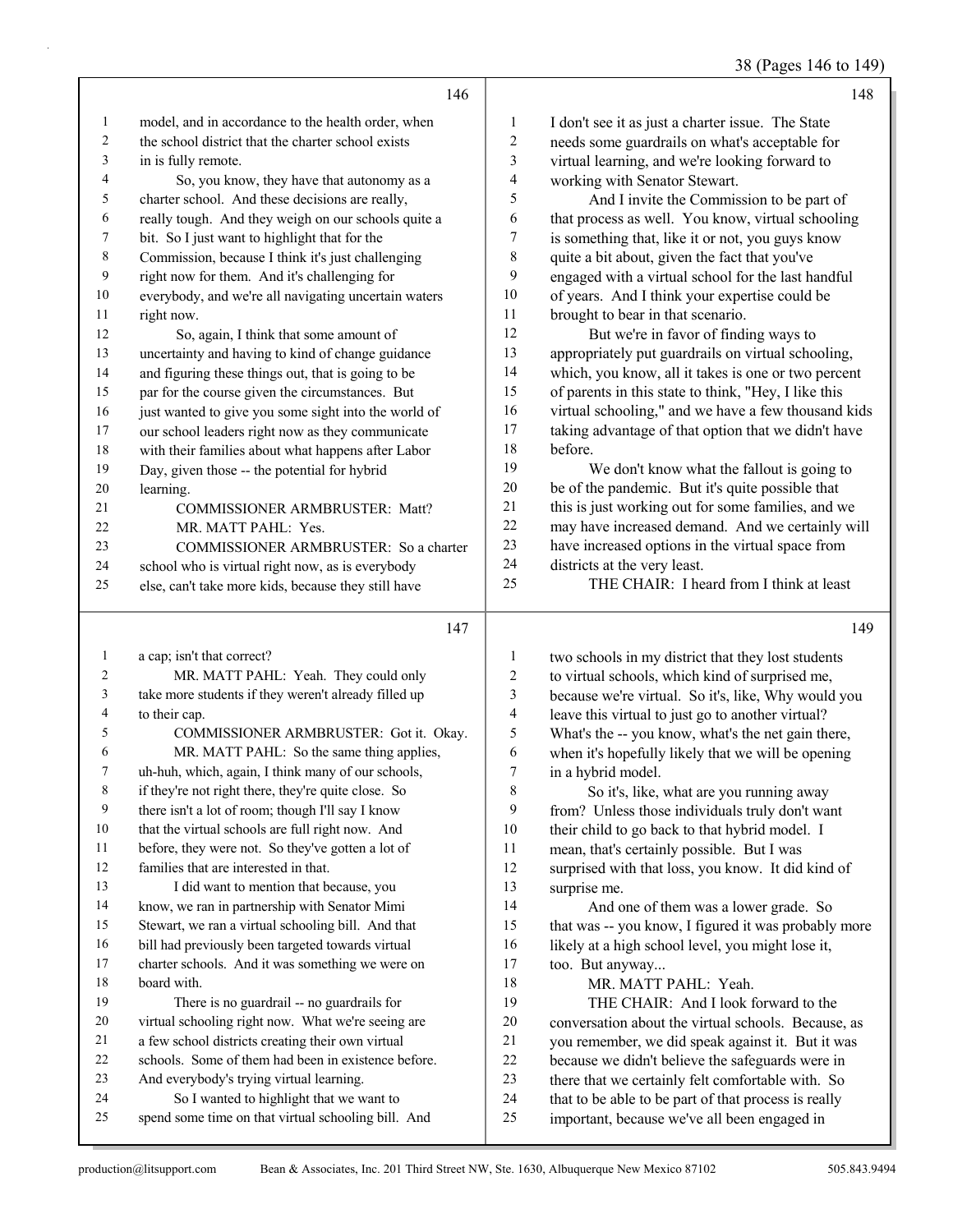39 (Pages 150 to 153)

|                  | 150                                                 |                          | 152                                                  |
|------------------|-----------------------------------------------------|--------------------------|------------------------------------------------------|
| $\mathbf{1}$     | national conversations about what a good virtual    | $\mathbf{1}$             | school leaders coming in between last year and this  |
| $\boldsymbol{2}$ | school looks like at this point in time.            | $\sqrt{2}$               | year. So there's a lot of shifting going on right    |
| 3                | So, thanks. And before I forget, when I             | 3                        | now.                                                 |
| 4                | did make some of those calls about the lease        | 4                        | And, Madam Chair, I'll note two other                |
| 5                | reimbursement -- and it circles back to a concern   | 5                        | things.                                              |
| 6                | that we've always had -- one of the schools that I  | 6                        | We're all real hopeful for the new Charter           |
| $\boldsymbol{7}$ | called, it was a new head administrator. And they   | $\boldsymbol{7}$         | School Division Director. As you all know, you       |
| $\,$ 8 $\,$      | said, "Oh, lease reimbursement. That sounds like    | 8                        | know, there's -- I was part of the -- the shuffling  |
| 9                | that's important."                                  | 9                        | of the deck chairs, and having new charter school    |
| 10               | So that kind of was like, "Oh, my                   | 10                       | leaders annually seems to be a tradition.            |
| 11               | goodness."                                          | 11                       | I would argue it's not a good one.                   |
| 12               | And so it just highlights that -- and I'm           | 12                       | Hopefully, we find someone that's able to -- to be   |
| 13               | sure it's even tougher now, because everyone is in  | 13                       | in the role for a while. And, yeah, we're all just   |
| 14               | this remote world. But what new head administrators | 14                       | really hopeful for that. And there are a number of   |
| 15               | don't know, let alone what a new charter head       | 15                       | very good and qualified candidates that applied, and |
| 16               | administrator. And it's -- we've had a couple of    | 16                       | once we find out who they selected and move forward, |
| 17               | schools that had great mentorships, and those folks | 17                       | we're really excited to work with them.              |
| 18               | have taken on, and they're certainly not that       | 18                       | Lastly, I just want to note, on the                  |
| 19               | worried.                                            | 19                       | La Tierra Montessori agenda item, I appreciate -- I  |
| 20               | But when you're that brand new,                     | 20                       | understand that the reason why it looked a little    |
| 21               | first-year, new to charters, it -- there's --       | 21                       | different than maybe the agenda noted was that the   |
| 22               | there's some -- you know, there's so much that they | 22                       | PEC was adhering to the intervention ladder, and the |
| 23               | don't know.                                         | 23                       | school hadn't gotten the notification ahead of time. |
| 24               | MR. MATT PAHL: Right.                               | 24                       | This was good. You guys set a policy, and you went   |
| 25               | THE CHAIR: And we've had these                      | 25                       | forward with it.                                     |
|                  | 151                                                 |                          | 153                                                  |
| $\mathbf{1}$     | conversations. And it's still part of our budget    | $\mathbf{1}$             | I heard items there that are legitimate              |
| $\sqrt{2}$       | that we can do that support so that something like  | $\overline{c}$           | concerns for an authorizer. I do think I heard       |
| $\mathfrak{Z}$   | this, you know, doesn't fall between the cracks     | 3                        | items that are outside of the realm of an            |
| $\overline{4}$   | because someone didn't know that, you know, in      | $\overline{\mathcal{L}}$ | authorizer.                                          |
| 5                | October when they don't get the award, it's like,   | 5                        | I'll note that I lack all the information.           |
| 6                | "Oh, my gosh, what happened?"                       | 6                        | But it also sounds like the school lacked the        |
| 7                | And it's like, "Well, you know, through             | $\boldsymbol{7}$         | information, too. So when a school -- I just want    |
| 8                | that change in administration, things that" --      | 8                        | to note, from a school's perspective, that when it's |
| 9                | and part of that is governance as well, that a      | 9                        | brought before the Commission for a public           |

- governance council, even though that's -- you know,
- they need to be aware of what that new head
- 12 administrator that they're hiring also needs to have
- a conversation with the finance person to know
- what's -- you know, what's on the table.
- 15 MR. MATT PAHL: Yeah. And, Madam Chair, I'll just note that we've just recently written proposals for two grants to be able to support new charter school leaders. I'm hopeful in September or October I can tell you that one of those has been successful.
- 21 But, you know, I mean the role of a charter school director is very unique, and these are very unique times. And so, I mean, what a time to be walking into the role for the first time.
- 25 And by our count, we have 19 new charter
- notification of the issues that have been aired against them, it seems like those issues are substantiated. 13 And so it creates this "guilty until proven innocent" feeling for the school. "Feeling." Because we're just letting them know what people have levied against the school. 17 So on the one hand, I like that the PEC is following the process. I appreciate that. But I'd 19 like to follow up with staff and the Executive Committee to see how we can get the school notified and work within the framework that was presented, because I think that framework is a good one. 23 So, you know, two sides here. I want to validate some of the decisions that the Commission made. But I also find it troubling that we are in a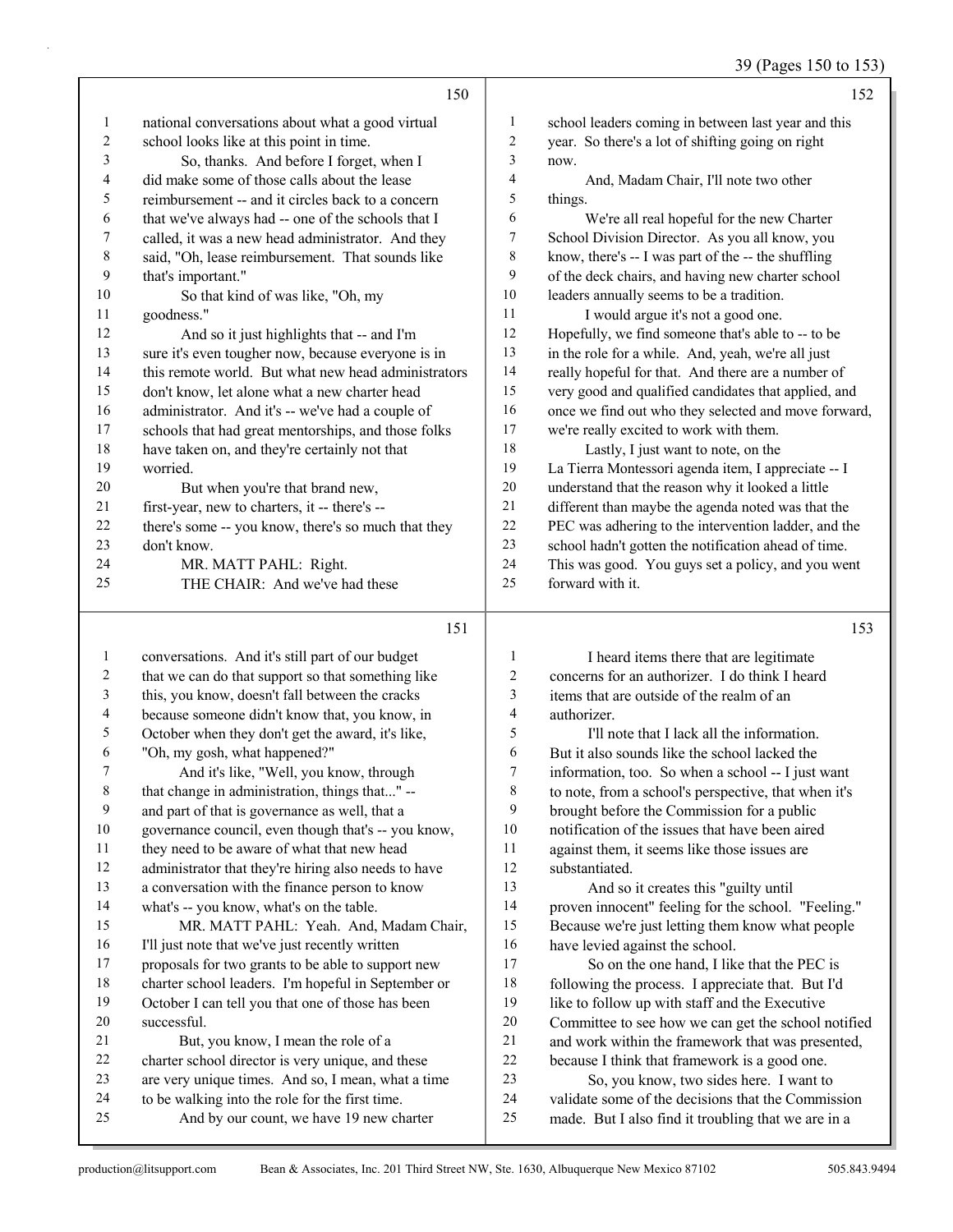40 (Pages 154 to 157)

|    | 154                                                 |                | 156                                                  |
|----|-----------------------------------------------------|----------------|------------------------------------------------------|
| 1  | public meeting with minutes that will be searchable | 1              | forward and do those assessments.                    |
| 2  | by the public noting all these concerns.            | $\overline{c}$ | She did say they could do it at home.                |
| 3  | And it just makes it seem substantiated,            | 3              | But, obviously, there's no doubt there's security    |
| 4  | even at the end -- I watch these meetings every     | 4              | issues with that; you know, who knows who's taking   |
| 5  | month, so I know that's not the case. But           | 5              | the test and all of that. So I don't think that's a  |
| 6  | [inaudible].                                        | 6              | valuable model to go by at this point in time.       |
| 7  | THE CHAIR: I want to make sure that the             | 7              | So I wanted the Commission to know that              |
| 8  | school was -- the school's lawyer was informed of   | 8              | that reach-out did happen, and they potentially may  |
| 9  | this and was -- was fine with what occurred today.  | 9              | be on the September agenda if we're not able to open |
| 10 | So I'm just going to say that.                      | 10             | hybrid and they can't start to conduct those. But    |
| 11 | MS. AMI JAEGER: And, Matt, if you've got            | 11             | we'll do -- you know, we'll do the best we can with  |
| 12 | some concerns about the process, I would appreciate | 12             | what we have going forward with that.                |
| 13 | it if you would talk to me first.                   | 13             | Oh, Karen. Sorry.                                    |
| 14 | MR. MATT PAHL: Sure. I'd be happy to.               | 14             | MS. KAREN WOERNER: Thank you,                        |
| 15 | Again, I'd just note that I don't have all          | 15             | Madam Chair, Commissioners. Just a couple of         |
| 16 | the information. I want to make that clear, too.    | 16             | things. One is I want to reintroduce again Alison    |
| 17 | Thank you for hearing me out and giving me the time | 17             | Briceño, who added to the panel here. She's joined   |
| 18 | today and every month, Madam Chair and Commission.  | 18             | us this afternoon. I had a question from one of the  |
| 19 | THE CHAIR: Okay. Thanks. Appreciate it.             | 19             | Commissioners about who she is. She's my boss,       |
| 20 | Stay safe.                                          | 20             | until we hire that director I'm anxious to have join |
| 21 | And before I move on to PEC Comments, I             | 21             | us. So Alison has joined us.                         |
| 22 | did want to go back to one more item, because       | 22             | I just wanted to respond to a couple of              |
| 23 | it's -- it will be on the -- I think the October    | 23             | things that were said during the comments here.      |
| 24 | agenda.                                             | 24             | One is about the charter school                      |
| 25 | La Academia Dolores Huerta has a                    | 25             | disenrollments to home school. I just wanted to      |
|    | 155                                                 |                | 157                                                  |

#### 

|        | Corrective Action Plan with us. And we closed out    | 1  | remind Matt and remind the schools that part of that |
|--------|------------------------------------------------------|----|------------------------------------------------------|
| 2      | the reading -- English and reading, but we did not   | 2  | happened because some of schools were saying they    |
| 3      | close out the math portion of their CAP. They        | 3  | weren't going to offer an online option. And the     |
| 4      | contacted me, and it's certainly challenging because | 4  | Governor has made it clear that no matter what       |
| 5      | they can't -- they don't know if they're going to be | 5  | happens moving forward, all schools must provide an  |
| 6      | able to do their beginning-of-the-year assessment.   | 6  | online or remote learning option, and that will      |
| 7      | So they asked for some guidance as to what they      | 7  | appease parents who felt like they might have to     |
| 8      | might do.                                            | 8  | lose their spot at a school to keep their kids home. |
| 9      | After talking with the Executive                     | 9  | But, no, they can indeed stay enrolled at            |
| 10     | Committee, the communication I gave back to the      | 10 | their school and will have an online option, at      |
| 11     | school was let's wait and see if we open in a hybrid | 11 | least through this pandemic and this school year.    |
| 12     | model. If we do open in the hybrid model, they will  | 12 | So I just wanted to clarify a little bit about that. |
| 13     | be able to do their beginning-of-the-year            | 13 | And then the other thing was around the              |
| 14     | assessments by bringing the kids in, and they will   | 14 | MOUs for the ORI numbers. So we did -- I think we    |
| 15     | have something for us.                               | 15 | talked earlier about the huge concern there and      |
| 16     | If we don't open after Labor Day in the              | 16 | the -- that the schools were definitely caught       |
| 17     | hybrid model, we'll put it on the September agenda   | 17 | between a rock and a hard place of needing to do     |
| 18     | and we'll deal with it at that point in time,        | 18 | background checks, but not being able to get ORI     |
| 19     | because we'll have concrete information as to        | 19 | numbers. And the PED did recommend that they enter   |
| 20     | whether, you know, we -- you know, we will have      | 20 | into an MOU with the schools.                        |
| 21     | already opened if we open, because it will be after  | 21 | We have not yet retracted on that. We are            |
| $22\,$ | Labor Day.                                           | 22 | looking into it. I do understand that at least one   |
| 23     | So let's deal with that and see what we              | 23 | firm that works with schools had initially thought   |
| 24     | have to do to straighten that out if we have to.     | 24 | that was a good idea, and then they retracted that   |
| 25     | But, hopefully, they're going to be able to move     | 25 | opinion. But I -- at this point, I don't have a      |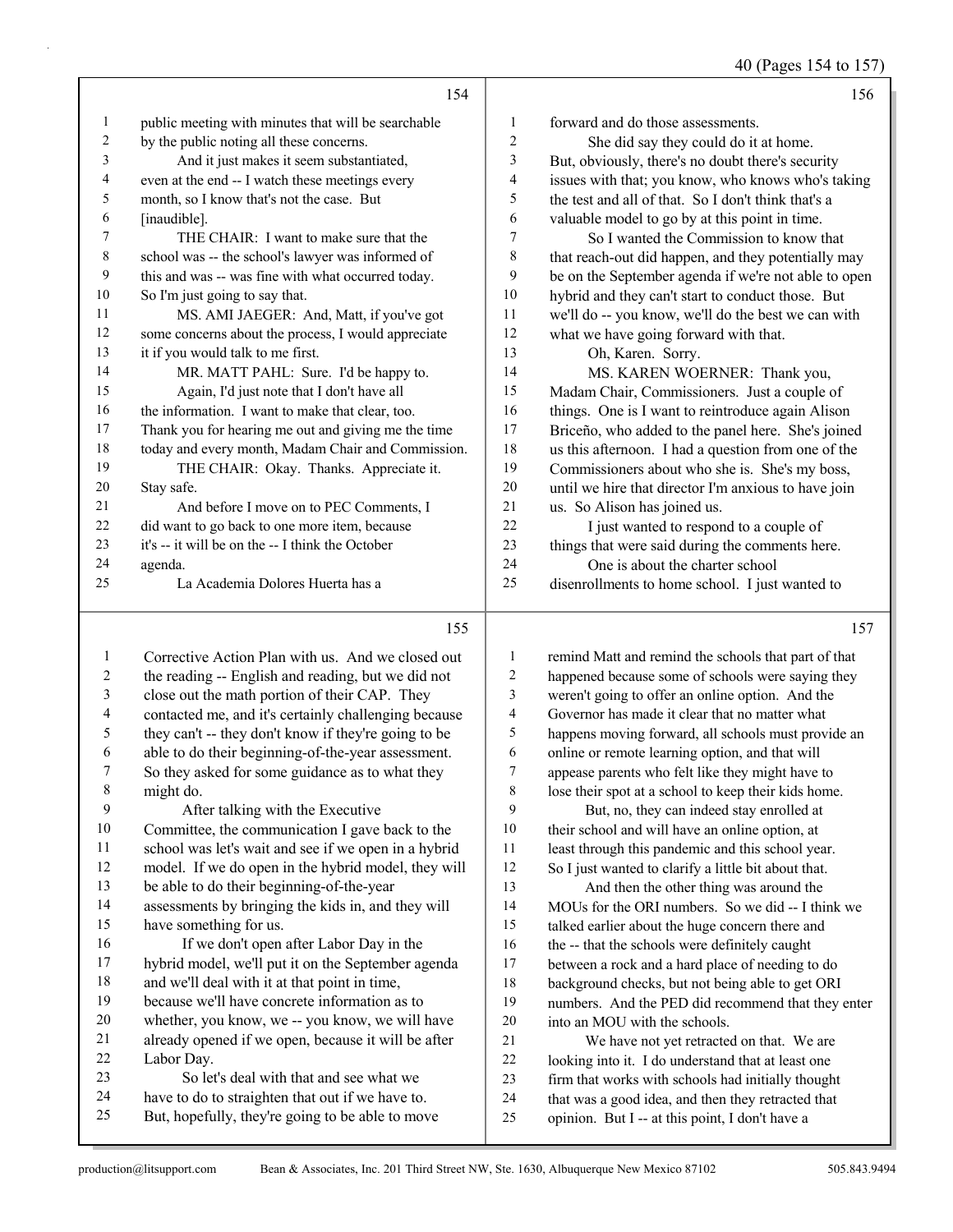41 (Pages 158 to 161)

|              | 158                                                  |                | 160                                                  |
|--------------|------------------------------------------------------|----------------|------------------------------------------------------|
| 1            | firm opinion as to whether or not the PED would      | 1              | But, you know, it's what we have right               |
| 2            | retract their suggestion.                            | $\overline{c}$ | now, and that's what we can do. And so kudos to      |
| 3            | As I mentioned earlier, that was raised              | 3              | everybody that opened up.                            |
| 4            | yesterday, and we are looking into it.               | 4              | THE CHAIR: Thanks.                                   |
| 5            | That's all. Thank you, Madam Chair.                  | 5              | <b>Commissioner Robbins?</b>                         |
| 6            | THE CHAIR: Okay. Thanks.                             | 6              | COMMISSIONER ROBBINS: Well, I just --                |
| 7            | Matt, anything else? We appreciate it.               | $\tau$         | thank you for reaching out to the charter schools on |
| 8            | And, once again, thanks for hanging in there with    | 8              | the lease assistance. I think we've had some very    |
| 9            | us. Alison, welcome. Good to see you.                | 9              | good discussions the last day. And as was mentioned  |
| 10           | MS. ALISON BRICEÑO: Thank you. Good to               | 10             | yesterday, it would have been nice if we could have  |
| 11           | see you all, too. It's -- it's lovely to be able to  | 11             | recorded that for a training lesson for new charter  |
| 12           | be here with you today, and I want to thank you very | 12             | schools and for start-ups, because there was a lot   |
| 13           | much for your work.                                  | 13             | of discussion on the things that we tend to look at  |
| 14           | I know it was a long day yesterday, and              | 14             | and that CSD looks at in charters that are going     |
| 15           | it's looking to be an equally long day today for     | 15             | into that Implementation Year.                       |
| 16           | you. So thank you very much.                         | 16             | And sometimes charter schools --                     |
| 17           | THE CHAIR: Well, actually, we're heading             | 17             | unfortunately, like a lot of businesses, people go   |
| 18           | into the horizon now. So a little bit shorter than   | 18             | into them thinking it's really easy and everything.  |
| 19           | yesterday. So appreciate your time.                  | 19             | We want to make sure we don't have the same results  |
| 20           | So, Commissioners, we're on to comments by           | $20\,$         | in charters as we do in private business, where 60   |
| 21           | the Commission.                                      | 21             | to 70 to 80 percent of businesses fail in the first  |
| 22           | So I'm looking at my screen.                         | 22             | two or three years. We want to make sure that 80 to  |
| 23           | <b>Commissioner Davis?</b>                           | 23             | 100 percent succeed, always. Thank you.              |
| 24           | COMMISSIONER DAVIS: Hello. I'm just glad             | 24             | THE CHAIR: Thank you.                                |
| 25           | that all of us are still healthy. So that's really   | 25             | <b>Commissioner Raftery?</b>                         |
|              | 159                                                  |                | 161                                                  |
| $\mathbf{1}$ | good that we've all managed to stay safe through all | 1              | COMMISSIONER RAFTERY: Yes. I want to                 |
| 2            | these months. That's all I have to say.              | 2              | thank everybody for all of their wonderful comments  |
| 3            | THE CHAIR: Thanks.                                   | 3              | and everything that I've learned. Yesterday was a    |
| 4            | Commissioner Armbruster?                             | 4              | real learning experience for me. I hadn't gone       |
| 5            | COMMISSIONER ARMBRUSTER: I will ditto                | 5              | through that. That was a bit hard for me.            |
| 6            | that. And I think there is something definitely      | 6              | But I'm still here in Arizona. I am still            |
|              | wrong with me when I wish I could go to the grocery  | 7              | here with my grandchildren, home schooling them      |
| 8            | store. And I thank all of you for your support.      | 8              | using virtual. I don't know how parents can do it    |
| 9            | THE CHAIR: Thanks.                                   | 9              | if their kids are just sitting in front of the       |
| $10\,$       | Commissioner Chavez?                                 | $10\,$         | camera by themselves. Just helping my kids try to    |
| 11           | COMMISSIONER CHAVEZ: I just want to say              | 11             | get from one page to another is difficult.           |
| 12           | kudos and -- to every school that opened up and got  | 12             | So I just sympathize with the parents so             |
| 13           | school started. You know, we've talked about remote  | 13             | much, and the kids, too, trying to get hold of this. |

learning and everything like that. This is all new

 to a lot of us, and it's presented some challenges. And, you know, everybody is just trying to do the

 best they can and overcome some of those challenges. 18 And so this is hard. It's hard work, and it's been very stressful. But I think it's good

- that, you know, once we get some kids going, that
- things will settle down a little bit. I know most
- districts have -- and charter schools -- have gotten
- started. And so that's always good to see that our
- kids are -- it's not the ideal thing. And remote
- will never replace face-to-face as far as quality.

| 1              | COMMISSIONER RAFTERY: Yes. I want to                 |
|----------------|------------------------------------------------------|
| $\overline{2}$ | thank everybody for all of their wonderful comments  |
| 3              | and everything that I've learned. Yesterday was a    |
| $\overline{4}$ | real learning experience for me. I hadn't gone       |
| 5              | through that. That was a bit hard for me.            |
| 6              | But I'm still here in Arizona. I am still            |
| 7              | here with my grandchildren, home schooling them      |
| 8              | using virtual. I don't know how parents can do it    |
| 9              | if their kids are just sitting in front of the       |
| 10             | camera by themselves. Just helping my kids try to    |
| 11             | get from one page to another is difficult.           |
| 12             | So I just sympathize with the parents so             |
| 13             | much, and the kids, too, trying to get hold of this. |
| 14             | I know that probably later on in the year, they're   |
| 15             | going to be telling us how to do it. But from the    |
| 16             | very beginning, it's a difficult situation.          |
| 17             | It's a challenge, though. And I'm                    |
| 18             | enjoying it, and I'm with my grandchildren, and I'm  |
| 19             | very happy and love to see all of you, because       |
| 20             | that's the only time I ever see adults.              |
| 21             | Thank you. That's it.                                |
| 22             | THE CHAIR: Thank you. And glad to hear               |
| 23             | that your family is safe.                            |
| 24             | Commissioner Voigt?                                  |
| 25             | COMMISSIONER VOIGT: Thank you. So I just             |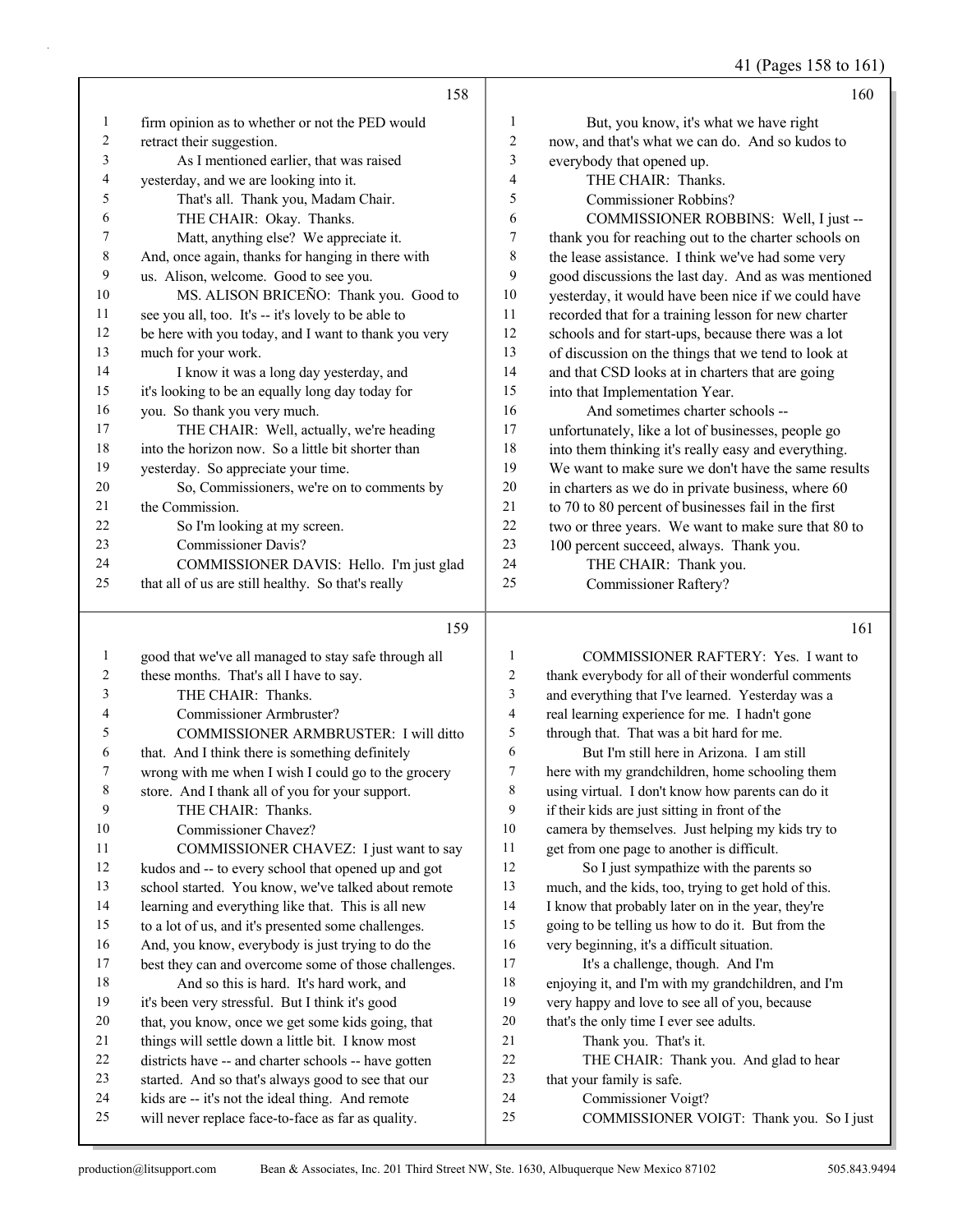42 (Pages 162 to 165)

|    | 162                                                  |                | 164                                                 |
|----|------------------------------------------------------|----------------|-----------------------------------------------------|
| 1  | want to send out kudos to Commissioner Ruiz and      | 1              | south [inaudible].                                  |
| 2  | Chavez. You're the only two Commissioners that are   | $\overline{c}$ | MS. KAREN WOERNER: Commissioner Crone, I            |
| 3  | currently working in schools. And I respect and I    | 3              | would suggest you turn off your video. We're having |
| 4  | hear your challenge. And all the kudos to you for    | 4              | a hard time hearing you.                            |
| 5  | doing what you're doing.                             | 5              | THE CHAIR: Yeah. You're frozen now.                 |
| 6  | And I just wanted to put my two cents'               | 6              | MS. KAREN WOERNER: Commissioner Crone,              |
| 7  | worth in to Commissioner Caballero and Crone. And I  | $\tau$         | can you turn off your video?                        |
| 8  | don't know if Robbins spoke much about the trade     | 8              | COMMISSIONER CRONE: Pardon me?                      |
| 9  | unions or not.                                       | 9              | MS. KAREN WOERNER: Could you please turn            |
| 10 | But I think -- I remember when there used            | 10             | off your video? We're having a hard time hearing    |
| 11 | to be apprenticeship programs in the trade. As a     | 11             | you. If you stop the video, we might hear you       |
| 12 | matter of fact, I went through one in the early      | 12             | better.                                             |
| 13 | '70s. And I don't tell a lot of people this, but I   | 13             | COMMISSIONER CRONE: Oh. Did you not hear            |
| 14 | did go through the plumbing apprenticeship program.  | 14             | most of that?                                       |
| 15 | (Indicates.) Don't tell anyone, because I don't      | 15             | MS. KAREN WOERNER: That's correct.                  |
| 16 | want to fix anyone's toilet.                         | 16             | THE CHAIR: The last we heard was the                |
| 17 | But I think a lot of the union educational           | 17             | solar array on El Rito.                             |
| 18 | initiatives kind of went away when women started     | 18             | COMMISSIONER CRONE: Oh, okay. I                     |
| 19 | going into the trades. And I don't know why, but I   | 19             | constantly get [inaudible] here. It's like          |
| 20 | think they struggled with that. I know, in           | $20\,$         | Commissioner Raftery's, that my WiFi is unstable.   |
| 21 | Albuquerque, there were a lot of unions, trade       | 21             | My signal is unstable. And I don't want anyone to   |
| 22 | unions, especially, that struggled with women going  | 22             | say out there that, "It matches you, Commissioner   |
| 23 | into the trades. And I don't know if they never got  | 23             | Crone."                                             |
| 24 | back their momentum after that or not.               | 24             | MS. KAREN WOERNER: No. But we can hear              |
| 25 | But there were -- you know, there's a lot            | 25             | you well now, though.                               |
|    | 163                                                  |                | 165                                                 |
| 1  | of women now that are going to apprenticeship        | $\mathbf{1}$   | COMMISSIONER DAVIS: I have a very stable            |
| 2  | programs at the community college. And so that just  | $\overline{c}$ | connection.                                         |
| 3  | might be something to reflect about or ask your      | 3              | COMMISSIONER CRONE: I don't.                        |
| 4  | union buddies. Of course, that was about 40 years    | 4              | THE CHAIR: Commissioner Caballero?                  |
| 5  | ago for me. But that's just -- that's just the       | 5              | COMMISSIONER CABALLERO: Thank you. And              |
| 6  | experience that I've seen.                           | 6              | let me thank Commissioner Robbins for the heads-up  |
|    | But thanks for everyone's work and                   | 7              | on the Workforce Solutions. So that's good          |
| 8  | expertise and input in the last two days.            | 8              | information on the trade unions' apprenticeships.   |
| 9  | THE CHAIR: Yeah. Thanks. And that's an               | 9              | And I just want to say that it was very             |
| 10 | interesting insight to what -- you know, what may    | 10             | productive yesterday, but very long. Today is       |
| 11 | have caused the decline -- never actually even       | 11             | certainly a little shorter, and we went through it  |
| 12 | thought about it, but now that you brought it up,    | 12             | quite well.                                         |
| 13 | yeah, thanks.                                        | 13             | But I do want to say that the                       |
| 14 | Commissioner Crone?                                  | 14             | apprenticeship programs -- I'm going to take        |
| 15 | COMMISSIONER CRONE: Thank you. First of              | 15             | ownership of that, and I'm going to work on that. I |
| 16 | all, I want to say that my grandson in Nashville     | 16             | did promise those guys that I would follow up with  |
| 17 | started pre-K. And his classroom contains three      | 17             | them.                                               |
| 18 | students. So I think that's a good idea for all      | 18             | And I don't know how apprenticeship                 |
| 19 | education.                                           | 19             | programs can happen in the time of COVID. But at    |
| 20 | [Inaudible] to the Democratic National               | 20             | some point, we will conquer this, or at least       |
| 21 | Convention, Michelle Lujan Grisham, when she spoke   | 21             | control it to the point where we can function to    |
| 22 | at the convention, she was standing in front of a    | 22             | some extent.                                        |
| 23 | solar array. And I discovered yesterday that that    | 23             | And I don't know how schools and teachers           |
| 24 | solar array is actually the one that is on El Rito   | 24<br>25       | are able to do it. I know that my son works from    |
| 25 | Northern New Mexico College campus land, immediately |                | home. He's got two kids, and he's got to educate at |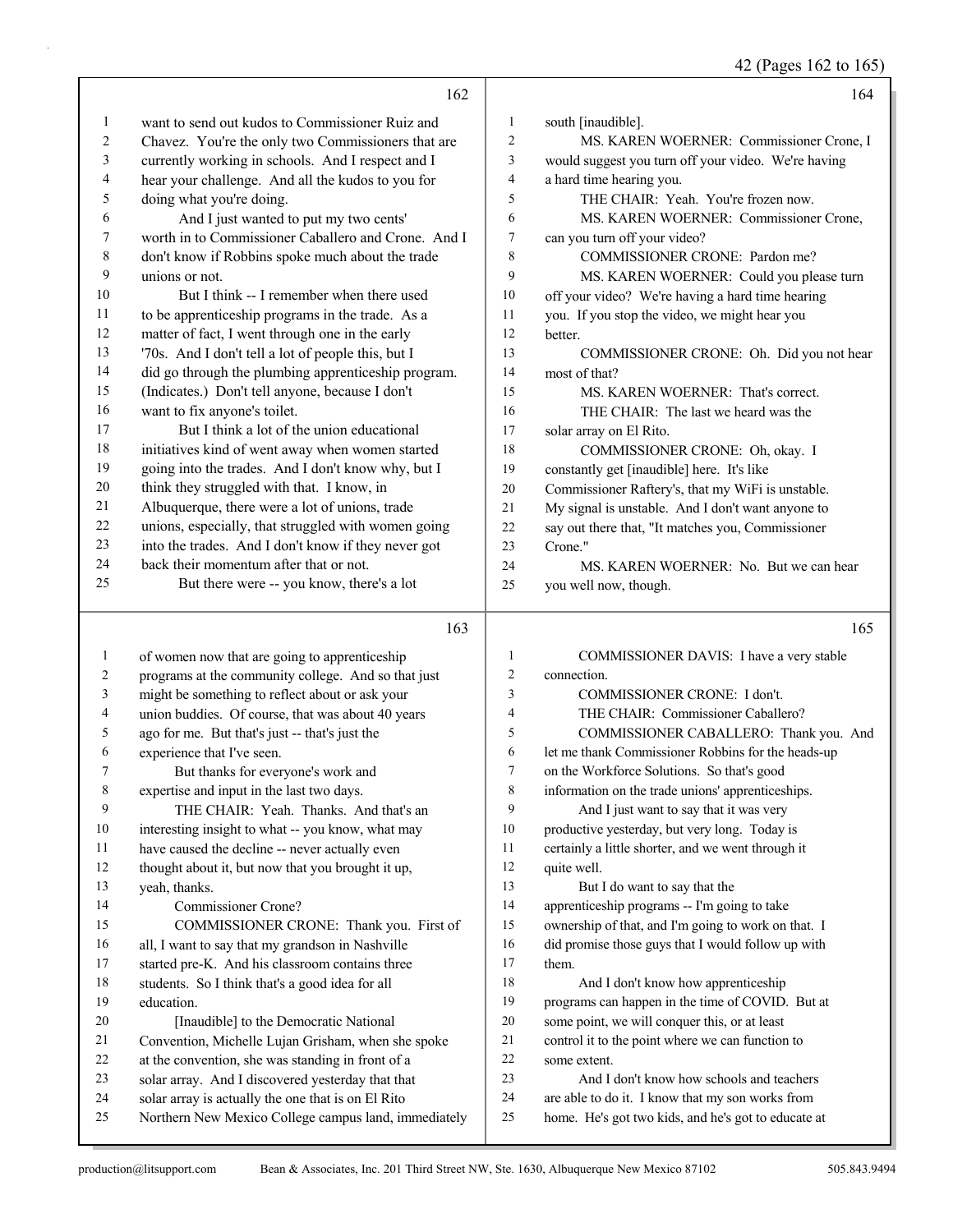43 (Pages 166 to 169)

|                | 166                                               |                | 168                                                 |
|----------------|---------------------------------------------------|----------------|-----------------------------------------------------|
| 1              | home, and I don't know how he does it.            | 1              | And then just a real quick update on                |
| $\overline{2}$ | I know that his -- one of his sons was in         | $\overline{c}$ | what's going on with NMPSIA.                        |
| 3              | school and was on the computer half a day.        | 3              | So we met early August -- well, we're not           |
| 4              | And I asked him, "Well, how many kids does        | 4              | that far into August. But we met in August. And     |
| 5              | a teacher have?"                                  | 5              | one of the things that we discussed is that it had  |
| 6              | He says, "Three."                                 | 6              | savings of money in June and July. I think that     |
| 7              | I said, "No, that can't be."                      | 7              | people look at it, and say, "Oh, you've got this    |
| 8              | He says, "Yeah. He's got 22 kids, but             | 8              | excess of money."                                   |
| 9              | only three religiously get online, and the others | 9              | And it's really not that. What it is is             |
| 10             | are not to be found."                             | 10             | that people chose -- and there wasn't even a choice |
| 11             | And it broke my heart to hear that.               | 11             | at one point, right? -- those elective procedures,  |
| 12             | Because how are we going to do it if this thing   | 12             | like getting your shoulder replaced or your knee    |
| 13             | lasts two, three years? We're going to be so far  | 13             | replaced, and those expenses had to be delayed      |
| 14             | behind. We're going to have to require school     | 14             | because of the virus.                               |
| 15             | year-round in order to catch up.                  | 15             | And so while on paper, it looks like June           |
| 16             | And one that's -- I'm tuned in to                 | 16             | and July, NMPSIA had a savings, that's really not   |
| 17             | education and how we get there. It -- it does put | 17             | the long-term picture of it, because all those      |
| 18             | me in a tailspin when I think of that.            | 18             | procedures that were put back -- or put off will    |
| 19             | So I'm hoping for a better day with this          | 19             | eventually get done.                                |
| 20             | COVID, and, hopefully, all the school leaders and | 20             | And the reason I say that is because we             |
| 21             | PED and us do whatever it takes to improve        | 21             | met with LFC to kind of look at what was going to   |
| 22             | everything that we have to take care of for the   | 22             | happen with the insurance premiums increase.        |
| 23             | future of our kids and our state and our nation.  | 23             | Because we had proposed a 9 percent increase this   |
| 24             | We are in that quandary that our future is        | 24             | year. And as you all know, at the Legislative       |
| 25             | at stake.                                         | 25             | Session, they pretty much denied it and gave us the |
|                | 167                                               |                | 169                                                 |
| $\blacksquare$ | Thank you Madam Chair                             |                | 6 norcant                                           |

|    | Thank you, Madam Chair.                              | 1  | 6 percent.                                           |
|----|------------------------------------------------------|----|------------------------------------------------------|
| 2  | THE CHAIR: Thank you. And I'm going to               | 2  | And we understand that. But I think I've             |
| 3  | say pox on you for even saying two to three years.   | 3  | told you all in the past that a lot of the reasons   |
| 4  | So just -- just don't want to have that              | 4  | for those increases is because we've had an          |
| 5  | conversation.                                        | 5  | astronomical amount of sexual harassment cases. So   |
| 6  | Commissioner Ruiz?                                   | 6  | that's where that comes into play.                   |
| 7  | COMMISSIONER RUIZ: I'm going to leave my             | 7  | So we met with LFC to try to look at FY22            |
| 8  | video off, because you all have been coming off and  | 8  | and what that's going to look like, because since we |
| 9  | on all day. So maybe you all can hear me.            | 9  | were only able to make the 6 percent increase in     |
| 10 | So first thing I wanted to do is say thank           | 10 | premiums versus the 9, then we're looking at a       |
| 11 | you to Commissioner Voigt for that comment. It is    | 11 | greater premium increase for FY22.                   |
| 12 | really hard. I know that Superintendent Chavez is    | 12 | Mr. Abbey assured us that, of course,                |
| 13 | having a struggle, as are all educators and our kids | 13 | education will be one of the primary focuses for     |
| 14 | and our communities.                                 | 14 | FY22. But just know that we're going to be looking   |
| 15 | And then I wanted to say something about             | 15 | at some kind of financial increase for FY22 because  |
| 16 | Commissioner Caballero's comment about the loss of   | 16 | of that.                                             |
| 17 | learning.                                            | 17 | And then the other thing is I was elected            |
| 18 | I do think that there has been a loss of             | 18 | the Secretary for the NMPSIA, so I'm on the          |
| 19 | learning. I think we can all agree on that. But      | 19 | executive committee, and then appointed as the       |
| 20 | sometimes I think that even if we have not perhaps,  | 20 | chairwoman for the NMPSIA COVID 19 Task Force. So    |
| 21 | you know, met fully the needs of kids in Algebra 2   | 21 | we're meeting with a whole bunch of entities. It's   |
| 22 | or English or whatever, physics, whatever that is, I | 22 | been a really exciting time.                         |
| 23 | think that they're all still learning lessons that   | 23 | And one of the things I wanted to share              |
| 24 | they will take far into life, hopefully, from all    | 24 | with you, because I know it's fixing to hit our      |
| 25 | this mess that we're going through.                  | 25 | charter schools as well as our public schools, and   |
|    |                                                      |    |                                                      |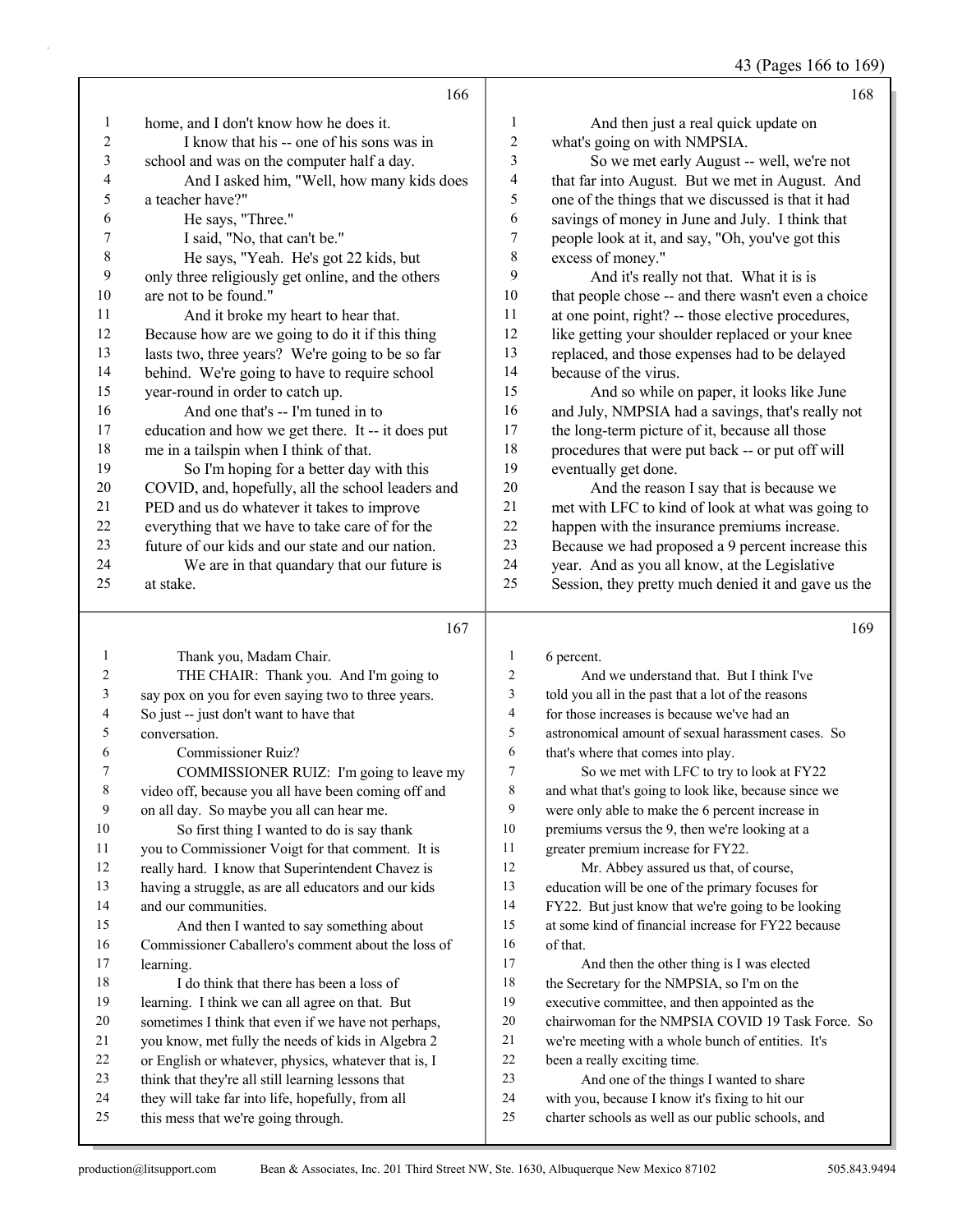## 44 (Pages 170 to 173)

|                | 170                                                  |                | 172                                                                                                  |
|----------------|------------------------------------------------------|----------------|------------------------------------------------------------------------------------------------------|
| 1              | we have been in communication with the PED about     | 1              | BEFORE THE PUBLIC EDUCATION COMMISSION                                                               |
| 2              | that, and that's that the NMPSIA is sending -- we're | $\mathfrak{2}$ | STATE OF NEW MEXICO                                                                                  |
| 3              | sending out a letter to all our members that's going | 3              |                                                                                                      |
| 4              | to say exactly, you know, that we encourage everyone | $\overline{4}$ |                                                                                                      |
| 5              | to make sure that they're adhering to the current    | 5              |                                                                                                      |
| 6              | health orders.                                       | 6              |                                                                                                      |
| 7              | I think some people see it as that we're             | 7              | REPORTER'S CERTIFICATE                                                                               |
| 8              | trying to be the enforcers. And that's not what it   | 8              | I, Cynthia C. Chapman, RMR, CCR #219, Certified                                                      |
| 9              | is. We're just saying, "Please make sure that your   | 9              | Court Reporter in the State of New Mexico, do hereby                                                 |
| 10             | schools are, you know, in accordance with the        | 10             | certify that the foregoing pages constitute a true                                                   |
| 11             | current health orders."                              | 11<br>12       | transcript of proceedings had before the said<br>NEW MEXICO PUBLIC EDUCATION COMMISSION, held in the |
| 12             | Because, you know, it could mean all kinds           | 13             | State of New Mexico, in the matter therein stated.                                                   |
| 13             | of liability issues. And we're not really clear      | 14             | In testimony whereof, I have hereunto set my                                                         |
| 14             | with that right now because it is so new for         | 15             | hand on September 3, 2020.                                                                           |
| 15             | everybody.                                           | 16             |                                                                                                      |
| 16             | But there will be a letter. I know that              | 17             |                                                                                                      |
| 17             | we met day before yesterday. And there will be a     | 18             |                                                                                                      |
| 18             | letter coming out, I would say within the next week  |                | Cynthia C. Chapman, RMR-CRR, NM CCR #219                                                             |
| 19             | to all our members.                                  | 19             | BEAN & ASSOCIATES, INC.                                                                              |
| 20             | And, everybody, please stay safe. Thank              |                | 201 Third Street, NW, Suite 1630                                                                     |
| 21             | you.                                                 | 20             | Albuquerque, New Mexico 87102                                                                        |
| 22             | THE CHAIR: Thank you. So thanks,                     | 21             |                                                                                                      |
| 23             | everyone. I think we're at a point where I can       | 22             |                                                                                                      |
| 24             | entertain a motion to adjourn.                       | 23<br>24       |                                                                                                      |
| 25             | COMMISSIONER RAFTERY: I make a motion to             | 25             | Job No.: 3826N (CC)                                                                                  |
|                |                                                      |                |                                                                                                      |
|                | 171                                                  |                | 173                                                                                                  |
| $\mathbf{1}$   | adjourn the meeting.                                 | $\mathbf{1}$   | <b>RECEIPT</b>                                                                                       |
| $\overline{c}$ | COMMISSIONER DAVIS: I second.                        | 2              | JOB NUMBER: 3826N CC Date: 8/21/20                                                                   |
| 3              | THE CHAIR: Motion by Commissioner                    | 3              | PROCEEDINGS: OPEN PUBLIC MEETING                                                                     |
| $\overline{4}$ | Raftery, second by Commissioner Davis. All in        | 4              | CASE CAPTION: In re: Public Meeting of the Public                                                    |
| 5              | favor.                                               | 5              | <b>Education Commission</b>                                                                          |
| 6              | (Commissioners so indicate.)                         | 6              | **************************                                                                           |
| 7              | THE CHAIR: Hearing no objection, stay                | 7              | ATTORNEY: MS. BEVERLY FRIEDMAN - PED                                                                 |
| 8              | safe, everyone. See you in September.                | 8              | DOCUMENT: Transcript / Exhibits / Disks / Other                                                      |
| 9              | (Proceedings adjourned at 1:38 p.m.)                 | 9              | DATE DELIVERED: DEL'D BY:                                                                            |
| 10             |                                                      | 10             | REC'D BY:<br>TIME:                                                                                   |
| 11             |                                                      | 11             | **************************                                                                           |
| 12             |                                                      | 12             | ATTORNEY:                                                                                            |
| 13             |                                                      | 13             | DOCUMENT: Transcript / Exhibits / Disks / Other                                                      |
| 14             |                                                      | 14             | DATE DELIVERED: DEL'D BY:                                                                            |
| 15             |                                                      | 15             | REC'D BY: TIME:                                                                                      |
| 16             |                                                      | 16             | **************************                                                                           |
| 17             |                                                      | 17             | ATTORNEY:                                                                                            |
| 18             |                                                      | 18             | DOCUMENT: Transcript / Exhibits / Disks / Other                                                      |
| 19             |                                                      | 19             | DATE DELIVERED: ________________ DEL'D BY: ___________                                               |
| 20             |                                                      | 20             |                                                                                                      |
| 21             |                                                      | 21             | ***************************                                                                          |
| 22             |                                                      | 22             | ATTORNEY:                                                                                            |
| 23             |                                                      |                |                                                                                                      |
|                |                                                      | 23             | DOCUMENT: Transcript / Exhibits / Disks / Other                                                      |
| 24             |                                                      | 24             | DATE DELIVERED: ________________ DEL'D BY: ___________                                               |
| 25             |                                                      | 25             | REC'D BY: $\qquad \qquad \qquad \text{TIME:}$                                                        |